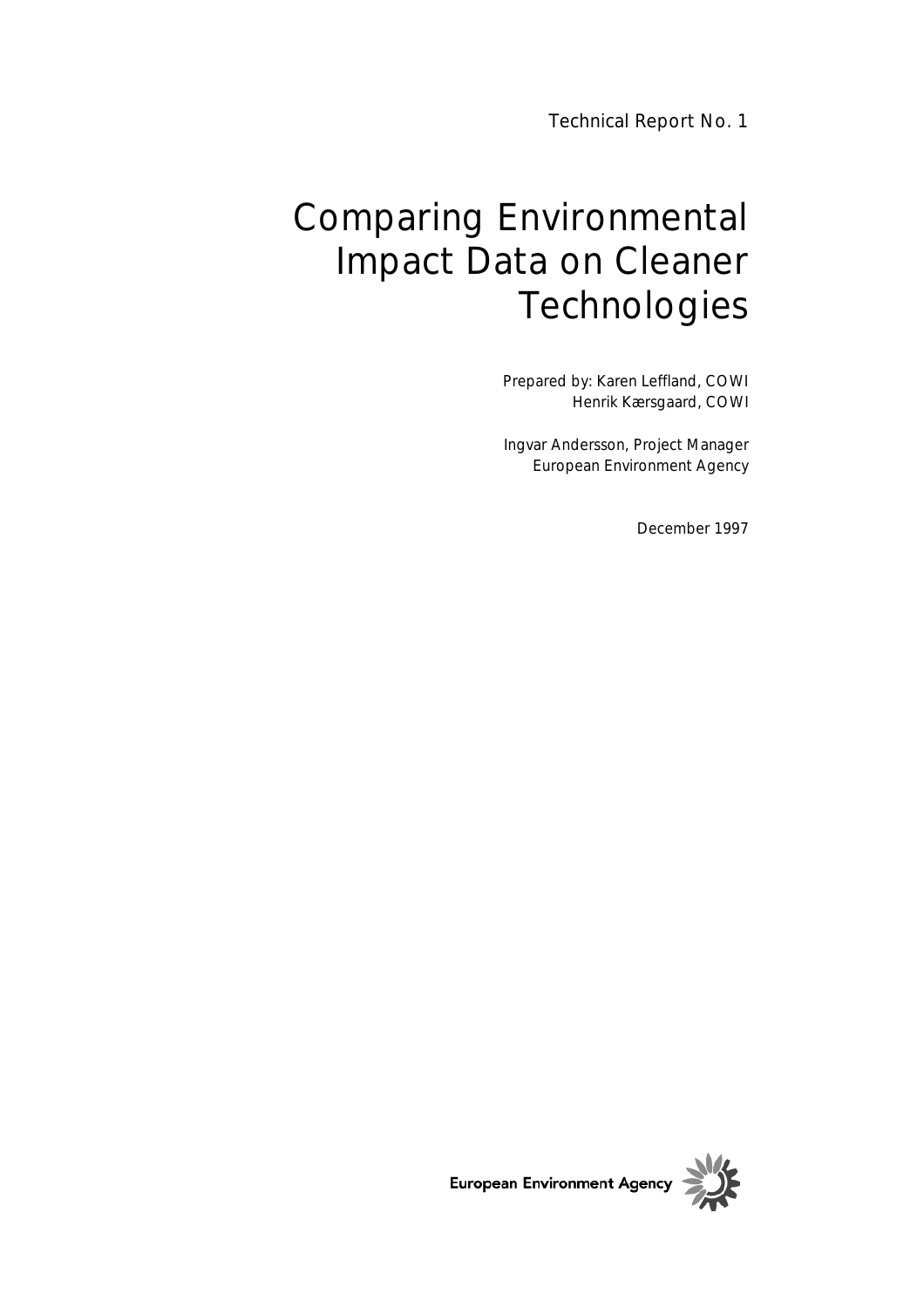Layout: COWI Cover design: Rolf Kuchling, EEA

#### Legal notice

The contents of this report do not necessarily reflect the official opinion of the European Commission or other European Communities institutions. Neither the European Environment Agency nor any person or company acting on the behalf of the Agency is responsible for the use that may be made of the information contained in this report.

A great deal of additional information on the European Union is available on the Internet. It can be accessed through the Europa server (http://europa.eu.int)

Cataloguing data can be found a the end of this publication

Luxembourg: Office for Official Publications of the European Communities, 1998

ISBN

©EEA, Copenhagen, 1998 Reproduction is authorised provided the source is acknowledged

Printed in

Printed on recycled and chlorine-free bleached paper

European Environment Agency Kongens Nytorv 6 DK-1050 Copenhagen K Denmark Tel: +45 33 36 71 00 Fax: +45 33 36 71 99 E-mail: eea@eu.int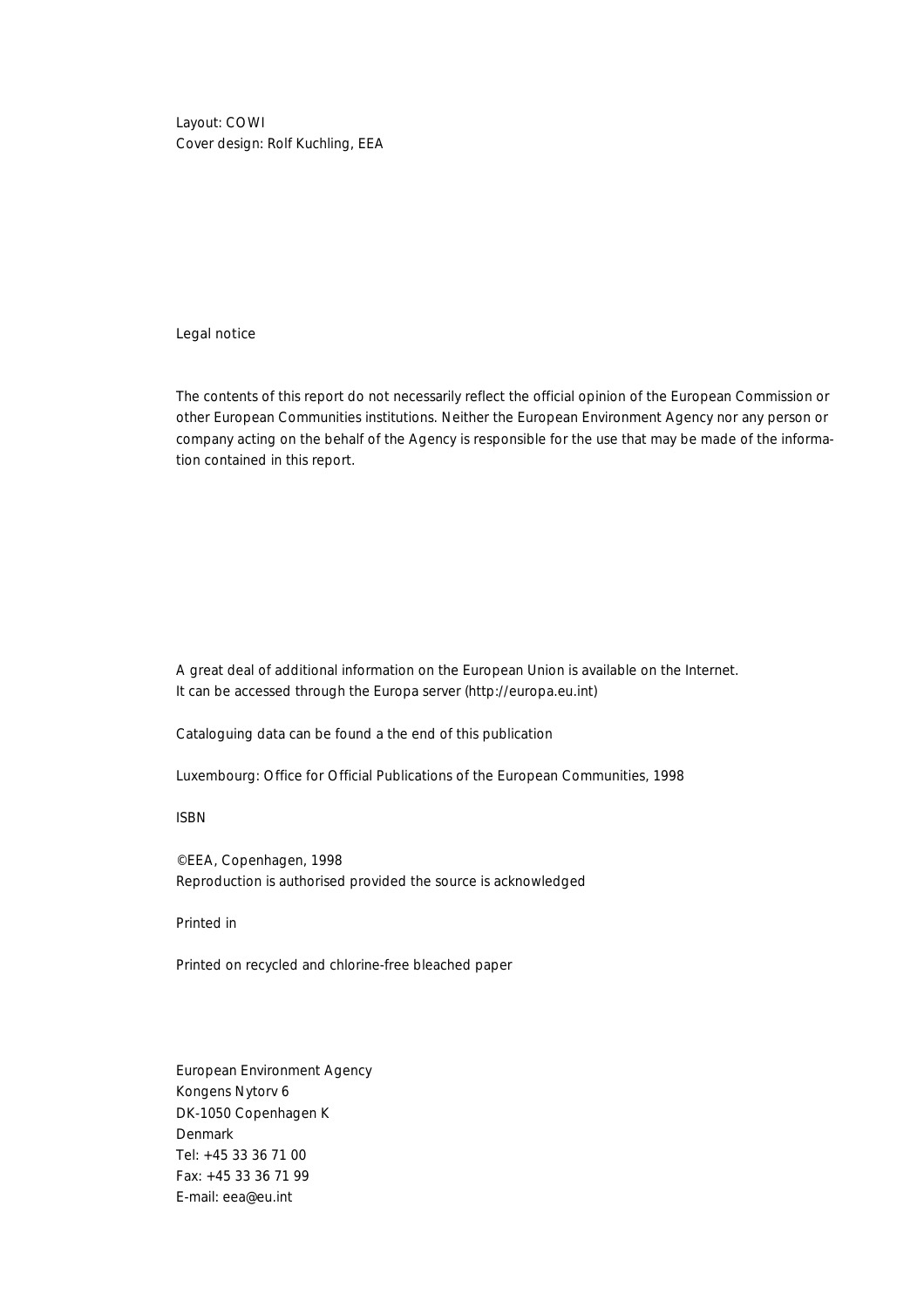# FOREWORD

The need for proactive new approaches in environmental management is obvious. Cleaner technology and cleaner production are technologies aiming to be clean, energy-saving and waste-minimising. There is also a need to assess in a life cycle perspective the real improvement of a cleaner technology in quantitative or at least in semi-quantitative terms.

The European Environment Agency (EEA) has the mandate 'to provide the Community and the Member States with objective, reliable and comparable information at the European level'. Among its goals, the EEA shall provide information for environmental policy development and implementation and ensure broad dissemination and accessibility. Important principles in this context are pooling existing information and know-how and facilitating data harmonisation.

This report describes a concept for Comparable Environmental Impact Data on Cleaner Technologies (CEIDOCT). The aim of the concept is to provide a framework for systematic evaluation of cleaner technologies with the use of environmental performance indicators. The concept primarily can be used by industrial sectors and for reporting to environmental authorities, but it also has a wider scope in evaluating products, environmental statements of companies, organisations and local communities.

Case studies from the paper, textile and surface treatment industry demonstrate the usefulness of the concept.

The report is one of the outcomes of the Danish support programme to the EEA. Its production has involved many contributors other than the authors: it has been reviewed by the Scientific Committee of the EEA and the National Focal Points. The EEA is grateful for all these contributions.

The EEA hopes that this publication will encourage wider use of environmental performance indicators and this concept, to make it operational.

Domingo Jiménez-Beltrán Executive Director European Environment Agency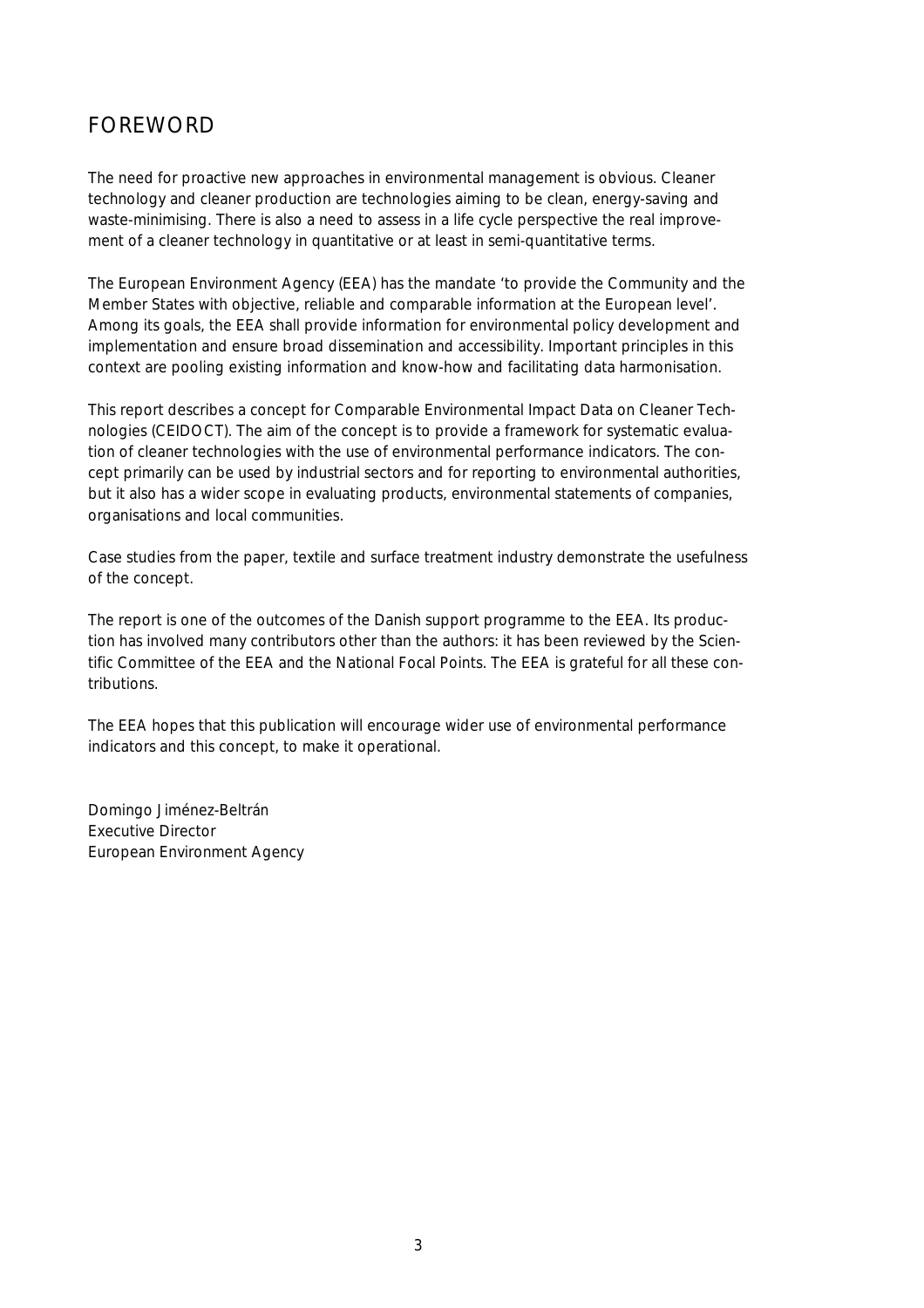# AUTHOR'S PREFACE

#### Aim of report

This report presents a concept for Comparable Environmental Impact Data on Cleaner Technologies (CEIDOCT). The aim of such a concept is to provide a framework for a systematic evaluation of cleaner technologies with the use of Environmental Performance Indicators (EPIs). The concept is aimed for use by industrial sectors and for reporting to environmental authorities, which have supported Cleaner Technology projects. The framework may be used by the authorities to structure environmental information when reporting to the public on environmental effects from use of Cleaner Technology, or from any other activity with a positive or negative impact on the environment.

The concept has not been finalised to an operational level with this report, but a basic framework has been defined.

#### The life cycle perspective

Cleaner technologies in this project are seen in a life cycle perspective, implying that it is necessary for the industry not only to look at EPIs for manufacturing at its own facility, but to include impacts from the whole product life cycle; i.e. from raw materials, manufacturing, use and disposal.

#### Structure of report

The executive summary and conclusions and recommendations are found in Chapter 1.

The idea behind the development of the CEIDOCT concept is described in Chapter 2. The backbone of the CEIDOCT concept developing EPIs inside four focus areas for environmental measures is also introduced. The four focus areas are: use of mineral resources, use of energy, use of chemicals and use of biological resources.

Search of literature for the use of EPIs, indicators used in connection with LCAs and assessments of cleaner technology are presented in Chapter 3.

The four focus areas are reviewed in Chapter 4. For each focus area, possible indicators at different levels of aggregation are discussed and identified.

In Chapter 5 the use of the concept is described for different levels and types of decision support.

The concept is tested in examples for three industrial sectors; the paper industry, the textile industry and surface treatment (zinc plating). Examples can be found in Chapter 6.

#### Extent of report

In the report the basic concept is described and illustrated via examples. The concept demonstrates a systematic way to illustrate and evaluate the environmental effects of cleaner technologies. The focus is on environmental problems relevant to the state of the environment in Denmark and Europe, but also on a global scale. The concept also includes a calculation, with the use of a life cycle approach, of the companies'/sector's environmental performance and recommends definition of technology-specific indicators for operational use.

#### Industry-specific indicators not included

The report does not contain a catalogue of environmental performance indicators or key data for industrial sectors; this remains to be developed. The examples stated represent, but do not fully cover, processes within the sectors mentioned and are thus only illustrative of the applicability of the developed concept. Involvement from the sectors in question has not been part of the terms for the project. This should be included in a later phase for development of industryspecific indicators.

#### A multi-purpose approach to Environmental Performance Indicators (EPIs)

The concept outlined in this report may be used much more broadly than for Cleaner Technology evaluations. It consists of a somewhat new approach to the development of Environmental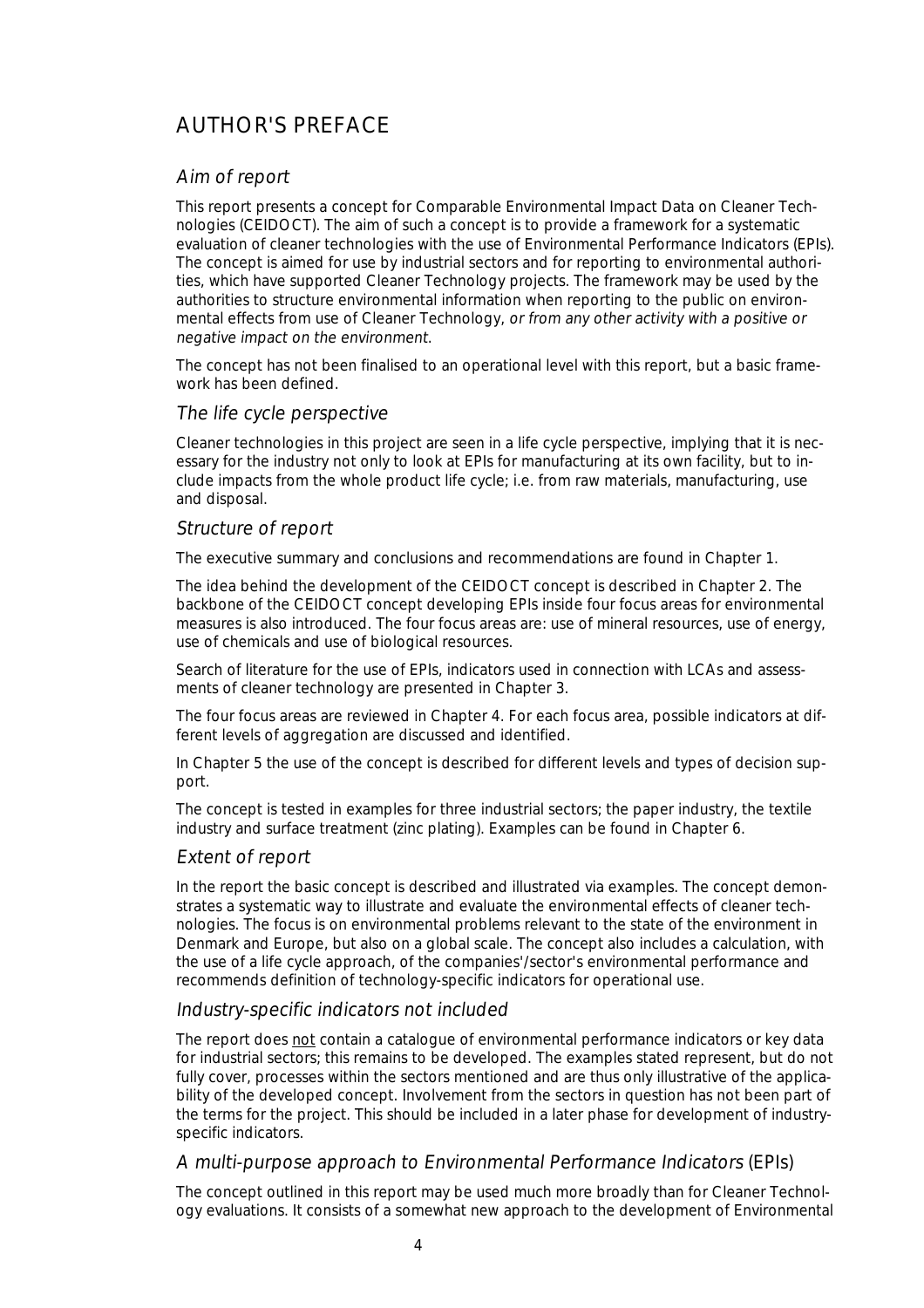Performance Indicators in general, and may thus be used for many purposes such as environmental evaluation and declaration of products, environmental statements for companies, organisations and local communities.

#### Steering Committee

The accomplishment of the report has been followed by a Steering Committee consisting of the following:

| Peter Schaarup,         | Miljøstyrelsen (chairman)          |
|-------------------------|------------------------------------|
| Ingvar Andersson,       | European Environment Agency        |
| Henrik Kærgaard,        | COWI                               |
| Karen Leffland.         | COWL                               |
| Allan Herrstedt Jensen, | Institut for Produktudvikling, IPU |

#### Project Organisation

The project has been carried out in co-operation between COWI and IPU. It has involved several specialists from both organisations. The focus areas have been described by the following: Mineral Resources; Nina Caspersen, IPU and Erik Hansen, COWI, Energy; Allan Herrstedt Jensen and Henrik Wenzel, IPU, Chemicals; Stig Olsen and Michael Hauschild, IPU, Karen Leffland and Jesper Kjølholt, COWI, Biological Resources; Hans Riber and Ulla V. Andersen, COWI.

Examples, based on LCAs, have been made by Christian Kofod, IPU in co-operation with Hans Henrik Knudsen and Allan Herrstedt Jensen, IPU.

#### Report

The main report has been prepared by Karen Leffland and Henrik Kærgaard, COWI and reviewed by IPU.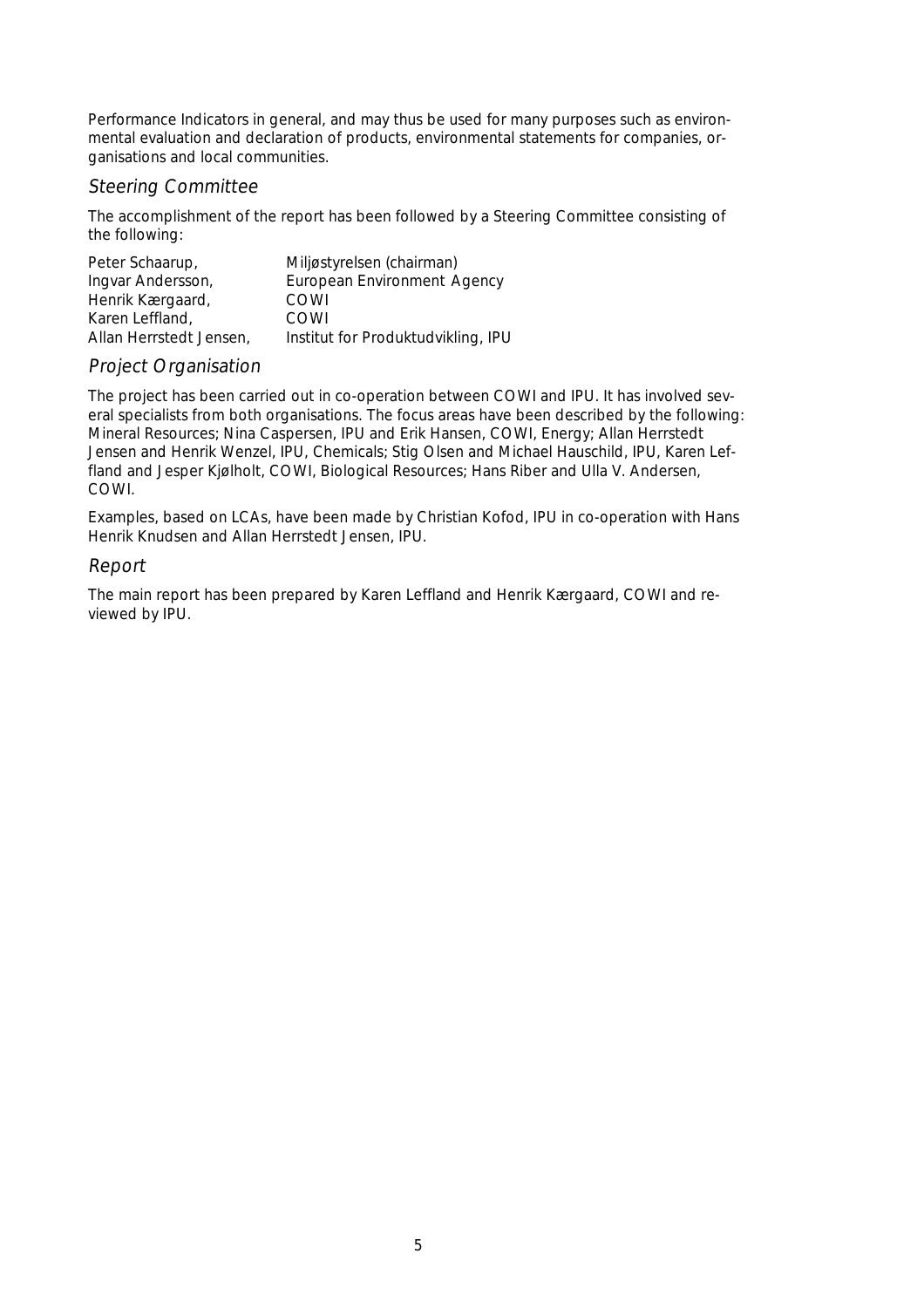# TABLE OF CONTENTS

| 1.  |                                                                                                   |  |
|-----|---------------------------------------------------------------------------------------------------|--|
| 2.  | BACKGROUND AND PREREQUISITES FOR THE DEVELOPMENT                                                  |  |
|     |                                                                                                   |  |
| 2.1 |                                                                                                   |  |
| 2.2 | How does Ceidoct Compare with EPIs and LCA Three                                                  |  |
|     |                                                                                                   |  |
| 2.3 |                                                                                                   |  |
| 2.4 |                                                                                                   |  |
| 3.  | THE CURRENT STATUS OF CONCEPTS RELEVANT FOR CLEANER<br>TECHNOLOGY ASSESSMENT AT EUROPEAN LEVEL 20 |  |
| 3.1 |                                                                                                   |  |
| 3.2 |                                                                                                   |  |
| 3.3 |                                                                                                   |  |
| 3.4 |                                                                                                   |  |
| 3.5 |                                                                                                   |  |
| 4.  | <b>IDENTIFICATION OF ENVIRONMENTAL PERFORMANCE</b>                                                |  |
|     | <b>INDICATORS TO BE USED FOR COMPARISON OF CLEANER</b>                                            |  |
|     |                                                                                                   |  |
| 4.1 |                                                                                                   |  |
| 4.2 |                                                                                                   |  |
| 4.3 |                                                                                                   |  |
| 4.4 |                                                                                                   |  |
| 4.5 |                                                                                                   |  |
| 5.  | CONCEPT FOR DEVELOPMENT AND USE OF EPIs WITHIN                                                    |  |
|     |                                                                                                   |  |
| 5.1 |                                                                                                   |  |
| 5.2 |                                                                                                   |  |
| 5.3 | Reference Technologies, Process and Product Dimensions 74                                         |  |
| 5.4 |                                                                                                   |  |
| 5.5 | Use of Epis and Tsis in Cleaner Technology Development  75                                        |  |
| 6.  | TESTING THE CONCEPTS - EXAMPLES FROM THE PAPER,                                                   |  |
|     | TEXTILE AND SURFACE TREATMENT INDUSTRY77                                                          |  |
| 6.1 | Paper Case: Recovery Process for Fluting and Test-Liner  78                                       |  |
| 6.2 |                                                                                                   |  |
| 6.3 | Surface Treatment Case: Zinc Plating of Steel Sheet  100                                          |  |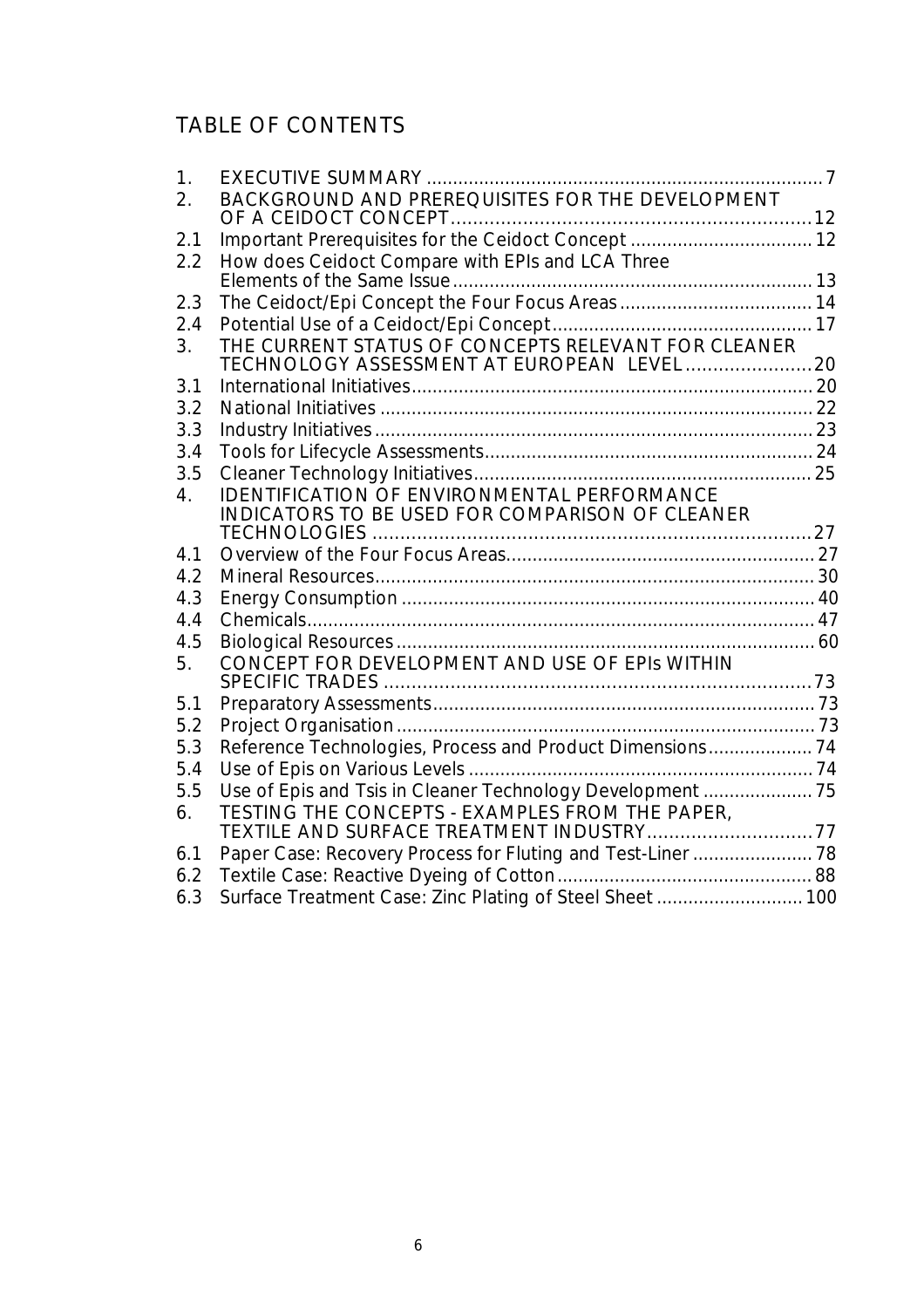# 1. EXECUTIVE SUMMARY

#### Project ambitions

The ambition of this project has been to develop a concept for environmental comparison of different technologies used for similar purposes, i.e. environmental performance indicators for comparison of different technologies to evaluate which one is 'cleaner'. These indicators in this project are called CEIDOCT/EPIs. This ambition level is high and may not be achieved without certain professional compromises.

Environmental comparison between technologies may include evaluation between different emissions to different media, e.g. carbon dioxide to air and heavy metals to water, as well as waste. Methodologies to do this are being developed within LCA concepts and are used, but not described in detail, in the present project.

#### Important prerequisites

The most important prerequisites for the project are:

evaluation of technologies to decide if one is 'cleaner' than another must be seen in the product lifecycle perspective. Changes at one stage of the lifecycle, e.g. the production stage, cannot be called 'cleaner technology' if the changes adversely affect the environmental impact at another stage, e.g. the use/consumption stage.

the concept to be developed is a proposal for a common, general and rather simple set of comparable environmental impact data/indicators (CEIDOCT/EPIs), which encompasses resources consumption and environmental effects of relevance on national, regional and global levels (Chapter 4). This can only be achieved by developing EPIs on a high level of aggregation, thereby mak-ing compromises between the level of details and accuracy inside specific issues and the demand for a general overview.

the concept includes a proposal for a systematic working approach and overall methodology for the development of Comparable Environmental Impact Data on Cleaner Technologies inside specific branches of trade (Chapter 5). A key element in this working approach is the use of reference technologies.

#### The problem of developing operational EPIs

Up to now the general approach to development of overall sets of Environmental (Performance) Indicators has been based on classification of environmental impacts, i.e. one indicator for each type or category of impact. This is scientifically and professionally correct but does not lead to easily operational concepts because of the very wide spectrum of environmental impacts existing, the broad knowledge of which is generally limited to environmental specialists.

The present project attempts to overcome this difficulty by developing the basic indicators inside important focus areas for environmental measures on a national, regional and global scale and in a future-oriented perspective.

#### Choice of focus areas

Based on assessment of areas of importance in Europe as well as globally, 4 focus areas have been chosen, which cover a very wide spectrum and volume of both consumption of resources and potential environmental effects. The 4 focus areas chosen are:

- M) Consumption of mineral resources, excluding energy purposes (Mineral resources)
- E) Consumption of fossil fuels (Energy)
- C) Consumption and dispersion of chemicals hazardous to the environment and human health (Chemicals)
- B) Consumption of biological resources, including biological production as its basis, biodiversity and land use (Biological resources).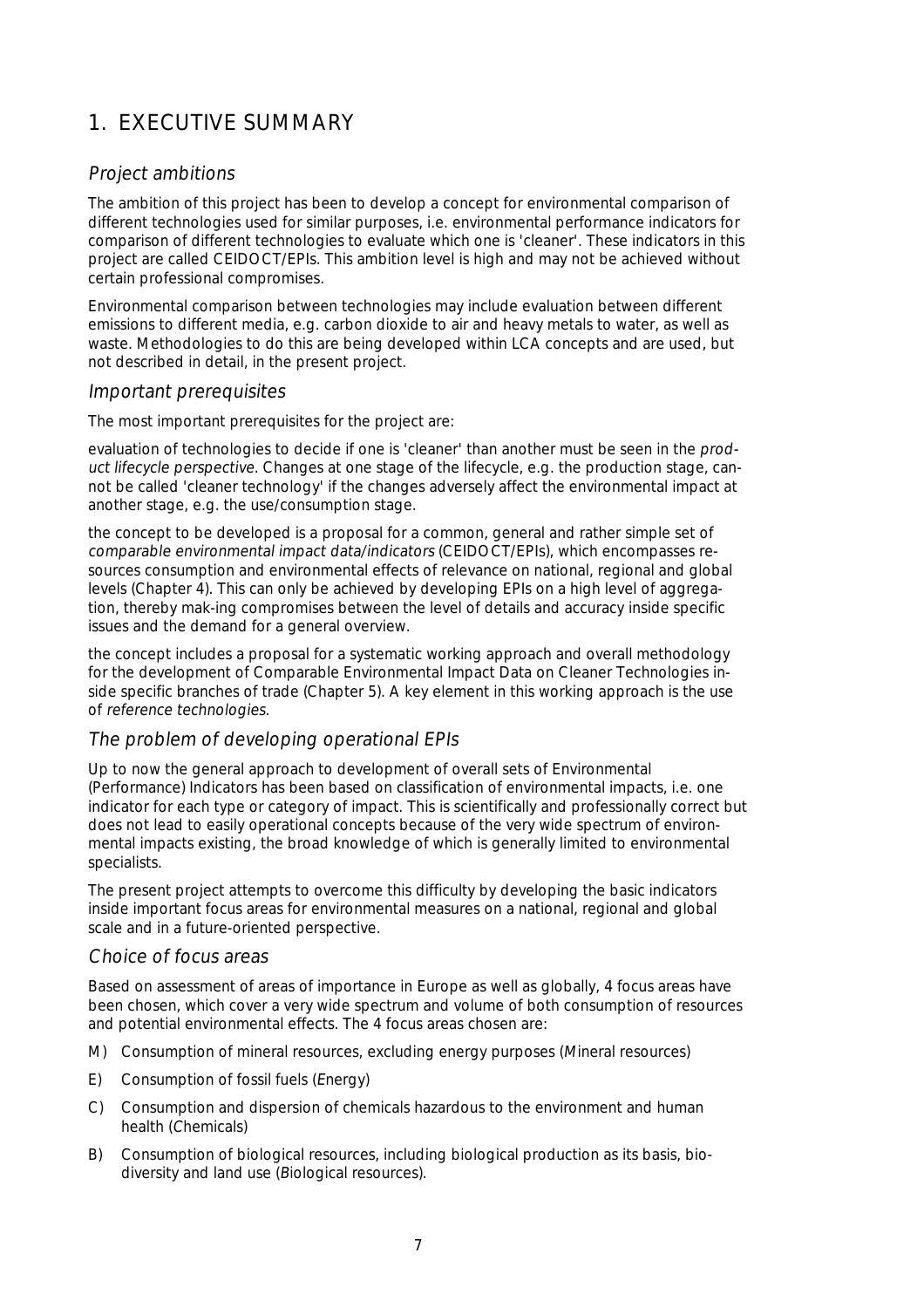The focus areas M, E and C are generally covered in normal practices within LCAs. B, however, is included to account for the increased impacts on biological systems resulting from the many direct utilisations of these systems by mankind, which are not accounted for in existing LCA practices and methodologies.

#### Aggregation

Each of the focus areas has been worked through systematically with the aim of choosing indicators, which are aggregated from detailed investigation levels, e.g. LCAs, Environmental Impact Assessments or the like. A specific aim was to search/create indicators that can be used for a top-down approach not requiring a detailed knowledge of all aspects of environmental impact.

Level 0 is the most aggregated level, comprising only 4 indicators to serve as a first level in a top-down approach. Level 1 is more detailed and is aggregated from level 2, which is the level of an LCA or similar. Levels 0 and 1 represent the CEIDOCT approach:

Level 0 - one parameter for each of the focus areas- aggregated or directly estimated

Level 1 - 2-4 parameters for each focus area - aggregated

Level 2 - parameters from an LCA or similar (in the present project the EDIP method has been used).



The CEIDOCT concept is further illustrated in the following Figure 1.1

Figure 1.1: Illustration of the CEIDOCT concept and relation to existing LCA - methodologies as a basis

#### Normalisation

In order to make EPIs comparable between different technologies and different media it is necessary to normalise. This may be done as milli-person equivalent units to make indicators comparable for the society as a whole (at national or international level). It is also possible to normalise per produced unit and product lifetime in order to make key Figures comparable at trade level. Normalisation is necessary in order to use the CEIDOCT concept.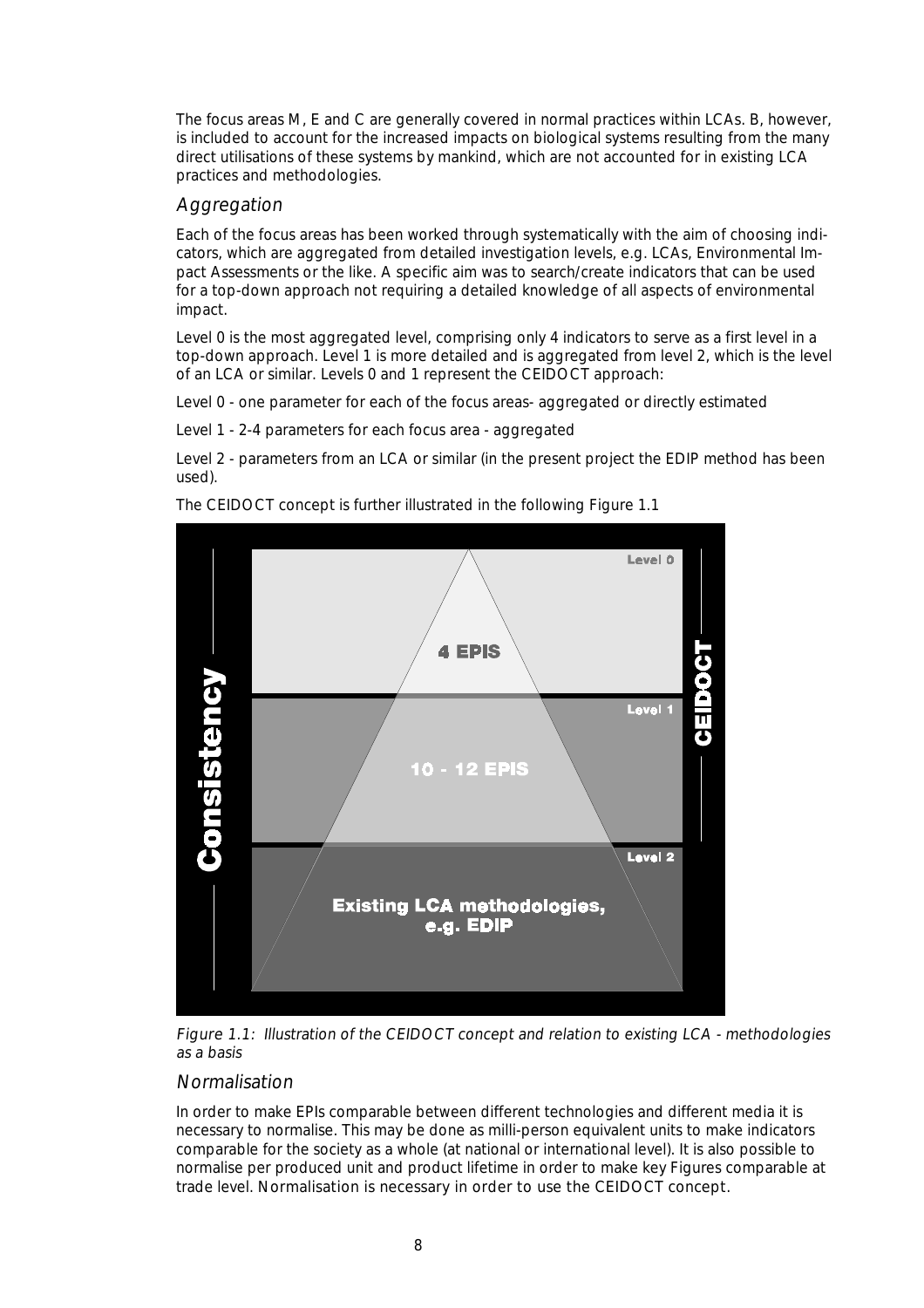### Weighting

Weighting is here used as a measure for 'closeness to target' and is necessary for decision making. In the Danish EDIP project, which is used to calculate the cases in Chapter 6, Danish and European political targets are used for weighting. In this report the development of sustainable targets for each focus area is advocated because the overall target for the concept of cleaner technologies is 'sustainable industrial production'. Weighting is not necessary in order to use the CEIDOCT concept and to calculate indicators, but weightings have been applied to a certain extent in the design of the concept framework, i.e. choice of focus areas, indicator types, etc.

An overview of the indicators recommended for the CEIDOCT concept is shown in the following table, Figure 1.2:

|                    | Focus area                                                          | Focus area                                                         | Focus area                                           | Focus area                     |
|--------------------|---------------------------------------------------------------------|--------------------------------------------------------------------|------------------------------------------------------|--------------------------------|
| <b>EPIs</b>        | M                                                                   | $\mathsf{C}$<br>Е                                                  |                                                      | B                              |
| Level 0            | $EPI = Loss of mineral$                                             | $EPI = Energy con-$                                                | $EPI = Potential$                                    | EPI = Area requirements per    |
|                    | resources per unit                                                  | sumption per unit                                                  | fects from chemicals                                 | unit (normalised) evaluated    |
|                    | (normalised) from                                                   | (normalised) meas-                                                 | per unit                                             | from cultivation and exploita- |
|                    | inputs (material con-                                               | ured as primary en-                                                | (normalised), evalu-                                 | tion                           |
|                    | tent) and disposal                                                  | ergy                                                               | ated as scores, using                                |                                |
|                    | stage; aggregation                                                  |                                                                    | classifications for                                  |                                |
|                    | of all contributions                                                |                                                                    | labelling:                                           |                                |
|                    | from mineral re-                                                    |                                                                    | $EPI = S_{amount} * ((S_{persistent})$               |                                |
|                    | sources.                                                            |                                                                    | or $S_{\text{bioacumulation}} + S_{\text{toxicity}}$ |                                |
| Level 1            | $EPI = Aggregation$                                                 | EPI = Aggregation                                                  | $EPI = Potential$                                    | Cultivation:                   |
|                    | of normalised losses                                                | of normalised en-                                                  | fects from chemicals,                                | • Index for normalised,        |
|                    | of mineral resources                                                | ergy consumption in                                                | calculated as critical                               | aggregated area require-       |
|                    | from the LCA in                                                     | groups as:                                                         | volumes, normalised                                  | ment.                          |
|                    | groups as:                                                          | • non-renewable                                                    | and aggregated for                                   | Exploitation:                  |
|                    | · of fossil origin                                                  | resources                                                          | the categories                                       | · Normalised index for de-     |
|                    | $\bullet$ metals                                                    | (% of total and MJ)                                                | · photochemical                                      | gree                           |
|                    | • other minerals                                                    | • renewable and                                                    | ozone                                                | of exploitation of sensitive   |
|                    |                                                                     | lasting resources                                                  | formation                                            | species, transformed into      |
|                    |                                                                     | (% of total, MJ)                                                   | · persistency, bio-                                  | an                             |
|                    |                                                                     |                                                                    | accu-                                                | area index                     |
|                    |                                                                     |                                                                    | mulation                                             |                                |
|                    |                                                                     |                                                                    | • human toxicity                                     |                                |
|                    |                                                                     |                                                                    | $\bullet$ ecotoxicity                                |                                |
| Level <sub>2</sub> |                                                                     | Environmental effects and use of resources as calculated in an LCA |                                                      | Indicators corresponding to    |
|                    |                                                                     | method (in this report is used the EDIP method)                    |                                                      | <b>LCA-level (Amounts and</b>  |
|                    |                                                                     | Resources: single types of fossil fuels, single minerals, etc.     |                                                      | types of resources, land use,  |
|                    | Effects: GWP, POCP, acidification, eutrophication, persistency, hu- | water availability, nutrients                                      |                                                      |                                |
|                    | man toxicity., ecotoxicity etc.                                     | etc.)                                                              |                                                      |                                |

Figure 1.2: Overview of indicators at aggregated levels in CEIDOCT

### Key product properties, TSIs

It has been found necessary to define key product properties related to environmental impact. These key product properties cannot be changed with a change in technology without seriously affecting the environmental impact throughout the lifecycle. The importance of these indicators for cleaner technology evaluations is obvious and has been shown in the cases in Chapter 6. They are termed Technology Specific environmental Indicators (TSIs) in the product dimension.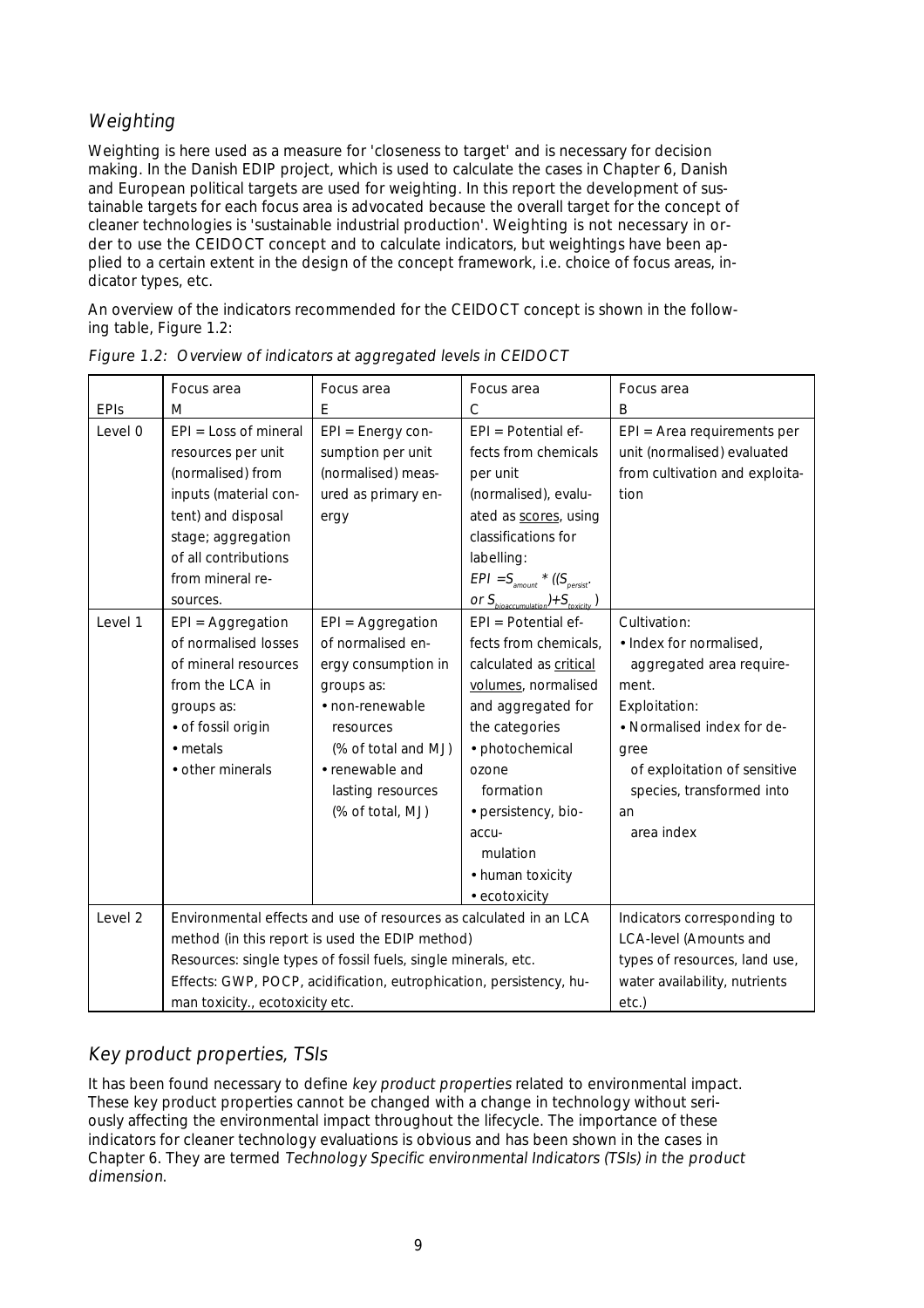#### Product and process dimensions

In daily operation of production and manufacturing the process management is generally not governed by EPIs or the key product properties, but primarily by direct process parameters linked to the EPIs and product properties in various ways. The direct process parameter may be process temperature, use of raw materials per unit of product, calibration of machinery etc. and are termed Technology Specific environmental Indicators (TSIs) in the process dimension.

#### Reference technologies

Inside a specific branch of trade/industry the approach to cleaner technology will consist of a combined use of EPIs and TSIs in the product and process dimension, expressed through reference technologies for the industry in question. These reference technologies must be documented in terms of

- LCA-data,
- EPIs on levels 0 and 1,
- sets of key product properties/TSIs and
- process management TSIs.

Such reference technologies' life cycle data sets will create an important platform for cleaner technology management of product and process development as illustrated in the following Figure 1.3:



Figure 1.3: Illustration of the role of reference technologies in cleaner technology approaches in specific branches of industry

This figure is a general illustration of the relations between EPIs and TSI in the product and process dimensions exemplified in Chapter 6 of this report.

#### Recommendations

The following recommendations can be made based on the evaluations and conclusions in this project:

• to further develop and test the framework presented here, focusing on the four areas: mineral resources consumption, energy consumption, dispersion of chemicals and biological resources consumption (MECB).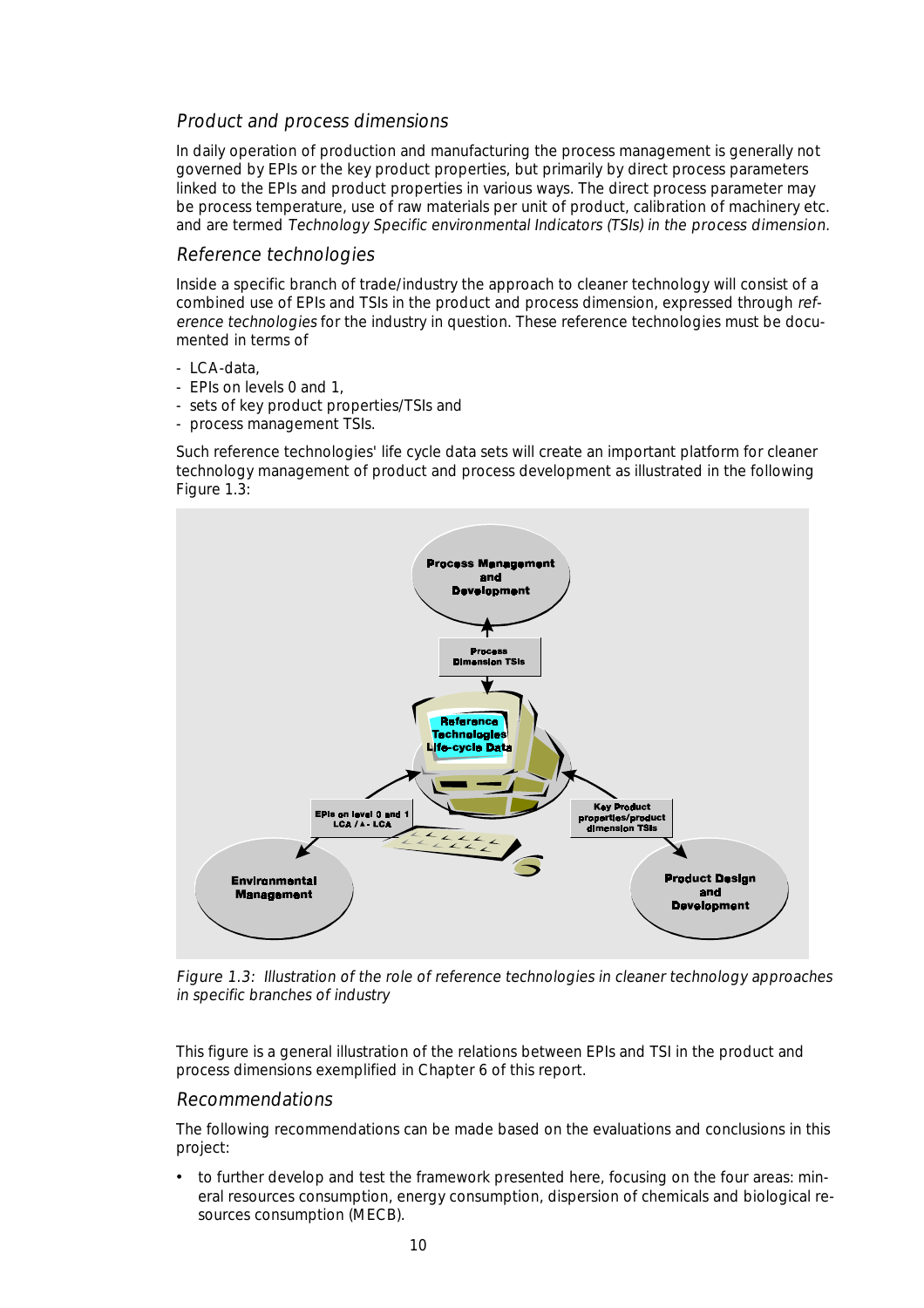- to further develop and test the indicators (CEIDOCTs) suggested at levels 0 and level 1 for comparison of different technologies covering the product lifecycle.
- to further develop the proposed concept into a manual, which will give more detailed directions for development of sector-specific indicators. The manual should encompass technology-specific indicators (TSIs) and Environmental Performance Indicators (in the form of CEI-DOCTs). In this context it is necessary to further develop and operationalise the biological indicators.
- to evaluate how the ESEPI (environmental pressure indicator) programme initiated by Eurostat can be linked to environmental performance indicators developed in industry. The framework presented in this report can be used as a means for development of this link.
- support for the development and necessary research for eco-toxic, persistent and bioaccumulation classification of chemicals. This is still required in the future in order to provide data for investigations of effects from dispersion of chemicals and improve our knowledge of chemicals used.
- to support work for integration of the consumption of biological resources into the LCA concept, as a means of making the intentions from the Rio conference operational.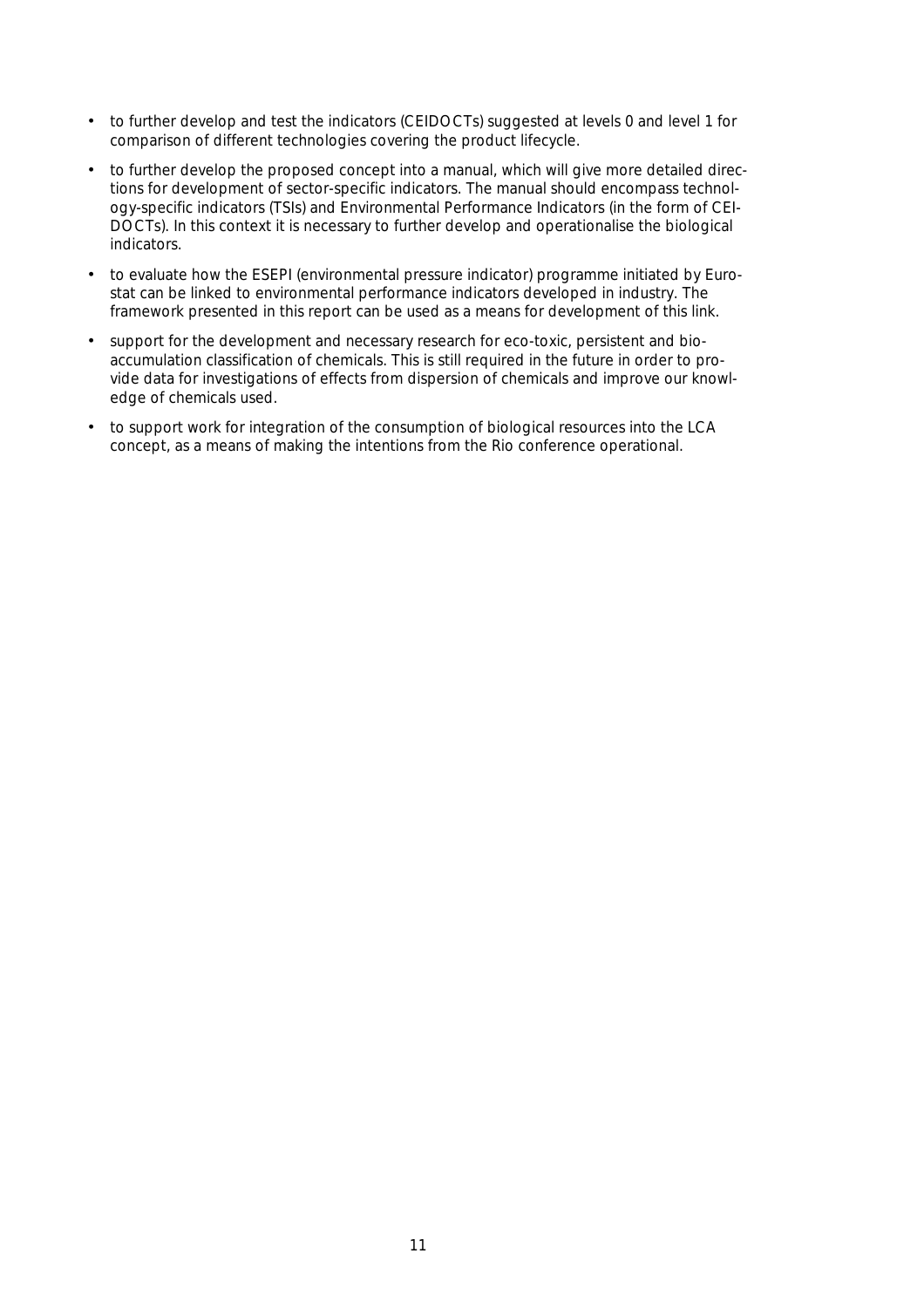# 2. BACKGROUND AND PREREQUISITES FOR THE DEVELOPMENT OF A CEIDOCT CONCEPT

# 2.1 Important Prerequisites for the CEIDOCT Concept

#### Project ambitions

The task of this project is ambitious and is basically to "develop a concept for environmental comparison of different technical solutions to the same problem", e.g. environmental comparison of two different technologies for manufacturing of the same product or two similar products.

Evaluation of different emissions to different media may include, e.g. carbon dioxide to air and heavy metals to water. Methodologies to do this are being developed within the LCA concept, but are not yet operational on a general level.

#### Important prerequisites

It is important that the approach is realistic, pragmatic and operational. This also demands a number of important prerequisites to the job, which are stated as follows:

- Methodology development for the environmental comparisons of different technologies is not included, but is limited to the development of a concept for generation of suitable data/indicators for such comparisons.
- The aim is not to develop the concept for comparable environmental impact data on cleaner technologies, as this will be an impossible task. The aim has been to develop a concept to constitute a sound framework for further development in the field.
- Specific development of comparable environmental impact data on cleaner technologies inside specific branches of trade are assumed to be dealt with as future projects. Such projects may be initiated by EU or national authorities and performed in close co-operation with representatives of the specific trades and other relevant organisations, but may also be initiated and performed by the trade organisations themselves.

A framework for future projects is suggested in the form of

- − a proposal for a common, general set of comparable environmental impact data/indicators to constitute a minimum data set, which encompasses use of resources and environmental effects of relevance on national, regional and global levels (Chapter 4). For specific purposes this data set should be supplemented by data of particular relevance to the branch of trade in question, the prevailing local conditions, etc., but should in itself be able to serve as a common platform on the national levels and EU level for evaluations of environmental performance.
- − a proposal for a systematic working approach and overall methodology for the development of comparable environmental impact data on cleaner technologies inside specific branches of trade (Chapter 5). This proposal will be exemplified by tests of the methodology in three specific trades (Chapter 6).
- The concept for Comparable Environmental Impact Data on Cleaner Technologies (CEIDOCT) developed in this project must be as simple and operational as possible to be able to achieve a widespread use in practice. This demand is considered extremely important and has been given a very high priority in the project. The demand has been met by developing a hierarchy of datasets/indicators with very few, aggregated data/indicators in the top of the hierarchy and more detailed datasets at lower levels.

 This implies that the "scientific correctness" of the concept developed may be affected - in other words - the resulting concept will be a pragmatic compromise between "simplicity" and "professional correctness" at the top of the indicator hierarchy. On the other hand - on the detailed levels of the hierarchy the professional traditions from international LCA work and similar activities can - and should - be maintained.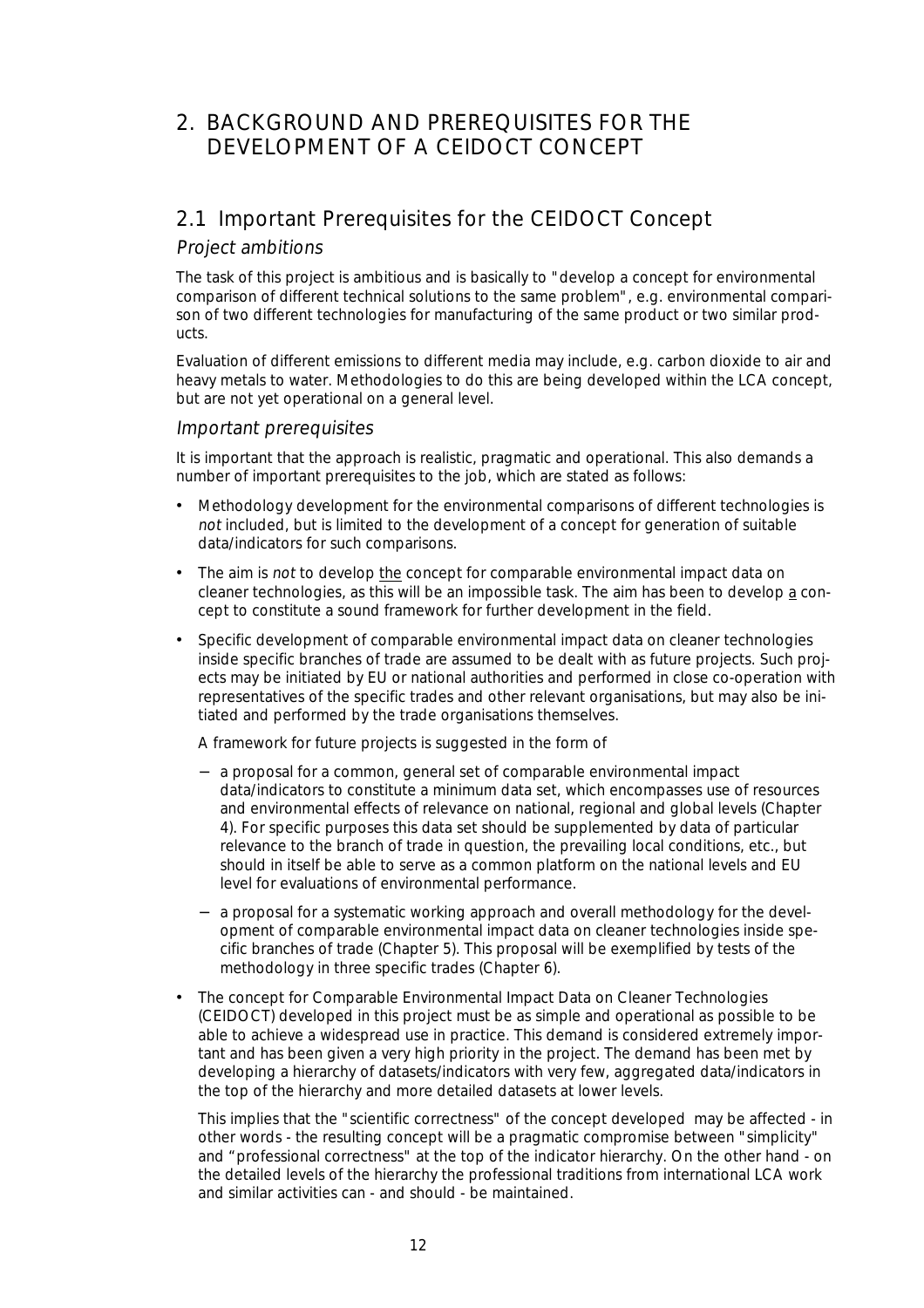These prerequisites have been regarded as key presumptions in the project, which has focused on development of the 2 upper levels - levels 0 and 1 - of CEIDOCT/Environmental Performance Indicators (EPIs).

### 2.2 How does CEIDOCT Compare with EPIs and LCA Three Elements of the Same Issue

It has already been stated that the concept developed in this project is of a rather general nature and therefore closely linked to many other basic problems of environmental impact assessments, e.g. environmental audits, product life cycle assessments, environmental labelling of products, environmental statements of companies, etc.

#### Environmental Performance Evaluation (EPE)

A very relevant and useful concept to relate to is the concept of Environmental Performance Evaluation (EPE) as it is used and defined in the ISO work on standardisation inside the field of Environmental Management.<sup>1</sup> Here EPE is defined as: "A process to select environmental indicators and to measure, analyse, assess, report and communicate an organisation's environmental performance against its environmental performance criteria": This task will generally be accomplished by the use of a set of Environmental Performance Indicators (EPIs) agreed upon as a useful way to measure Environmental Performance (EP) for the company in question.

In the ISO draft standard environmental indicators are defined as: "A specific expression that provides information about an organisation's environmental performance  $^{\scriptscriptstyle 2}$  efforts to influence that performance, or the condition of the environment.<sup>3</sup>

#### CEIDOCT is a common set of EPIs for many purposes

The basic, present philosophy regarding EPE is that any company chooses its own EPIs based on an evaluation of its environmental aspects and specific environmental conditions. CEIDOCT could thus be considered as a proposal for a common, minimal set of EPIs to be used on national and EU/international levels for cleaner technology EPE and other similar purposes. CEIDOCT is thus equivalent to a "common set of EPIs on national and international level".

#### Basic EPE-principles

The concepts of EPE and sets of EPIs have been elaborated upon in the ISO sub-committee on EPE<sup>1</sup> and in development of a general EPE tool<sup>4</sup> in Denmark. These references have been used in the present project.

Having made the parallel between CEIDOCT and EPIs, some of the basic principles of EPE, as developed during the ISO work<sup>1</sup>, may be transferred to the present project. These basic principles are stated as follows:

- EPIs should be developed inside specific branches of trade, but based on a common methodology framework.
- In developing EPIs inside specific trades, the use of "reference technologies" is recommended. A reference technology is a well-known and widespread process technology inside the trade in question, which is thoroughly documented concerning its environmental aspects. Each branch of trade should thus choose a set of relevant reference technologies as a basis for developing EPIs on branch level. Individual companies can use their own present technology as the reference technology for practical purposes.

<sup>—&</sup>lt;br>1 <sup>1</sup> ISO/CD 14031: Environmental Management - Environmental Performance Evaluation - Guidelines Committee Draft ISO/TC 207 / SC4N207.

<sup>&</sup>lt;sup>2</sup> Environmental Performance Indicators (EPIs) are a type of environmental indicators used in relation to the organisation's management and operations.

<sup>&</sup>lt;sup>3</sup> Environmental Condition Indicators (ECIs) are a type of environmental indicators used to describe the local, regional/national or global condition of the environment in relation to the organisation.

<sup>4</sup> Development of a general tool for Environmental Performance Evaluation (EPE) of small and medium sized enterprises. For the Danish Environmental Protection Agency via Danish Society of Consulting Engineers. 1994-95.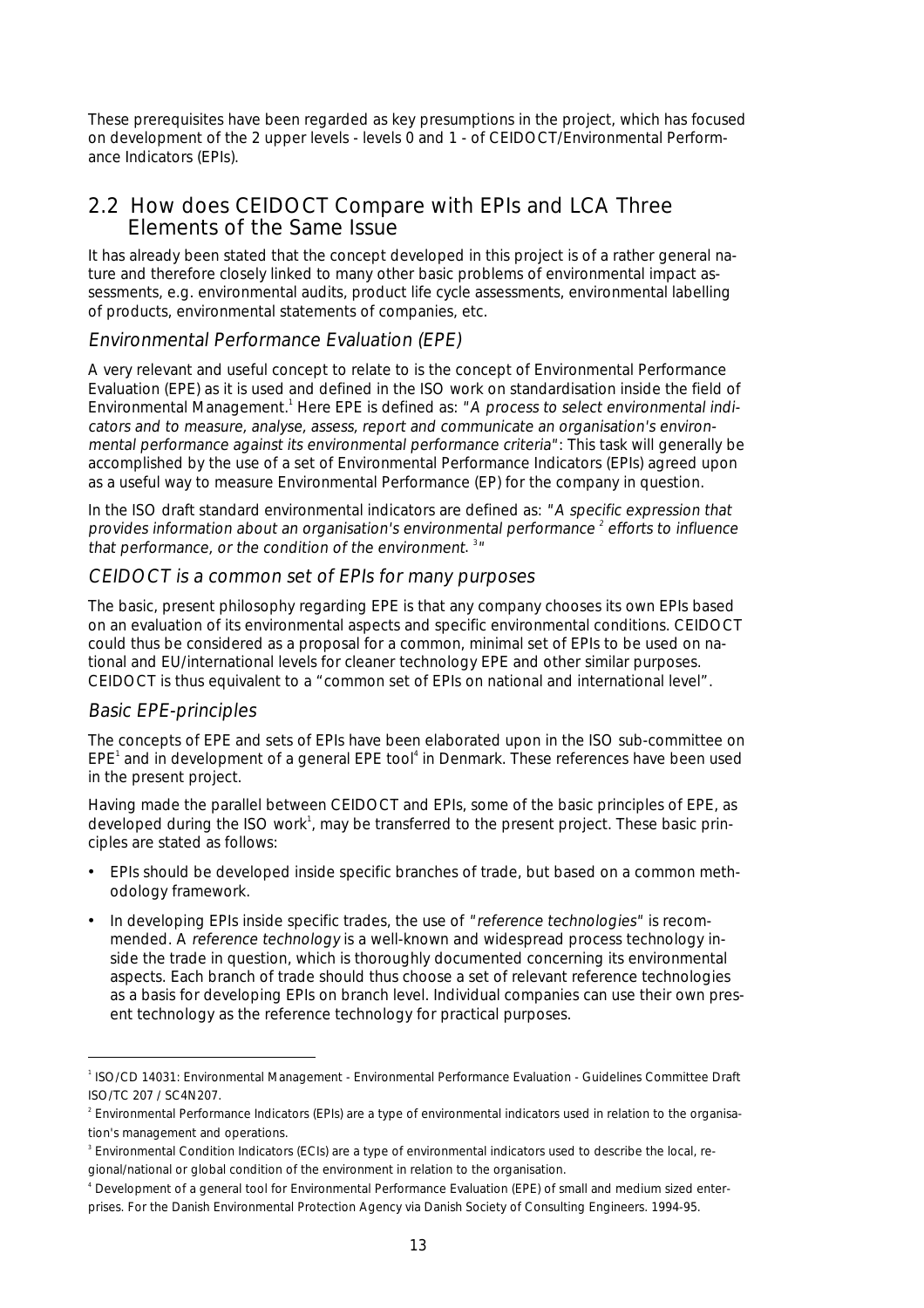• EPIs in general - and thus also the concept developed in the present project - must be based on a life cycle perspective. This does not mean that complete LCAs are always necessary, but implies that a new - and presumably cleaner - production technology should not be evaluated based on its Environmental Performance in the production stage only.

 A new production technology often influences EP in other product life cycle stages, e.g. manufacture of raw materials, product use or product disposal. CEIDOCT must therefore include data concerning all important changes of environmental characteristics throughout the product life cycle compared to the relevant reference technology.

 This demand does not imply a full LCA of a new technology, but a ∆-LCA related to the reference technology; ∆-LCA implying that only environmentally different elements of the two technologies are considered. The reference technologies should therefore be described and documented in a full life cycle perspective covering all life cycle stages to facilitate the use of ∆-LCAs.

#### Other methodologies

In addition to the CEIDOCT relations to the EPE/EPI concepts and other references mentioned in this Chapter, the approach and methodology of the present project have been based on references stated in Chapter 3.

#### CEIDOCT as a common umbrella for a variety of detailed environmental evaluation concepts.

It is specifically noted that a number of methods and concepts have been or are developed internationally to carry out environmental assessments, LCAs etc. at rather detailed levels of documentation. Such methods should generally all be able to provide inputs to the CEIDOCTconcept, elaborated in this project. Thus, the CEIDOCT/EPI concept could constitute a possible common umbrella for all such detailed assessment methods.

#### The EDIP-project

In Denmark, special emphasis is put on the detailed assessment method of the EDIP-project<sup>5</sup> (Environmental Design of Industrial Products), ref. Chapter 3, which has been developed to an operational level as a detailed assessment method. Other data formats like the SPOLD format could be used. The EDIP is based on international standards for data formats, and has been used as the general methodology basis for detailed environmental assessments in the present project and thus also been applied in the examples for practical purposes (Chapter 6).

# 2.3 The CEIDOCT/EPI Concept the Four Focus Areas

The main challenge of the present project has been to identify the common, general set of CEIDOCT or EPIs on a high level of aggregation.

#### Previous EPI-approaches - impacts or inputs/outputs

Numerous approaches to common sets of EPIs on various aggregation levels have been made in many contexts over the last decade, ref. Chapter 3. These approaches may be grouped into two main categories as follows:

- Development of common indicators via impacts, e.g. structures in environmental effects, health effects and "resource effects".
- Development of common indicators via inputs/outputs or environmental pressures, e.g. structured in air emissions, wastewater effluents, solid and hazardous waste production, consumption of raw materials and semi-manufactures, etc.

<sup>—&</sup>lt;br>5 Wenzel, H., Hauschild, M., Rasmussen, E.: "Environmental assessment of products" Danish Environmental Protection Agency and Confederation of Danish Industry. (In Danish, the English version is published by Chapmann and Hall, spring 1997).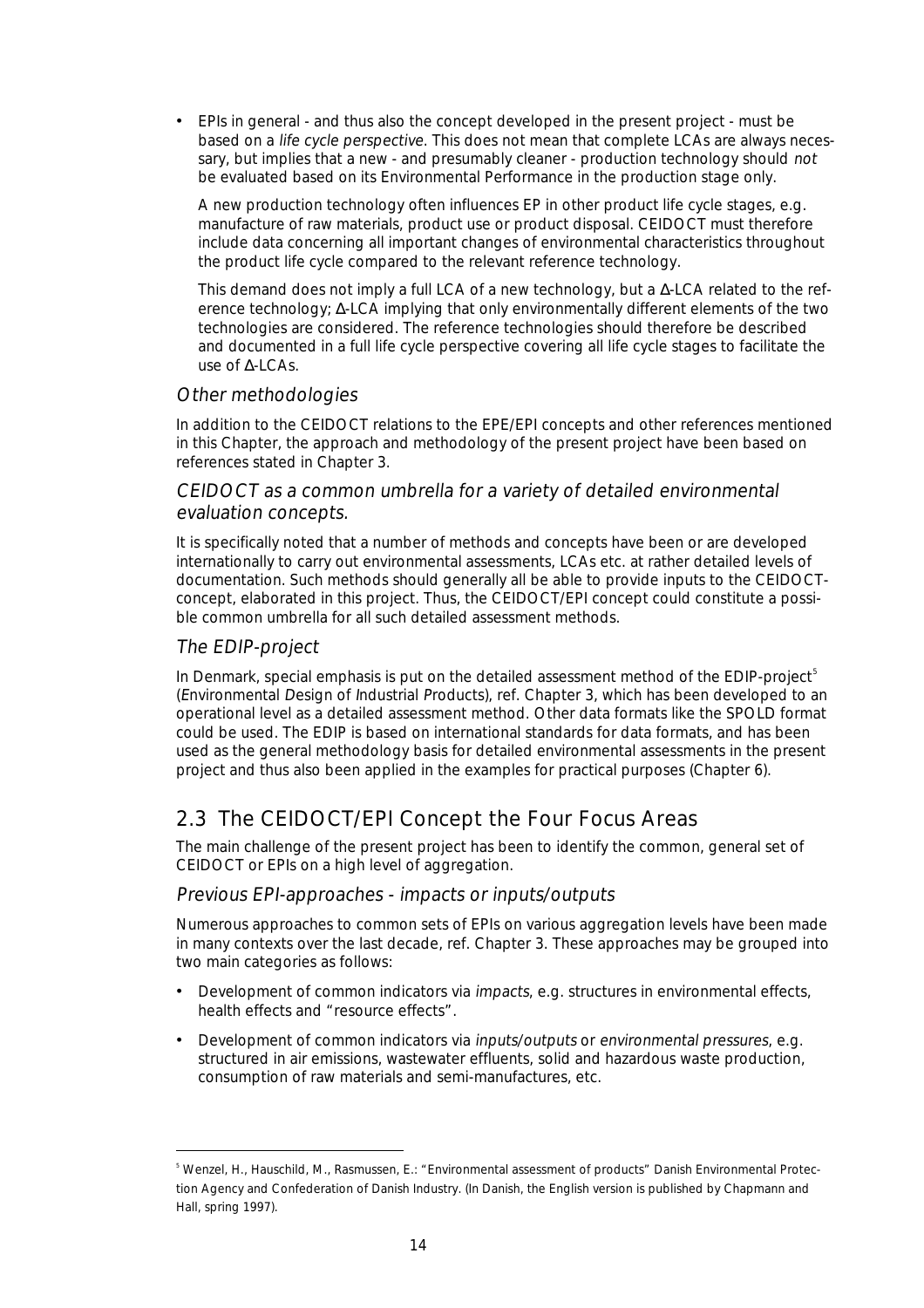#### The impact approach

The impact approach is easy to make general on a professional environmental basis, but almost impossible to make operational on company and process level and at high levels of aggregation (few EPIs). It is necessary as a basis, however, as the choice of environmental indicators must always be based on assessments of impacts.

#### The input/output approach

The input/output approach is a good basis for developing operational concepts in individual companies and organisations, but is very difficult to make general in a useful way. Either it becomes too general to be of any significant value, or it becomes extremely detailed and thus unoperational in practice.

#### The combined approach!

It is generally necessary to combine the impact approach and the input/output approach to develop EPIs in a company or production facility. The input/output approach is used in the inventory of potential environmental impacts and the impact approach in the assessment of the potential impacts and the choice of focus areas for the company action plan.

#### - but on a large scale!

This combined approach, however, results in company individual focus areas and action plans and thus not necessarily in any comparable EPIs or other common data sets. To accomplish this, the combined approach has to be contemplated on a large scale, e.g. national, regional/EU or global scale. This way a minimal set of common, general EPIs may be generated.

#### Four focus areas for initiatives - integrated product policy in Denmark

Such an approach has been applied in the development of a concept for an integrated product policy in Denmark<sup>6</sup>. The aim has been to identify focus areas of critical importance to secure sufficient "ecological space" on a global scale in the coming 3-5 decades. The focus areas identified have been stated as follows:

- M) Consumption of mineral resources, excluding energy purposes (Mineral resources)
- E) Consumption of fossil fuels (Energy)
- C) Consumption and dispersion of chemicals hazardous to the environment and human health (Chemicals)
- B) Consumption of biological resources, including as well biological production as its basis, biodiversity and land use (Biological resources).

#### Why the four focus areas?

These four focus areas (M, E, C, B) are suggested as the basis for development of general EPIs for the following reasons:

- They are rather general, but also sufficiently specific to be operational and action-oriented in real-life situations.
- They are intended to be strategic and future oriented and not mainly professional/scientific and historically based as is usually the case.
- They include the majority of important issues in existing international conventions, regulations, agendas, etc.
- They are based on regional and global environmental impact considerations and thus constitute important priorities all over the world.
- They can be developed into further details on many levels and thus be adjusted to virtually any regional, local and trade-specific conditions.

 $\frac{1}{6}$ Danish EPA, Proposal for an Integrated Product Policy in Denmark, 1996.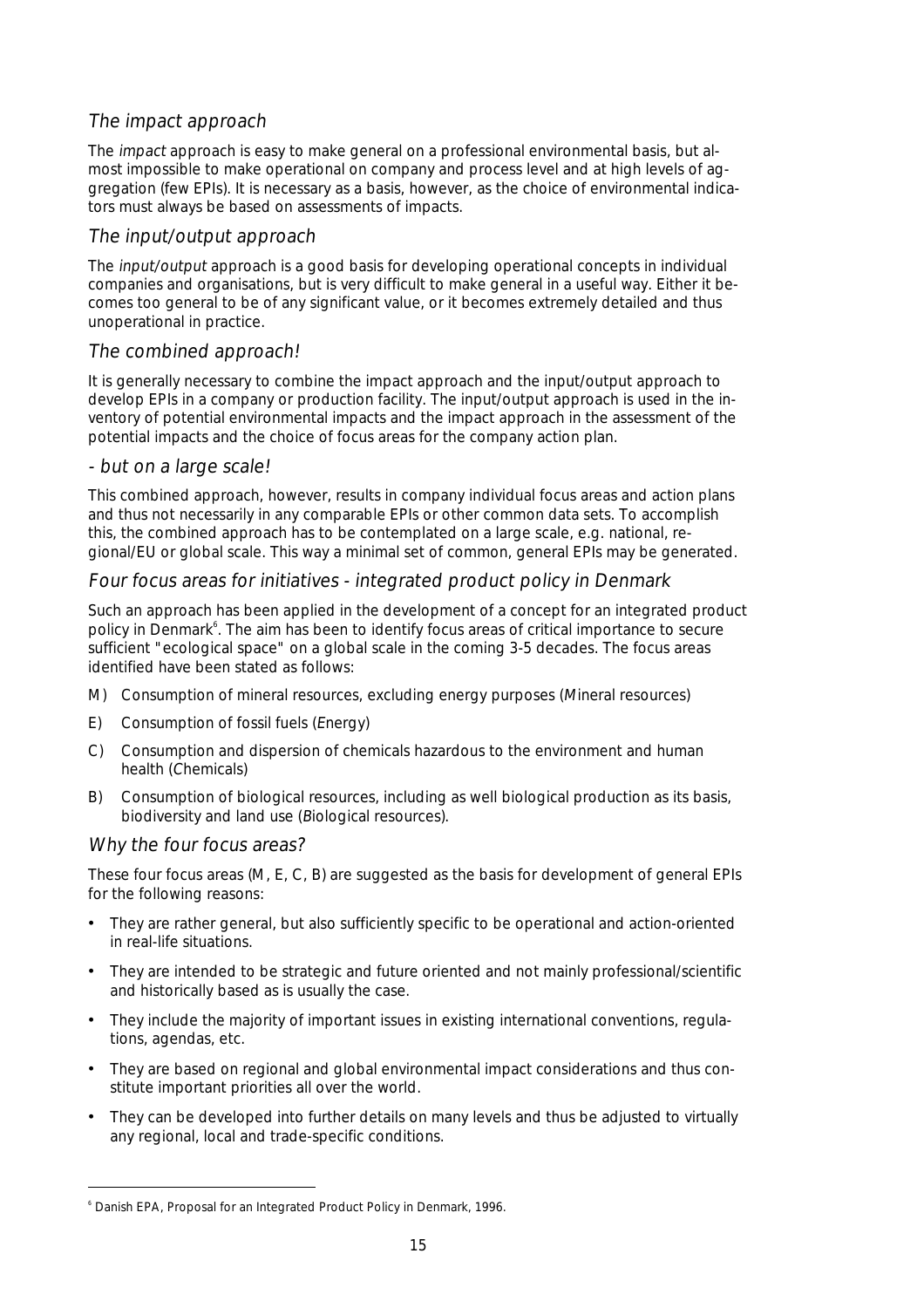#### MECB and the MECO principles of EDIP

Further, the proposed focus areas M, E, C, B are very similar to the focus areas M, E, C, O (Materials, Energy, Chemicals, Others) as applied in the EDIP-project to arrange and simplify the results of LCAs. The Dutch Ecodesign Manual uses a similar simple matrix of M(aterials) E(nergy) and T(oxics) as presented briefly in Chapter 3.4. The "MECO" principle has already proven to be very useful and operational in practice and is built on the fact that the focus areas M, E, C and O each represent categories of resource consumption and environmental impacts that are to some degree complementary: This is illustrated in Table 3.1 in Chapter 3.4.

#### "Biological resources consumption" to be integrated in LCA methodology

The four focus areas, MECB, proposed for the CEIDOCT concept are thus similar to the MECO except for the fact that "Others" has been replaced by "Biological resources consumption", including the biodiversity issue - a focus area that is not generally made operational in LCAs, but nevertheless is of utmost importance in assessments of environmental impacts in general. This issue has been given high priority in Agenda 21 of the Rio Summit 1992; however, this fact has not yet been reflected in the methodology developments of environmental assessments including LCAs. It is therefore an important recommendation of the present project to develop "Biological resources consumption" as an integrated part of normal LCA methodologies.

Generally, it is not difficult to develop the four focus areas, MECB, into a large number of detailed indicators, e.g. one or several indicators per individual chemical substance applied in a product life cycle. This is, however, still not very useful as a general approach.

#### The CEIDOCT-approach

The important task is therefore to develop one or a few relevant and meaningful aggregated indicators inside each of the four focus areas. A lot of basis work exists to build upon regarding the focus areas M, E and C, whereas the biological resource-issue must be addressed in a more in-depth fashion. It is, however, also very important that the aggregated, upper level indicators are consistent with indicators at the lower level, so that aggregation can take place up through the levels in a simple and straightforward fashion. It goes without saying, however, that information will be lost in aggregation from level 2 to level 0 - this is part of the price for the simplicity at level 0. In Chapter 4.1 an overview of the environmental effects included and the important effects excluded at level 0 is given.

#### CEIDOCT: Indicators at levels 0 and 1

Within the four focus areas, MECB, it has been attempted to develop proposals for four upperlevel indicators (called level 0) and 10-12 indicators at the next level (level 1). To the extent possible also a methodology for a pragmatic and approximate quantitative assessment of these indicators has been outlined at a preliminary stage. Such a top-down approach for a preliminary quantification of the upper level indicators can make it possible to identify the priority areas where detailed assessments are necessary/important, thus making it unnecessary always to start on a rather detailed assessment level for all environmental aspects. The CEIDOCT concept is schematically illustrated in Fig. 2.1:

#### The CEIDOCT concept demands normalisation of environmental impact data

Development of the CEIDOCT concept into a common set of general indicators requires agreement on a common routine for normalisation of environmental impact data from LCAs. This way all compute the level 0 and level 1 indicators in the same way and the indicators can be interrelated. A possible routine for such normalisation has been used, e.g. in the EDIPproject through the use of "person equivalents" for all environmental impacts.

Normalisation inside specific branches of trade may be developed by units of typical products or functional units as a reference, equivalent to the normal procedures for LCA methodologies.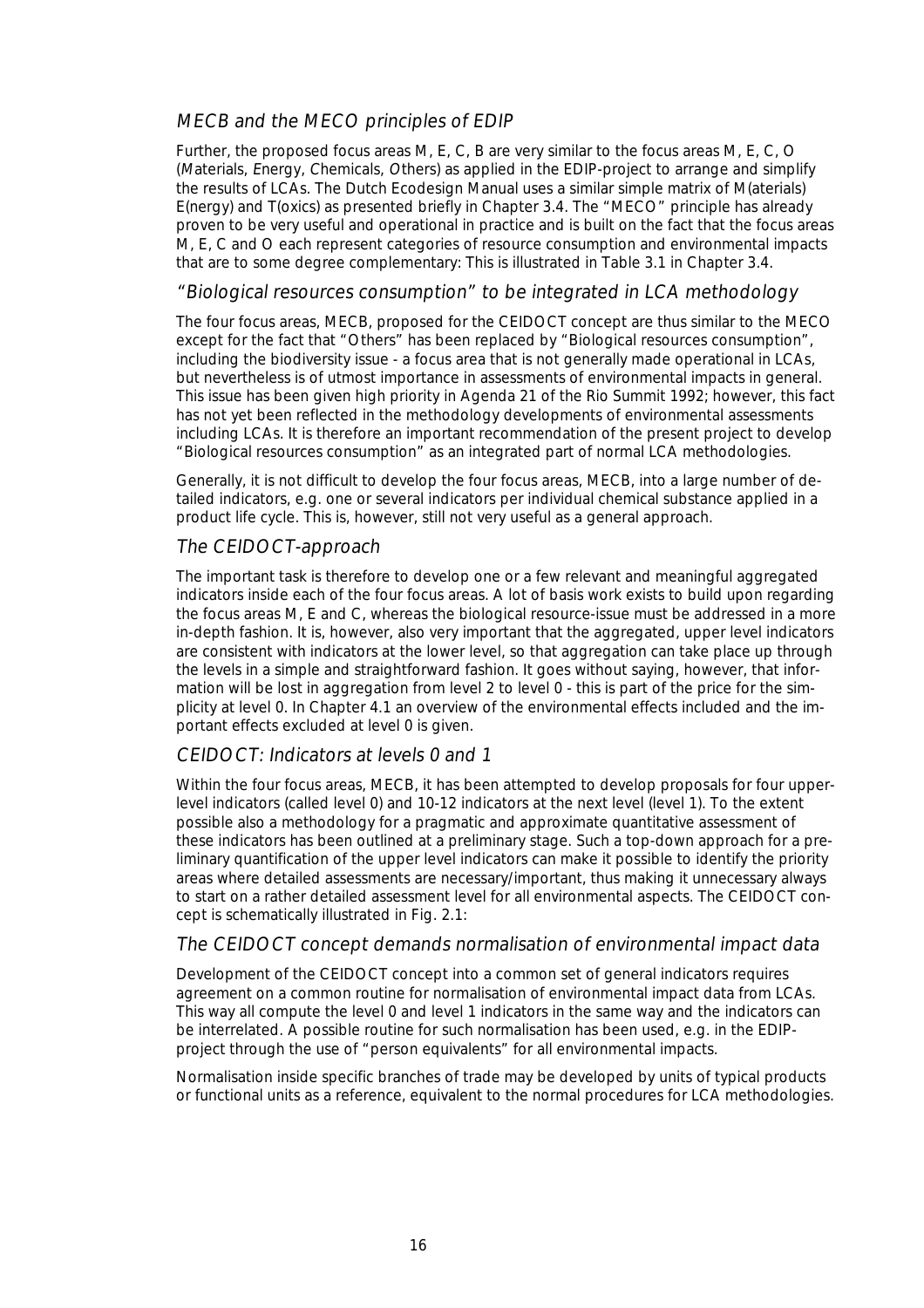

Figure 2.1: Illustration of the CEIDOCT concept and relation to existing LCA methodologies as a basis

#### CEIDOCT as a "common language"

If a common normalisation routine can be obtained, the CEIDOCT concept may constitute a "common language" or a "common yard stick" in the environmental field. This could be of importance to the discussions of environmental priorities and weightings at EU-level both inside the cleaner technology field and inside the environmental field in general. The prioritising and weighting issues are not solved with the CEIDOCT-concept, but will be facilitated to a certain degree. Consequently, this project does not contain weighting recommendations for the CEIDOCT indicators, although it is considered natural on a general level to assign equal weightings to the indicators at level 0.

#### Data acquisition problems

Data quality requirements must be addressed when carrying out an LCA. These requirements are defined to enable goals and scope of an LCA to be met.

Data requirements are made to assure appropriate coverage in time, geography and technology as well as precision, completeness and representation of the data. These issues and more, as required in the standards for LCA (i.e. ISO/FDIS 14040), are as relevant to the CEIDOCT concept as to LCAs.

Therefore, the general data acquisition problems from the LCA field of work will also hamper the development and use of the CEIDOCT concept at levels 0 and 1. From experience, these data acquisition problems are especially serious regarding production, use and evaluation of chemical substances.

# 2.4 Potential Use of a CEIDOCT/EPI Concept

#### EPIs for decision support

EPIs may be used for many different detailed purposes on various levels of society, but the basic purpose behind use of EPIs is always to provide an overview of environmental aspects of a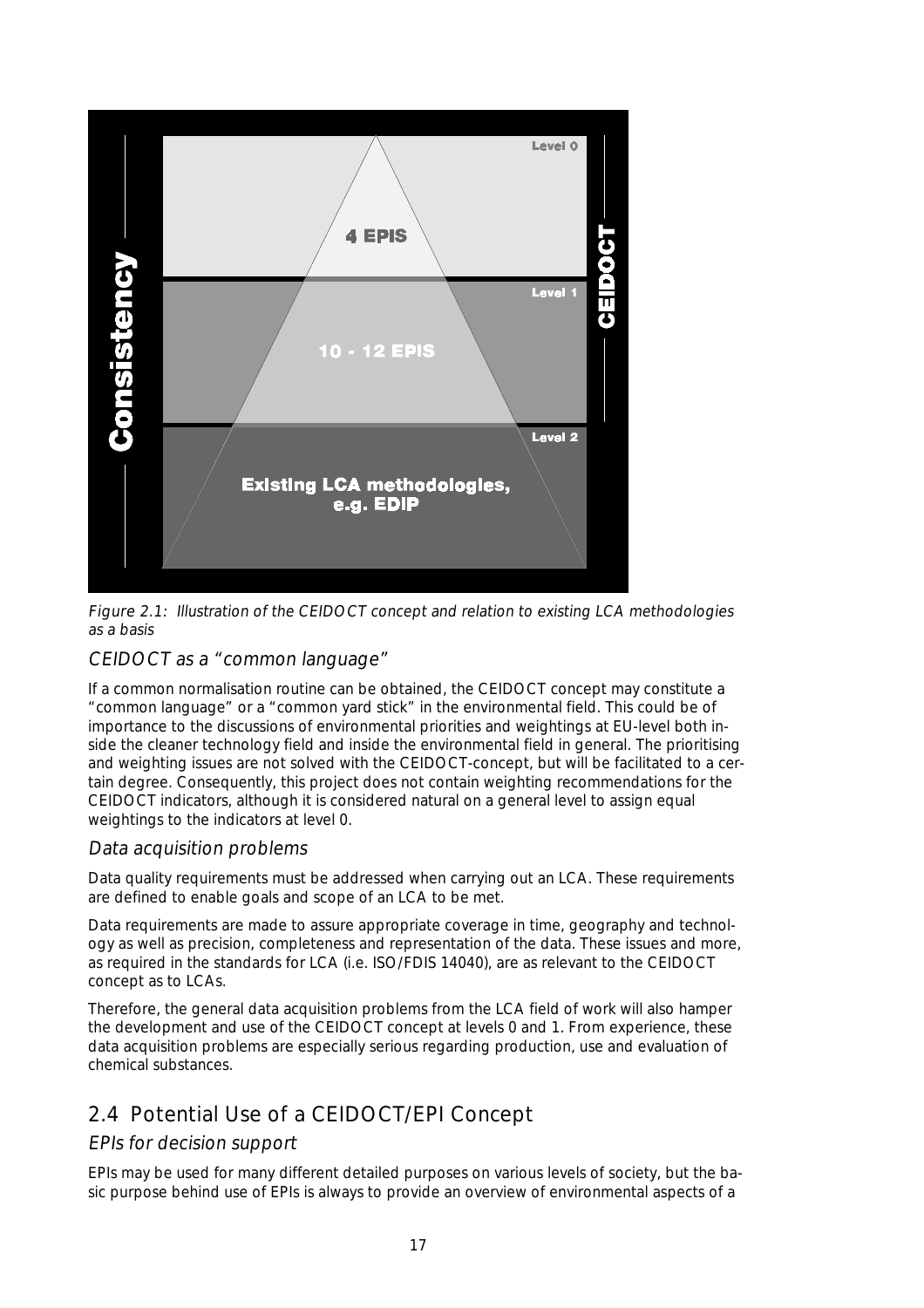given activity to serve as decision support regarding initiatives towards this activity.

#### EPIs should be regularly evaluated

It is very important to observe that any set of EPIs for any purpose should always be reevaluated regularly. This is necessary because changes take place all the time. New environmental priorities occur from environmental science, new policy initiatives are taken nationally or regionally, and technology and local conditions also keep changing. So even the most wellargued set of EPIs is never a pillow to sleep on!

#### EPIs for local purposes

EPIs at levels 1 and 2 may be developed by companies, organisations and local communities. EPIs at these levels may also be relevant to national governments to a certain extent. EPIs at such lower levels represent a choice of environmental parameters considered important for the body that defines them today and in a foreseeable future. They therefore represent environmental aspects, which the body finds it important to deal with. The EPIs may be seen as important for e.g. image, successful performance, records etc. or because they are considered of environmental importance. They thus constitute a decision support basis in relation to development initiatives inside the body in question.

#### EPIs in branches of trade - for benchmarking or as a common frame of reference

Companies within the same branch of trade, local communities etc. may apply the same set of EPIs on a detailed level - or partly the same set. When this is done by several bodies, these common EPIs may be used for benchmarking or just as a common frame of reference for environmental performance records and reporting. This may be an advantage, especially if the development of the EPIs and the necessary framework of documentation and strategy considerations constitutes a too complicated and expensive task to handle for the individual body.

#### The value of a common set of EPIs/CEIDOCT

Trade-specific EPIs on a detailed level is developed today for any company or any branch of trade, but this produces a rather confusing overall picture. With the CEIDOCT concept as a framework of EPIs at level 0 and level 1, all sets of EPIs might be developed based on this framework and thus use a common "language" or "yard stick", facilitating reporting and communication in general in the environmental field.

#### EPIs for strategic and political purposes

The CEIDOCT/EPIs at level 0 and partly at level 1 are suggested for a common reporting format on environmental performance in individual trades, but also between various trades and in society as a whole. They could to a certain extent serve as decision support at strategic level for companies and branches of trade and at strategic and political level for local and national governments and international organisations and co-operation bodies.

#### EPIs and cleaner technologies at company and government levels

In a cleaner technology perspective the EPIs at levels 0 and 1 could be applied by companies for a first preliminary assessment of the environmental performance of a change in technology. This assessment could constitute the decision basis for a more comprehensive development project including LCAs, and thus define the objectives and ambition levels of such a project. The general nature of the focus areas opens the possibility for national and regional governments to use the focus areas as a standard format for company environmental reporting and evaluation of national cleaner technology and environmental management initiatives and programmes.

#### Preconditions for successful development of CEIDOCT/EPIs

Important preconditions to achieve these advantages will be

1) Tools for environmental assessments, LCAs and development of lower level EPIs become more operational and more widely used than they are today. They will be based on common and internationally accepted principles and guidelines.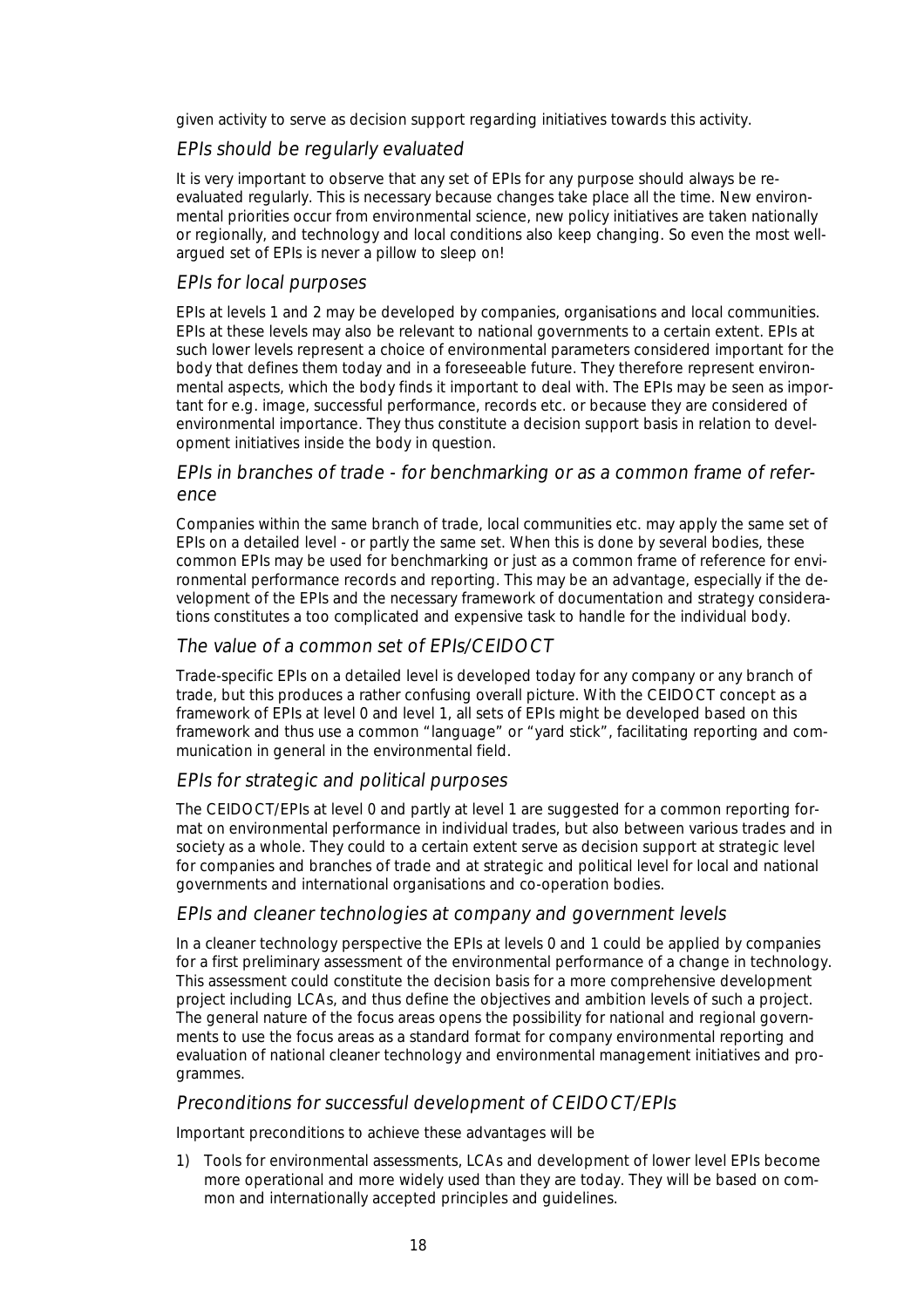- 2) A set of CEIDOCT/EPIs at levels 0 and 1 is defined which may serve as a common umbrella for these more detailed assessment methods.
- 3) The upper-level CEIDOCT/EPIs may be assessed quantitatively on a preliminary level without always going through a detailed assessment process first.

1) is in rapid development these years. A proposal for 2) is given in Chapter 4 of this report and at the same time some possibilities to fulfil 3). Further, the development of more detailed tools with still more extensive databases also provides an important future potential for rapid assessments; this potential already exists to a considerable extent e.g. with the EDIP tools and database.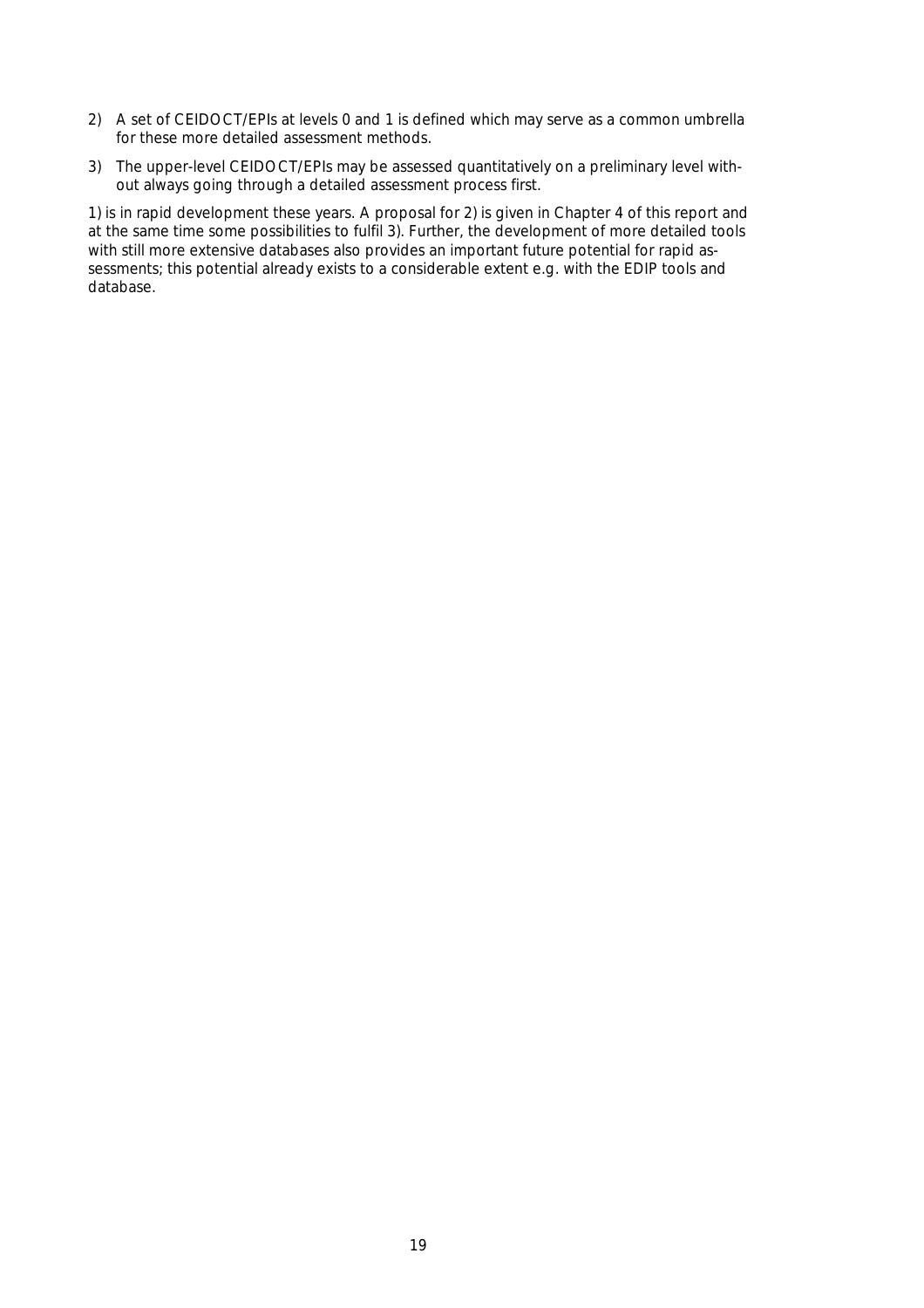# 3. THE CURRENT STATUS OF CONCEPTS RELEVANT FOR CLEANER TECHNOLOGY ASSESSMENT AT EUROPEAN LEVEL

Concepts and/or methods for assessment of cleaner technology (cleaner production, waste minimisation etc.) are very scarce, so other areas of relevance have been studied as well.

Two areas in particular are mentioned here;

- 1. Environmental Performance Indicators at corporate, national and international/EU levels and
- 2. LCA developed as an internationally accepted methodology.

Cleaner technology initiatives are mentioned and available data on evaluation are described.

Environmental Performance Indicators

'Green accounting' and development of Environmental Performance Indicators is being widely accepted as a means of keeping account of the development towards a more sustainable society. Integration of environmental issues into the accounts of companies or states has been debated and different models have appeared at national and corporate level.

# 3.1 International Initiatives

#### International initiatives

The following initiatives have been identified:

UN and the World Bank have published a Handbook for a Satellite System for Integrated Environmental and Economic Accounting (SEEA) in 1993.

OECD has developed a 'Pressure-State-Response' system, which is gradually being accepted also by the EU<sup>7</sup>. In this concept 'pressures' are pressures on the environment from human activities, e.g. emissions of VOC, CO<sub>2</sub> etc., 'state' refers to the state of the environment, i.e. the resulting quality of the environment and 'response' are the answers from society to solve the problems (e.g. energy-saving measures, development of pollution prevention concepts and options, cleaner technologies, etc.).

The Dobrís Assessment<sup>7</sup> published by the EEA mentions that the Commission is taking initiatives to focus on chemicals and their fate and toxicity in the environment. In the assessment (Chapt.17) it is noted that: The general lack of toxicological information should be seen against the fact that almost 80 per cent of hazardous waste comes from the chemical industries. A number of chemical substances have attracted a great deal of attention over the past few decades and monitoring programmes are being carried out. The properties which are of concern are low degradability (persistence), carcinogenicity, possible infertility effects, neurotoxic effects, respiratory allergens and eutrophication effects (from nutrients). Recently the occurrence of pesticides and their residues in the groundwater has caused great concern (in Denmark and other countries).

The European Community sees chemicals as one of the prominent environmental problems. Council Regulation 93/793/EEC set up a long-term strategy to identify and control risks from some existing chemicals. This is to be reached through a three-step approach (Dobris Assessment<sup>7</sup>, Chapt. 38):

1. The initial phase (June 1993-June 1994) included the assessment of approximately 1800 chemicals produced or imported in amounts above 1000 tonnes per year (high volume chemicals). Fewer data are required for chemicals manufactured or imported in quantities between 100 and 1000 tonnes per year.

 $\frac{1}{7}$ <sup>7</sup> Stanners, D. and Bourdeau, P. (ed.): 'Europe's Environment', The Dobrís Assessment, European Environmental Agency, 1995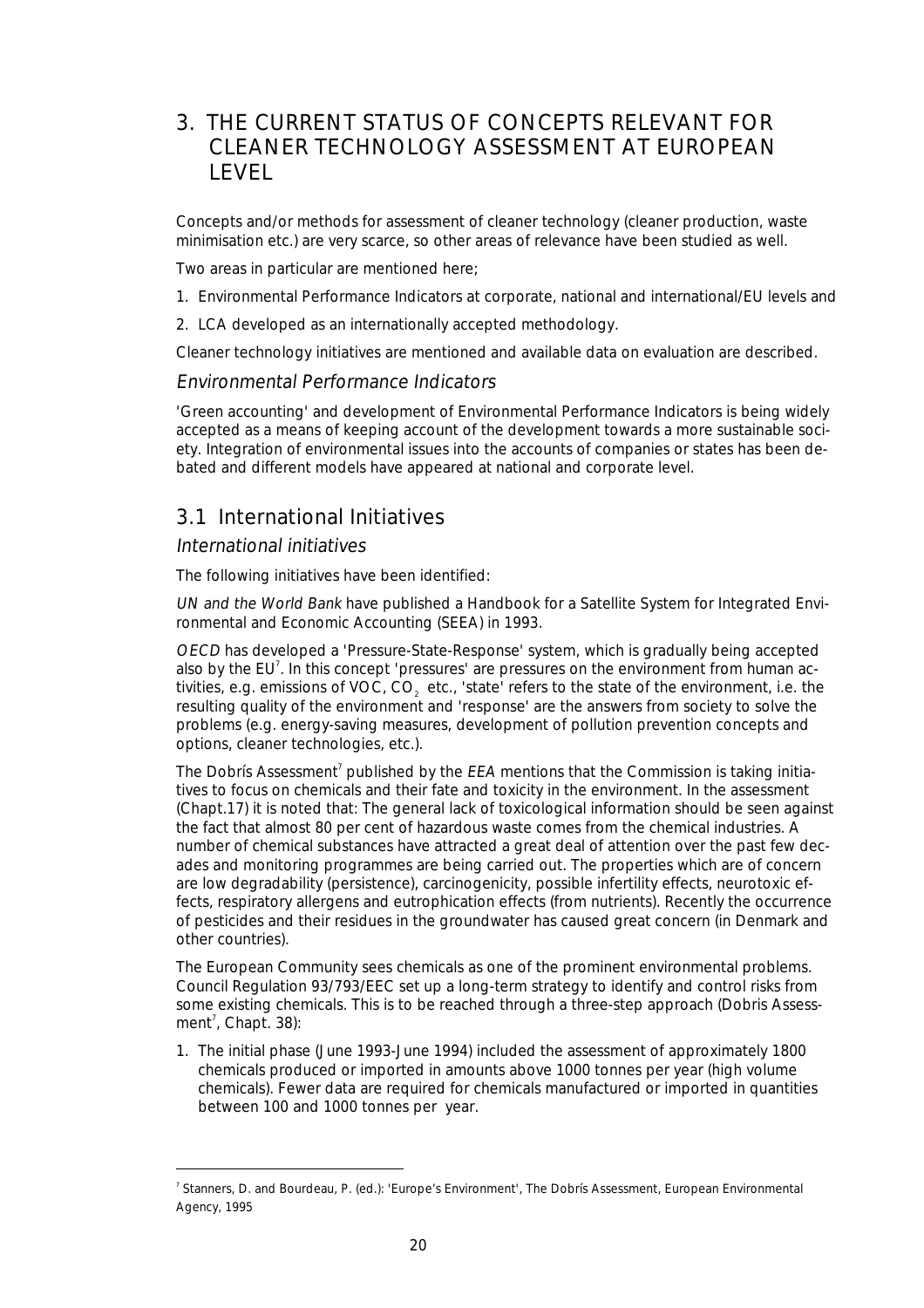- 2. Phase two, which began in 1994, aims to publish at regular intervals a priority list of substances 'requiring immediate attention because of their potential effects on human health and the environment' involving a co-operative procedure among the Member States. Special attention will be given to substances having chronic effects, those toxic to reproduction and mutagens.
- 3. The third step includes risk assessment and the development of a control strategy. The priority chemicals have been divided between Member States in order to perform individual risk assessment.

As part of the chemical risk control strategy the aim is to strengthen environmental research with the aim of improving, among other things: the understanding of processes whereby chemicals are distributed between the various compartments, their fate once there, how they affect the structure and functioning of ecosystems, the search for ways to prevent pollution effects and to restore damaged ecosystems, etc.

#### EU and Eurostat

EU has in the Fifth Environmental Action Programme taken several initiatives as regards environmental indicators. Some of those are in preparation but they are described because they are relevant in this context:

- A common European framework and reference for accounting for all activities of the EU in the area of green accounting; a Handbook on a European System for Integrated Environmental and Economic Accounting (ESEA), which will be comparable to the UN handbook but will take into account European specificities and already existing activities $^{\text{s}}$ .
- A system of integrating indices for economic performance and environmental pressure is being developed to form a European System of Integrated Economic and Environmental Indices (ESI), with the aim of providing comparable systems of integrated environmental and economic indices in the EU.
- A European System of Environmental Pressure Indices (ESEPI)<sup>9</sup> is being developed. Eurostat is responsible for this programme and the intention is to collect indicators, set priorities and establish sets of European Weighting Coefficients for the aggregation of such indicators into environmental pressure indices. The process is carried out in two steps: 1) collecting suggestions for indicators and selection of indicators and 2) weighting the indicators.

 At this stage Eurostat operates with directly expressed indicators within the following ten policy areas:

- − Resource depletion
- − Water pollution and water resources
- − Waste (which includes life cycle assessment)
- − Climate Change
- − Air pollution and acidification
- − Ozone layer depletion (was omitted in the first round since it is heavily regulated)
- − Dispersion of toxins
- − Loss of biodiversity
- − Marine environment and coastal zones
- − Urban problems, noise and odours

Water pollution is placed in a specific group and care should be taken to avoid calculation of the same effects here and as regards the marine environment, acidification and dispersion of toxins. Distribution of the effects between the themes air pollution and dispersion of toxins should also be considered carefully. How intra-theme weighting is taken care of is not yet published.

<sup>—&</sup>lt;br>8 'Sustainable Accounting' - support document for preparation of the conference 'Taking Nature into Account' Brussels 31 May - 1 June 1995.

<sup>9</sup> Eurostat "Pressure Indices Project", second expert survey. Long lists of indices within policy areas.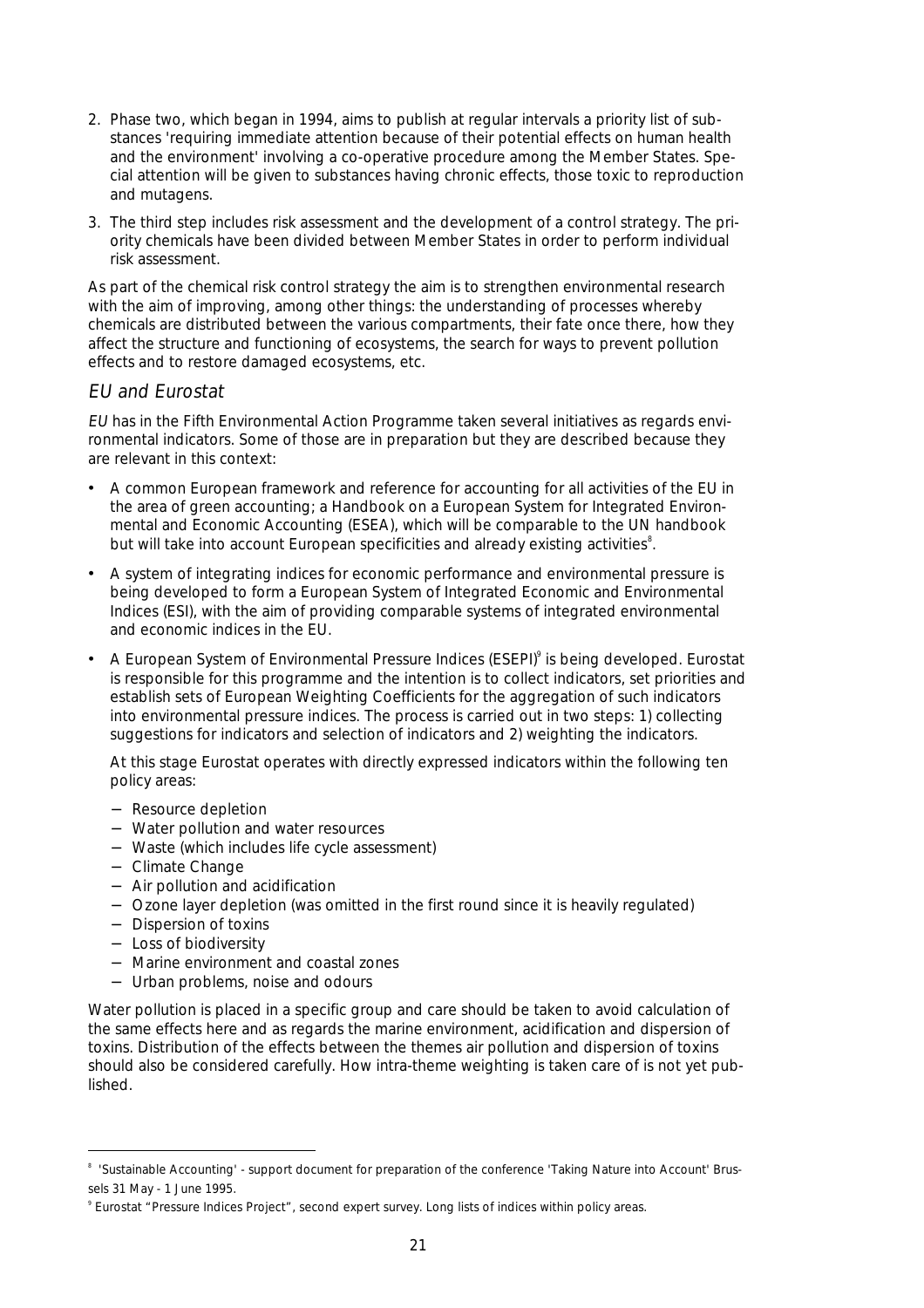The ISO/CD 14031 draft standard on Environmental Performance Evaluation includes suggestions for Environmental Performance Indicators. The standards include suggestions for deciding when it will be appropriate to select indicators that are: absolute, relative, normalised/indexed, qualitative, aggregated or weighted. It is recommended to use care when aggregating and weighting data to ensure verifiability, consistency, comparability and understanding.

Examples of different types of indicators are shown, corresponding to identified significant environmental aspects of a particular industry.

# 3.2 National Initiatives

#### Environmental Policy Performance Indicators

The Netherlands has a system of Environmental Policy Performance Indicators within 7 themes and goals set for each of these. The themes are:

- climate change
- stratospheric ozone depletion
- acidification
- eutrophication
- dispersion of toxic substances
- disposal of solid waste
- disturbance of local environments

From these themes, seven target groups are singled out and within each target group the main polluting agents responsible for environmental damage are identified. The target groups are: agriculture, traffic and transport, industry, the energy sector, refineries, building and construction, and consumers. Several agents belong to more than one theme, so intra-theme weighting factors are set. The EPI is then expressed as closeness to goal, i.e. theme equivalent/goal for theme equivalent.

A relatively new system in the Netherlands is NAMEA, which aims at integrating indicators into the National Accounting Matrix including Environmental Accounts.

This system does only to a limited degree take the state of the environment into account.

France has a system of National Patrimony Accounts which includes economic, ecological and social environments in a multi-level data system. In this system raw statistics and data summaries are used on lower levels and aggregated indices of welfare are used on the highest level.

#### Environmental-Economic Accounting

Germany has started a system of Environmental-Economic Accounting, for which the German Statistical Office in Wiesbaden is responsible. In this system the environmental themes included are:

- material and energy flow accounts, raw materials, consumption and polluter structure
- use of land and space
- state of the environment indicators
- environmental protection measures
- avoidance/prevention costs for attaining a (sustainable) standard

The German system includes provision for the UN system SEEA.

#### State-of-the-environment indicators

In Denmark the Ministry of the Environment and Energy each year since 1994 has published a booklet on environmental indicators for the country (in Danish).The booklet covers the following areas  $(1995)^{10}$ :

• Climate change

<sup>&</sup>lt;sup>10</sup> Environmental Indicators, "Miljøindikatorer" Miljøministeriet, 1995, in Danish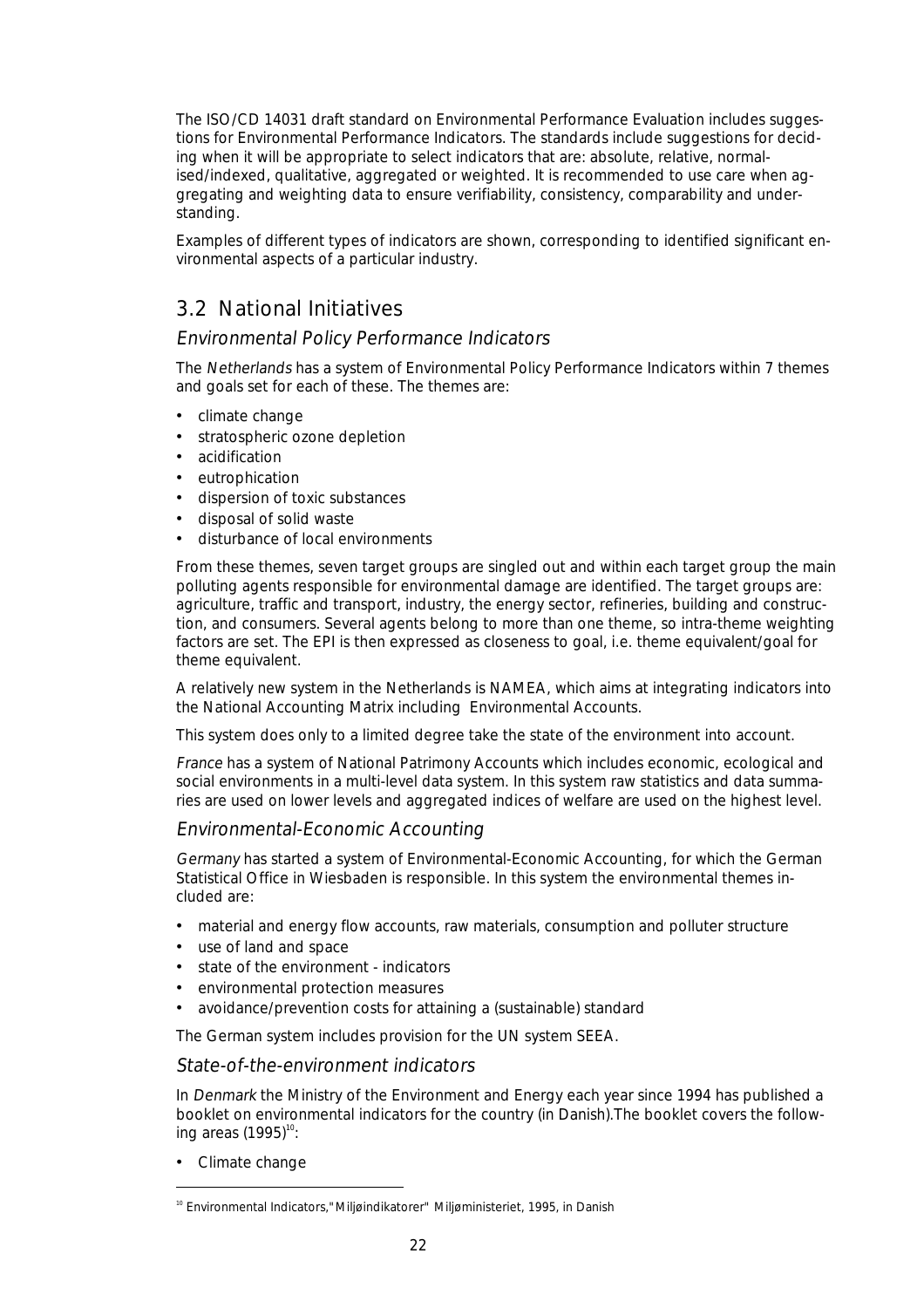- The ozone layer
- Acidification
- Urban problems
- Landscape
- Drinking water/groundwater
- The Sea

The policy areas used correspond with the ones chosen by Eurostat, but a slightly different angle is chosen since the aim is to protect the state of the environment. The following indicators are used:

- For the first three policy areas the indicators used are total emitted tonnes per year of the relevant substances and for some of the effects also deposition per hectare.
- Urban problems are evaluated for a variety of areas. The percentage of green areas in the cities is stated, amounts of municipal waste as tonnes per year and wastewater as the percentage treated (by different methods). Traffic is shown as indexed development and air pollution as measured concentrations of relevant agents.
- Landscape is evaluated in terms of areas allocated for different purposes. For each type of area environmental effects on species are expressed as a decrease in the number of hunted animals or counts of indicator species.
- Groundwater is evaluated in terms of total amounts used and pollution of groundwater is compared with standards.
- Indicators for the sea are expressed as total emitted amounts of eutrophicating substances to the sea and coastal areas, effects are expressed as oxygen contents, etc. compared with goals. The effects on fished species or counts of indicator species are used.

# 3.3 Industry Initiatives

#### Environmental Performance Indicators

Environmental Performance Indicators (EPIs) are used for environmental reporting and several examples can be seen from the large industries' environmental reports $11$ . Up till now the environmental reports seen have been mainly from large international groups and from industries, with a verified environmental management system, mainly the Environmental Management and Auditing Scheme, which requires published environmental reports.

In Denmark the law on 'green accounting' requires a number of listed industries to produce an environmental report each year. When presenting the environmental pressures from the industry it is allowed to use EPIs instead of actual physical emissions. No specific method of presentation is required but the major amounts of pollutants must be stated as far as they are a part of production processes, are emitted to air, water and soil, are part of the products or part of the waste. Information on chemicals/pollutants can be collected into groups determined e.g. by risk - this could be done according to classification for labelling.

#### Environmental Indicators for consumption of raw materials

The EU project 'Environmental Indicators for the Sustainable Utilisation of Raw Materials<sup>12</sup> includes a discussion of development of indicators at company level. The background is that materials are becoming more scarce. The project attempts to define what is 'sustainable use of materials'. It evaluates which indicators could be useful to describe interactions between the company, the economy and the environment. It attempts to make the most of data companies already have (or can easily collect) and to ensure consistency between internal and external reporting.

Three elements of sustainability in the use of materials are identified:

• Minimising environmental impacts that are associated with the use of materials, at all stages in their lifecycles, especially long-term, local and irreversible impacts.

<sup>&</sup>lt;sup>11</sup> "Environmental Performance Indicators in Industry", European Green Table, August 1993.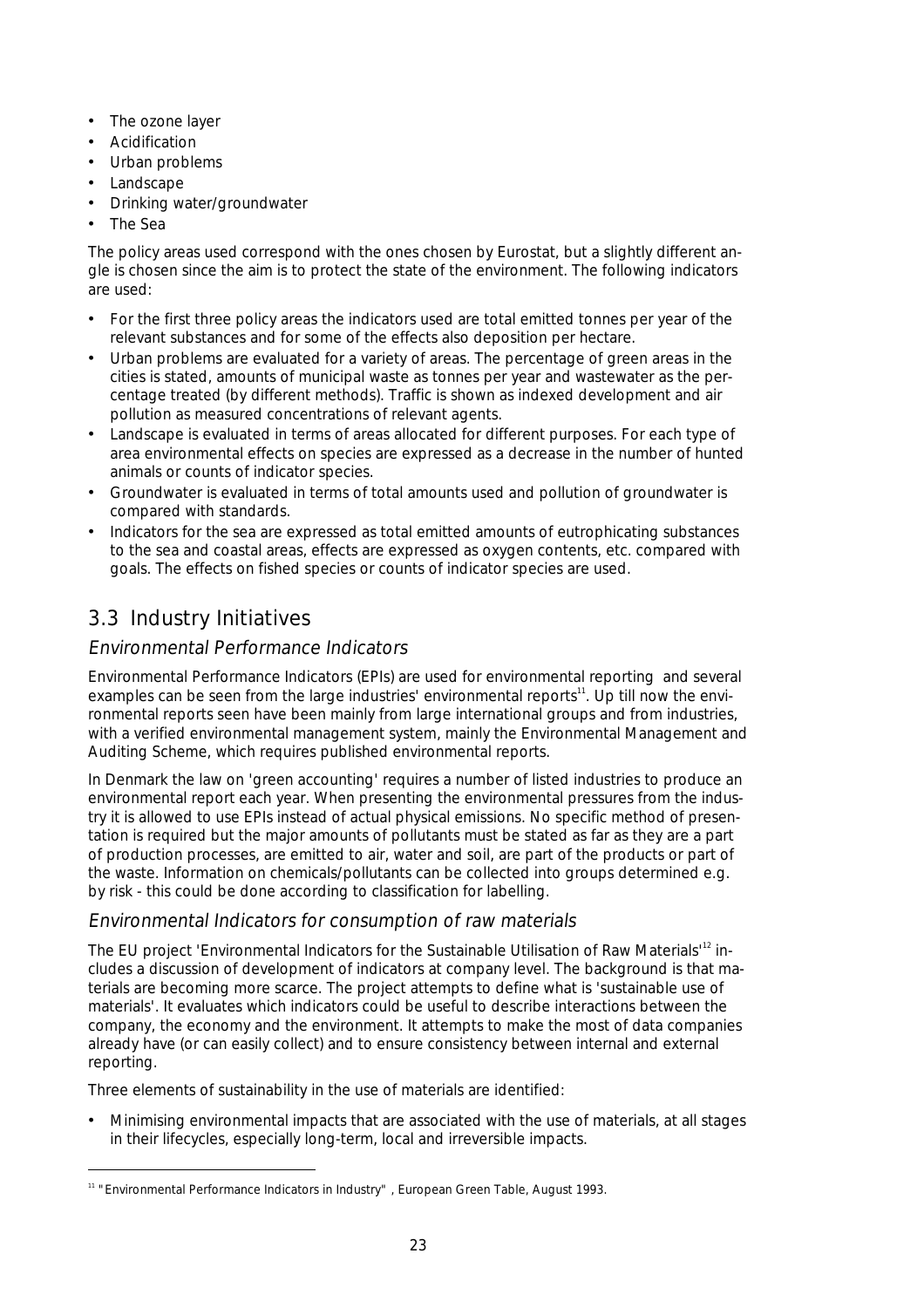- Developing less material-intensive products and services 'doing more with less'.
- Closing material loops moving from a linear flow of materials from cradle to grave to a system in which they circulate with less dissipation and losses.

Indicators are suggested for each of these elements, but the indicators suggested are not grouped according to any overall idea of areas important to ensure a sustainable development (except the elements mentioned above), which are relevant for sustainable production.

# 3.4 Tools for Lifecycle Assessments

#### LCA tools

The Danish EDIP method used in the present project is supported by the Danish EPA, the Ministry of Energy and Environment and the Association of Danish Industries. EDIP is an acronym for Environmental Design of Industrial Products<sup>5</sup>. The EDIP method is a handbook and a computer programme/package aimed at product development with the use of LCA. One of the possible applications of EDIP is environmental evaluation of product and production concepts and one of these could be cleaner technology evaluation. The method is not explicit in explaining how this can be done and the concept developed in the CEIDOCT project is an illustration of this application as well as a further development of the method.

The EDIP method is in agreement with the guidelines outlined by  $SETAC^{13}$ . The method is made operational with the aim of having professionals making conscious choices along the way and leaving any weighting to the last step in order to keep results as transparent as possible.

Priority areas in the EDIP method are divided into groups of environmental effects and resources consumption:

#### Environmental Effects

- Global warming
- **Acidification**
- Photochemical ozone formation
- Human toxicity
- **Ecotoxicity**
- Persistent toxicity
- Nutrient enrichment (eutrophication)
- Nuclear waste
- Slag and ashes
- Bulk waste

#### Resources Consumption

- Crude oil
- Coal
- Natural gas
- Brown coal
- Water
- Single minerals (Fe, Mn,...)

For specific purposes in EDIP the indicators above are divided into four groups as shown in the Figure 3.1:

<sup>&</sup>lt;sup>12</sup> Environmental Resources Management:'Establishing Environmental Indicators for the Sustainable Utilisation of Raw Materials' for European Commission Directorate-General for Industry, June 1996

<sup>&</sup>lt;sup>13</sup> SETAC-Europe (1992): Life-Cycle Assessment. SETAC-Europe, Brussels, Belgium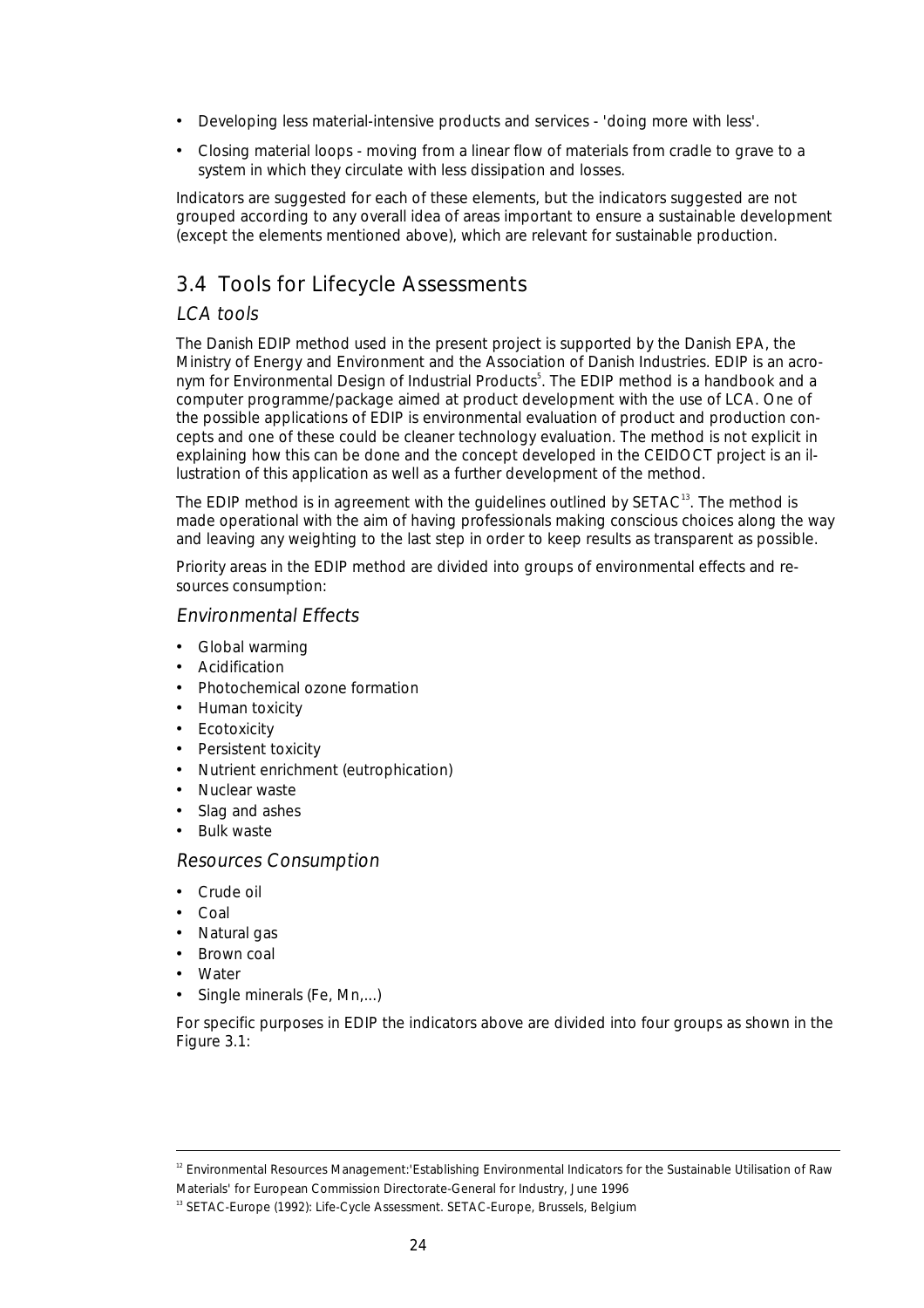|                  | <b>Environmental Impacts</b>                                                                                                                    | Resource consumption                                                                          | Impacts on the working environment                                                                                                 |
|------------------|-------------------------------------------------------------------------------------------------------------------------------------------------|-----------------------------------------------------------------------------------------------|------------------------------------------------------------------------------------------------------------------------------------|
| <b>Materials</b> | <b>Bulk waste</b><br>Slag and ashes                                                                                                             | Resources used in materials<br>Mainly reversible consumption                                  |                                                                                                                                    |
| Energy           | Global warming<br>Photochemical ozone formation<br>Acidification<br>Nutrient enrichment<br><b>Bulk waste</b><br>Slag and ashes<br>Nuclear waste | Energy carriers, especially fossil<br>resources and wood.<br>Mainly irreversible consumption. |                                                                                                                                    |
| Chemicals        | Ozone depletion<br>Photochemical ozone formation<br>Persistent toxicity<br>Ecotoxicity<br>Human toxicity<br>Hazardous waste                     | Resources used in the production<br>of chemicals                                              | Impacts related to chemical exposure:<br>cancer, damage to the reproductive<br>system, allergy and damage to the<br>nervous system |
| <b>Others</b>    |                                                                                                                                                 |                                                                                               | Monotonous repetitive work, noise,<br>work accidents                                                                               |

|  |  | Figure 3.1 Assessment parameters in LCA, covered by M, E, C and $Os$ |
|--|--|----------------------------------------------------------------------|
|--|--|----------------------------------------------------------------------|

The Dutch Eco-design manual uses the concept of a MET Matrix as a way of structuring the environmental analysis of a product. The letters MET stand for Material cycle, Energy use and Toxic emissions. The power of the matrix is that it can be used as an aid to a project team to focus on all stages of the project lifecycle and on the simplified environmental aspects linked to the lifecycle stages for the particular product. This is also referred to in the PROMISE manual.

In the Dutch application the materials are input and output of materials that are exhaustible or create a lot of emission during production (examples are copper, lead and zinc), incompatible materials and inefficient use or non-reuse of material in all stages of the product lifecycle.

Input and output of energy not only include energy from production itself, but also from transport, operation and maintenance as well. No division is made between the energy sources used.

Toxic emissions cover identified toxic emissions in all stages of the lifecycle, emitted to land, water and air. Identification of toxics is done for chemicals used at all stages of the lifecycle.

Another quideline is the Nordic Guidelines on Life-Cycle Assessment<sup>14</sup> which also is in accordance with the SETAC principles. This guideline aims to develop a Code of Practice for LCA built on Nordic Consensus and to provide industry and other practitioners with a set of guidelines for LCA, mainly 'key issue identification' LCAs, which might be used when results are to be communicated to authorities. The conclusions of technical reports in general are that shortcuts are rarely possible without a change in results. This means that one should be careful if simplifying data in an LCA (use of average data, leaving out data etc.), but it is allowed, provided the data are transparent and the consequence of shortcuts are analysed.

# 3.5 Cleaner Technology Initiatives

#### Cleaner Technology in the Member States

Cleaner Technology Strategies in EU Member States have been described in a report to the Commission DG XI<sup>15</sup>. Cleaner Technology principles are included in command and control legislative measures still in only a few countries. The cleaner technology concept is included in several policy documents in the EU Member States, but actual enforcement is very weak.

The promotion of the cleaner technology concept in general seemed to be executed by voluntary incentives, like grant schemes, subsidies and information activities rather than compulsory incentives like approval schemes and financial instruments, e.g. taxes.

<sup>&</sup>lt;sup>14</sup> 'Nordic Guidelines on Life-Cycle Assessment', Nordic Council of Ministers, Nord 1995:20.

<sup>&</sup>lt;sup>15</sup> RENDAN, Krüger and tme, 'Cleaner Technology Strategies in EU-Member States', European Commission, DG XI, 1994.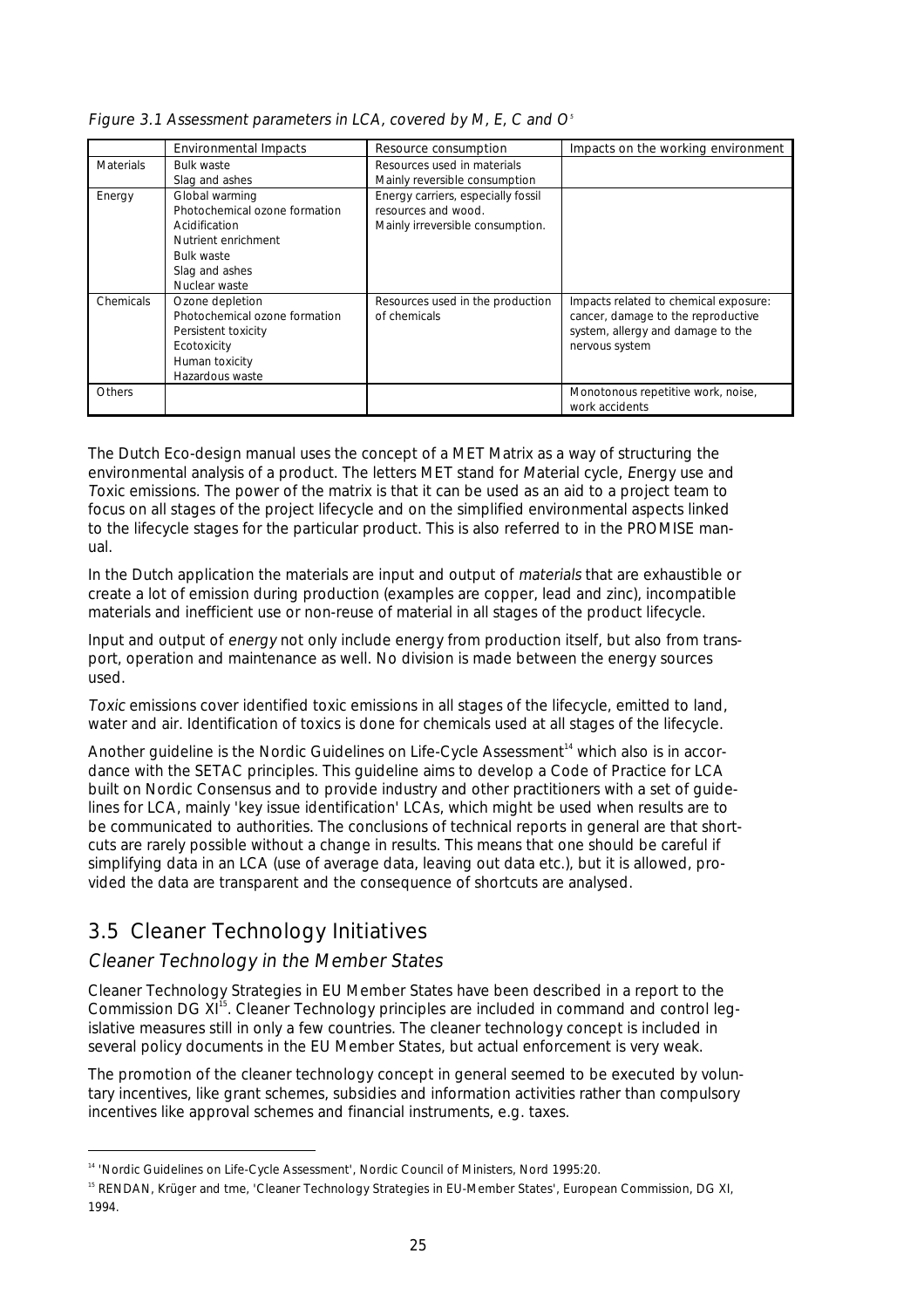Education, training programmes and information on the topic is widespread. In countries like Denmark, the Netherlands, the United Kingdom and Belgium demonstration projects have been carried out, with possibilities to get consultancy assistance. More countries are starting up demonstration programmes, e.g. the Irish EPA is launching a programme for 1997-1998. Of the above mentioned, Denmark was the first to actually carry out an evaluation of the cleaner technology programme<sup>16</sup>.

#### Evaluation of the Danish programme

The evaluation of the Danish programme included conclusions, which to some degree resulted in the present project. Some of the conclusions of interest for this project were that the environmental effects of cleaner technologies have been estimated relatively as well as absolutely. It was found that pollution reductions per unit produced were substantial, while the absolute outcome varied from sector to sector. One result was that the effects obtained in certain sectors with the introduction of cleaner technologies were of a size to ensure quick compliance with the voluntary agreements on VOCs.

It was found necessary, in order to better verify the effects of cleaner technologies, to get better and more systematic environmental data. The documentation of achieved environmental results need improvement. It was concluded: 'that the increased interest for environmental performance reviews underline the necessity to develop key environmental parameters, which can be used also in a broader context.'

In the report on Cleaner Technology Strategies<sup>15</sup> a definition of cleaner technology has been suggested to the Commission:

'Cleaner technology is the conceptual and procedural approach to the development, purchase and use of processes and products preventing and reducing internal and external environmental problems throughout the product life cycle by integrating options to:

- minimise amounts and hazards of gaseous, liquid and solid wastes,
- minimise accidental risks from chemicals and processes,
- minimise consumption of raw materials, water and energy, and
- substitute chemicals and processes less hazardous to human and ecological health.'

This definition conforms with the ideas behind the CEIDOCT project and largely with the definition by the Danish  $EPA^{16}$ .

#### Conclusions of relevance for the CEIDOCT concept

It can be concluded that cleaner technology assessment tools have not yet been developed. It would in particular be of interest to have tools which could also be used in a broader context. Attempts have been made at EU level to define cleaner technology in a lifecycle perspective, and to define sustainable use of materials in a way which involves the use of cleaner technologies.

Assessment tools and indicators have been developed within areas in close connection with the concept of cleaner technologies, e.g. LCAs and EIAs. Indicators are being developed at national and international level for control and presentation of the pressures on and the state of the environment.

From the indicators listed in this Chapter it can be seen that there is considerable international consensus on the indicators used as regards global and regional problems. More discrepancy is seen with indicators for local effects.

The international priority areas, the growing tendency to look at cleaner technologies in a lifecycle perspective and the recognised need 'to do more with less' using materials in a sustainable way are used as basis for the development of the CEIDOCT indicators suggested in this project.

<sup>&</sup>lt;sup>16</sup> Information from the Danish EPA no. 5/1995, 'Evaluation of the achievements reached with cleaner technology, 1987-1992', In Danish, with English summary.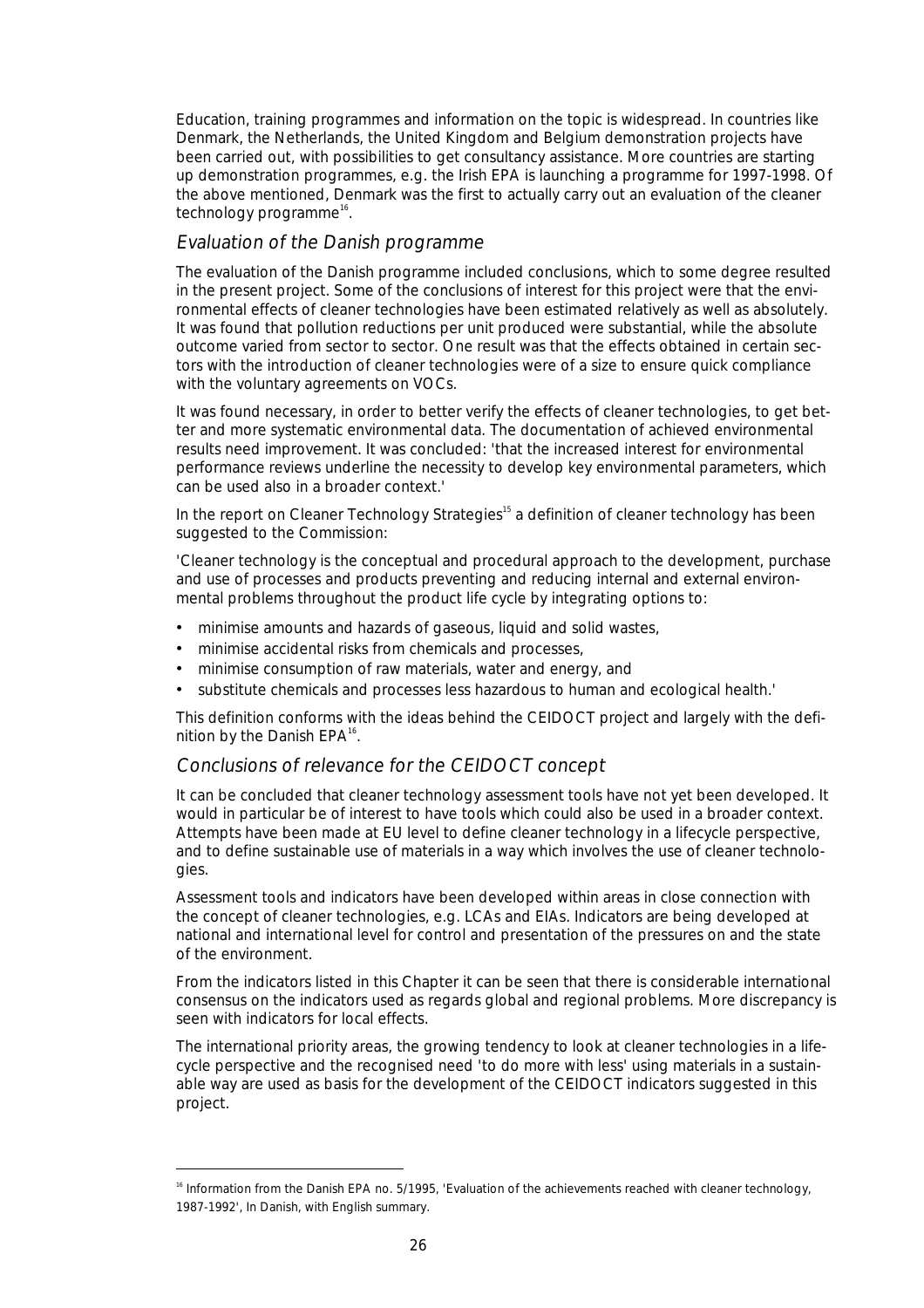# 4. IDENTIFICATION OF ENVIRONMENTAL PERFORMANCE INDICATORS TO BE USED FOR COMPARISON OF CLEANER TECHNOLOGIES

### 4.1 Overview of the Four Focus Areas

The areas of activity in industrial society considered to create the most critical environmental impacts in the future are identified by:

- roughly assessing and evaluating the existing, available knowledge of today's environmental impacts on a global scale and their causes, combined with
- the scenario of global economic growth during the coming decades. This is based on present growth rates in South East Asia especially and various forecasts, implying a possible growth factor of 6-10 in global resource consumption and environmental impacts in the next century.

The result of this combination is the well-known "factor 10 challenge": it is necessary to increase the environmental performance of all activities in industrial society by a factor of 10 during the coming decades in order to obtain sustainable development on a global scale. Further, the combination indicates certain focus areas as being especially important in order to preserve the "environmental space" on Earth. These focus areas may be expressed in many different ways. In the present context it has - for various reasons - been chosen to present four focus areas as follows:

#### Four focus areas on a global scale

- M) Consumption of mineral resources, excluding energy purposes (Mineral resources)
- E) Consumption of fossil fuels (Energy)
- C) Consumption and dispersion of chemicals hazardous to the environment and human health (Chemicals)
- B) Consumption of biological resources, including biological production as its basis, biodi versity and land use (Biological resources).

The four focus areas above do not represent individual environmental effects; rather, they represent a proposal for key elements in an overall global environmental programme. Each of the four focus areas represents important activities of industrial society associated with a number of important effects on environment and health.

The four focus areas are proposed, because major reductions in impact on environment and health will be accomplished if these areas are addressed in an efficient and targeted manner all over the world. In the following, each of the focus areas are briefly discussed and reasoned in a global strategic perspective.

#### Exploitation of mineral resources

#### No acute problems, but future lacks to be expected

For the time being consumption of mineral resources does not seem as important and acute as the next three focus areas. This is basically because no important lacks are currently present in mineral resources. On the other hand, with the growth rates of especially South East Asia, a very heavy draw on the world's mineral resources will soon be the result. This will again imply a large increase in environmental problems, as the exploitation of mineral resources generally consists of very heavy and energy-consuming production processes. Moreover, the unexploited resources become still less rich, which will increase the energy use and environmental problems per ton of mineral resources produced.

Exploitation of mineral resources causes several different environmental effects. However, in the present context, the effects of energy consumption are dealt with in Section 4.3, toxic elements in Section 4.4 and deterioration of habitats in Section 4.5. Therefore, this focus area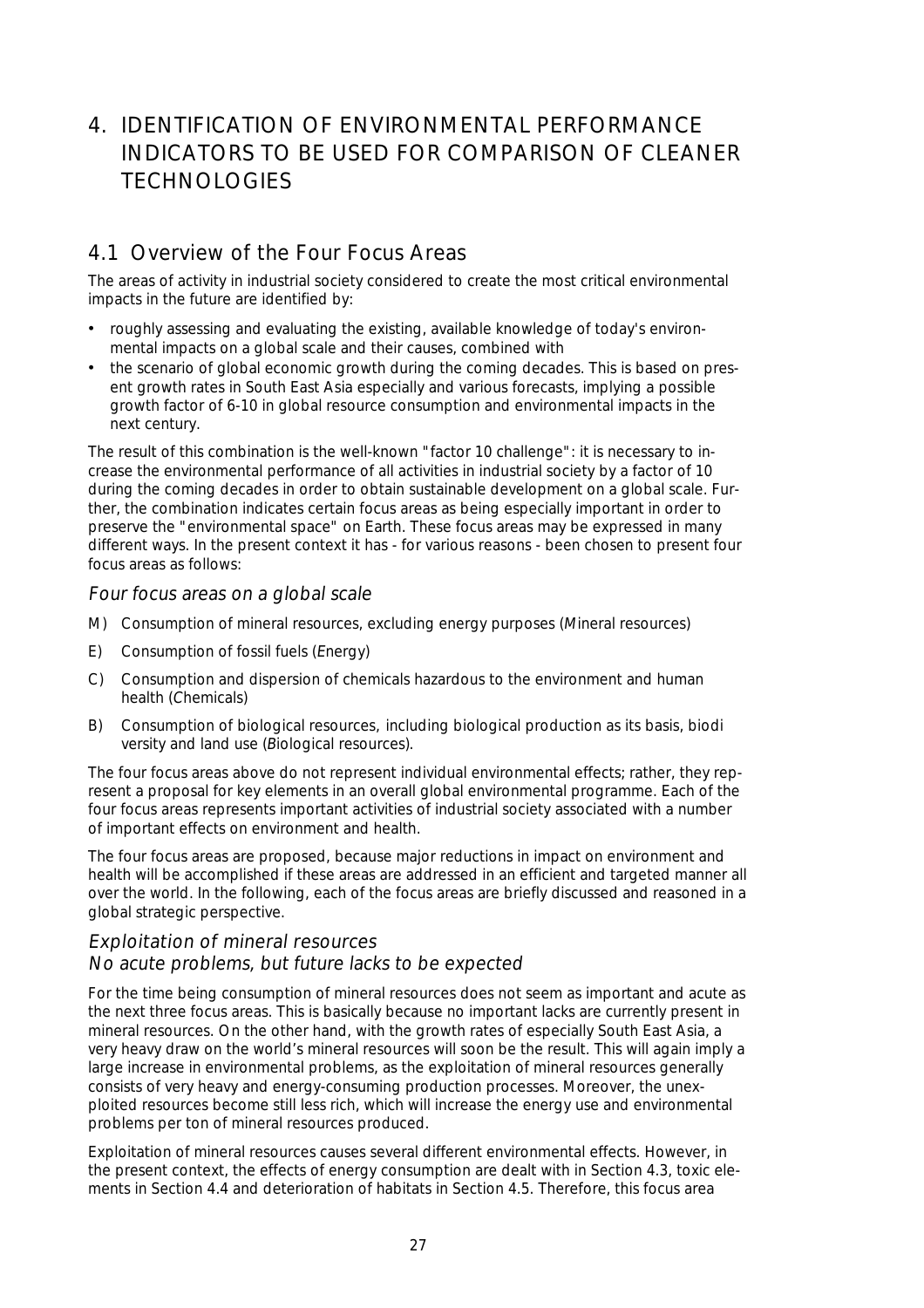is mainly considered as the use of resources and the direct effects thereof.

#### Consumption of fossil fuels

#### Fossil fuel reserves

Fossil fuels today contribute to 75% of the total energy consumption on a global scale. Known resources are sufficient for a period of about 50 years ahead, and known coal reserves for a period of 200-300 years ahead. This is, however, provided that the consumption rate stays the same as it is now. With the growth rates in South East Asia, this can definitely not be expected, so even though considerable supplementary reserves may still be found, it must be assumed that the reserves will terminate in a considerably shorter time than normally indicated<sup>17</sup>. Moreover, the combustion of fossil fuels is contributing heavily to a number of the most important effects measured in local, regional and global scale.

In the CEIDOCT concept, all environmental effects of energy consumption are represented under this focus area. The main effects are related to fossil fuel combustion and must be calculated separately at aggregated levels, from e.g. chemicals in cases where the same types of effect occur for both focus areas.

#### Consumption and dispersion of substances hazardous to the environment and human health

This focus area deals with dispersion of chemicals, e.g. dispersions of toxic heavy metals and numerous chemicals alien to the environment resulting from industrial societies' activities. This is a complex area involving chemicals, which cause a number of damages to the environment and human health today and there is a significant probability that these damages will increase in the future.

#### Scientific proof is not feasible

The Danish EPA in its recent report on chemicals has stated that it is very important to cut down as much as possible on the consumption and dispersion of toxic chemicals and also on the number of such chemicals in use. The problem is so complex that it is not possible to establish scientific evidence behind every element of such an initiative. This implies that the principle of caution must be applied if an efficient action programme for this focus area is to be implemented.

#### Successful experiences exist

In the Danish EPA's assessment of cleaner technologies<sup>16</sup> it is stated that it has often been possible to substitute toxic chemicals with less dangerous ones or even shift to production technologies with a much lower application of chemical substances. Similar experiences have been made all over the world.

In the present context, all effects of hazardous substances to the environment and health are related to this focus area, except for the effects from combustion products from energy use, which are calculated separately at aggregated levels as stated in Section 4.3 and represented in focus area E.

Toxic effects are the main effect group under this focus area.

#### Overexploitation of biological resources

The factors considered under this focus area include agriculture, landuse for urban development and infrastructure, forestry and fishing, considerations on production of wood for energy purposes, etc. Generally, environmental effects in all the focus areas result in impacts on biological resources. In this specific focus area, we therefore deal with the relevant effects not accounted for in the other areas. These effects are mainly due to our exploitation of the biological systems and alternative land-use schemes to natural habitats, i.e. it is a question of "space".

This is an effect category, which is in a high position on the international agenda but is generally not accounted for in such assessments as life cycle assessments of products or cleaner technology considerations.

<sup>&</sup>lt;sup>17</sup> Scientific American: Managing Planet Earth, 1989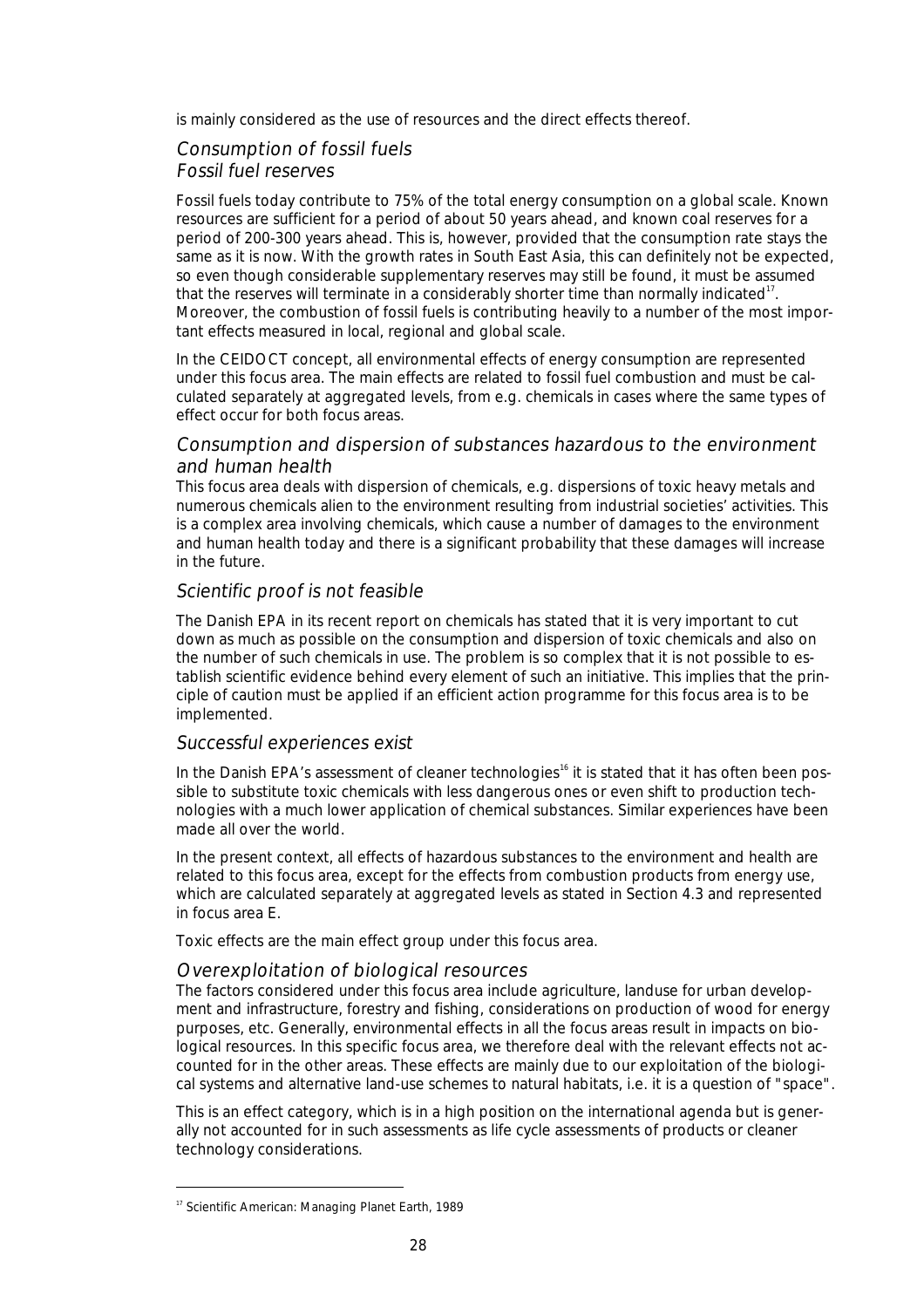#### Other factors of relevance to cleaner technology

Parameters normally considered when assessing cleaner technology options are water consumption and waste generation.

#### **Water**

In this concept water is included at lower levels, i.e. at the level where LCAs are performed. Water is considered of major relevance for biological production and may be part of an indicator at more aggregated levels for biological resources. Effects of exploitation and mismanagement of water resources are not included in the concept at aggregated levels.

The effects from overloading of nutrients (eutrophication) from municipal/industrial wastewater and agriculture are included at the LCA level. These effects are considered of local interest and are not used at aggregated levels.

#### **Waste**

Waste is mainly considered as generation of bulk waste from energy production and is included in indicators for energy at levels of lower aggregation. Municipal waste is excluded at levels 0 and 1. Waste is, however, necessary to consider at lower aggregation levels, when identifying indicators for specific industrial sectors.

#### Occupational health

Occupational health is not included in this concept, which considers ambient effects primarily. In some cases the major achievements of cleaner technologies are lowered impacts on occupational health, e.g. in the case of reduced levels of VOCs. When identifying indicators for individual sectors occupational health should be considered, and some help can be found in this concept since toxic effects on humans are included, but not e.g. physical damages.

#### Management indicators

When developing indicators for individual sectors or industries it is recommended to include development of indicators for management performance. These could include issues like training for increased environmental awareness and/or environmental management, stage of environmental management, environmental investment levels etc. but are outside the scope of the present concept.

#### Normalisation

Use of indicators implies normalisation and weighting. For all focus areas the normalisation suggested is a conversion to milli-person-equivalents (mPEs), where:

 $1$  mPF  $=$ 

#### *global annual emission or global annual consumption of a resource*

world population *x* 1,000

For individual sectors other normalisation methods may be considered, such as:

*annual emission or consumption of resources*

no. of produced units or no. of employees

No general rule can be stated in individual sectors since normalisation is production dependent but normalisation should be agreed within an industrial sector.

The Normalised Environmental Impact Potential (NEP(j)) is expressed as:

 $NEP(i) =$ 

environmental impact potential (emission) per product

duration of service (years) x normalisation reference (e.g. mPE)

### Weighting

Weighting should be done as a basis for priority ranking and decision making. Several types of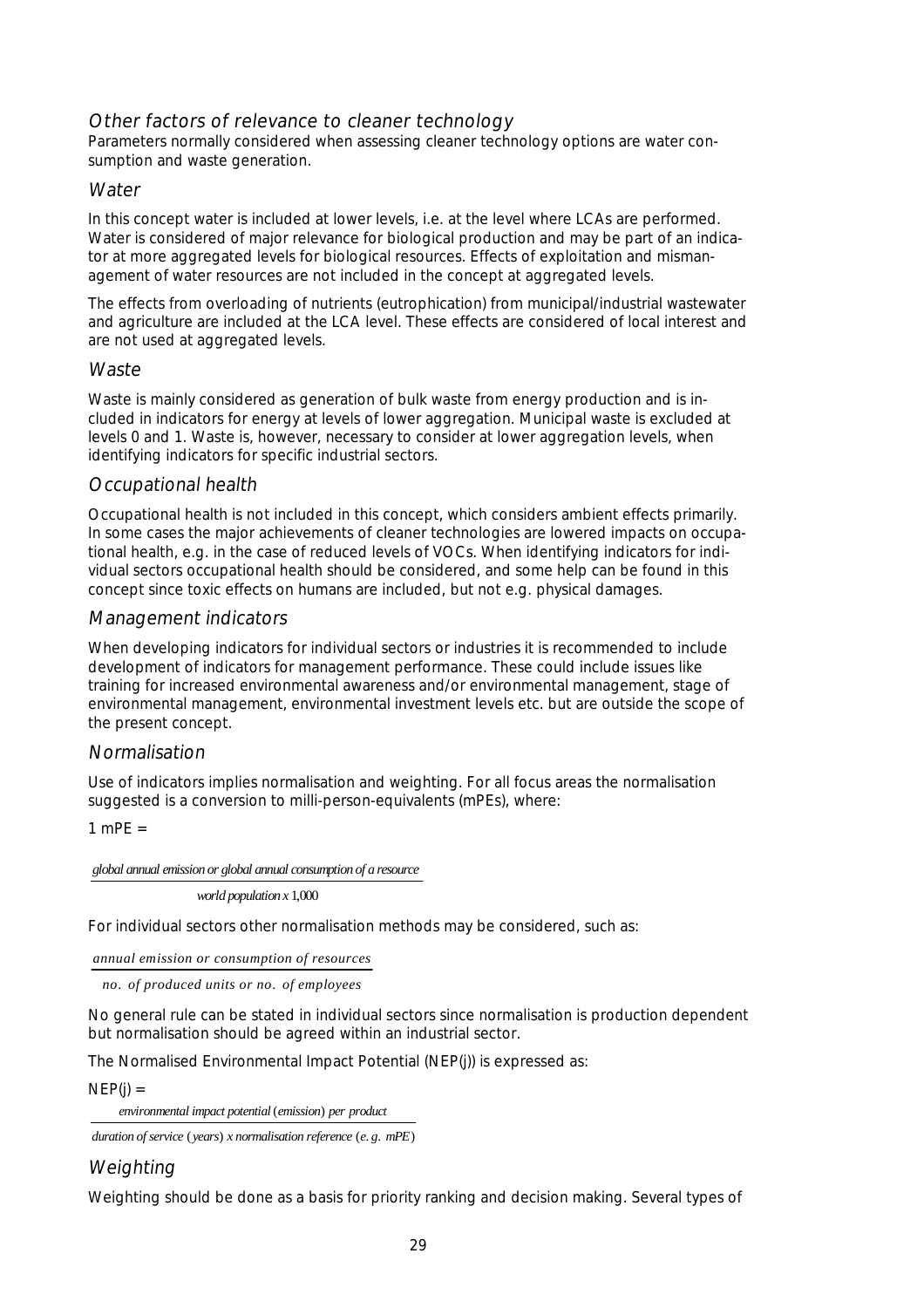weighting can be used, e.g.:

Resource weighting =

(normalised resource consumption) x annual production

(total reserve)

The Weighted Environmental Impact Potential (WEP(j) used in the EDIP method is expressed as:

 $WEP(j)$  = weighting factor (WF(j)) x normalised environmental impact potential (NEP(j))

where the weighting factor (WF(i)) is:

 $WF(i) =$ 

*Environmental impact potential of emissions in* 1990

Environmental impact potential of year 2000 emission goal

#### **Sustainability**

The ambition behind the development of cleaner technologies is a progression towards a sustainable industrial culture. Therefore, an obvious choice for the target situation will be a sustainable societal impact on the environment, i.e. an impact that does not cause more severe environmental effects than can be accepted according to an overall goal of sustainability.

In this concept this overall goal has been applied for the choice of the focus areas, but concrete goals remain to be developed for weighting in specific applications of the concept.

The weighting factors would reflect the actual distance to a sustainable environmental impact giving greater weight to those of the indicators, which represent areas where the actual impact is farther from the sustainability level.

However, except for some non-renewable resources and the greenhouse gas  $CO<sub>2</sub>$ , the sustainability levels are at present not defined in an operational manner. To facilitate the development of sustainability-based weighting factors, thus, there is a strong need to initiate consensus-building (and possibly research) to establish operational sustainable targets for the most important compounds and (preferably) for the different environmental impact categories, e.g. along the lines of the environmental latitude or space as developed by the project "Sustainable Europe" co-ordinated by the German Wuppertal Institute.

The definition of sustainability implies that some (although generally mild) effect is acceptable (as long as it does not reduce future generations' possibilities for fulfilling their needs). Therefore, an inherent problem in the operationalisation of the sustainability concept is to reach consensus on, for each type of environmental effect, what the acceptable level is. To overcome this problem, an alternative might be to replace "sustainability" as the target impact with the "no effect level" equivalent to the environmental "carrying capacity", the "critical load", defined as the impact that does not cause any detectable effects or the "factor 10 improvement" of environmental performance.

In any case, it seems an appropriate task for the European Environment Agency to initiate work on the development of sustainability levels or carrying capacity levels for different environmental impacts in Europe.

# 4.2 Mineral Resources

#### 4.2.1 Description of the focus area

Mineral resources covers all materials developed in nature from inorganic processes without any contribution from human beings. The mineral resources can be divided into three groups:

- Resources extracted from ore minerals, e.g. metals.
- Other mineral resources, such as e.g. sodiumchloride or gravel. Water and air also belong to this group.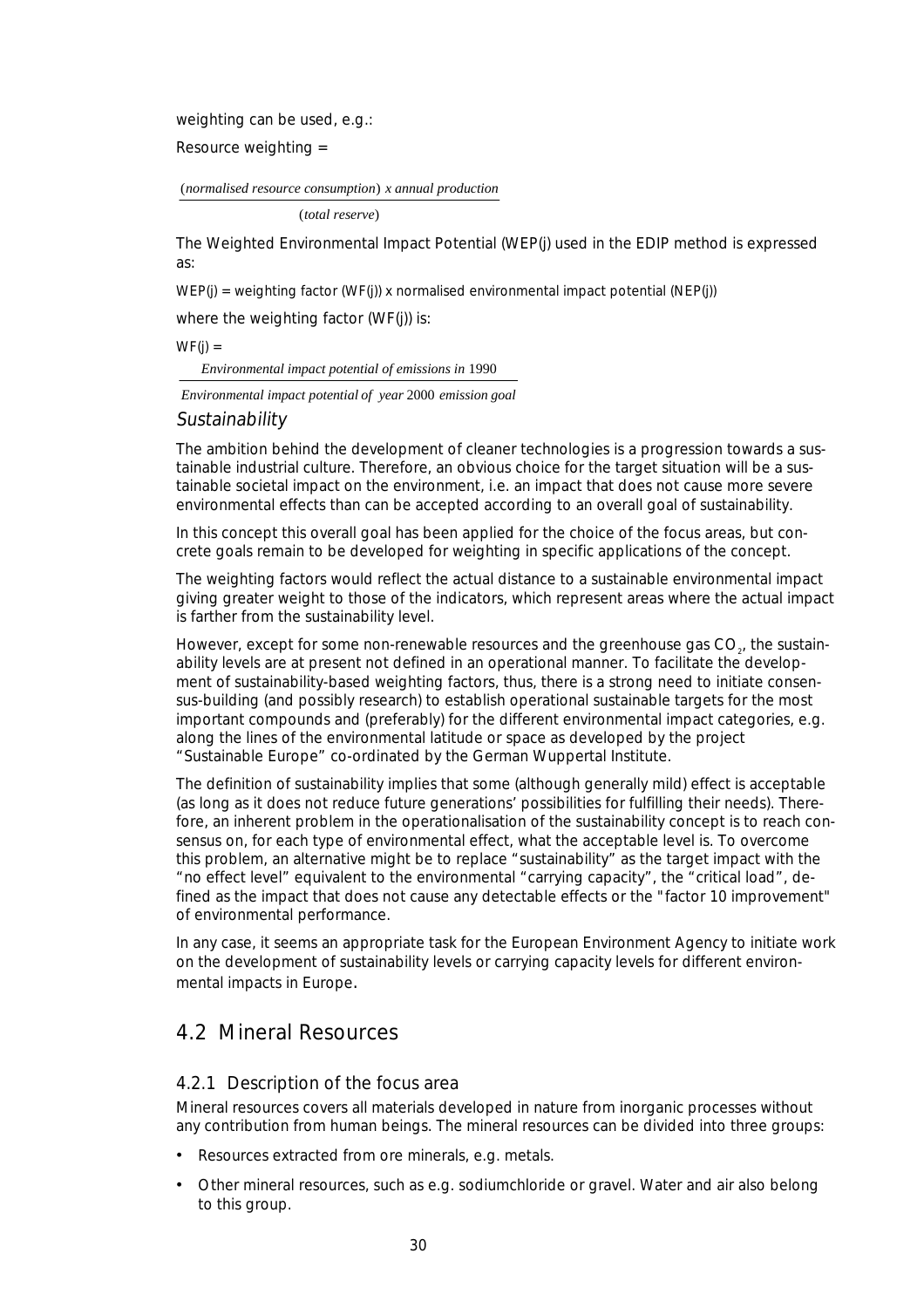• Resources based on fossil fuels. Fossil fuels like mineral oil, coal and natural gas may be used as raw materials for the manufacturing of plastic materials and chemical products as well as for energy production. In this context only the utilisation for manufacturing of plastic materials and chemical products is included. Utilisation for energy production is covered by Section 4.3 on energy.

### Typical minerals

A list of typical mineral based materials is given in Figure 4.2.1. It should be noted, that focus is given to the materials and not to the minerals (e.g. iron containing minerals), from which the materials originate. The resources are considered as the raw materials from which the materials are extracted or produced.

| Group              | Material                            | Renewable Yes/No |
|--------------------|-------------------------------------|------------------|
| Iron and steel     | Cast iron                           | No               |
|                    | <b>Construction steels</b>          | <b>No</b>        |
|                    | Stainless steel                     | <b>No</b>        |
|                    | Steel for magnets                   | No               |
|                    | Sintered steel                      | <b>No</b>        |
| Other metals       | Aluminium                           | <b>No</b>        |
|                    | Lead                                | <b>No</b>        |
|                    | Cadmium                             | <b>No</b>        |
|                    | Copper                              | No               |
|                    | Mercury                             | <b>No</b>        |
|                    | Nickel                              | <b>No</b>        |
| Other metals       | Silver                              | No               |
|                    | Tin                                 | No               |
|                    | <b>Brass</b>                        | No               |
|                    | Hard metal                          | No               |
|                    | Other metals and alloys             | <b>No</b>        |
| Glass              | Window glass                        | No               |
|                    | Quartz glass                        | <b>No</b>        |
|                    | Glass wool                          | <b>No</b>        |
| Stone materials    | Granite                             | <b>No</b>        |
|                    | Marble                              | <b>No</b>        |
|                    | Calcium carbonate                   | No               |
|                    | Sand and gravel                     | <b>No</b>        |
|                    | Cement                              | No               |
|                    | Rock wool                           | <b>No</b>        |
|                    | Porcelain                           | No               |
| Rubber materials   | Butyl rubber                        | <b>No</b>        |
|                    | Ethylene propylene rubber           | <b>No</b>        |
| Plastic materials  | Acrylnitril butadiene styrene (ABS) | No               |
|                    | Thermoplastic polyester (PET, PBT)  | <b>No</b>        |
|                    | Polycarbonate(PC)                   | No               |
|                    | Polyethylene(PE)                    | <b>No</b>        |
| Chemical materials | Carbon <sup>®</sup>                 | No               |
|                    | Nitrogen                            | Yes              |
|                    | Oxygen                              | Yes              |
|                    | Ammonia                             | No               |
|                    | Water                               | Yes              |

Figure 4.2.1: Selected materials<sup>18</sup>.

.<br>Carbon as a chemical material is typically produced by combustion of mineral oil - for this reason carbon is considered a non-renewable material

<sup>&</sup>lt;sup>18</sup> Hansen, E.: Environmental ranking of industrial products (In Danish: Miljøprioritering af industriprodukter). Danish Environmental Protection Agency, environmental project no 281 (In Danish).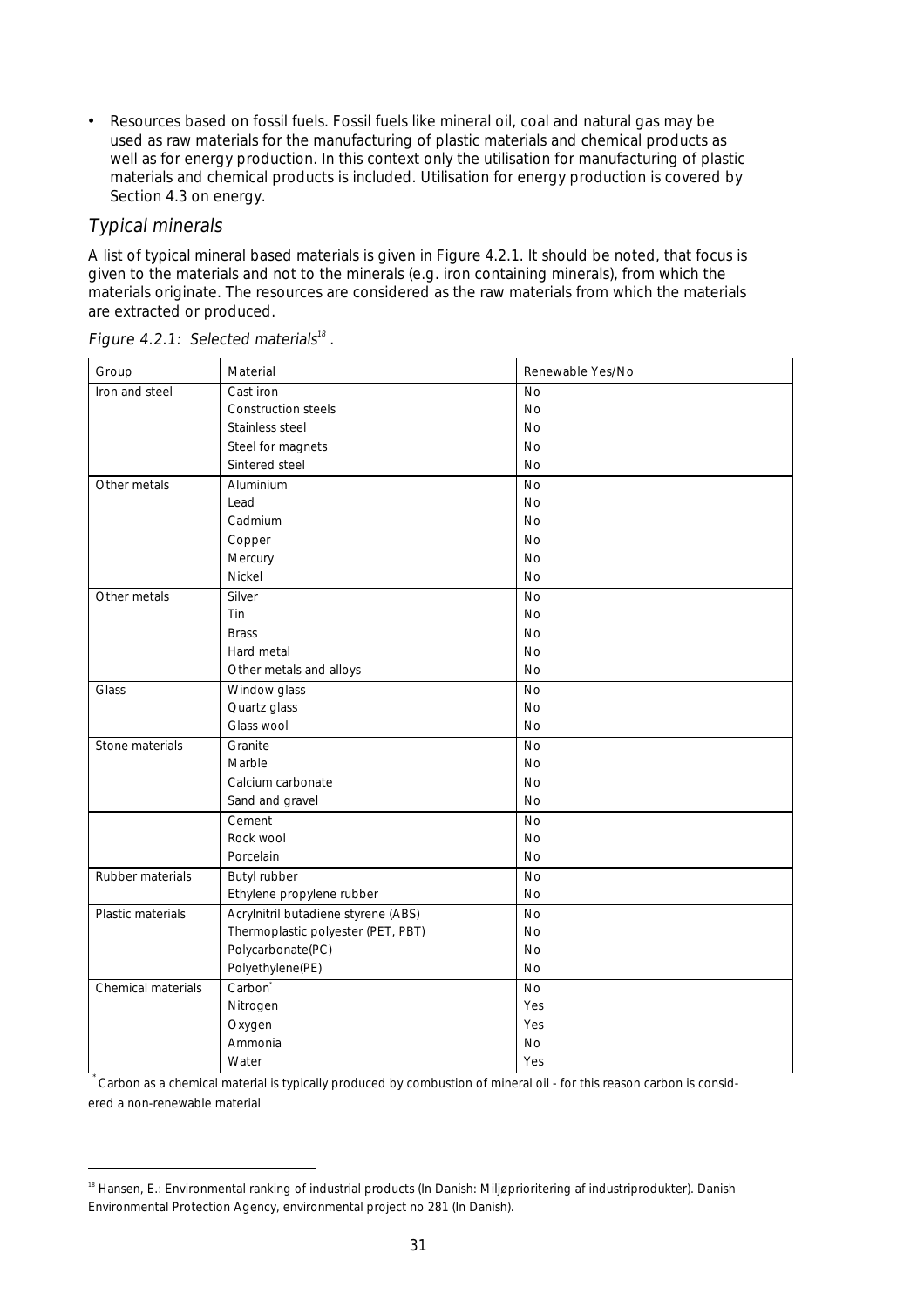#### 4.2.2 Use of mineral materials in industrial production - the life-cycle perspective

Mineral materials are utilised as raw materials or ancillary substances in the manufacturing of industrial products, and will for many products constitute the dominant part of the final product.

#### Life-cycle for minerals

The life-cycle for mineral materials may be briefly outlined as follows:

Mineral materials are extracted from virgin mineral resources, utilised for manufacturing of industrial products and to the extent they are not recycled, dissipated into the environment or disposed of in landfills or other kinds of deposits for waste and residual products.

#### Main environmental effect

In this context the dominant environmental problem is taken to be the loss of mineral materials, which will occur when mineral materials are emitted to the environmental compartments or disposed of in landfills. This means that the resources are spread in the environment, and as a consequence of this, extraction of them is no longer economically favourable. In environmental terms this is called resource depletion.

#### Other impacts

It is noted, that in the life-cycle perspective a number of other environmental impacts are related to mineral resources:

- By the extraction of ore minerals from the earth crust or the bottom of the sea, ecosystems within a certain area may be affected. This may have consequences for the biodiversity. Furthermore mining activities occupy large areas for deposition of waste rock and tailings(waste products). Similar impacts are related to other stages in the life-cycle for mineral materials like refining, manufacturing and disposal operations.
- All industrial processes involving mineral materials including extraction, refining, manufacturing and disposal require energy. Environmental impacts related to energy production and utilisation are described in Section 4.3.
- The environmental impacts of hazardous substances emitted during the life-cycle of materials are described in Section 4.4.

#### In which stages are the mineral materials used?

Loss of mineral materials may take place at all stages of the life-cycle of the mineral materials.

#### Material stage

When extracting and refining there is a loss of materials, because the waste products from these processes will contain materials not economically feasible to extract. Some losses of material will occur as emissions to soil, water or air.

#### **Manufacture**

During the manufacturing stage materials may be emitted to soil, water and air, and materials may end up in waste products, which are not recycled. Even for waste products being recycled some losses of materials may take place, as the recycling processes in many ways resemble the extraction and refining processes.

#### Use stage

The use stage involves the use of industrial products. Depending on the application of the material, some materials may be consumed completely (e.g. zinc anodes for steel protection in sea water), while others may be only partially lost due to wear and corrosion.

#### Disposal stage

Materials which are not put forward to recycling may be lost to soil, water or air in e.g. incineration processes or the material will be disposed of in landfills.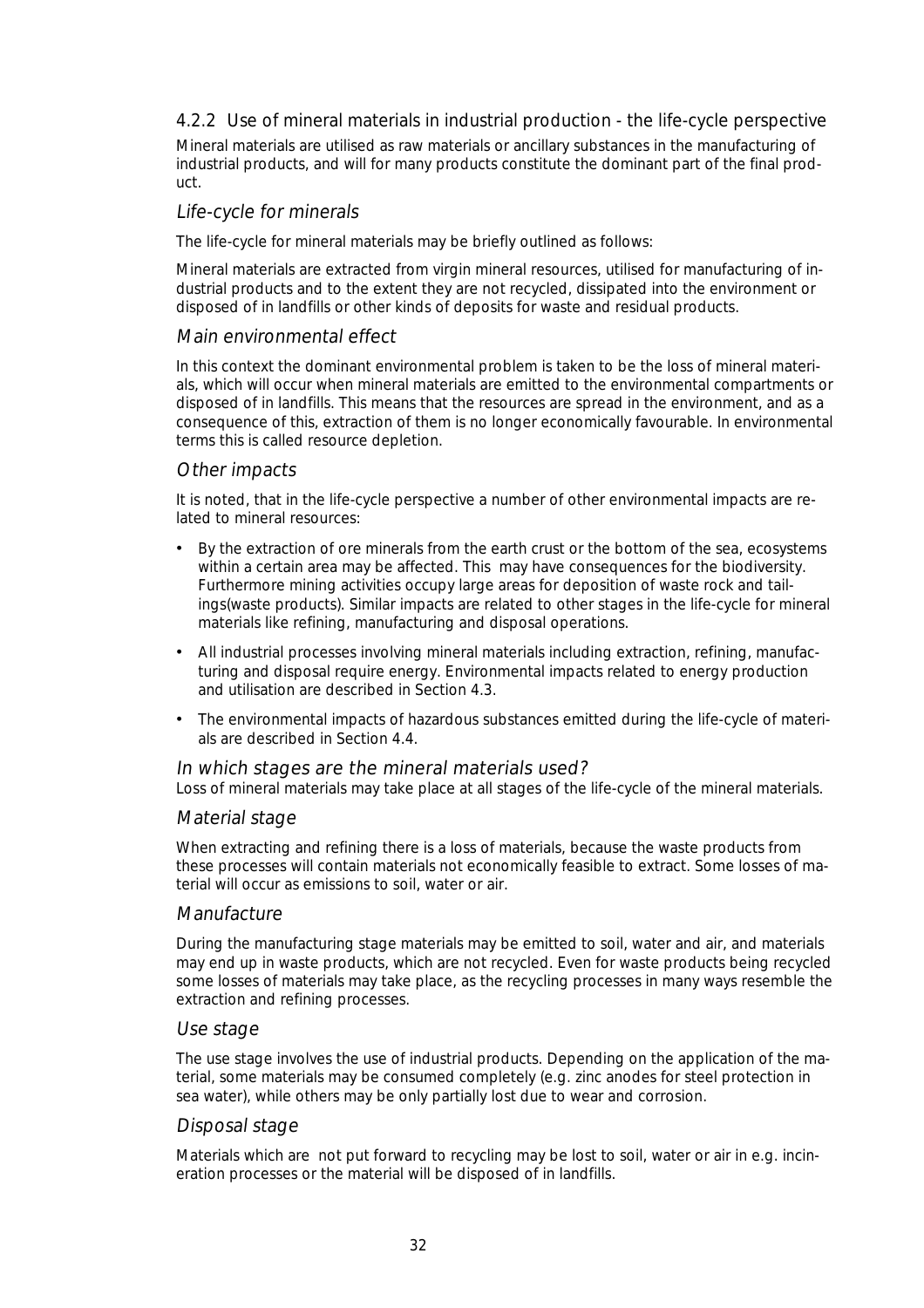It should be noted, that even if the material is recycled, it may be degraded by the process, as it may not always be possible to separate all undesired elements during recycling. These can be found as impurities in the recycled material and may affect the strength or other performances of the material. An example is too much copper in secondary steel which will seriously reduce the strength.

The importance of the individual life-cycle stages with respect to loss of materials may vary considerably for different materials and products and it is not possible to establish general rules. However, for many industrial products the losses taking place during the disposal stage are significant, and attention should be paid to whether the industrial products have been designed to facilitate recycling (the materials are easy to separate from each other).

#### 4.2.3 Environmental effects

#### Material loss

The severity of the material loss when considering it as an environmental effect depends on the actual material and in particular on:

- Whether the material is renewable or non-renewable
- The amount of existing global reserves and ore grade
- Ease of material substitution

#### Renewable/non-renewable Renewability

A renewable material is a material that can be regenerated naturally within a reasonable period of time. An obvious issue of discussion is which time period should be regarded. However, it seems logical to accept that all materials extracted from water and air should be regarded as renewable while materials extracted from the Earth's crust should be regarded as nonrenewable, since the regeneration of ground and rocks is only possible within a geological time scale. Resources of biological origin are, of course, also renewable; these will be dealt with in Section 4.5 on biological resources.

The reason behind distinguishing between renewable and non-renewable materials is that nonrenewable resources in principle may be depleted and therefore at present are taken as far more valuable to the society than renewable materials. On the other hand, the effects of overexploitation of biological resources may be/are severe to the global environment as regards the continuous extinction of species resulting in losses in the gene pool.

#### Energy consumption to regain "lost" materials will be huge

One may argue that e.g. the iron ending up in landfills or being dissipated in the environment is not really lost, since it can be extracted, implicating that iron is a renewable resource. This argument is only partially true. It is correct that iron never will be lost completely. In principle, it is possible to extract iron from sea water or other environmental compartments in which iron may end up. However, the energy consumption required to do this will be significantly higher than the energy consumption used today to extract iron.

This discussion illustrates the very close links between the status of a material as being renewable/non-renewable, the technological state of the extraction technology and the related energy consumption. When a material like iron is assessed as non-renewable, it is justified by the fact that extraction of iron for the time being is based on ore minerals that cannot be regenerated within a reasonable period of time and that energy resources for the time being are regarded as limited. Figure 4.2.2 shows the connection between energy consumption and ore grade for the extraction of copper.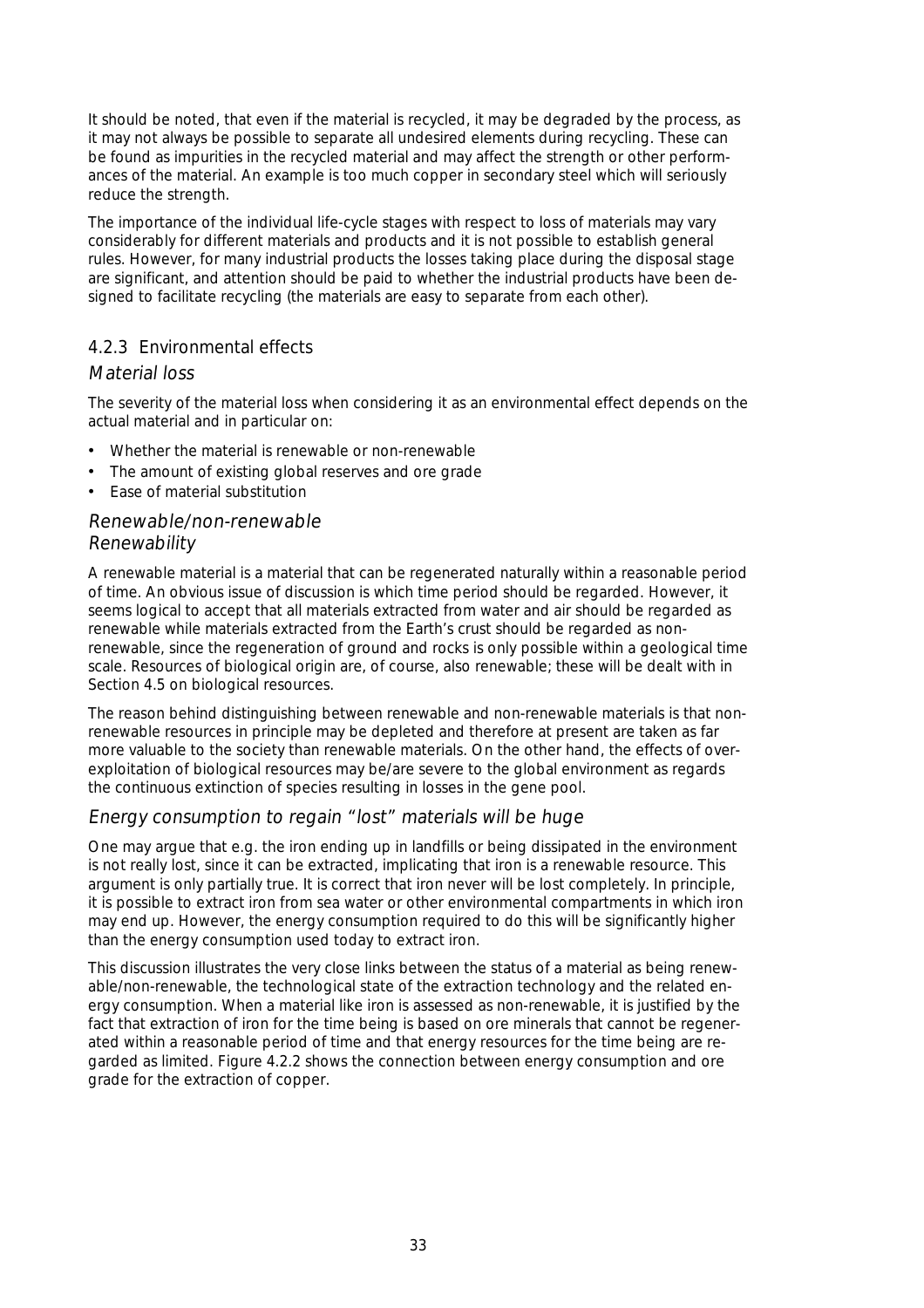

Figure 4.2.2: Connection between energy consumption and ore grade for the extraction of .copper $^{\scriptscriptstyle 19}$ 

#### Fossil resources

A parallel to this is the plastic materials which are also classified as non-renewable materials, because the raw materials for production of plastic materials originate from mineral oil or natural gas. These mineral resources are not likely to be regenerated as the geological conditions leading to the creation of these resources like hot climate and very limited utilisation of biomass production may never occur again. In principle, however, plastic materials and other petrochemical products may be produced from vegetable raw materials. This does not happen today, as it is too expensive and requires too much energy. If, or rather, when the production of plastic materials is changed to be based on vegetable raw materials, these materials will change status and be classified as renewable materials. At that stage it will be extremely relevant to consider depletion of biological resources for food.

#### Existing global reserves

For non-renewable resources it is relevant also to consider the size of the global reserves and the number of years it is likely to last. The rationale behind this consideration is that the society should regard a scarce resource as more valuable than a non-scarce resource.

#### Resources definition

When discussing amounts of reserves, it is necessary to state some definitions. These are illustrated in Figure 4.2.3. The total amount of resources is the "geological resource", i.e. the total amount of an element in the Earth's crust. This term is not shown in the figure, which only deals with the technical resources defined as "A concentration of naturally occurring material in or on the Earth's crust in such form and amount that economic extraction of a commodity from the concentration is currently or potentially feasible".

 <sup>19</sup> Sørensen, H.: Raw materials (In Danish: Råstoffer). Geografforlaget (In Danish).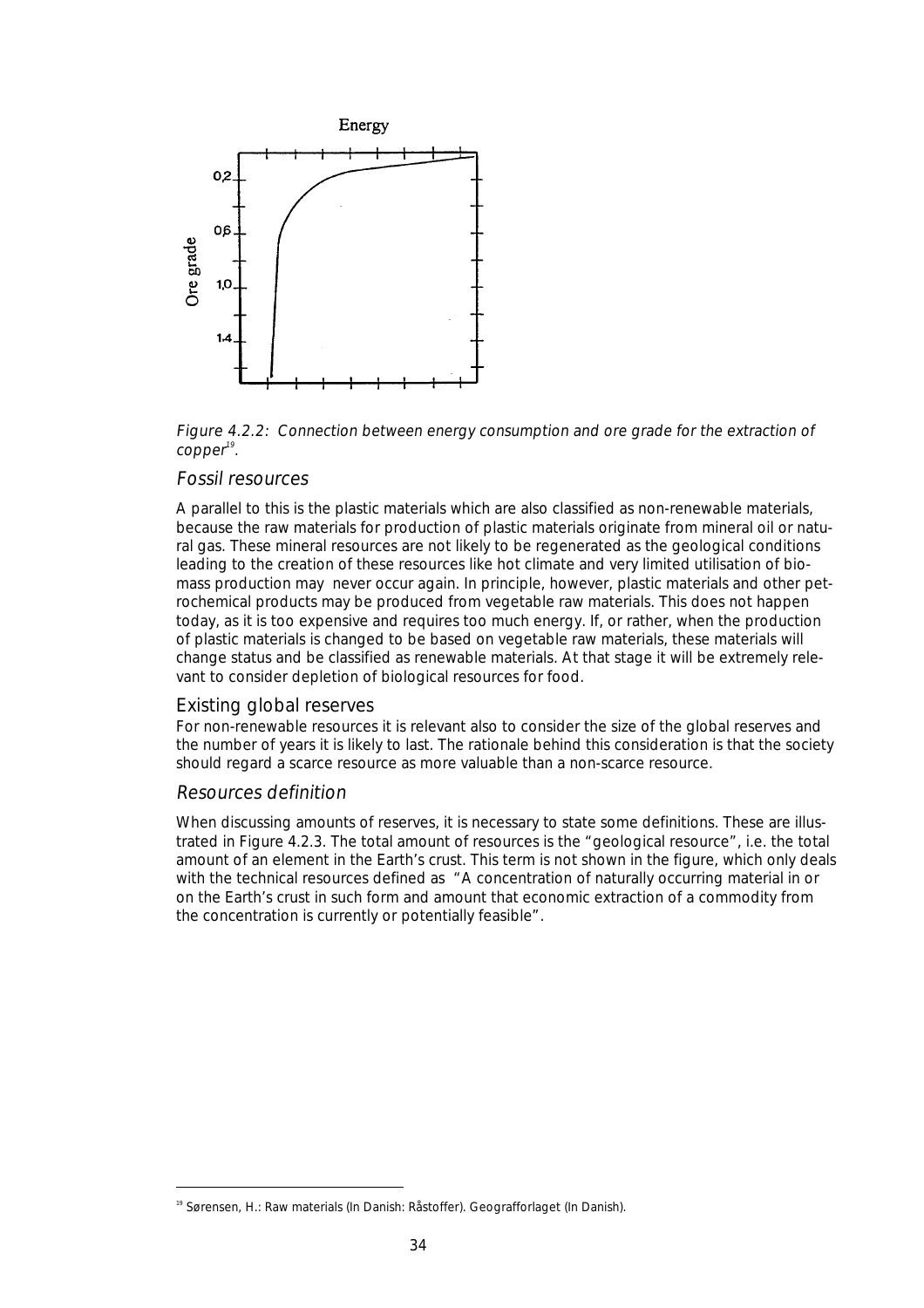#### Technical resources

| The technical<br>resources are<br>the total of all<br>classes shown<br>in the fig-<br>ure.Cumulative<br>production | <b>IDENTIFIED RESOURCES</b><br>Demonstrated |           |                                                   | UNDISCOVERED RESOURCES |
|--------------------------------------------------------------------------------------------------------------------|---------------------------------------------|-----------|---------------------------------------------------|------------------------|
|                                                                                                                    |                                             |           | Inferred                                          |                        |
|                                                                                                                    | Measured                                    | Indicated |                                                   |                        |
| Economic                                                                                                           | Reserves                                    |           | Inferred reserves                                 |                        |
| Marginally eco-<br>nomic                                                                                           | Marginal reserves                           |           | Inferred marginal re-<br>serves                   |                        |
| Subeconomic                                                                                                        | Demonstrated sube-<br>conomic resources     |           | Inferred subeconomic<br>resources                 |                        |
| Other occur-<br>rences                                                                                             |                                             |           | Includes non-conventional and low-grade materials |                        |

#### **Figure 4.2.3:** Classification of mineral resources $^{\text{20}}$ .

#### Discovered and undiscovered resources

The technical resources, from now on called resources, can be divided into the identified and the undiscovered resources. The identified resources are those where grade, quality and quantity are known (demonstrated) or can be estimated (inferred). The reserve base is framed on the figure, and is the part of the identified resources that meets specified minimum physical and chemical criteria related to current and expected mining technology. The reserves are the part of the reserve base which can be economically extracted or produced at the time of determination.

Available data normally state global reserves or world reserve base. Data for selected resources can be seen in Figure 4.2.4. The last column states the world reserves life index, which is the amount of reserves versus the annual production. All data are for the year 1990. In other words the worlds reserves life index expresses the number of years that a certain resource is supplicable on the assumption that the production rate is constant. Since the amount of reserves is very time dependent it should always be stated in which year the index was made. It should also be noted that production rates will be far from constant in the future due to the economic growth in South East Asia and elsewhere. The real world reserves life index will therefore be smaller than indicated in Figure 4.2.4.

#### Ore grade

Another aspect is the grade of the ore, or the rate with which the grade decreases. For some metals there is a almost linear relation between grade and amount of ore to a certain point. In some cases the line is steep, in others it is almost flat. Figure 4.2.5 shows hypothetical curves for these relationships.

<sup>&</sup>lt;sup>20</sup> USBM, 1995: Mineral Commodity Summaries 1995, U.S. Government Printing Office, Washington.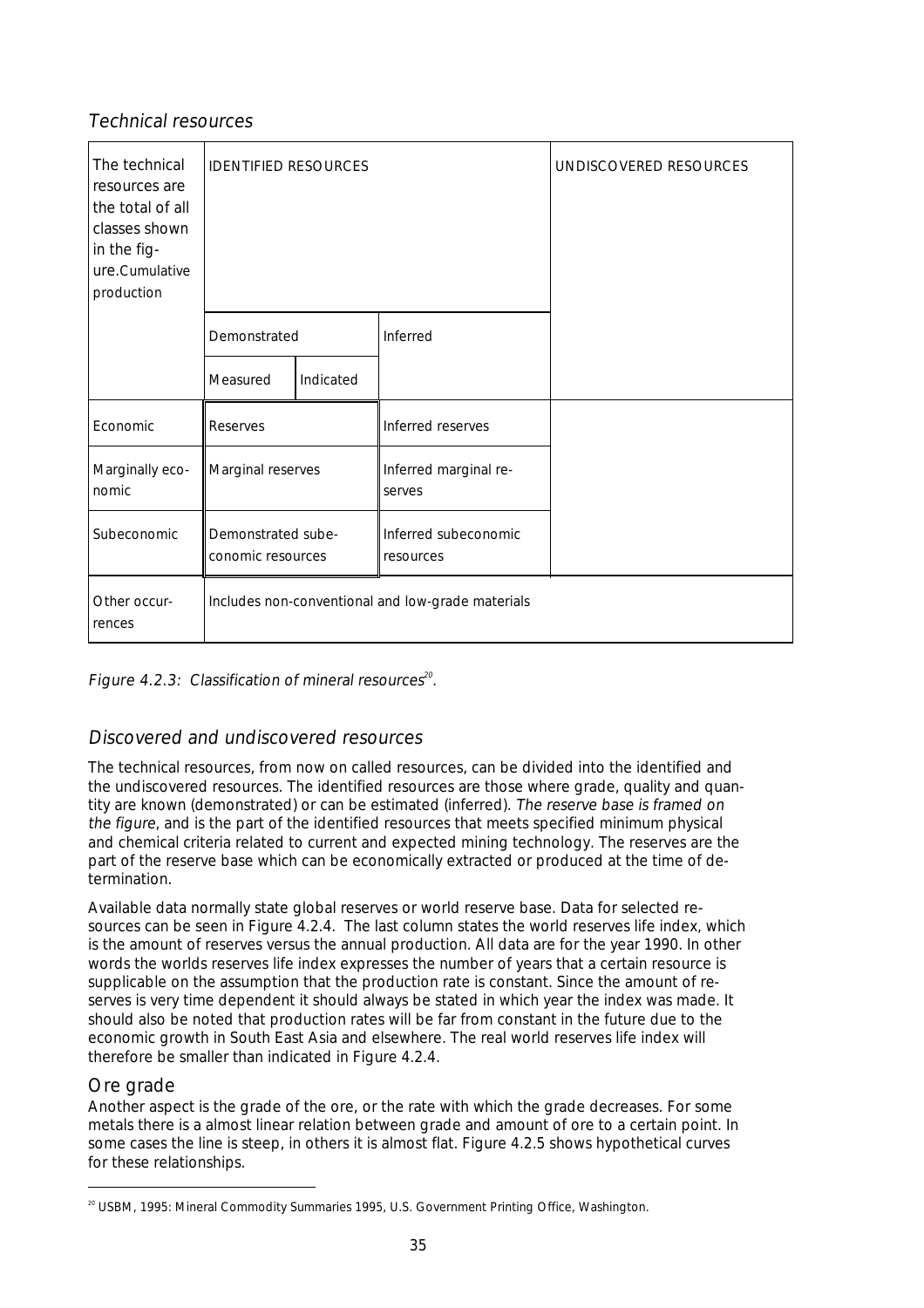This means that even if we become much more energy-efficient in the extraction of the ore, the available amounts of the resource may still be small. The connection between energy consumption for extraction and grade of ore can be seen in Figure 4.2.1. If we can divide the resources into groups of steep correlation, moderate and flat, this could be a way of adding a factor to the weighting. We should not only take into account how much can be exploited economically today but add a "probability factor" for how much is likely to be available in the next decades. It is, however, difficult to state exactly for all resources which curve they belong to. Therefore these aspects should not be included in the current evaluation concept. On the other hand the aspect of ore quality and not only ore quantity has become increasingly more common and as a consequence it is necessary to keep an eye on the development of the subject in order to incorporate it at a later stage.

| Resource                         | Annual production<br>1,000 tons | Reserves<br>1,000 tons | Reserve base<br>1,000 tons | World reserves life index<br>(1990) Years |
|----------------------------------|---------------------------------|------------------------|----------------------------|-------------------------------------------|
| Oil (1)                          | 3,132,500                       | 135,400,000            | $\blacksquare$             | 43                                        |
| Bituminous coal (1)              | 3,038,300                       | 521,413,000            |                            | 172                                       |
| Lignite (1)                      | 1,342,200                       | 519,116,000            |                            | 387                                       |
| Natural gas (1)<br>Million $m^3$ | 2,019,576                       | 124,000,000            |                            | 61                                        |
| Iron $(2,3)$                     | 544,300                         | 64,648,000             |                            | 118                                       |
| Aluminium (2,3)                  | 17,878                          | 3,488,000              |                            | 195                                       |
| Zinc(2)                          | 7,325                           | 144,000                | 295,000                    | 20                                        |
| Copper (2)                       | 8,814                           | 321,000                | 549,000                    | 36                                        |
| Nickel (2)                       | 937                             | 48,988                 | 108,862                    | 52                                        |
| Manganese (2,3)                  | 9,476                           | 812,800                |                            | 86                                        |
| Lead $(2)$                       | 3,367                           | 70,000                 | 120,000                    | 21                                        |
| Tin $(2)$                        | 219                             | 5,920                  | 6,050                      | 27                                        |
| Water $(2)$ km <sup>3</sup>      | 3,240                           |                        |                            | Infinite                                  |

#### Figure 4.2.4: Data for selected resources

References:

(1) BP,  $1992^{21}$ 

(2) World Resources,  $1992^{22}$ .

 $(3)$  World Mineral Statistics, 1991<sup>23</sup>

with the United Nations Programme and the United Nations Development Programme, Oxford, 1992.

<sup>&</sup>lt;sup>21</sup> British Petroleum Company: BP Statistical Review of World Energy. British Petroleum Company p.l.c., London, 1992  $22$  World Resources Institute: World Resources 1992-93. A report by the World Resources Institute in collaboration

<sup>&</sup>lt;sup>23</sup> World Mineral Statistics 1985-1989, British Geological Survey, Keyworth, Nottingham, Derry & Sons Ltd.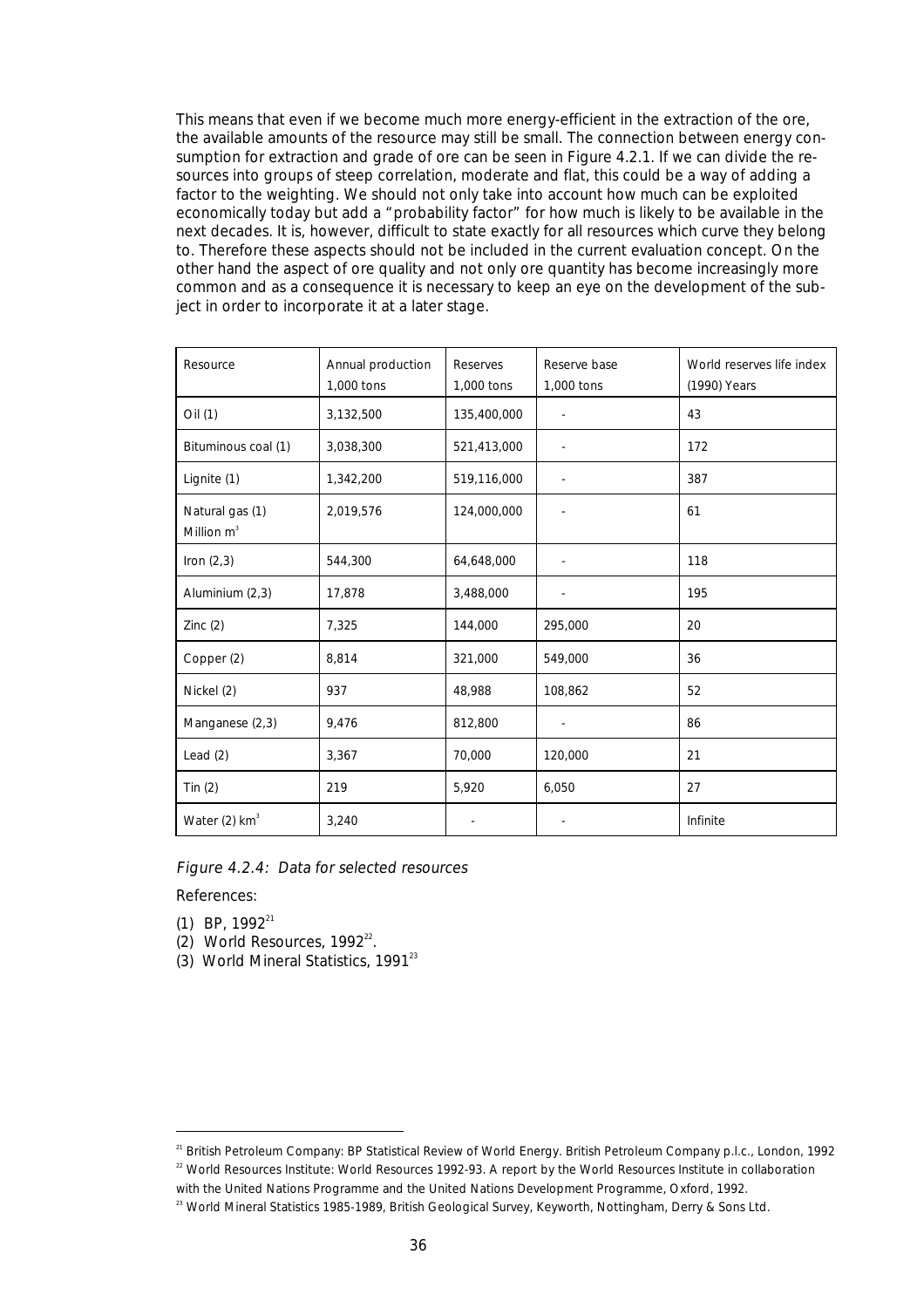

Figure 4.2.5: Connection between amount of ore and grade of ore for groups of metals: scarce, medium abundant and abundant (de Vries, 1989) $^{24}$ .

As a conclusion: the loss of mineral resources should be weighted according to their scarcity. The world reserves is the best base for this weighting procedure.

## How easily the material can be substituted

Closely related to the world reserves life index is the dilemma of substitution. If a metal can be substituted by others it might not be relevant to look at the world reserves life index for that specific metal only. Copper for cables can in most cases be substituted by aluminium. It could therefore be argued, that for specific cases, it would be more right to look at the total reserves of copper and aluminium. This method, however, is problematic because it is not possible to state general rules for, which metals can be substituted by which without looking at specific applications. Therefore, this aspect should not be included in this context, as it would tend to limit the importance of an effort to reduce losses of valuable materials.

## 4.2.4 Evaluation concept

#### Loss of resources as an indicator

As an ideal the indicator of the mineral resources should be the loss of resources through the whole life cycle (representing level 2 in the CEIDOCT-concept). This approach, however, is not realistic in most cases for an individual manufacturer. The manufacturer responsible for a specific industrial process must be expected to be in control of the losses taking place by the manufacturing process itself, but only to some extent of the losses taking place during the remaining part of the life-cycle.

## For the extraction stage it may be difficult to get information

Regarding the extraction and refining processes, reliable data is not likely to be easily available for the ordinary manufacturer. Usually site specific information is regarded as confidential information by the mining and refining companies. For some materials average data for the

<sup>&</sup>lt;sup>24</sup> Vries, H.J.M., de: Sustainable Resource Use, optimal depletion within a geostatistical framework, Institute for Energy and the Environment (IVEM), research report no. 35, University of Groningen, the Netherlands.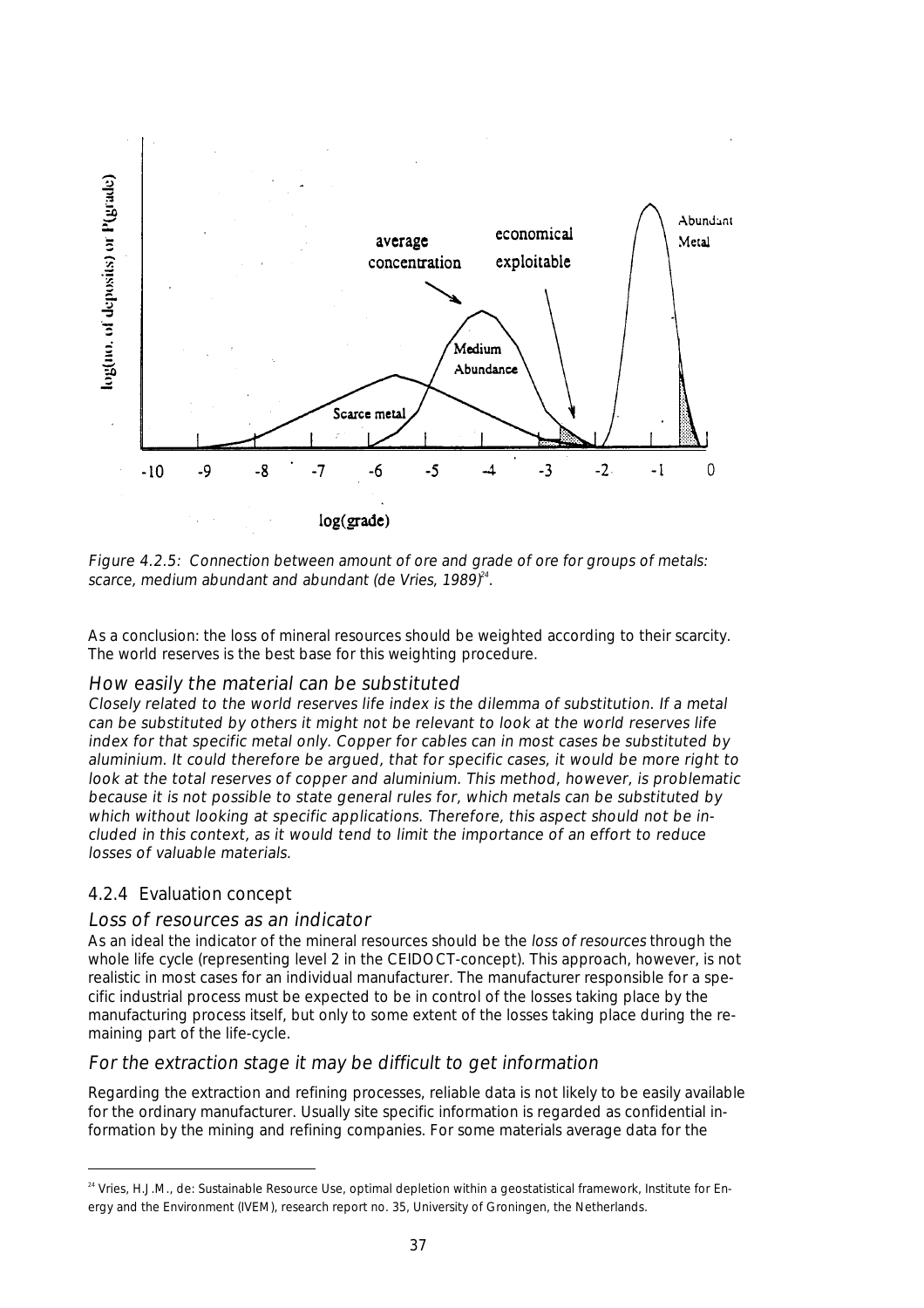branch in general will be available. Such data will, however, only allow the manufacturer of an industrial product to evaluate the consequences of substituting one material with another, and will not allow the manufacturer to choose between several suppliers of the same material for environmental reasons. Finally, one should note that the manufacturer of an industrial product can influence the activities of the extraction and refining processes only by his position as a consumer of raw materials. In many cases his real power to control the losses will be minimal. For these reasons, it is recommended that the evaluation concept should not include the losses of the extraction and refining processes, except for those cases where the industrial process in focus actually belong to these processes.

### Use and disposal stages

For the use and disposal stages the manufacturer may not always know what will happen. This to some extent reflects the problem that a specific product may be used and disposed of in many different countries under different conditions. On the other hand a manufacturer of an industrial product does have a real influence on the loss of resources during these stages. This is because he is in control of the design of the product and thereby in control of, e.g. whether the materials used in the product may be separated and made available for recycling on economically sustainable terms. Actually, it should be taken as an important element of any cleaner technology effort to optimise product design with the aim to minimise the loss of resources taking place during the use and disposal stages.

For this reason it is recommended, that the evaluation concept, when possible, includes the losses occurring during the use and disposal stages.

### Decision should be made at branch level

The evaluation of whether it is possible to include the losses during the use and the disposal stages should be made at the branch level. Generally, one would expect, that manufacturing companies producing final goods would always be able to include losses during the use and disposal stages, while companies dealing solely with semi-manufactured goods to be incorporated in many different industrial products may not be able to include losses during the use and disposal stages.

## Not different recycling systems but recyclability

Due to the different waste management systems, no manufacturer is likely to be able to assess the actual recycling taking place in different countries. In this context the actual recycling should be taken as less important than the potential recycling, since the manufacturer should not be held responsible for the actual waste management in different countries. The manufacturer should, however, be held responsible for whether the materials incorporated in the product can be easily separated, when the product is disposed of after use.

#### Recommended evaluation concept

Thus, the evaluation concept to be recommended may be stated as follows:

The main indicator is the resource loss. At the most specified level which corresponds to the inventory in LCA, the resource loss of each resource is expressed by weight. Going through the normalization and weighting steps in an LCA, one ends up with the weighted values of the loss of resources (level 2). Level 2 thus represents all stages of the product life cycle. In general only non-renewable resources will have a weighting factor different from zero. Consequently the weighted values will mainly represent the non-renewable resources. An important exception, however, is water, which locally can have a consumption rate exceeding the regeneration rate. In this case water will also be among the weighted resources. For simplicity, only nonrenewable resources will be represented at the levels 0 and 1. Water consumption may be regarded as a technology specific indicator (TSI), as it is illustrated in the cases in Section 6, but may also be included in the biological resources focus area, Section 4.5. In order to distinguish between materials from non-renewable resources and renewable resources, a list of materials can be consulted<sup>18</sup>.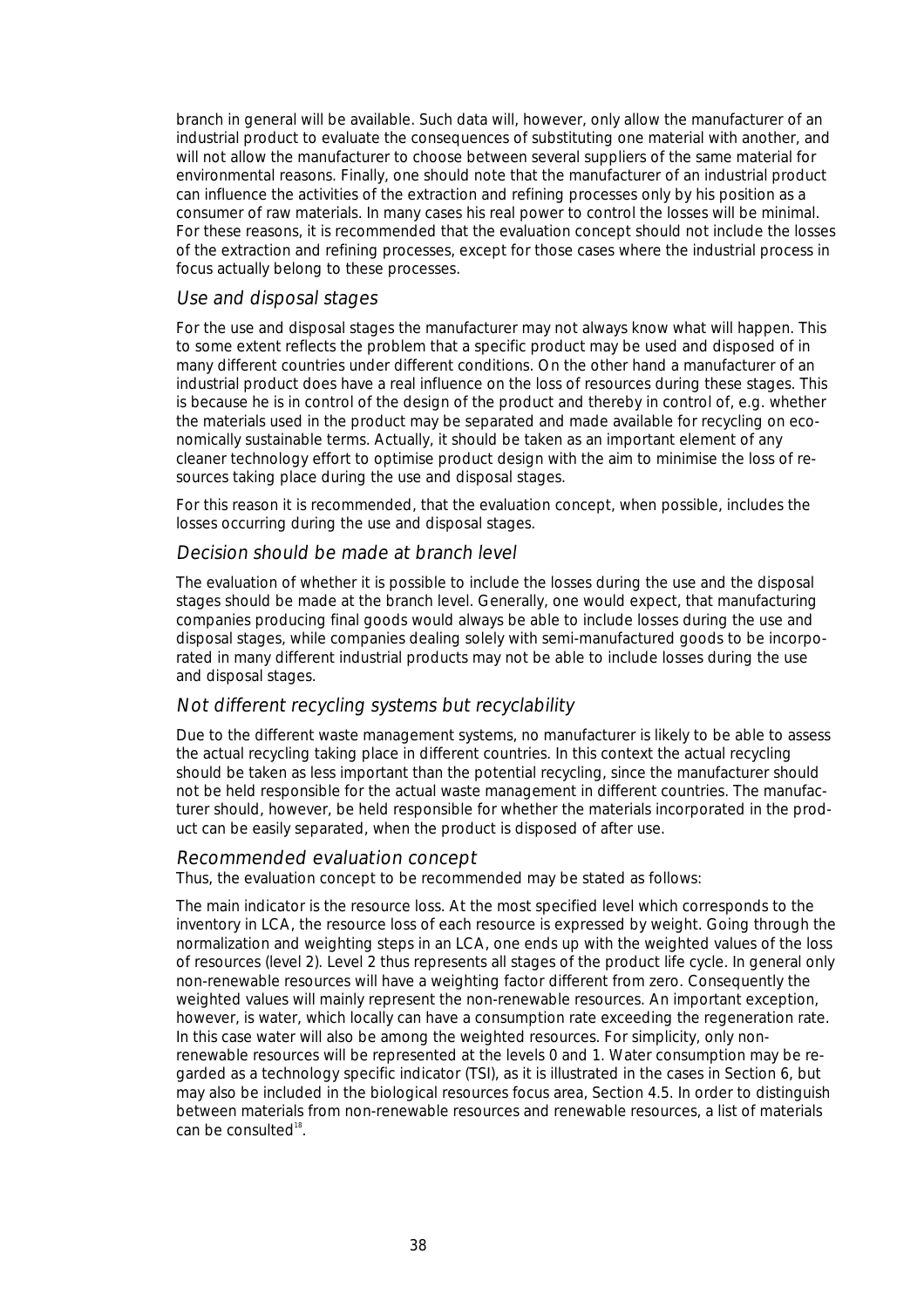## Resource losses

The resource losses at levels 0 and 1 can be determined as follows:

For level 0, which is the most aggregated level, only the material content of the product and the potential recycling are considered. The procedure is to determine the amount of nonrenewable resources in the product by means of weight and consultancy of the list of materials. If it can be argued that parts of the product will be recycled, these contributions can be subtracted. Guidelines for estimation of recycling rates for different groups of products need to be elaborated.

In other words: In order to determine the loss of resources, the inputs and potentials of recycling must be stated. If there is no recycling on disposal, the resource loss will be equal to the inputs. Only inputs which are recycled can be subtracted from the total inputs.

For level 1 the losses of resources throughout the whole life cycle are considered.

For recycled materials a loss during recycling is expected. For aluminium the loss during recycling is expected to be 3%. The recycling loss is replaced by primary aluminium. For each 1 kg which is recycled. 30 grams of primary aluminium must be added. If the input is 1 kg aluminium, and it is recycled, the resource loss is 30 gram aluminium. Similar arguments can be carried out for all other materials. This will, however, need a thorough study of the recycling processes.

### Weighting and normalisation principles

The weighting is carried out by multiplying the loss of resources with a weighting factor:

Weighted data = loss of resources x weighting factor

The weighting factor used is the same as in the EDIP method<sup>5</sup>; the reciprocal of the world reserves life index, defined as the reserves divided with the annual production. The reserve is the part of the total amount of a specified resource which is identified and which can be exploited economically. It can be questioned whether the world reserves life index should take into account not only the economically feasible reserves, but all of the demonstrated resources (the reserve base). It can also be questioned if the world reserves life index should be static, i.e. not correcting for an increase in the world's population and consequently an increasing demand of resources.

So far, the static index will be used. Prior to weighting, the loss of resources has been normalised, i.e. divided by the average annual production per person for the given resource. If these data are not available another procedure can be used: The amount of the reserve divided with the total population of the world can be used directly as weighting factor to the inventory data. It means that we get the amount of reserve which is available per person. The resulting value will thus be equal to the normalized and weighted data according to the EDIP method.

#### Summary of indicator levels

Level 0

Estimated loss of mineral/non-renewable resources for the inputs (material content of the product) and the disposal stage only. The losses are weighted according to the EDIP method and aggregated into one figure.

#### Level 1

Aggregation of data from the LCA of the product (level 2). Non-renewable resources, weighted and aggregated into the groups:

- metals
- minerals
- fossil raw materials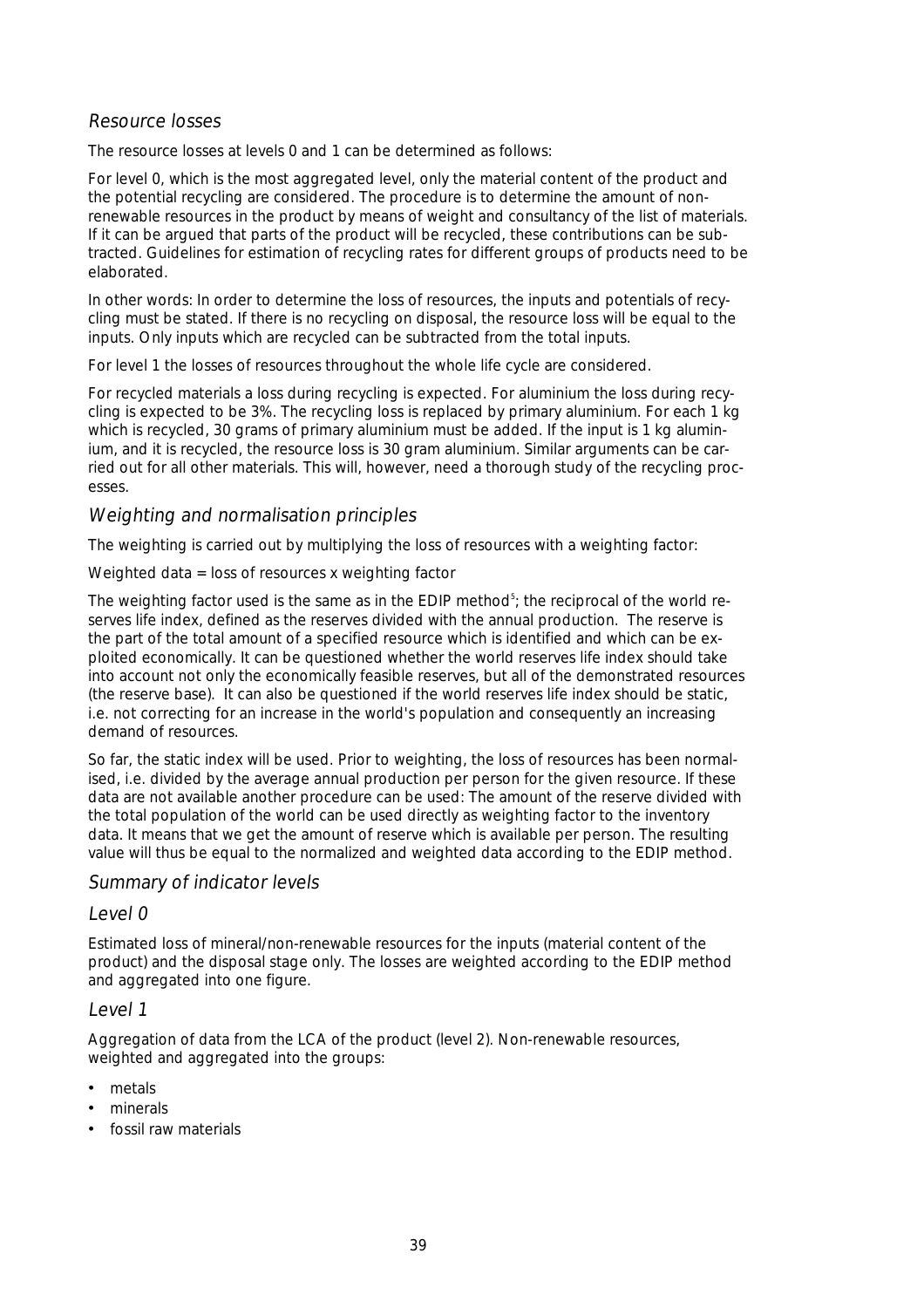| Indicator<br>level | <b>FPI</b>                                                                                                                                                             |
|--------------------|------------------------------------------------------------------------------------------------------------------------------------------------------------------------|
| Level 0            | $EPI = Loss$ of mineral resources per unit (normalised) from inputs (material content)<br>and disposal stage; aggregation of all contributions from mineral resources. |
| Level 1            | EPI = Aggregation of normalised losses of mineral resources from the LCA in groups<br>as:<br>• of fossil origin<br>$\bullet$ metals<br>• other minerals                |

 $mPR =$  milli Person Resources

# 4.3 Energy Consumption

## 4.3.1 Description of the focus area

## The global energy production and consumption

The World Resources Institute<sup>22</sup> frequently makes statistics on energy production and consumption. In this, they have kept an eye on the trends over the last two decades. From 1970 to 1989 the global, commercial energy production have increased from 205 exajoules to 311 exajoules (1 exajoule =  $10^{18}$  joules) corresponding to a 52% increase. Typical energy sources in the developing countries, like firewood, animal and plant waste, and charcoal are not included in the figures, which only comprise commercial energy production.

Oil is the most important energy source, accounting for 42% of commercial energy production; secondly coal plays an important role at 31% and gas (natural gas and other petroleum gases) makes up 23% of total production. The remaining energy production is from nuclear, water, geothermal and wind and is called "primary electricity".

As an average, it is calculated that a person in the industrialised world uses about 10 times the amount of commercial energy used by a person in the developing countries. To highlight the differences, today an average US citizen consumes twice as much as a Swede, three times as much as a Greek and 295 times the energy consumed by a Tanzanian.

The Figure below<sup>25</sup> shows the increase in global commercial energy consumption, from 1970 to 1989:



Figure 4.3.1: Increase in global commercial energy consumption 1970-1989

<sup>&</sup>lt;sup>25</sup> United Nations Statistical Office, Energy Statistics Yearbook (UN, New York, 1991) and previous volumes.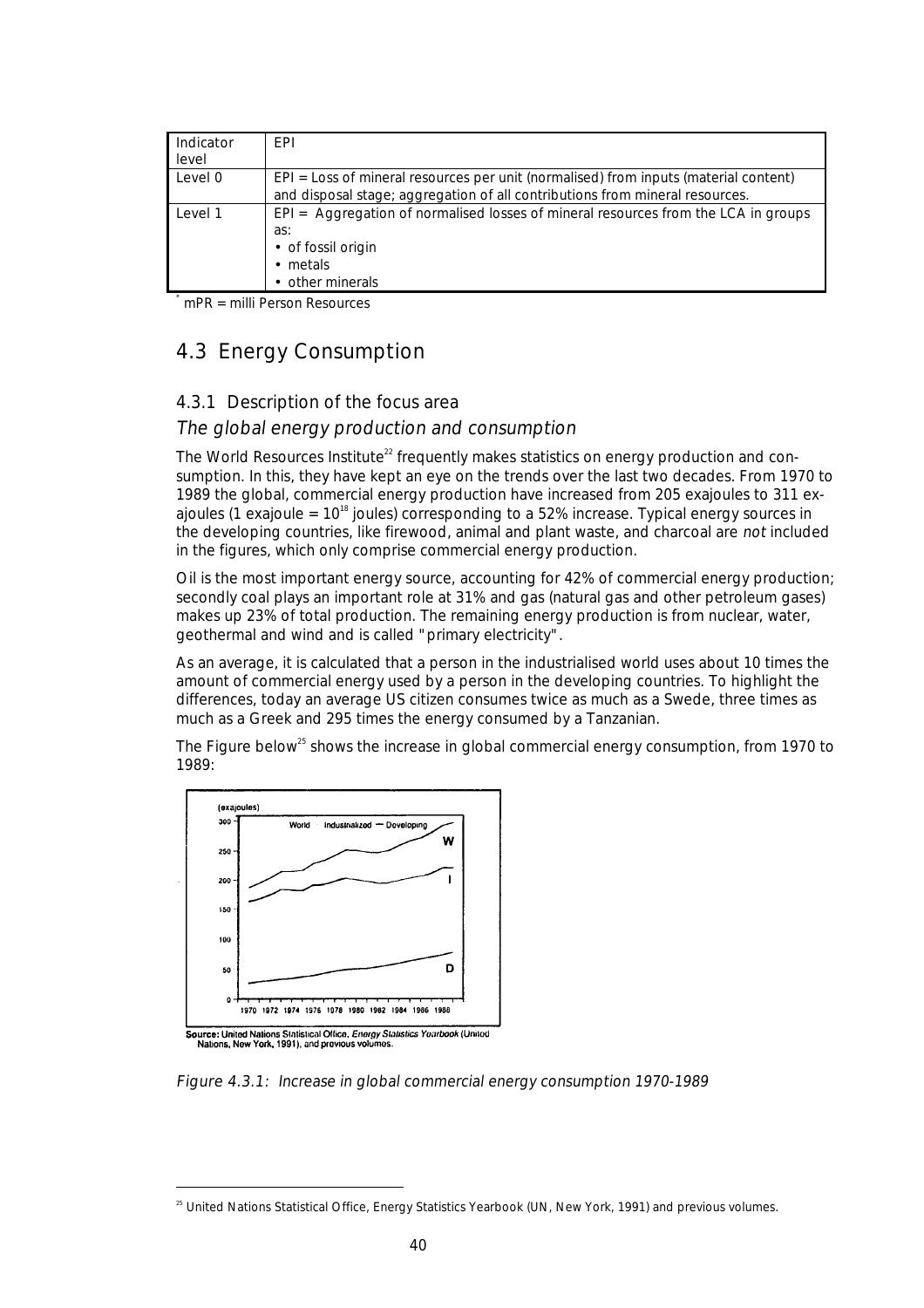## Energy and related environmental effects

All modern production is based on the possibility of having a continuous supply of energy. Different productions use different types of energy, but most production needs an electrical power supply.

Energy is used for obtaining and refining raw materials, for industrial production, for transportation and for heating purposes, whether it is as heat required for industrial processes or for comfort. Energy for these purposes is used as primary energy or as secondary energy (electricity) produced from primary energy sources.

## The primary energy sources

The primary energy sources are divided into three main categories:

| a) Non-renewable<br>sources: | Possible Environmental<br><b>Effects</b> |  |  |
|------------------------------|------------------------------------------|--|--|
| - Natural gas                | $^\star$<br>Global warming               |  |  |
| Oil                          | $\star$<br>Photo chemical                |  |  |
| Coal                         | ozone                                    |  |  |
| Brown coal                   | formation                                |  |  |
|                              | $\star$<br>Acidification                 |  |  |
|                              | $\star$<br>Eutrophication                |  |  |
|                              | $\star$<br><b>Bulk waste</b>             |  |  |
|                              | $\star$<br>Slag and ashes                |  |  |
| - Nuclear materials          | $\star$<br>Nuclear waste, risks          |  |  |
|                              | of dispersion                            |  |  |

Primary sources, non-renewable

## Primary sources, renewable

| b) Renewable          | Possible Environmental             |
|-----------------------|------------------------------------|
| (biological) sources: | <b>Effects</b>                     |
| - Wood                | *<br>Acidification (NO)            |
| - Plants              | *<br>Eutrophication                |
| Biological gas        | (NO)                               |
|                       | $^{\star}$<br>Slag and ashes       |
|                       | $\star$<br>Global warming          |
|                       | (methane from                      |
|                       | biological gas                     |
|                       | production)                        |
|                       | Biological material is to          |
|                       | be considered as CO <sub>3</sub> - |
|                       | neutral.                           |

## Primary sources, lasting energy

| c) Lasting sources:                        | <b>Possible Environmental</b><br><b>Effects</b>                                                     |  |
|--------------------------------------------|-----------------------------------------------------------------------------------------------------|--|
| - wind<br>- water<br>- sun<br>- geothermal | $\star$<br>Landscape destruc-<br>tion<br>$\star$<br>Loss of biodiversity<br>(hydro power<br>plants) |  |

Figure 4.3.2: Categories of primary energy sources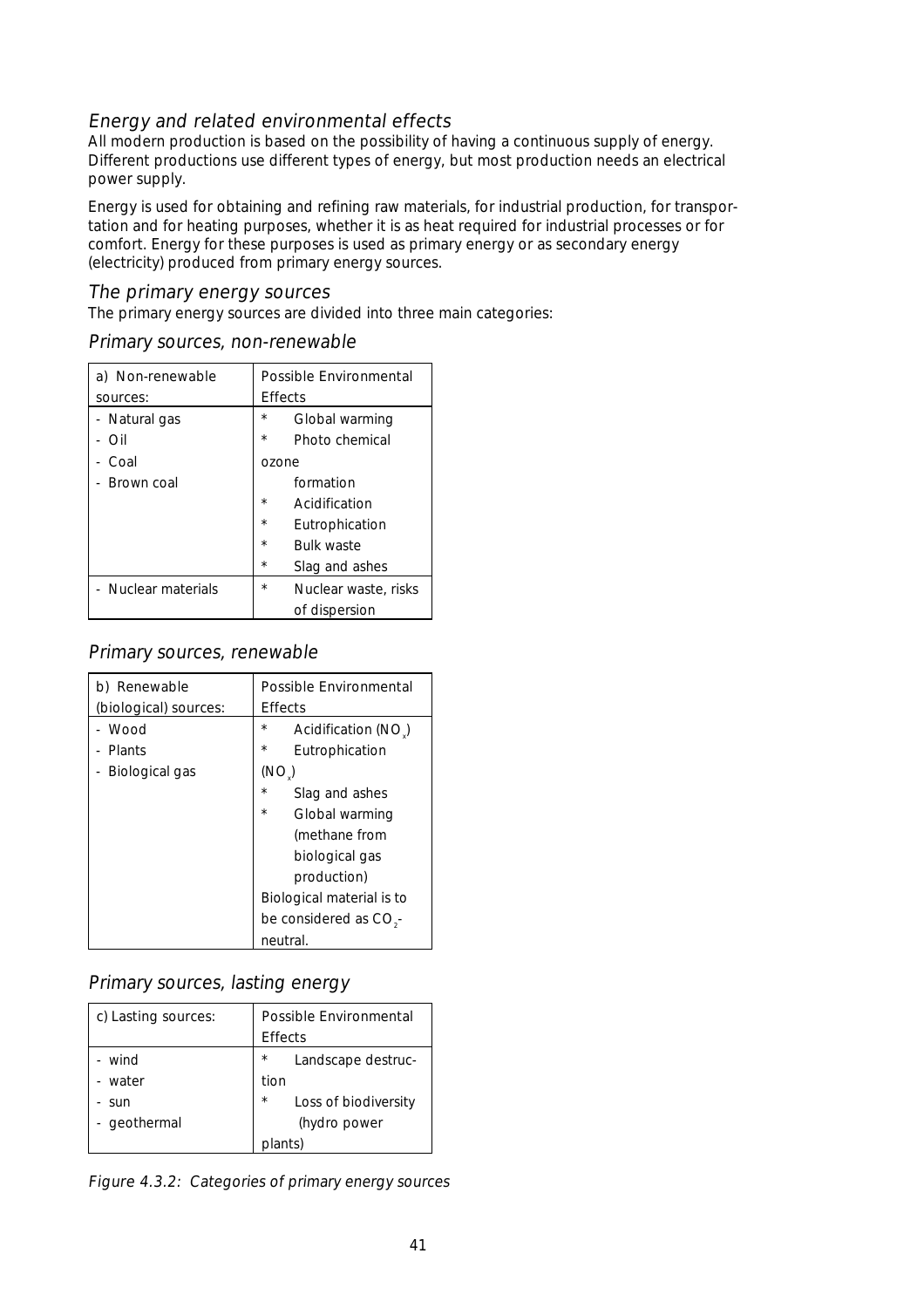## The secondary energy Secondary energy conversion loss

Secondary energy can be described as an energy type developed from a primary energy source. The production of secondary energy - mostly electrical power - results in a conversion loss. In a power plant - only making electrical power from fossil or biological sources - there is a typical conversion loss of about 60%. In a combined power and heating plant, there is a conversion loss of only 15%, because the heat loss is utilised directly for heating purposes, and this does not fully represent a loss.

#### Environmental impacts

The environmental impacts caused by the use of secondary energy are directly dependent on the primary energy source and the related emissions. So, in cases where the secondary energy is produced from fossil materials, there is a relatively larger environmental problem than if the fossil materials were (could be) used directly in the actual process, because of the conversion loss.

### 4.3.2 Description of the system

### Design of products, management

The design of the products, the design of the production equipment and the management in connection with the production; all have a considerable influence on the total energy consumption. A policy on the choice of sub-contractors, based on environmental assessment, may have great influence on the total energy consumption, the total environmental impact and the total consumption of mineral resources, and thereby on the energy consumption related to the production of raw materials.

### All stages of a life cycle can be energy consuming

The life cycle stages: materials stage, manufacturing stage, user stage and disposal stage, are all linked in a network of transportation. Depending on the type of product, all life cycle stages are energy consuming - more or less. Energy consuming products like electronics or motors can have a very high consumption of energy in the user stage compared to other stages in their life cycle. Other products or parts of products not consuming energy in the user stage, very often have their largest consumption of energy in the materials stage.

It should be noticed that a deliberate change of product design in the effort of creating a less energy-consuming product in the user stage, can be a very good cleaner technology initiative, even though this design change may result in a higher energy consumption in the manufacturing stage. This underlines the importance of making life cycle assessments in product development.

In some cases the energy consumption in connection with transport plays a major role viewed over the entire life cycle (soy beans for food oils, is an example).

The disposal stage can be energy consuming, almost neutral or it can be energy producing. An example of the latter, is the incineration of household waste in plants connected to the public heating system.

#### 4.3.3 Evaluation concept

The headlines in an environmental assessment of the energy consumption in connection with a "cleaner technology initiative" are:

1) Minimise the energy use

and

2) Promote the use of lasting energy and renewable energy in preference to non-renewable energy.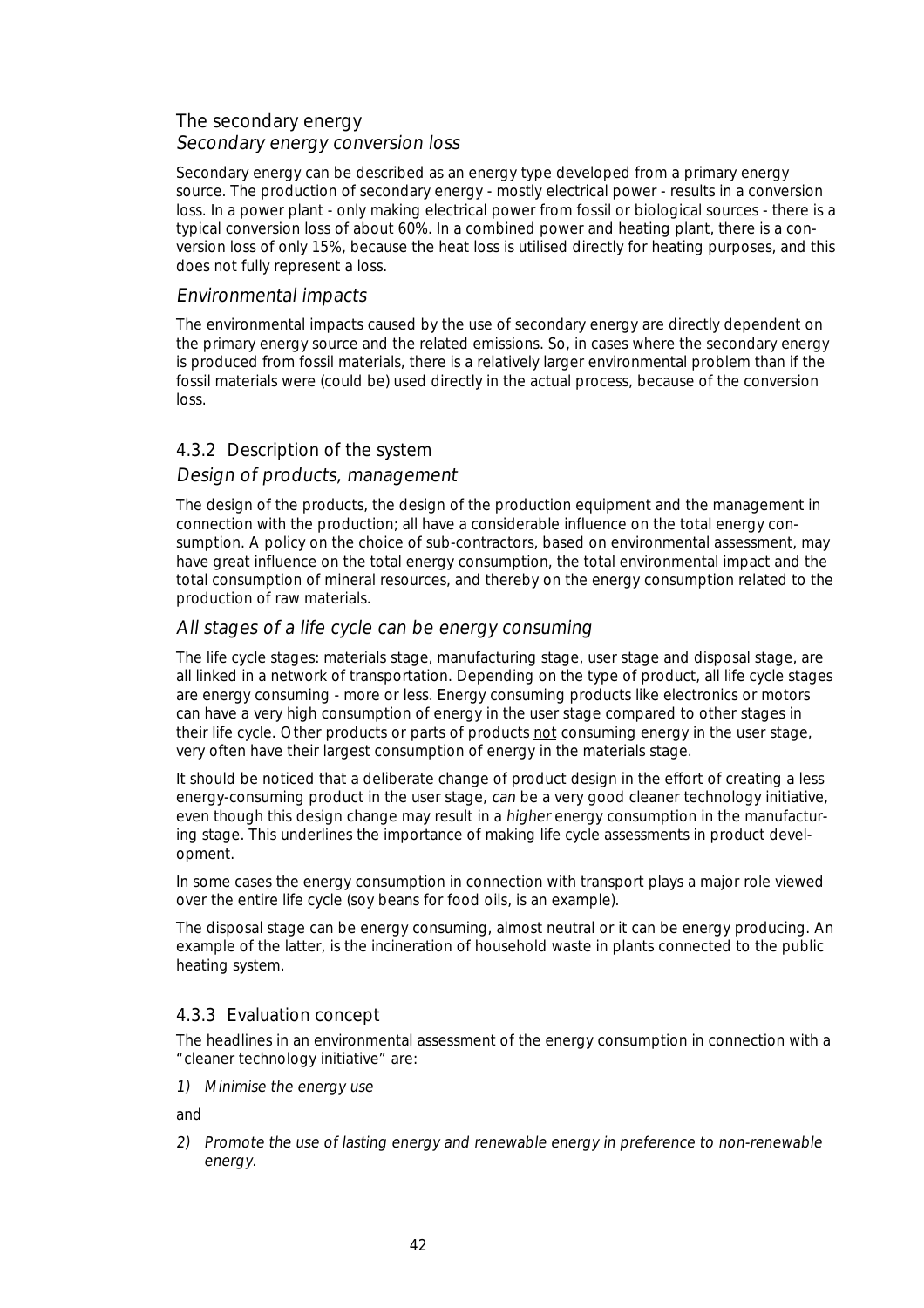An evaluation of the energy consumption and the related environmental impacts before and after the introduction of cleaner technology may therefore have to include an investigation of the primary energy sources "behind" the MJ or kWh. The three groups of energy sources are:

- a) Energy from non-renewable resources, (fossil materials, nuclear energy).
- b) Energy from renewable resources, (biological resources).
- c) Energy from lasting sources (wind, water, sun).

Electric power from the European electrical network is based on a mixture of the three primary energy sources as mentioned.

a) Energy from non-renewable resources, (fossil materials, nuclear energy) The non-renewable resources consist of two types:

- the fossil materials.
- the radioactive materials.

Fossil materials

The fossil materials are:

Natural gas Oil Coal Brown coal

Consuming these resources for energy production at a rate as we do today is considered a problem. First of all, the world lifetime reserve index $^{22}$ , for these resources is estimated to be about 40 years for oil, 60 years for natural gas and 390 years for coal estimated in 1989. This means that coal will be the most important fossil energy resource within a relatively short period of time.

Secondly, the combustion of fossil materials results in an increased CO<sub>2</sub> content in the atmosphere and thereby an unwanted potential for global warming. Natural gas is creating less CO<sub>2</sub> than oil and coal. Fossil materials contain different components that contribute to different environmental effects when combusted. The major effects in addition to global warming are acidification, eutrophication and slag and ashes containing heavy metals.

## Radioactive materials

Radioactive materials for nuclear power production are widely used today. The interesting radioactive energy source in this connection is Uranium-isotopes. Winning uranium implies heavy processes and creates environmental effects similar to those created by winning precious metals. Several nuclear power plants around the world have constituted a serious risk either because of missing maintenance, lack of attention to (or missing) safety precautions, bad materials or less appropriate layouts. In a well organised and well operated modern nuclear power plant the major environmental problem is radioactive waste, which must be deposited. The transport and deposition of nuclear waste presents a serious risk to the surroundings.

## b) Energy from renewable resources. (biological resources)

Energy from biological resources is considered to be renewable. The biological resources in this connection embrace trees, plants and derived products. Biological resources are only considered to be renewable if they are renewed concurrently with the utilisation. Renewability is not necessarily equal to sustainability in this connection even though it might be a step in this direction. Overconsumption of biological resources is considered in Section 4.5.

On the other hand a natural and balanced utilisation of surplus biological material for energy production is at present considered a good idea in order to save non-renewable resources. Biological material is CO<sub>2</sub>-neutral to the environment, but depending on the combustion process and its control, several types of emissions will contribute more or less to environmental effects as mentioned above.

c) Energy from lasting sources (wind, water, sun)

Much research and development has been carried out in order to find an energy source that was unlimited and not harmful to the surroundings. The three lasting primary energy sources: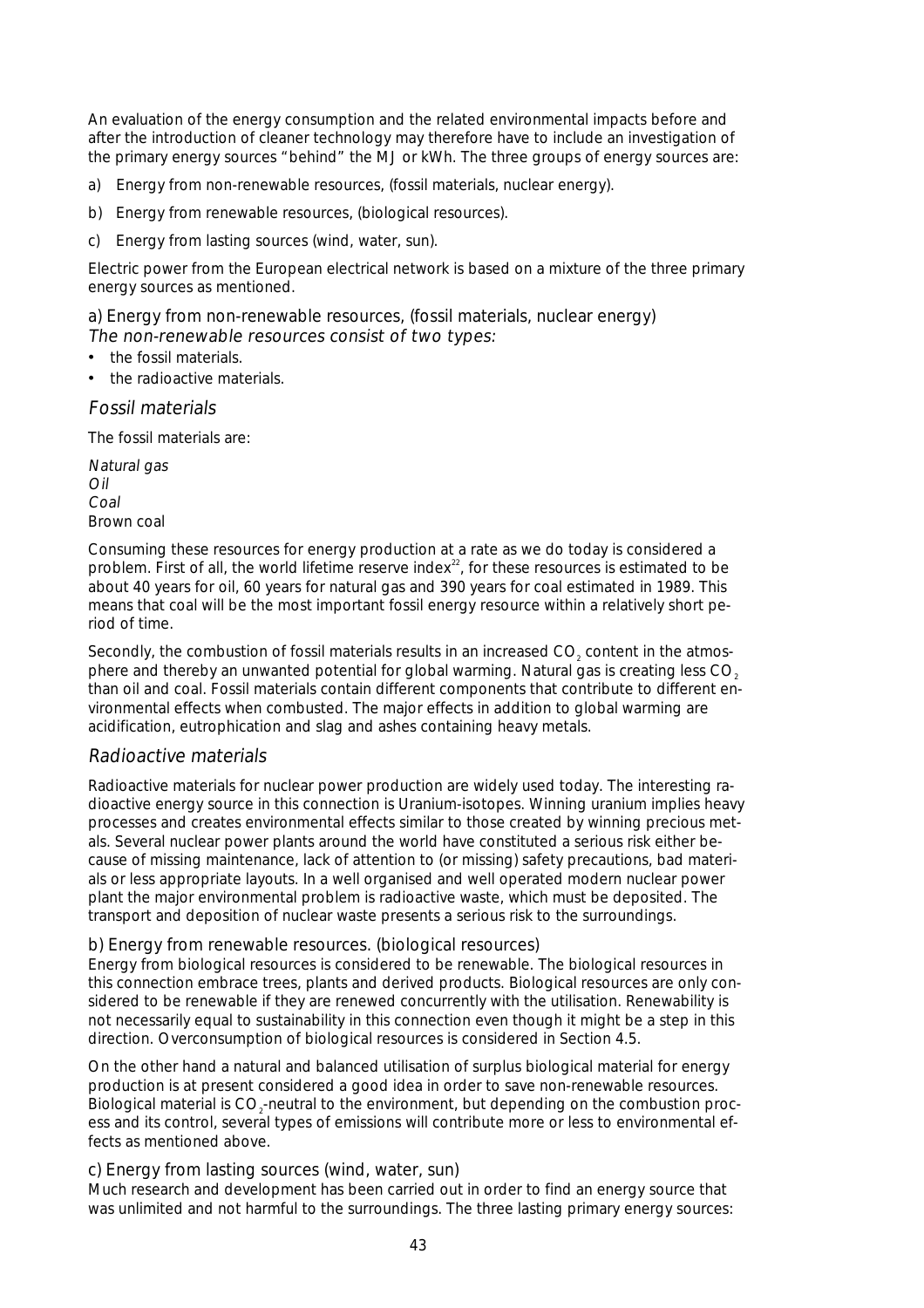wind, water and sun can be used unlimited whenever they are available. It is not, however, always possible to generate secondary energy from these three primary sources. Availability is widely dependent on the geographical location and the weather conditions.

Even though there are no direct emissions from these energy sources, their use often leads to various environmental effects. As an example, large hydro power plants and related damming can be harmful to the wildlife in the actual water system and result in a loss of biodiversity. The flooding of large areas may also imply serious habitat extinction.

Windmills make noise and if they are installed in e.g. a residential neighbourhood they can be inconvenient both with regard to noise and to visual impression. If they are placed in an attractive natural landscape the same inconveniences will apply.

In spite of this, lasting energy sources are considered to be the most environment friendly energy sources compared with non-renewable and renewable sources.

Today, the predominant part of the world's energy supply comes from non-renewable (fossil) sources and it is a general wish to reduce the consumption of these resources and instead use the renewable and lasting sources.

In the following it is therefore decided only to distinguish between:

• non-renewable resources

and

• renewable and lasting sources.

## 4.3.4 Four scenarios describing the complexity in aggregation

In the following section four scenarios are presented to highlight the use of indicators at levels 0 and 1. The scenarios also illustrate the difficulties in using one EPI as a top-down approach to evaluate a cleaner technology initiative with respect to electric power consumption.

#### Scenario no. 1

A paper machine manufacturer has developed a new production line for paper manufacturing in four operations. He wants to sell the machine on the European market. The last operation in the production line is drying of the paper product. The drying of paper is carried out by heating some rolls on which the paper is transported. It is now considered which of the following alternatives for heating of the rolls that is the most environmentally friendly.

Heating by steam condensation. Steam is normally produced on the factory's own steam plant, which typically uses natural gas or gas oil as the primary energy source, but coal can be used in some cases.

Heating by oil or gas burners directly in the rolls.

Electrical heating using the electricity from the public power supply (EU average electrical power). a)

In the first alternative, natural gas is used to fire the steam boilers. There is an energy loss in the evaporation of water to steam, a loss in the pipe line from the steam plant to the heated rolls, and maybe a minor loss in the condensation of steam in the rolls.

b)

In the second alternative, natural gas is combusted through burners mounted inside the rolls and there is only a minor loss, because the gas supply to the burners is controlled by the temperature on the surface of the rolls.

c)

In the third alternative, electrical energy is used to heat the rolls. The electrical power comes from the public power supply (EU average electrical power). Even though the efficiency in generating heat using electricity is almost 100%, there is a conversion loss of approx. 60% in making the electricity.

In order to determine the different efficiencies and the different related environmental impacts an upper-level EPI is not enough. It will be necessary to perform a closer analysis, since all changes are based on non-renewable resources.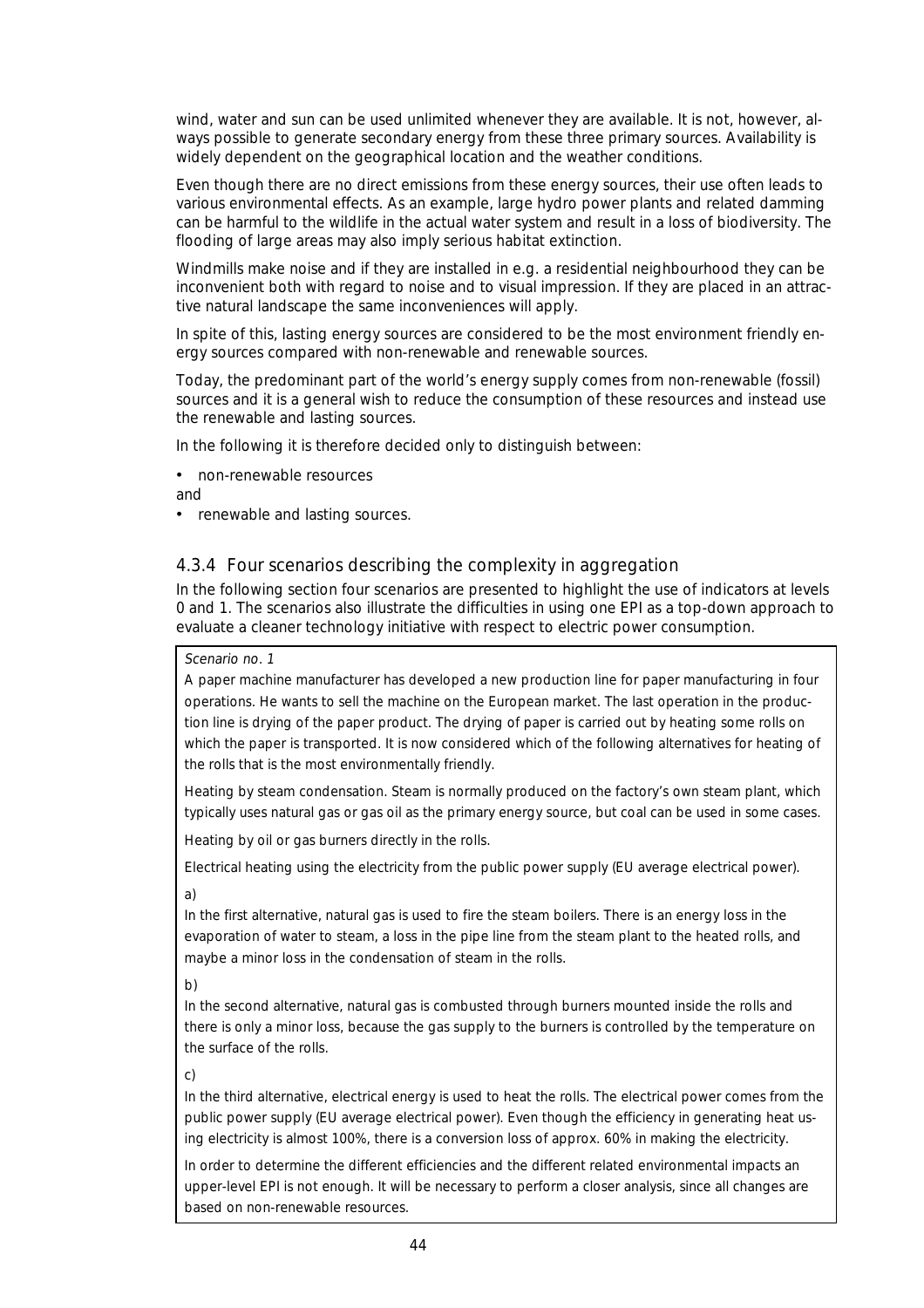#### Scenario no. 2

A factory producing paper asks the Danish EPA for financial support to convert to a new energy system. Their present energy system, which is a combination of a natural gas fired heating system and the use of the public, electrical power system ( $h = 0.4$ ) (EU average electricity), is proposed changed to a natural gas fired power/heat plant with possibility of firing with wooden chips later.

The environmental consequences must be analysed and a proper EPI suggested which reflects the consequences of the change.

In a co-generation power plant both heat and electrical power is produced. It is normally not a problem to use the electrical power or "export" it to the public electrical network, but it should be considered if the generated heat can be used. Otherwise there will be a loss in this system.

In the proposed new system, the total efficiency of a power/heat plant based on natural gas or wooden chips, has a relatively high efficiency of approx. 85%. The environmental impact from this system before and after conversion to wooden chips should be compared with the total impact from the existing energy system.

#### Scenario no. 3

A Danish newspaper group is looking abroad for a supplier of paper. Two interesting suppliers were found, who produced a good quality, which at the same time was cheaper than the previous supplier's. Seen from an economic point of view the two alternatives were even.

The first alternative was a Polish supplier, who used electricity produced at a brown coal fired power plant and steam for heating purposes, also from a brown coal fired plant.

The second alternative was a Norwegian supplier, who based all his production on Norwegian electricity, which is more than 95% based on hydro power.

Which supplier should the Danish newspaper syndicate choose, from an environmental point of view? An EPI should be chosen which reflects the energy related consequences of the choice.

The immediate answer to the question is: the Norwegian supplier.

An EPI which reflects the differences in environmental impact between use of renewable/lasting resources and non-renewable resources would serve in this case.

However, due to the different primary energy resources to supply electricity to the European power network, the case is not absolutely clear-cut. The export of coal-based electricity from Denmark to Norway on the European net presents an uncertainty for calculation of environmental impacts, which at this stage cannot be included in the concept.

On the other hand the choice of the Norwegian supplier could make the Polish producer reflect on his energy source and on a longer term force him to convert his energy system to an environmentally friendlier system.

#### Scenario no. 4

A factory producing screws, nuts and round-headed nails uses a larger number of old turning lathes that have a very large consumption of electrical power. The government in the specific country decides to make a regulation on electrical power. A 25% tax is introduced on electrical power. The manager of the factory makes a quick decision and changes the old turning lathes to new high efficiency turning lathes.

The result is that he is able to produce 1.3 of the old production and lower his consumption of electrical power to a total of 80% of the old consumption, for the operation of the turning lathes.

In this scenario the cleaner technology initiative is easy to point out and the key indicator could simply be the number of MJ per produced unit 'before' compared to the 'after' situation.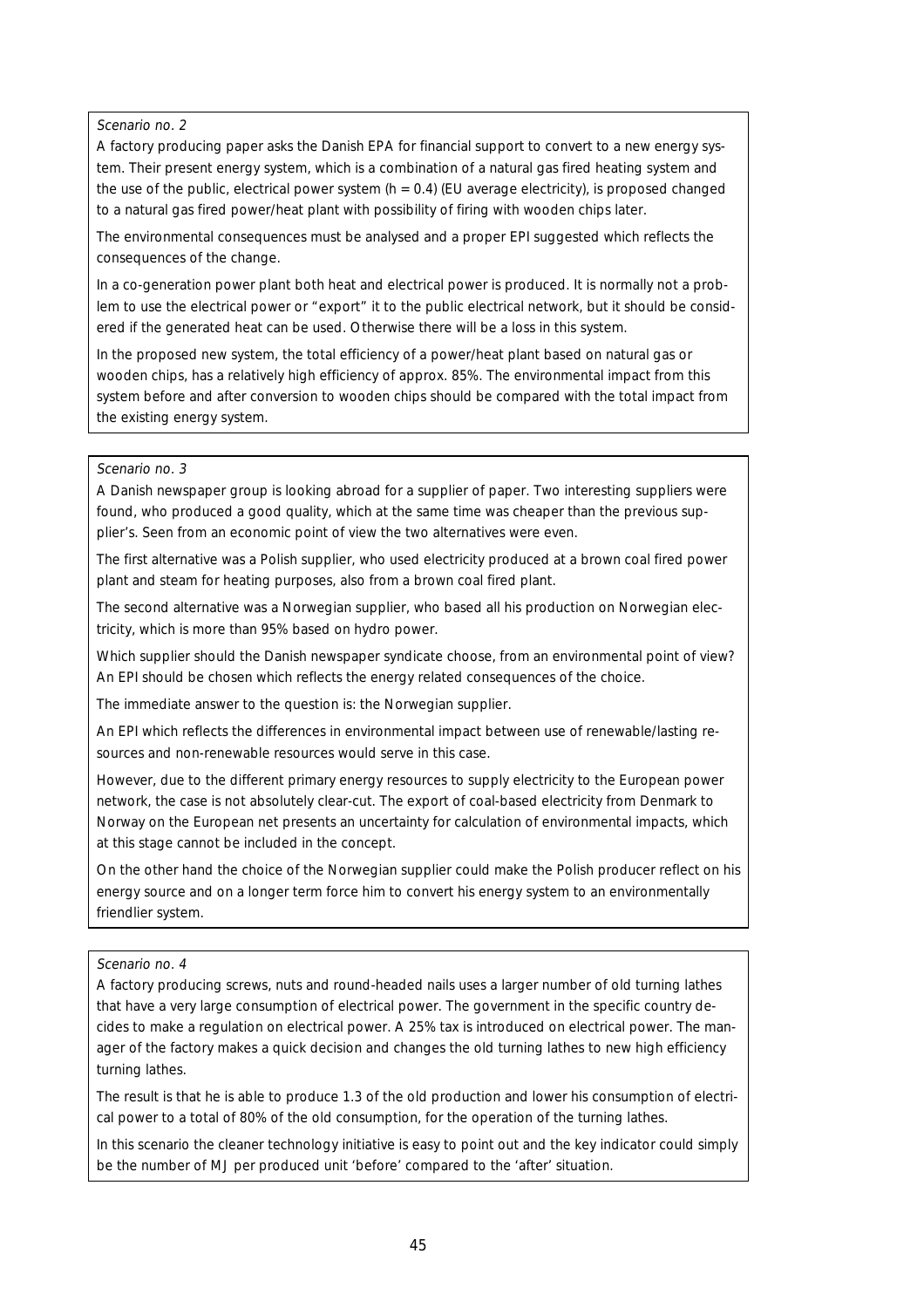## The four scenarios are reviewed in the matrix Figure 4.3.3 to illustrate the necessity of at least two levels in an indicator model.

| Scenario<br>Indicator level |                                                                                                                                                                                                                | No 1. Drying paper:<br>a) Using steam from own<br>plant, typically heated<br>with coal, oil or gas.<br>b) Using oil or gas di-<br>rectly.<br>c) Using electrical power<br>from public supply.                                                                           | No 2. Energy system:<br>a) Combination of public,<br>electrical power $(h=0.4)$ ,<br>and natural gas for<br>heating.<br>b) Natural gas fired<br>power/heat plant with<br>possibility of changing to<br>wooden chips firing<br>$(h=0.85)$ | No 3. Subcontractor:<br>a) Polish supplier using<br>electricity from brown<br>coal fired power plant<br>and steam produced<br>from brown coal for<br>heating.<br>b) Norwegian supplier<br>using only electricity<br>from a hydro power<br>based system.                                                                                                                                                                                                             | No 4. New<br>machines:<br>a) Old turning<br>lathes using<br>100 kWh for<br>the daily pro-<br>duction.<br>b) New turning<br>lathes using 80<br>kWh for 1.3 of<br>the daily pro-<br>duction.                                |
|-----------------------------|----------------------------------------------------------------------------------------------------------------------------------------------------------------------------------------------------------------|-------------------------------------------------------------------------------------------------------------------------------------------------------------------------------------------------------------------------------------------------------------------------|------------------------------------------------------------------------------------------------------------------------------------------------------------------------------------------------------------------------------------------|---------------------------------------------------------------------------------------------------------------------------------------------------------------------------------------------------------------------------------------------------------------------------------------------------------------------------------------------------------------------------------------------------------------------------------------------------------------------|---------------------------------------------------------------------------------------------------------------------------------------------------------------------------------------------------------------------------|
| Level 0                     | $EPI = number$ MJ/h per<br>unit<br>(Electrical power,<br>$h=0.4$ )<br>(Energy measured as<br>primary energy)                                                                                                   | A level 0 indicator can<br>be used,<br>• because the producer<br>of the new paper ma-<br>chine does not know<br>where the machine is to<br>be used.<br>• because the choice will<br>not affect the composi-<br>tion of the primary en-<br>ergy sources.<br>Condition 3) |                                                                                                                                                                                                                                          |                                                                                                                                                                                                                                                                                                                                                                                                                                                                     | A level 0 indi-<br>cator should be<br>used. Only one<br>energy form is<br>involved in the<br>decision, and<br>the choice<br>therefore does<br>not affect the<br>use and com-<br>position of<br>primary energy<br>sources. |
| Level 1                     | $EPI =$ the aggregation<br>of energy types in:<br>Ø<br>Non-renewable<br>resources (% of total,<br>MJs)<br>Ø<br>Biological re-<br>sources (% of total,<br>MJs) and/or lasting<br>resources (% of<br>total, MJs) |                                                                                                                                                                                                                                                                         | A level 1 indicator should<br>be used for decision,<br>because the choice<br>affects the use and com-<br>position of primary en-<br>ergy sources.                                                                                        | A level 1 indicator should<br>be used for decision in<br>this case.<br>It should be considered.<br>if the capacity of the<br>Norwegian hydro power<br>plants will be fully util-<br>ised irrespectively of the<br>production volume at the<br>paper factory, because<br>of flexible electricity<br>import/export between<br>Norway and Denmark.<br>If so, Danish coal based<br>electricity will be the real<br>source of electricity for<br>the Norwegian supplies. |                                                                                                                                                                                                                           |

Figure 4.3.3: Environmental Performance Indicator (EPI) model for energy consumption in a Cleaner Technology Assessment

## 4.3.5 Suggestion for indicators at aggregated levels

In the following a two-level indicator model is introduced for evaluation of the energy parameter in a cleaner technology context.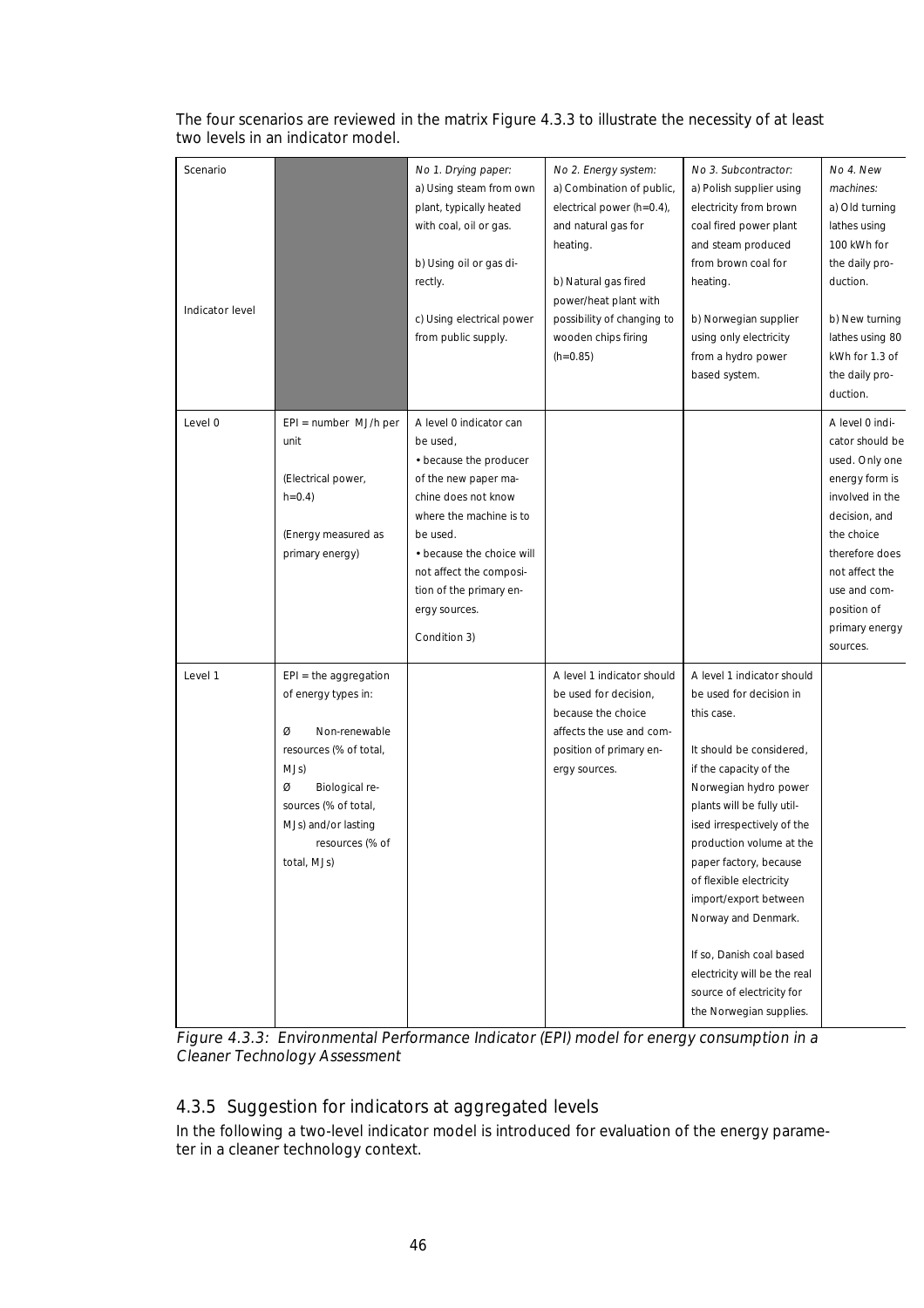## Level 0

Level 0 is the highest aggregated level which may also be used for a top-down approach. An obvious indicator at this level is the primary MJ, i.e. the energy consumption in MJ and corrected by the efficiency with which the energy is produced, including any conversion loss, from primary to secondary energy.

The main difficulties in the use of the model at level 0 is the fact that secondary energy types (e.g. electricity or steam) are produced from widely different primary energy sources contributing to widely different environmental impacts. The scenario no. 3 illustrates a situation where it is necessary to take this into consideration-

On the other hand level 0 can be used in many cases, if the following conditions are met:

- 1) only one form of primary energy or just one mixture of primary energy sources is involved in the decision on choice of technology
- 2) the energy derives from primary electricity (lasting energy sources (wind, water, sun)), for all alternatives comprised by the decision
- 3) when the actual composition of primary energy sources is unknown or considered to represent a broad average, e.g. "Average European electricity".

#### Level 1

In cases where the choice between alternatives will actually affect the extent to which nonrenewable energy sources are used compared to renewable or lasting sources it may be necessary to evaluate the decision at level 1. Level 1 is an aggregation of different energy types into two categories:

- Energy from non-renewable resources
- Energy from biological resources (renewable) and lasting sources (wind, water, sun)

where the energy is measured in efficiency corrected MJs.

The recommendation is always:

• try to achieve an alternative with the lowest possible total, primary energy consumption.

Primary electricity (from wind, water or sun) is considered primary energy, i.e. the energy efficiency is in this context set to 1. If the total energy is approximately the same for the alternatives:

- choose the system consuming the least amount of energy from the non-renewable sources
- if several of the alternatives consume the same amount of non-renewable sources, choose (among these) the system consuming the least amount of energy from the renewable and/or the lasting sources.

Level 1 is to be used when the primary energy sources are foreseeable and when the decision in question will affect the use of primary sources in a foreseeable way.

Choices may also be assessed at a more detailed level, i.e. using a life cycle assessment (level 2). Today such analyses are relatively unproblematic, as computerised models, tools and databases are already developed in this field. It should be mentioned that a life cycle assessment comprises other types of resources than just the energy sources and in this, it is not meaningful to make an LCA on the energy system alone. LCAs will end up with a total picture of the environmental impacts from the product in question and the related cleaner technology initiatives.

## 4.4 Chemicals

## 4.4.1 Description of the focus area

## Definition

In this project chemicals are defined as "substances" and "preparations". These terms are defined in Danish legislation (order no. 829 of 15.10.93, last amendment 7.2.1996) as well as in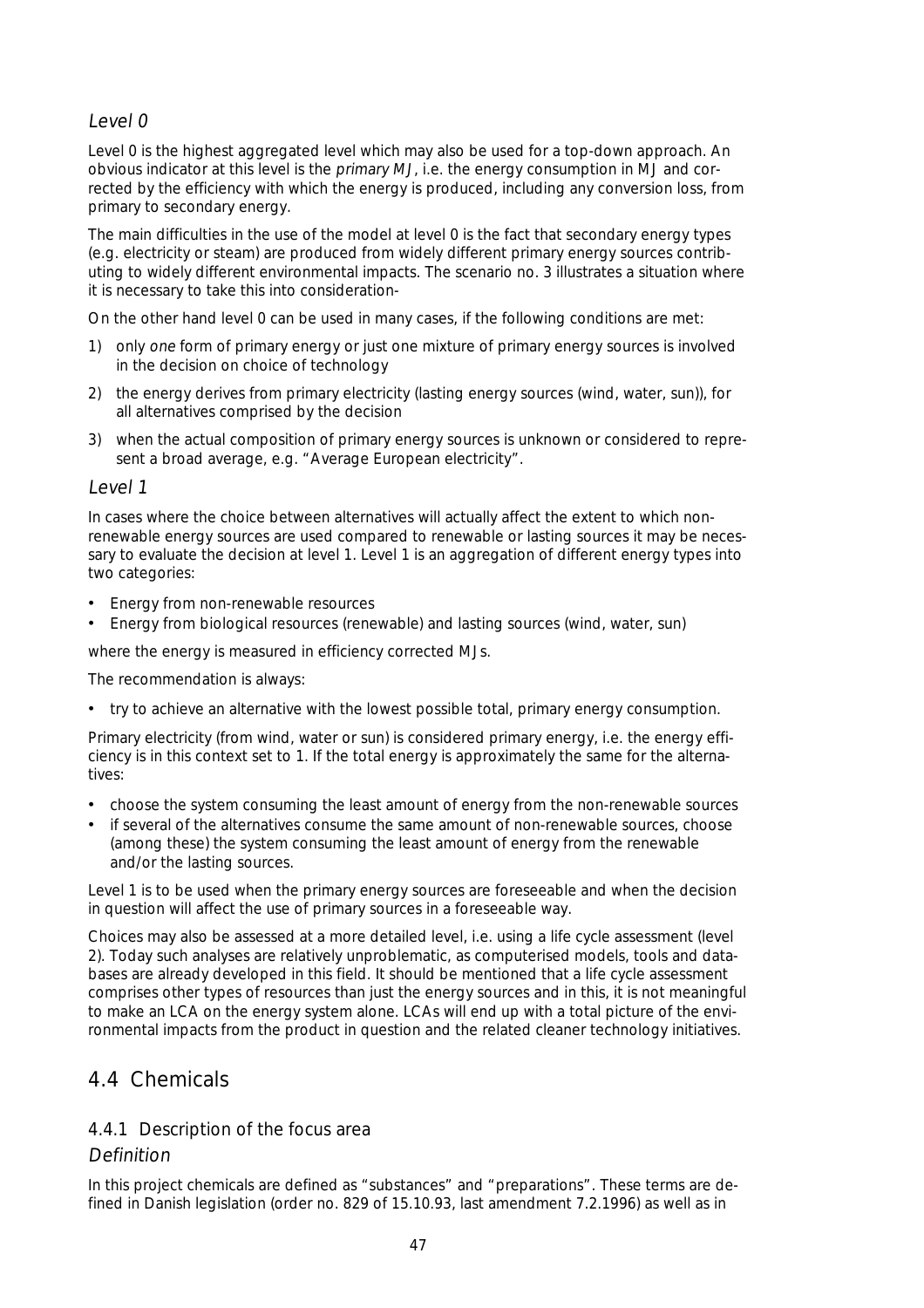the EEC directive nr. 67/548/EEC with later amendments. The definitions are:

"Substances" mean chemical elements and their compounds in the natural state or obtained by any production process, including any additive necessary to preserve the stability of the products and any impurity deriving from the process used, but excluding any solvent which may be separated without affecting the stability of the substance or changing its compositions;"

"Preparations" mean mixtures or solutions composed of two or more substances;"

#### Use of chemicals

Chemicals are being used in industry for different purposes. In this project we distinguish between raw materials (reactants, substances providing the product with wanted properties), additives (stabilizing agents, colours etc.) and ancillary materials (i.e. cleaning agents, catalysts, filter materials etc.).

Chemicals used as raw materials or additives in a process will by definition be included in the product.

Chemicals used as ancillary materials in a process will not be included in the final product.

Environmental pressures resulting from the use and emissions of chemicals The atmosphere is the primary recipient for airborne emissions, the secondary recipient for fugitive emissions (such as methane from landfills, ammonia from manure applied as fertiliser) and for evaporation of volatile compounds emitted to the other compartments.

The soil is primary recipient for wastes (including sewage sludge) being deposited or spillage's etc. leading to pollution of soil, it is secondary recipient for exchange between compartments in the form of deposition of airborne pollutants, adherence of certain substances, (e.g. heavy metals) to the sediment etc. Examples of chemical compounds, which end up in sediments/sludge, are heavy metals, persistent large-molecule hydrocarbons e.g. many aromatic hydrocarbons, molecules characterised by low vapour pressure, low mobility in soil e.g. because of high affinity to humus (organic matter in soil). Pesticides are an example of chemicals regularly sprayed directly on plants (and on soil).

Water is the primary recipient for emissions with waste water, surface flow and secondary recipient for exchange between compartments e.g. deposition in sea of airborne pollutants, groundwater being polluted by substances penetrating the soil etc.

Chemicals are wasted either directly as hazardous waste, resulting in controlled ambient emissions, or with municipal waste. Depending on the end treatment it is converted (e.g. by incineration) to other (not always) less harmful compounds or slowly released (e.g. heavy metals) from a landfill or a dump. When chemical compounds are treated as waste this generally means that release is controlled, and often that emissions are shifted between media, e.g. from air and water to water and soil.

Over the last decade awareness of the environmental problems resulting from emission of chemicals has raised. This situation and regulation of emissions both to air and water has reduced industry's emissions. Figure 4.4.1 shows that reductions have been achieved, but it does not show if reductions are due to application of cleaner technologies or end-of-pipe solutions.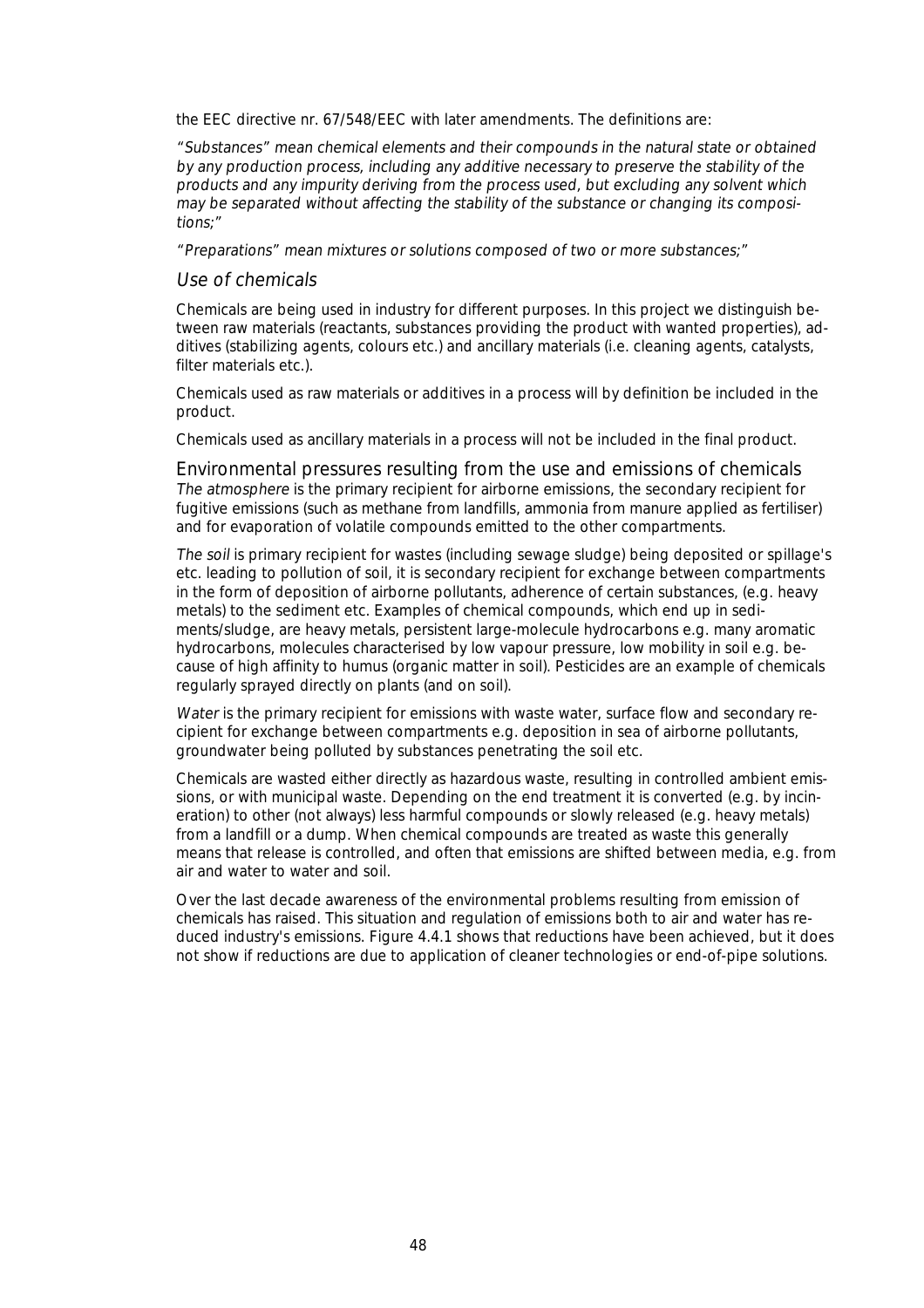Figure 4.4.1: Examples of chemicals released from industrial processes are taken from Miljøstyrelsen, 1994 $^{26}$ .

| tonnes                              | 1985        | 1988/1989     |
|-------------------------------------|-------------|---------------|
| Heavy metals                        | 20          | 12            |
| Oils                                | 90          | approx. 30    |
| Phenolic compounds                  | approx. 530 | 100           |
| Adsorbable organic halogen (AOX)    | 14000       | 4000          |
| Non-chlorinated aliphatic compounds | 6300        | 4000          |
| Non-chlorinated aromatic compounds  | 380         | 300           |
| Chlorinated aliphatic compounds     | 27000       | 18000         |
| Chlorinated aromatic compounds      | 52000       | approx. 11000 |

Figures are approximate, but it can be seen that decreases are significant.

## Fate and ultimate exposure

The amount and the properties of the chemical compounds emitted, the physical conditions at the place of emission and the possibility for chemical reactions to take place, decide for each compartment both the exchange between compartments and the fate of the particular chemical compound within the compartment. Examples are shown in the Figure 4.4.2.

## **Degradation**

The degradation of a chemical compound in the environment, through the action of microorganisms or through chemical reactions, determines the lifespan of the chemical compound in the environment and thus the possibility of dispersion over large areas and the possibility for bioaccumulation.

## Biodegradation

Biodegradation is degradation of chemical compounds in biological systems, mostly by microorganisms (and invertebrates) in a waste water treatment plant or in the water, soil or sediment.

## Bioaccumulation

Bioaccumulation is the common term for chemical compounds being concentrated in living organisms (bioconcentration) or possibly accumulated to higher concentration levels through the food-chain (biomagnification) due to a combination of lipophilicity and persistence (nonbiodegradability). The latter may lead to levels where toxic effects become evident. Very few data are available, but since accumulation mostly is connected to fatty tissues, very often the chemical compound's distribution between the water phase and n-octanol (representing body lipids),  $K_{\text{out}}$  is used to estimate the potential for bioaccumulation. The indicator used is log  $K_{\text{out}}$ .  $(= P_{ow}$  but log  $P_{ow}$  is increasingly used).

## Dispersion

Dispersion means spreading of the chemical compound by physical transport. Dispersion in water and soil ecosystems depends on its water solubility, its mobility in soil, its volatility etc.

## Effects on humans

Exposure to chemicals may lead to a variety of toxic effects on humans. Toxicological effects are most often divided into:

• Acute toxicity, covering the effects caused by a single (or a few) exposures generally in large doses. May be fatal and irreversible or reversible, e.g. gastro-intestinal inflammation.

<sup>&</sup>lt;sup>26</sup> Miljøstyrelsen, 1994, Skov- og Naturstyrelsen, Danmarks Statistik, Tal om Natur og Miljø 1994.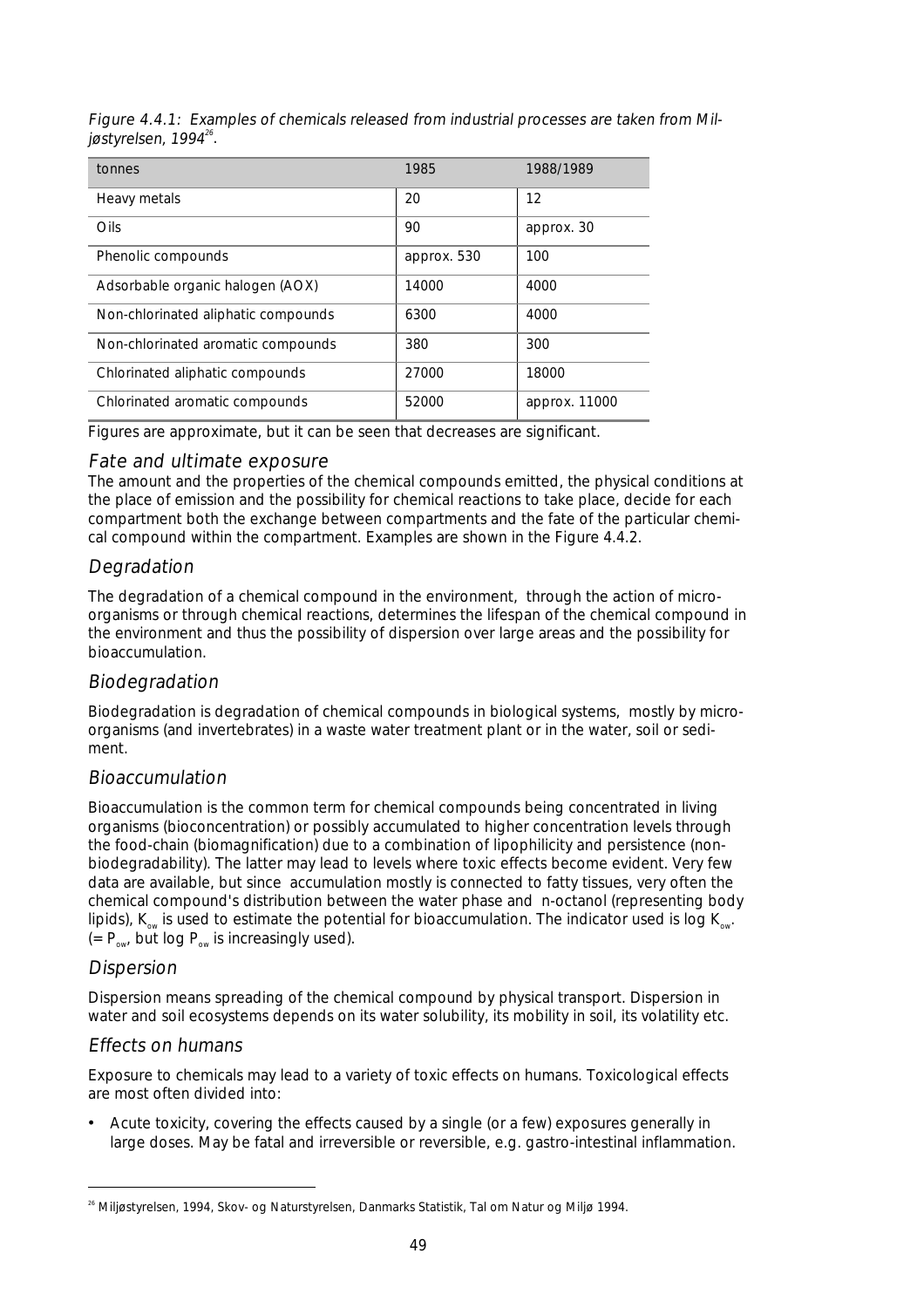Example of an acute reversible effect is the narcotic effect of some solvents, whereas hydrogencyanide can be fatal even in low concentrations (down to app. 100 ppm).

- Skin and eye irritation are due to local effects in the tissues exposed. Especially inorganic acids and alkalis are very potent irritants.
- Allergic reactions, that is immunological reactions to the substance. Bisphenol A used in epoxy resins is an example of a very potent allergen.
- Systemic toxicity, are due to toxic effects to the biological functions encountered most often after long term exposure
- Organ toxicity may occur when a specific organ is more susceptible due to accumulation, different metabolism, or specific binding sites for the substance. An example of specific organ toxicity is the pain reliever Acetaminophen which induce toxic effects in the liver.
- Carcinogenicity, which is the potential to cause malign tumours or other forms of cancer.
- Mutagenicity, which is the potential to induce damages or changes into the DNA
- Reproductive toxicity, which consists of at least two different types of effects: Specific effects to the reproductive organs and teratogenicity which is the substance ability to pass the placenta and cause damages to the evolving fetus. Probably the best publicly known teratogen is Thalidomide, a sedative given to pregnant women in the early 60s, causing malformations in foetuses. An issue for the time being is the environmental dispersion of estrogenic active substances, e.g. nonylphenol, causing reproductive defects in males (decreasing viable semen production, causing testicular cancer).

#### **Ecotoxicity**

Depending on the type of assessment to be carried out, ecotoxicological effects may be classified in a number of ways such as the following:

- According to duration of exposure, i.e. either as acute or chronic effects. Whether e.g. a 96 hours test is to be considered an acute or a chronic test depends on the generation time of the test species. The vast majority of experimental ecotoxicological effect data are on acute effects. Among the standard tests only the algae growth inhibition test (72 hours) can be considered a chronic test due to the short generation time of algae populations.
- According to trophic levels, i.e. do the effects occur among the primary producers or among primary, secondary and tertiary (etc.) consumers? The trophic level approach can be exemplified by the food chain: Algae, zooplankton, fish and marine mammals.
- According to hierarchical levels, i.e. are the effects observed at the community, population, individual or cell level. Most standard tests are at the individual level, the algae test, however, being a population level test. Most often seen are the terms  $LC_{50}$  (lethal concentration, 50% mortality among test organisms) or, more rarely,  $LD_{50}$  (lethal dosis, 50% mortality among test organisms). In cases where more sensitive test end points than mortality are requested, the common term  $EC_{50}$  (effect concentration, 50% of test organisms affected) is used.

Relevant exposure and effect data are shown in the following table (Figure 4.4.2) represented by simple testdata, which normally can be found in databases like those presented in Section 4.4.5.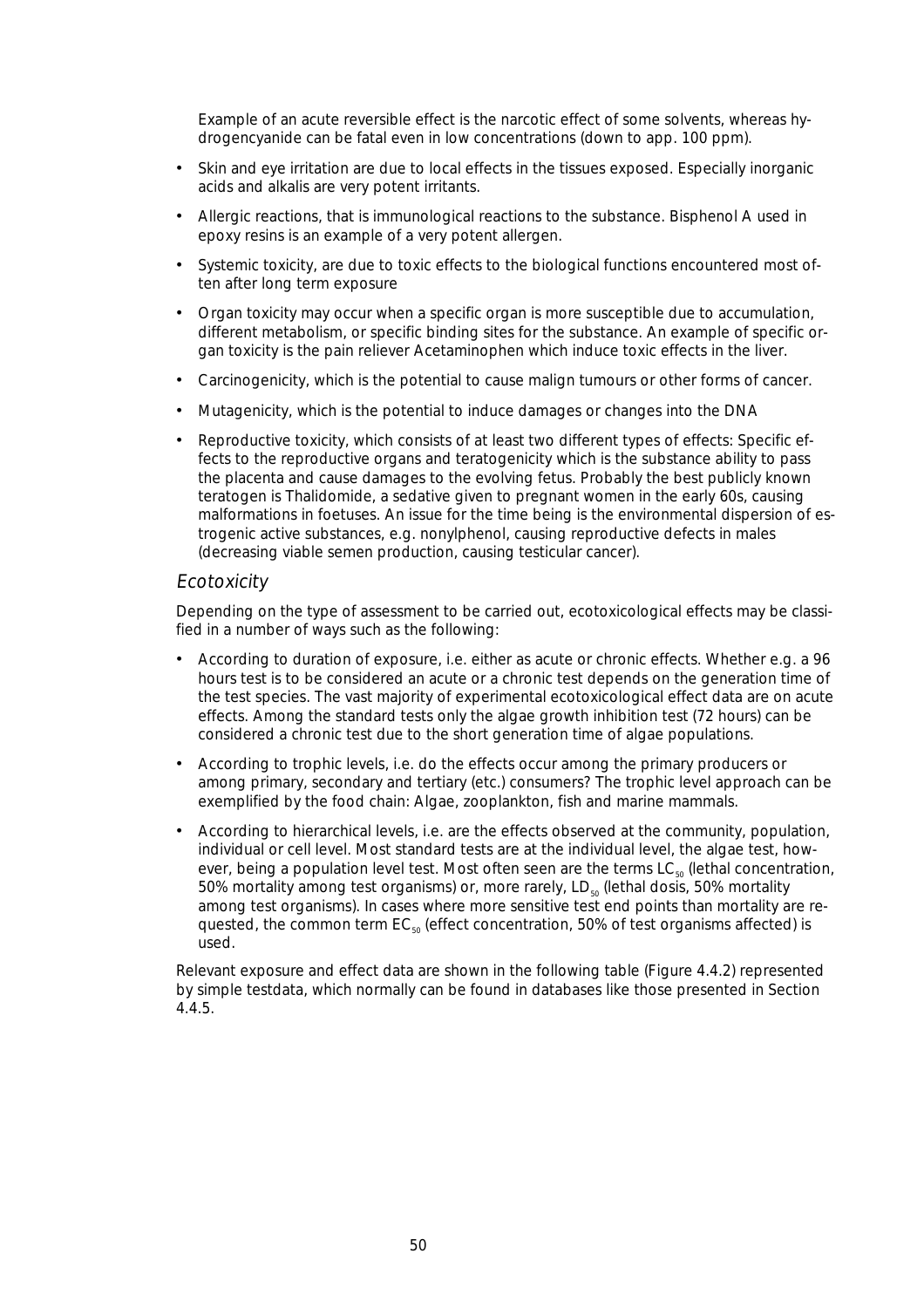|                  | Exposure                                                                                 |                                                                                                                  | <b>Potential Effects</b>                                                             |                                                                                                            |
|------------------|------------------------------------------------------------------------------------------|------------------------------------------------------------------------------------------------------------------|--------------------------------------------------------------------------------------|------------------------------------------------------------------------------------------------------------|
|                  | Property                                                                                 | Representation                                                                                                   | Property                                                                             | Representation                                                                                             |
| Atmosphere       | Degradation                                                                              | $T_{\kappa}$ (Photo), atm.<br>lifetime                                                                           | Ozone depletion<br>Global warming                                                    | ODP<br>GWP                                                                                                 |
|                  | Volatility<br>Solubility                                                                 | Vapour pressure (vp)<br>Solubility in water (sol.)                                                               | Photochemical ozone for-<br>mation<br>Toxicity by inhalation                         | POCP<br>$LC_{50}$ inh., rat                                                                                |
| Soil             | Degradation<br><b>Bioaccumulation potential</b><br>Mobility in soil<br>Volatility        | $T_{\kappa}$ , (soil)<br>$log K_{ow}$<br>$K_{\rm oc}/K_{\rm d}$<br>Vapour pressure (vp)                          | Acidification<br>Eutrophication<br>Toxicity to invertebrates<br>Toxicity to birds    | Acidification pot.<br>N- or P-content<br>$LC_{\kappa_0}$ earthworm<br>$LC_{50}$ or $LD_{50}$ , bird        |
| Surface<br>water | Degradation<br>Diffusion in water<br>Volatility<br><b>Bioaccumulation potential</b>      | $T_{\kappa}$ , water<br>Solubility in water (sol.)<br>Vapour pressure (vp)<br>BCF or $log K_{ow}$                | Eutrophication<br>Toxicity to fish<br>Toxicity to invertebrates<br>Toxicity to algae | N- or P-content<br>$LC_{50}$ , (fish)<br>$LC_{50}$ (daphnia or<br>other invertebrate)<br>$EC_{50}$ (algae) |
| Ground-<br>water | Degradation<br>Transport to groundwater<br><b>Diffusion</b><br>Bioaccumulation potential | $T_{\kappa}$ (groundwater)<br>$T_{\kappa}$ (soil), log $K_{\infty}$<br>Solubility in water (sol)<br>$log K_{ow}$ | Toxicity to mammals                                                                  | $LD_{50}$ oral, rat                                                                                        |
| Sediment         | Degradation<br><b>Bioaccumulation potential</b>                                          | $T_{\nu}$ (sediment)<br>BCF or log K <sub>ow</sub>                                                               | Toxicity to fish<br>Toxicity to invertebrates<br>Toxicity to algae                   | $LC_{50}$ (fish)<br>$LC_{50}$ daphnia or<br>other invertebrate)<br>$EC_{50}$ (algae)                       |

Figure 4.4.2: Examples of relevant exposure and effect data and their representation by simple testdata. (Modified from Kjølholt et al., 1994)<sup>27</sup>

## 4.4.2 Description of the system

## Emission of chemicals

Based on the definitions stated in section 4.4.1, emissions of chemicals can be expressed as either 'process related' or 'product related' emissions. Process related emissions can be connected to all the three groups of chemicals (raw materials, additives and ancilliary materials). Product related chemicals can only be connected to raw materials and additives but the emissions can occur during the entire life cycle of the product ending up as waste.

The interrelation between the emission of chemical compounds and the effect on the environment is complex and involves dispersion, exchange between compartments, physical, chemical and biological alteration. LCA methods, such as the EDIP model, take the exchanges and alterations into account through simplified assumptions and possible effects are estimated.

## Material stage

For raw materials most manufacturers will like to have a freedom of choice, meaning that often a large number of suppliers are kept for each chemical used. It is thus very difficult, nearly impossible, to get detailed information about manufacturing and emissions, environmental permits etc. from each individual manufacturer of raw materials. This is also in some cases due to the fact that individual chemical industries are unwilling to provide detailed information about their production. Knowledge should be obtained of significant types of emissions for each chemical, if at all possible. This goes particularly for persistent, very toxic chemicals and heavy metals. In this stage only significant emissions and wastes should be included as described in the following sections.

<sup>&</sup>lt;sup>27</sup> Kjølholt et al.: Miljøbelastende stoffer i restprodukter og emissioner fra affaldsbehandlingsanlæg (Summary in English). Miljøstyrelsen, 1994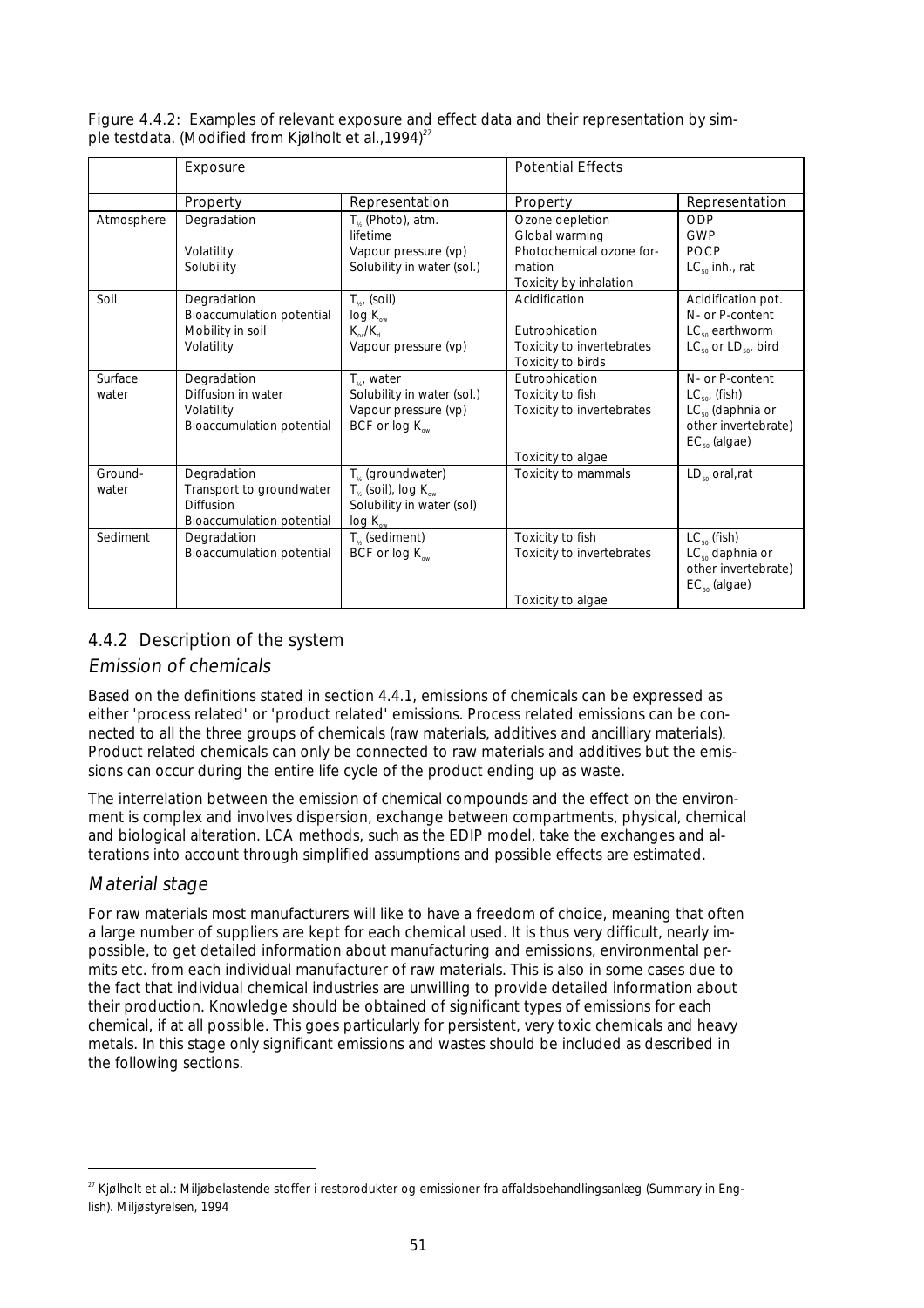### Use stage

It may not be clear to the manufacturer what the exact use of his product is; it may be applied in minute amounts and the end-disposal may be unknown. This applies for example to manufacturers of paint for metal coating used for a variety of end-purposes.

Another characteristic, however, of this type of paint is that it is solvent based. The solvents are released in the use stage and potential effects are human toxicity and POCP. Here, it is important to look at emissions in the use stage but it may often be possible to include potential effects in the disposal stage only.

## Disposal stage

As a result of an uncertain end disposal method, the ultimate fate of a chemical compound is estimated by evaluation of its physical and chemical properties. For persistent chemicals and heavy metals it must be expected that the full amount ends up in the ambient media; it is a matter of time - and of concentrations. Thus impact in the disposal stage must, in case of uncertain information on the end-disposal, be calculated as emission of the full amount left after the use stage.

Either the raw material stage or the disposal stage may be excluded from the calculation of impact from the life-cycle. However, such a decision must be based on sector-specific arguments and only on a sector-specific basis. It can not in general be concluded that the raw material or disposal stages could be left out.

## 4.4.3 Evaluation concept

In dealing with the use of chemicals in the present project the focus is not on resource depletion; this is taken care of in the focus areas; materials (M) and energy (E). Evaluation of use of chemicals focus on the effects from emission of chemical compounds and from deposition of waste.

Environmental effects from the use of energy are assessed in focus area 4.3. It is only in very special situations that gaseous emissions from combustion of energy can be mixed with emission of chemical compounds from the production process itself. Examples are production of mineral wool or virgin steel in cupol ovens or production of cement etc. Here, it will be difficult to determine exactly which effects originate from fuel combustion and which from release of chemical compounds. In these cases the consumption of primary energy in the production process should be calculated as described in 4.3 and potential effects from known chemicals calculated as described in this section.

It is possible, though, to state which effects are mostly from combustion of fossil fuels and which are mostly from emission of chemicals. Those that can be attributed solely to the use of chemicals are toxic effects, so aggregation of toxic effects is used at level 0. In the case of suspected additional effects, however, these effects should be included at level 1. In many cases this means that it is necessary to proceed directly to level 1 for further evaluation.

## Level 0 indicators for screening purposes

The level 0 indicators for screening purposes are tools to be seen as a "process-filter" permitting processes or parts of the technologies' life-cycles to pass through, retaining only those that give important contributions to chemical-related environmental impacts. Exposure data like persistent toxicity and bioaccumulation giving rise to possible distribution over large areas and possibility for effects to coming generations is rated equal with acute effects.

It is considered important that level 0 indicators for screening purposes should be few, and based on easily accessible data.

#### Scoring system

The level 0 indicators for environmental effects related mainly to the emission of chemicals for technology alternatives are:

- Persistency and/or bioconcentration, assessed and categorised with the use of scores.
- Ecotoxicity and human toxicity: A combination of released amount and classification ac-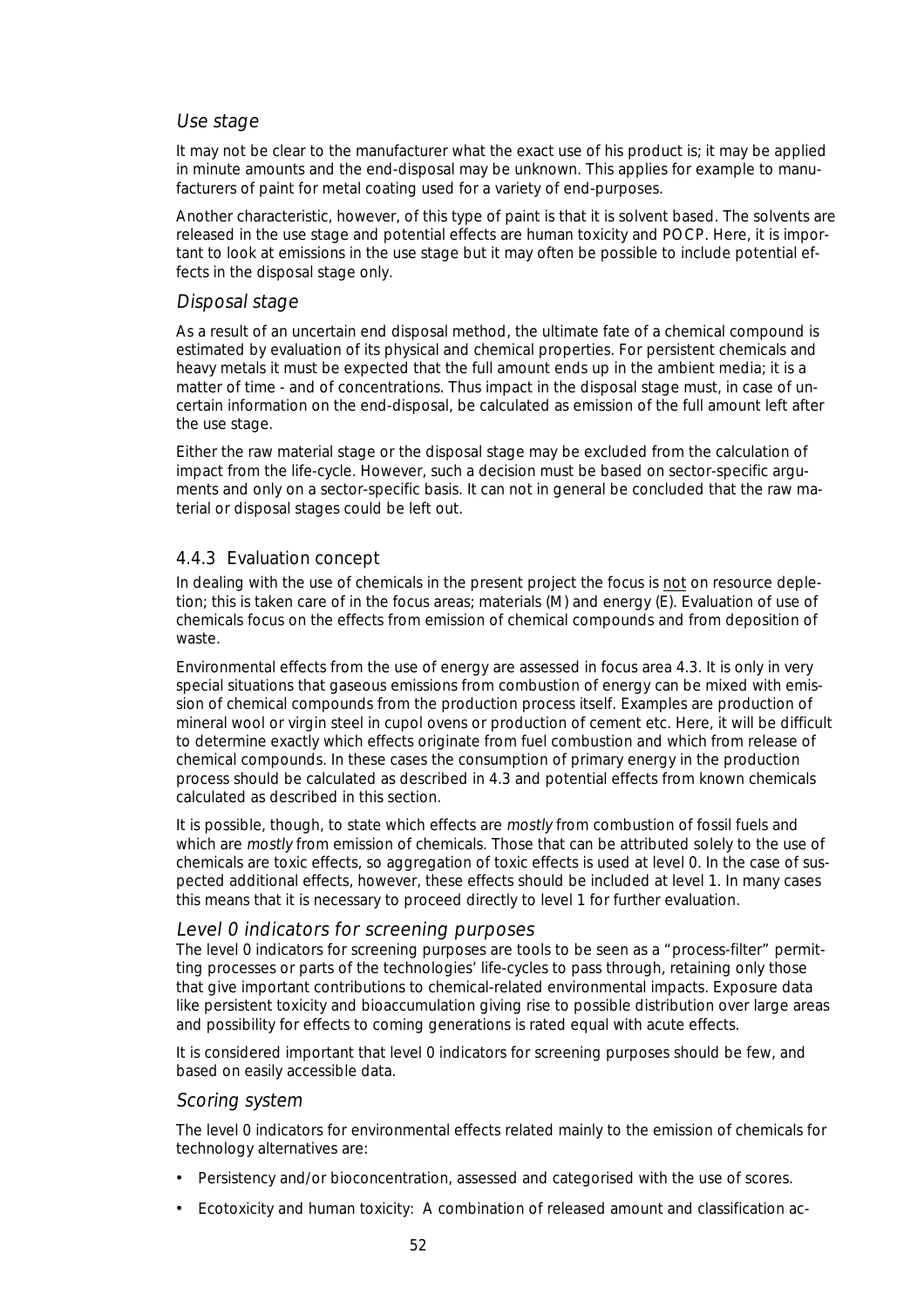cording to hazards (through the use of classification for labelling) categorised with the use of scores.

Potential toxicity is then grouped according to problem level using scores (S) and a formula of the form:

 $S_{\text{Potential toxicity}} = S_{\text{amount}} * (S_{\text{persistency}} + S_{\text{biaccumulation}} + S_{\text{human toy}} + S_{\text{ecotov}})$ 

Methods for calculation of level 0 indicators are shown in the matrix, Figure 4.4.5, page 59.

The method is one among other methods based on similar principles, which are:

Environmental impacts from an emission depends on the amount, the dispersion in the environment and the effect(s).

In the formula above persistence and bioaccumulation represent dispersion and toxicity represents effects. The method uses scores for selected properties. For each of the parameters; amount, dispersion and effect a score from 0 to 3 is assigned. By combination of the three parameters an assessment score is calculated. The assessment score gives 12 possible levels (0, 1, 2, 3, 4, 6, 8, 9,10, 12, 15 and 18). These levels can indicate whether a given emission is nonproblematic, potentially problematic or problematic.

The method does not pretend to establish an exact or scientific assessment, it merely points out the seriousness or "problem level" of the potential health and environmental impacts. The purpose of the method is to illustrate: how serious is the environmental impact and thereby to assist decision makers in the process of environmental management, product development, etc.

To meet the requirements on data availability and simplicity of use, it is considered appropriate that the choice and definition of level 0 indicators should be made separately for the different industrial branches. They should be based on the knowledge of specific chemicalrelated impacts that are relevant within each branch, regarding also estimates of the emitted quantities. This way indicators may be limited to potential toxicity for the majority of industrial sectors.

## Use of classification for labelling

Use of classification for labelling in the form of R-sentences means that it is only possible at level 0 to include the chemicals that are classified, i. e. volume chemicals. In addition it must be realised that a certain amount of subjective judgement is used for a decision on classification, where a number of organisations must reach a compromise.

## Analysis and suggestion for indicators at level 1

The indicators used are generally as considered in the EDIP method.

Particularly if VOCs are used, it will not be appropriate to aggregate any further than level 1, since it must always be considered if the indicators used at level 0 are representing all significant effects from chemicals.

At level 1 the toxicity indicators are shown as the categories persistency/bio-accumulation, human toxicity and ecotoxicity. The photochemical ozone formation is also included at this level.

Indicators are calculated using the critical volume model and equivalence factors are shown in Figure 4.4.3.

## Critical volume model

A procedure for calculating the ecotoxicity potentials, is given by Hauschild et al.(1996<sup>5</sup>). Up to four ecotoxicity potentials are calculated for each substance; for acute ecotoxicity in water, for chronic ecotoxicity in water, for chronic ecotoxicity in soil, and for ecotoxicity to microorganisms in sewage treatment plants.

The ecotoxicity potential is measured in  $m^3$  of the compartment. It corresponds to the volume of the compartment to which the emission should be diluted in order to obtain a concentration of substance so low that no ecotoxic effects would be expected from the emission.

The Equivalence Factor EF is calculated as the product of three factors which represent the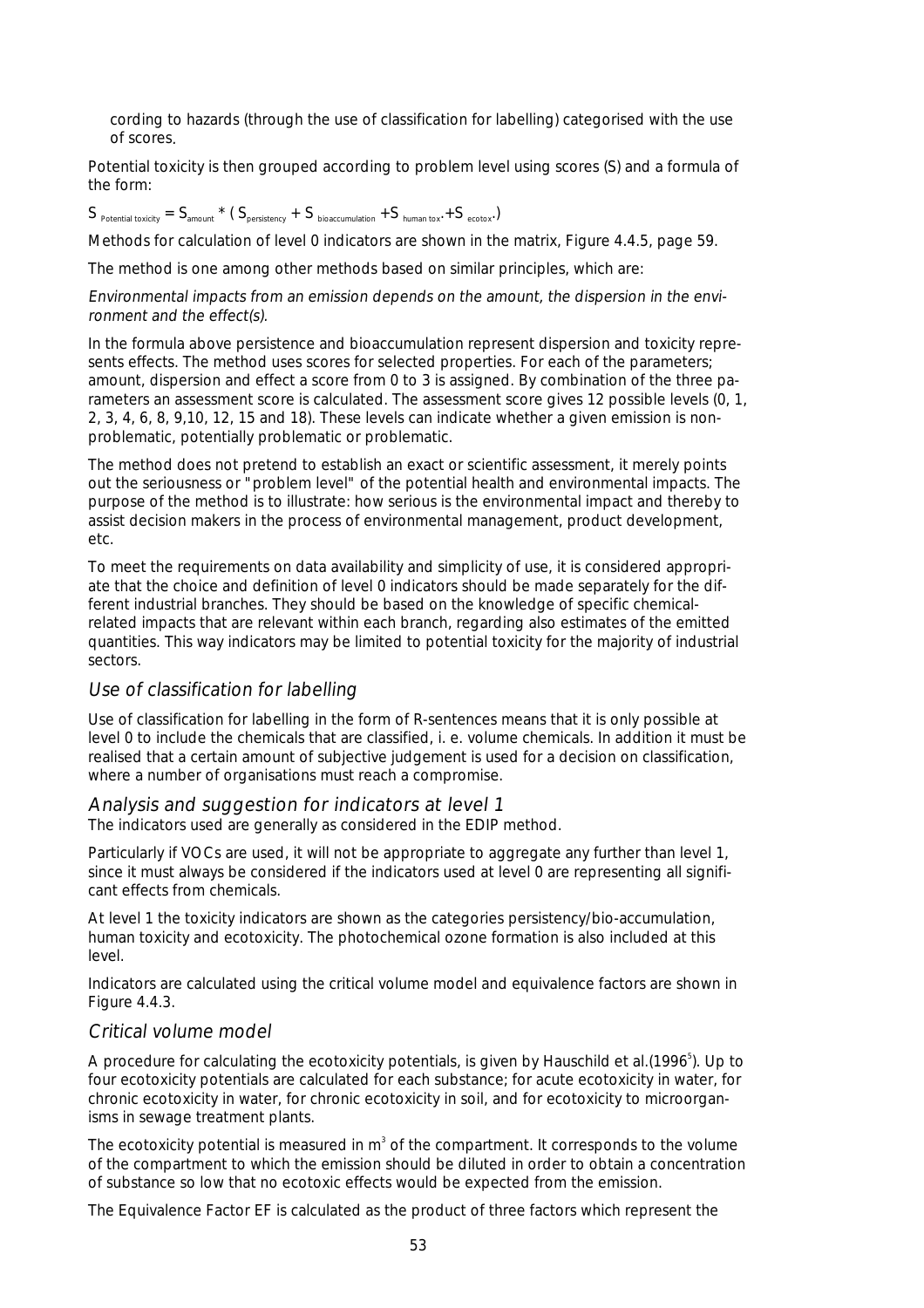substance's dispersion in the environment, its ecotoxicological characteristics and its biodegradability. The equivalence factors for ecotoxicity depend exclusively on the characteristics of the substance. A more detailed description of the procedure can be found in Hauschild et al.  $(1996^5)$ .

When using the 'critical volume' model much of the work of the redistribution calculations and the calculation of equivalency factors consists of finding the necessary data for the substance's chemical and ecotoxicological characteristics.

Calculation of the redistribution factors requires a knowledge of the substance's

- Henry's Law constant
- atmospheric half-life
- $\bullet$  P<sub>ow</sub>

Calculation of ecotoxicity factors requires information on its

- Ecotoxicity
- Possibly  $P_{ow}$  and  $K_{d}$

Calculation of the biodegradability factor requires a knowledge of the substance's

• biodegradability

These data can be found in the literature or more readily in various databases in books or electronic data media. A list of databases can be found in Section 4.4.5.

# Suggestion for indicators at level 2

## Evaluation Parameters and Criteria

Within each of the impact categories outlined in Figure 4.4.3 a method is proposed to aggregate all the emissions contributing to this impact category into a single parameter, the indicator. This indicator represents the potential contribution to that environmental impact category from the process or the chain of processes subject to evaluation. At level 2 LCAs are used, in this report exemplified by the methodology, which has been developed in the EDIP-program (Wenzel et al., 1996<sup>5</sup>):

| <b>Issues</b>              | Equivalence factor             | Information source                                       |
|----------------------------|--------------------------------|----------------------------------------------------------|
| Global warming             | g CO <sub>s</sub> -equivalents | IPCC (Albritton et al., 1995) <sup>28</sup>              |
| Stratospheric ozone de-    | g CFC11-equivalents            | World Meteorological Organization (WMO)                  |
| pletion                    |                                | (Solomon and Wuebbles, 1994) <sup>29</sup>               |
| Photochemical ozone        | g $C_1H_4$ -equivalents        | Anderson-Skjöld et al., 1992 <sup>30</sup> , Derwent and |
| formation                  |                                | Jenkins, 1990 <sup>31</sup>                              |
| Acidification              | g SO <sub>2</sub> -equivalents | Hauschild et al., 1996 <sup>5</sup>                      |
| Eutrophication             | g NO <sub>2</sub> equivalents  | Hauschild et al., 1996 <sup>5</sup>                      |
| Toxic contamination        | "Critical volume"              | Hauschild et al. 1996a, 1996 <sup>5</sup>                |
| (toxicity and ecotoxicity) |                                |                                                          |

Figure 4.4.3: The equivalence factors used for each environmental effect category

<sup>&</sup>lt;sup>28</sup> Albritton, D.L., Derwent, R.G., Isaksen, I.S.A., Lal, M. and Wuebbles, D.J.: Trace gas radiative forcing indices. From Houghton, J.T., Meira Filho, L.G., Bruce, J., Lee, H., Callander, B.A., Haites, E., Harris, N. and Maskell, K.: Climate change 1994, Radiative forcing of climate change and an evaluation of the IPCC SD92 emission scenarios. Cambridge University Press, 1995.

 $29$  Solomon, S. and Wuebbles, D.J.: Ozone depletion potentials, global warming potentials and future chlorie/bromine loading. From Albritton, D.L., Watson, R.T. and Aucamp, P.J. (Assessment Co-chairs): Scientific Assessment of Ozone Depletion: 1994. World Meteorological Organization, Global Ozone Research and Monitoring Project - Report No. 37, World Meteorological Organization, Geneva, 1995.

<sup>&</sup>lt;sup>30</sup> Anderson-Skjöld, Y., Grennfelt, P. and Pleijel, K.: Photochemical Ozone Creation Potentials: A study of different concepts. J.Air Waste Manage. Assoc. 42(9), 1152-1158, 1992.

<sup>&</sup>lt;sup>31</sup> Derwent, R.G. and Jenkins, M.E.: Hydrocarbon involvement in photochemical ozone formation in Europe. AERE R 13736, AEA Environment and Energy, Harwell Laboratory, Oxfordshire OS11 0RA, U.K., 1990.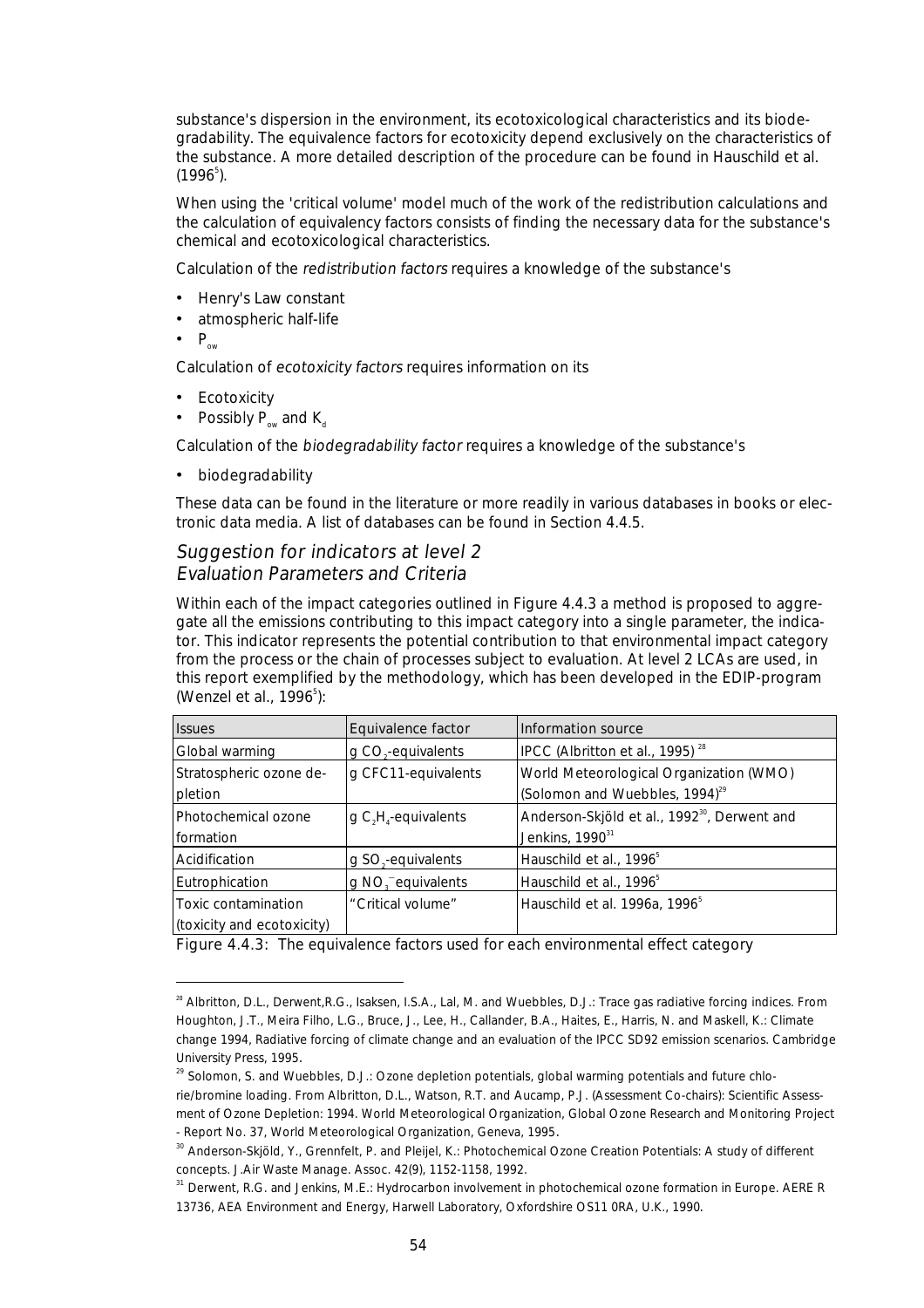## Climate change as a consequence of the greenhouse effect

The total Global Warming Potential (GWP) expressed as kg CO<sub>2</sub>-equivalents and calculated as the product of the emitted quantities of greenhouse gases and their respective global warming potentials. For the major part of industrial processes the global warming potential originates from use of energy. For this reason it is not considered a representative indicator at levels 0 and 1.

The source of data is primarily reports from the World Meteorological Organization. As for the Global Warming Potentials this data includes fate, exposure and effect considerations. They have been evaluated by an international expert panel and must be considered good quality.

## Stratospheric ozone depletion

The total Ozone Depletion Potential (ODP) expressed as kg CFC11-equivalents and calculated as the product of the emitted quantities of ozone-depletion gases and their respective ozone depleting potentials.

Ozone depleting substances are heavily regulated in Europe and they are to be phased out. This process is being supervised by the national EPAs. For this reason ODP is not considered a representative indicator at levels 0 and 1.

The man-made substances contributing to the stratospheric breakdown of ozone are simple gaseous organic compounds with a substantial content of chlorine or bromine. The most important groups of ozone-depleting halocarbons are the CFCs, the HCFCs, the halons and methyl bromide.

The source of data is primarily reports from the World Meteorological Organization. As for the Global Warming Potentials this data includes fate, exposure and effect considerations. They have been evaluated by an international expert panel and must be considered good quality.

### Photochemical Ozone Formation

For photochemical ozone formation (POCP) the reference substance is the gas ethylene  $(C,H)$ . The significance of NO<sub>x</sub> for ozone formation is reflected in the fact that two sets of equivalency factors are used; one for emissions of VOCs occurring in

areas with a low background concentration of NO<sub>v</sub> and one for emissions occurring in areas with a high background concentration of NO<sub>x</sub>. In the references cited, POCP values have been calculated only for the individual VOCs of greatest significance for total photochemical ozone formation in Europe. But these are not necessarily the compounds of greatest significance for a particular process. It can therefore be an advantage to be able to make an estimation of missing POCP values. Hauschild et al. (1996<sup>5</sup>) describe various methods of estimating POCP values.

There is no international panel of experts for the environmental impact of photochemical ozone formation such as there is for GWP and ODP. Agreement among participating countries in the UNECE on use of the POCP factor system is therefore the closest approximation to international recognition of any equivalency factor system for photochemical ozone formation. The POCP values are calculated with the aid of atmospheric chemical models and a series of assumptions must be made on climatic conditions and the magnitude of the simultaneous emissions of a number of other VOCs and of NO<sub>x</sub>. The assumptions are discussed in the references presenting these POCP values (Andersson-Sköld et al., 1992, and Derwent & Jenkin, 1990).

However, the variation between POCP values are rather small (about one order of magnitude in the most extreme cases) so even average data for VOCs may not introduce significant errors.

The majority of the  $NO<sub>x</sub>$ , which must be present in order to get photochemical ozone formation, is a result of combustion of fossil fuels. The toxicity effects from VOCs are included at level 0, so it is only considered appropriate to include photochemical ozone formation at level 1. For these reasons photochemical ozone formation is not included at level 0.

## Acidification

For a substance to be considered a contributor to acidification:

- 1. it must cause introduction or release of hydrogen ions in the environment and
- 2. the anions which accompany the hydrogen ions must be leached or washed out from the system.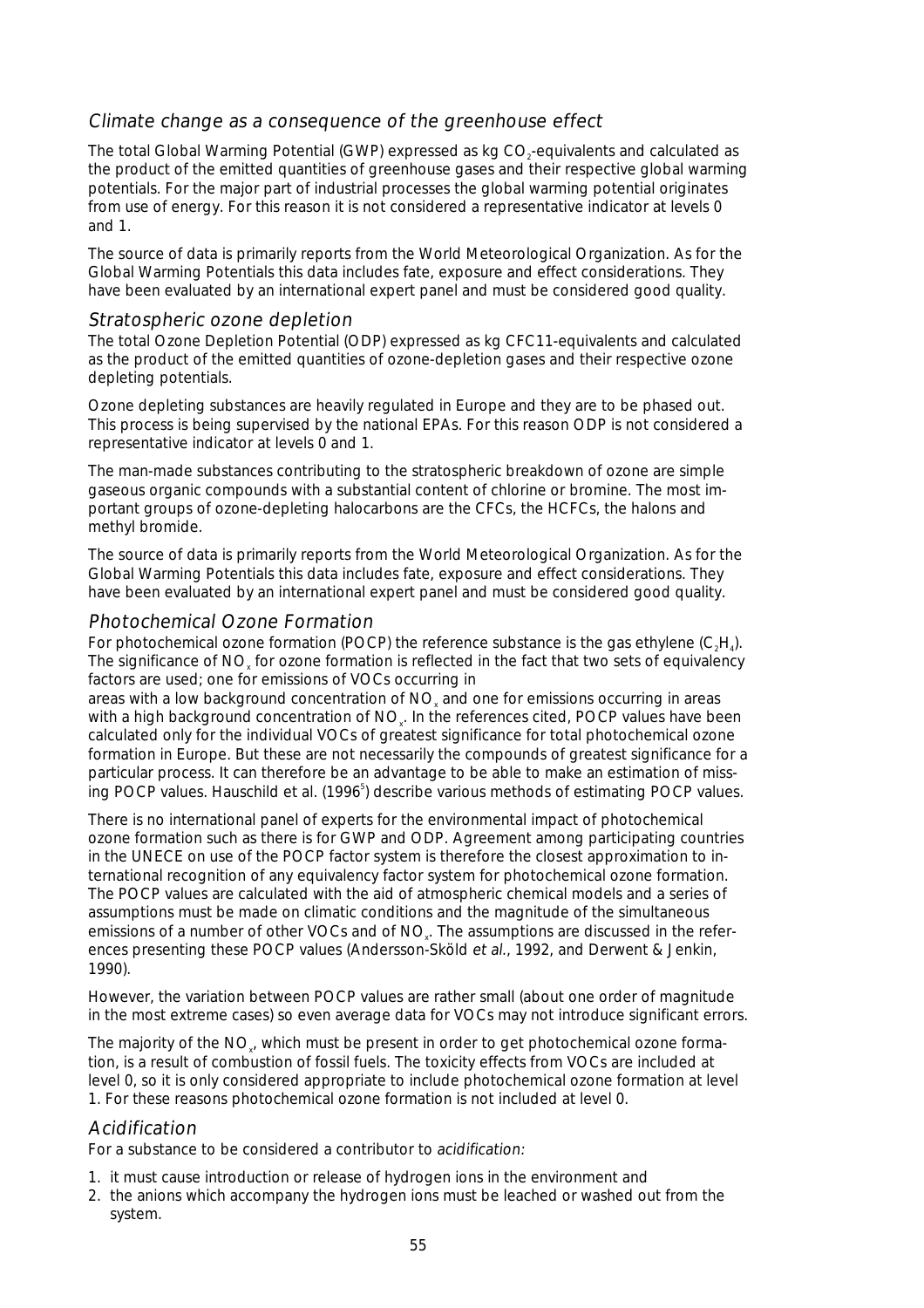Acidification is mainly due to combustion of fossil fuels, but in certain cases e.g. in the production of virgin steel, it may be a significant effect from the industrial production itself.

## Eutrophication

For a compound to be regarded as contributing to eutrophication, it must contain nitrogen or phosphorus in a form, which is biologically available.

Eutrophication can be caused by emissions to air, water and soil. The main contributors are emission of sewage from households, agriculture and outlets from wastewater treatment plants and for industries emitting compounds that contain N or P. This is the case for food-production (dairies, slaughterhouses, fish-processing etc.), ammonia emissions from livestock and for the production of certain pesticides as examples.

Both acidification and eutrophication are significant problems only in certain geographical areas. For this reason they are considered local problems, which are included at level 2 only.

## Human toxicity

Toxicity can be attributed to many different types of poisonous impacts, and a list of substances which can cause human toxicity in the environment may include thousands of entries. Hauschild et al.<sup>5</sup>, have developed a procedure to calculate toxicity potentials for substances, which is shortly explained below. Up to four toxicity potentials are calculated for each substance; for toxicity to humans via air, for toxicity to humans via surface water, for toxicity to humans via soil, and for toxicity to humans via groundwater.

The toxicity potential is determined as the product of the quantity of substance Q emitted and the substance's Equivalence Factor EF for exposure through the compartment in question.

The toxicity potential is expressed in  $m^3$  of the compartment and corresponds to the volume of the compartment into which the emission should be diluted for its concentration to be so low that no toxicological effects could be expected from the emission.

The equivalence factor is calculated as the product of four factors which represent the substance's dispersion in the environment, the efficiency of intake for the actual exposure route, the substance's toxic characteristics, and its biodegradability. The toxicity potential depends exclusively on the characteristics of the substance. A more detailed description of the procedure can be found in Hauschild et al.<sup>5</sup>. Toxicity effects are in the majority of industrial cases related to emission of chemicals only and are therefore used at levels 0 and 1.

## Ecotoxicity

Ecotoxicological impacts can involve many different mechanisms, with the common feature that they all result in direct toxic impacts at one or more hierarchical levels in an ecosystem. Ecotoxicity, like human toxicity, has the character of a composite category including all substances, which can have a direct effect on the health of the ecosystems. The list of substances classified as contributing to ecotoxicity will therefore be much more comprehensive than the corresponding lists of the other environmental impacts, and it will include many different types of substances with widely differing chemical characteristics and effect categories.

Ecotoxicity is mostly connected with chemicals and is therefore used at levels 0 and 1.

A procedure for calculation of the ecotoxicity potential is described with level 1 and in Hauschild et al.<sup>5</sup>. The procedure used in EDIP is used for this concept.

## 4.4.4 Discussion

It is recommended at level 0 to use persistency and/or bioaccumulation for assessment of chemicals used, since these factors determine the long term environmental risk from use of chemicals. As can be seen from the source below<sup>32</sup>, very little data exist on persistency (it was inferred that data were not available). For bioaccumulation log  $K_{\infty}$  (also log P<sub>ow</sub>) is used and virtually no data exist on actual experiments with bioaccumulation.

Figure 4.4.4: Available data concerning the toxic effects of High Production Volume chemicals (2000 - 2500 chemicals) estimated by the ECB, ISPRA,  $1996^{32}$ 

<sup>&</sup>lt;sup>32</sup> Bro-Rasmussen et al., 1996: Non-evaluated chemical substances. Teknologirådets rapporter 1996/2)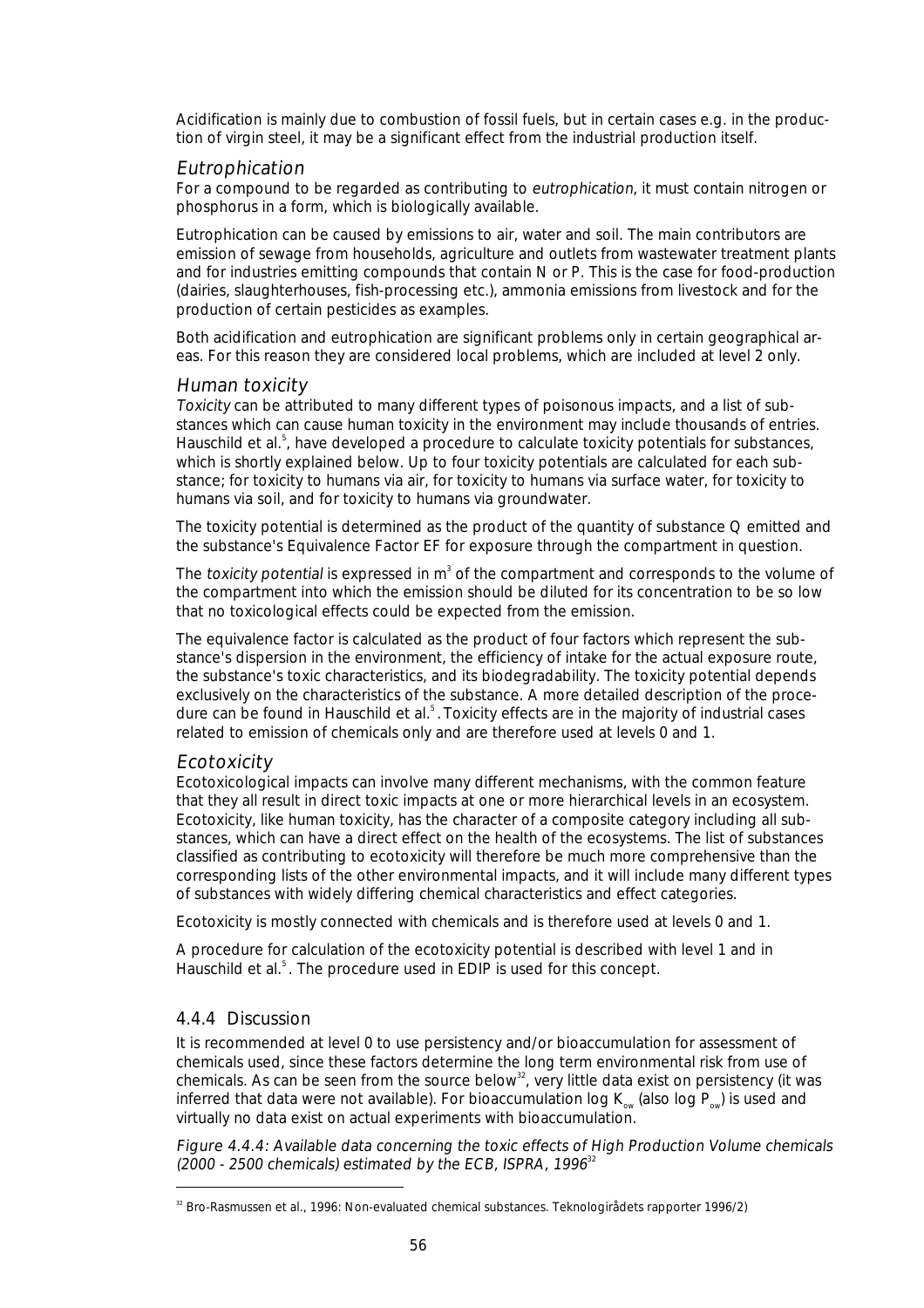| Effect                                   | Estimated data availability |
|------------------------------------------|-----------------------------|
| Acute toxicity                           | 90%                         |
| Sub-acute toxicity                       | 53%                         |
| Carcinogenicity                          | 10% (1992 estimate)         |
| Mutagenicity                             | 62%                         |
| Fertility                                | 20%                         |
| Teratogenicity                           | 30%                         |
| Acute ecotoxicity (fish or Daph-<br>nia) | 55%                         |
| Short term ecotoxicity (algae)           | 20-30%                      |
| Toxicity to terrestrial organisms        | 5%                          |

It is remarkable that so little data exist on long term environmental risk; in addition to exposure (expressed as persistency and bioaccumulation) this includes chronic toxicity.

The fact that data are not available for parameters, which are considered key indicators for chemicals may influence the use of the CEIDOCT concept for the moment. It is a general tendency in evaluation of chemicals that these parameters are considered of major importance, so more data are obviously needed.

At present only a few chemicals have been considered for classification of ecotoxicity. This fact will probably hamper use of the concept using a top-down indicator at level 0 at the moment. In these cases, it will be necessary to go directly to level 1.

Emission of VOCs as representing photochemical ozone formation is relevant for emission of chemical substances, but smog is not formed without the presence of NO, which originates from combustion of fossil fuels. Also the toxicity of VOCs is included in calculation of the potential toxicity at level 0. For these reasons it has been decided not to include photochemical ozone formation in the calculation of the aggregated indicator at level 0. If VOC emissions from the industry are significant it will be necessary to go directly to level 1.

## 4.4.5 Databases

Below is a brief description of the databases to be used for evaluation of chemicals' toxicity and ecotoxicity.

## Aquire:

Aquatic Information Retrieval Toxicity Database. Database with ecotoxicological substance characteristics developed for the US EPA. The latest version contains more than 100,000 test results for 5,600 chemicals collected from over 7,000 scientific publications. All test data are assessed and classified by the US EPA. Available in PC version.

#### Blum & Speece, 1991:

Study of toxicity of 52 different organic chemicals to nitrogen-fixing and heterotrophic bacteria.

## Howard, 1990:

Database of various environmental chemical data relevant to assessment of the fates of organic substances in the environment. Data for 151 organic compounds in volumes 1 and 2.

#### Howard et al., 1991:

Database of rates of degradation in the environment and in a sewage treatment plant. Data for 336 organic compounds.

#### HSDB:

Hazardous Substance Data Bank. Information on human toxicological and ecotoxicological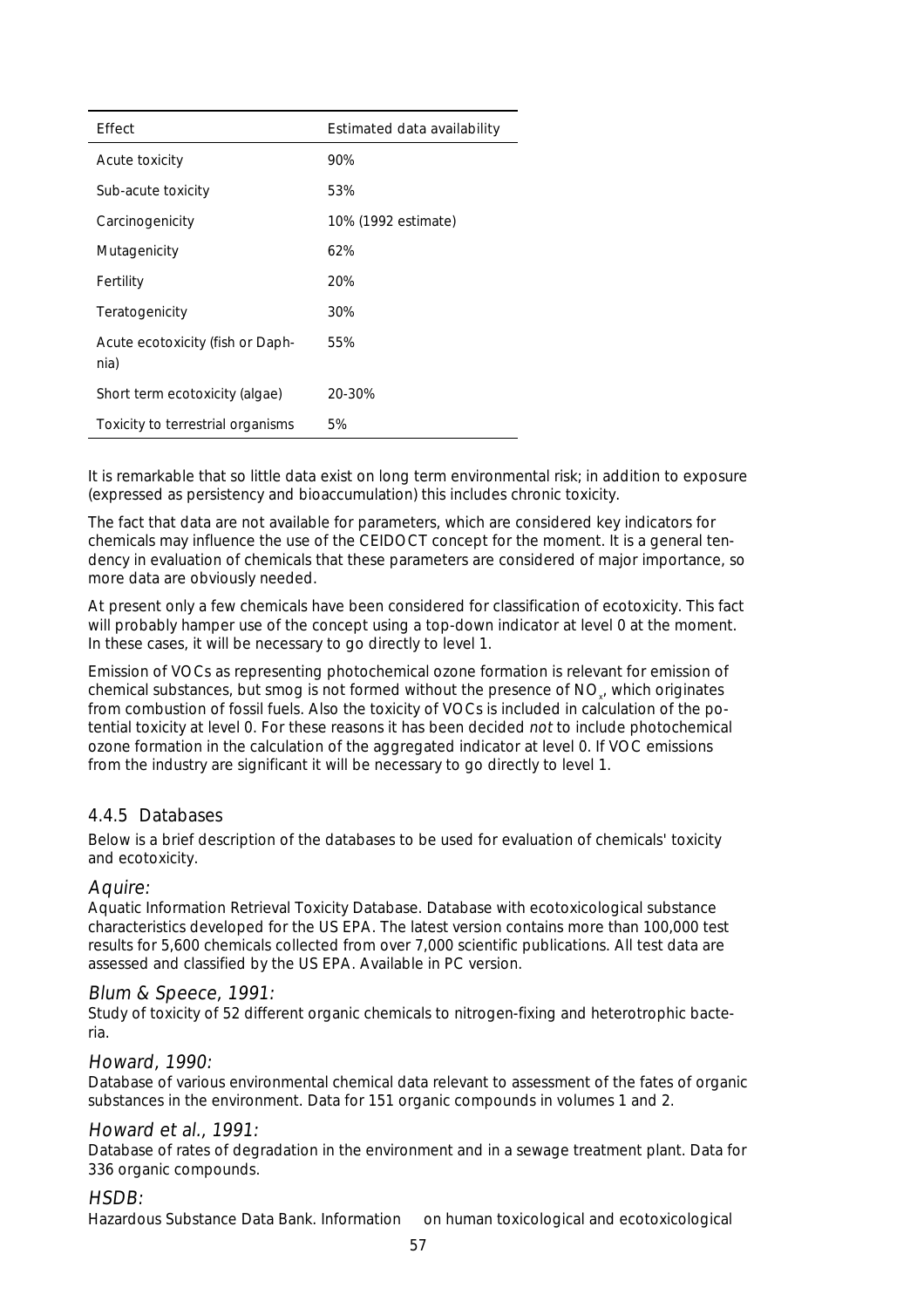characteristics and information relevant to assessment of a substance's fate in the environment. Contains comprehensive review of app. 4,500 chemicals. Published by the National Library of Medicine, USA. Information included in HSDB is assessed and approved by a scientific review group. Available on CD-ROM.

#### IRIS:

Integrated Risk Information System. Database with information on human toxicity, ecotoxicity and fate in the environment. Prepared by the US EPA for over 300 environmentally toxic chemicals. Contains evaluated data. Available on CD-ROM.

#### IUCLID:

International Uniform Chemical Information Database. Database presenting the environmental data supplied to the European Chemicals Bureau (ECB) on more than 1400 chemicals that are produced or marketed within the EU in annual quantities larger than 1000 tonnes. The information is not evaluated. Available on CD-ROM.

#### SRC-software:

Software developed by Syracuse Research Corporation for estimating properties like log  $P_{out}$ atmospheric half-lives and Henry's law constant based on the molecular structure of the substance.

#### Verschueren, 1996:

Contains information on environmental characteristics for about 2,400 organic compounds. The information is not evaluated.

#### Nikunen et al., 1991:

Contains information on environmental characteristics for more than 1,700 chemicals. The information is not evaluated.

The section on sources of data for use in the calculation of ecotoxicity potentials above presents a number of databases which can also be used for collection of the data entering into the calculation of human toxicity potentials. Apart from these databases, there is a further one which is relevant only for the calculation of human toxicity potentials because it contains human toxicological data, viz.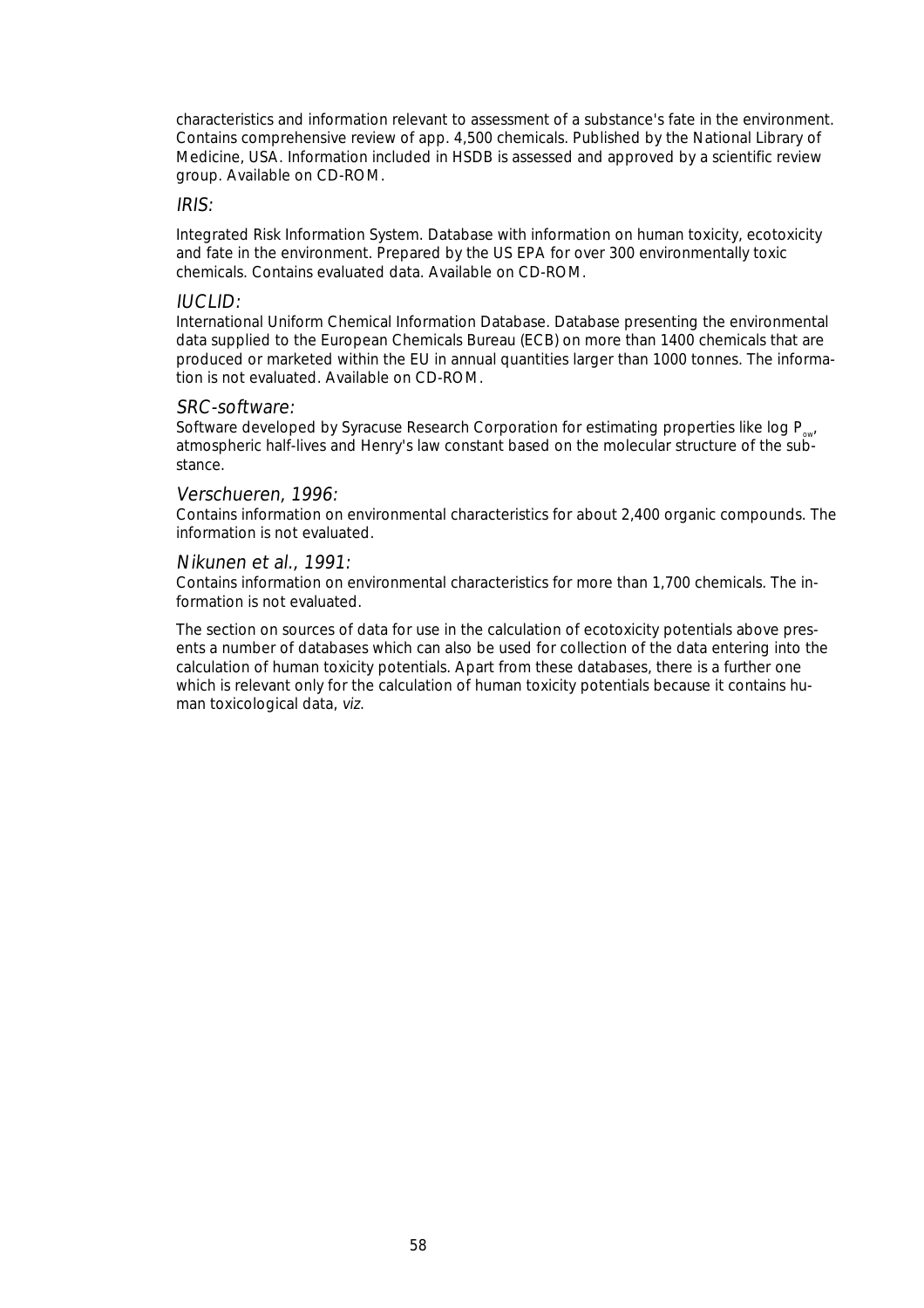## RTECS:

Registry of Toxic Effects of Chemical Substances. Information on toxicological characteristics. Published by the National Institute for Occupational Safety and Health in the USA. The information is not assessed. Available on CD-ROM.

| Indicator level           | Environmental Performance Indicators - CEIDOCT EPIs                                                                                                                                                                           |                                               |              |                                                                          |                 |         |
|---------------------------|-------------------------------------------------------------------------------------------------------------------------------------------------------------------------------------------------------------------------------|-----------------------------------------------|--------------|--------------------------------------------------------------------------|-----------------|---------|
| Level 0                   | Potential effects from chemicals, evaluated as scores, using classification for labelling:<br>$EPI = S_{amount} * (S_{positive} \cdot or S_{bioaccumulation} + S_{tovicity})$ , where $S_{tovicity} = S_{human} + S_{ecotox}$ |                                               |              |                                                                          |                 |         |
|                           | Unit                                                                                                                                                                                                                          | CRITERIA FOR APPLICATION OF SCORES IN LEVEL 0 |              |                                                                          |                 | Ref.    |
|                           |                                                                                                                                                                                                                               | 0                                             | 1            | $\mathbf 2$                                                              | 3               |         |
| <b>AMOUNT</b>             | kg/year                                                                                                                                                                                                                       | $< 0.5$                                       | $0.5 - 2$    | $2 - 10$                                                                 | $\geq 10$       |         |
| PERSISTENCY               |                                                                                                                                                                                                                               |                                               |              |                                                                          |                 |         |
| Degradation in soil       | T <sub>1/2</sub> , month                                                                                                                                                                                                      | < 0.1                                         | $0.1 - 1$    | $1 - 3$                                                                  | $\geq 3$        | /1.1    |
| Degradation, water        | DOC-red. %                                                                                                                                                                                                                    | $\geq 95$                                     | 70 - 95      | $40 - 70$                                                                | < 40            | /1.1    |
| (OECD, 28 d test)         |                                                                                                                                                                                                                               |                                               |              |                                                                          |                 |         |
| Degradation, water        | CO <sub>2</sub> -extern. %                                                                                                                                                                                                    | $\geq 90$                                     | $60 - 90$    | $30 - 60$                                                                | $<$ 30          | /1.1    |
| (OECD, 28 d test)         |                                                                                                                                                                                                                               |                                               |              |                                                                          |                 |         |
| Degradation, water        | BOD <sub>5</sub> /COD                                                                                                                                                                                                         | > 0.8                                         | $0.5 - 0.8$  | $0.3 - 0.5$                                                              | < 0.3           | $/1$ ./ |
| Degradation atm.          | T <sub>/2</sub> , month                                                                                                                                                                                                       | < 0.1                                         | $0.1 - 1$    | $1 - 2$                                                                  | $\geq$ 12       | /1.1    |
| Classified in EU legisla- |                                                                                                                                                                                                                               |                                               |              |                                                                          | <b>R53</b>      | 12.1    |
| tion                      |                                                                                                                                                                                                                               |                                               |              |                                                                          |                 |         |
| <b>BIOACCUMULATION</b>    | $P_{ow} = log K_{ow}$                                                                                                                                                                                                         | < 1                                           | $1 - 3$      | $3-5$                                                                    | $\geq 5$        | /1.1    |
| Classified in EU legisla- |                                                                                                                                                                                                                               |                                               |              |                                                                          | <b>R58</b>      |         |
| tion                      |                                                                                                                                                                                                                               |                                               |              |                                                                          |                 |         |
| <b>TOXICITY</b>           | $\bullet$                                                                                                                                                                                                                     |                                               | For human    | For human                                                                | For human       |         |
| If substances are classi- |                                                                                                                                                                                                                               |                                               | toxicity     | toxicity                                                                 | toxicity        | 12.1    |
| fied according to Council |                                                                                                                                                                                                                               |                                               | Xn; R 20-21- | $T: R23-24-25$                                                           | Tx; R 26-27-28  |         |
| Directive 67/548/EEC on   |                                                                                                                                                                                                                               |                                               | 22           | $C: R$ 34-3-41                                                           | $Tx: R48$ or    |         |
| classification, packaging |                                                                                                                                                                                                                               |                                               | Xi: R 36-37- | Xi: R42-43                                                               | R39 in combi-   |         |
| and labelling of danger-  |                                                                                                                                                                                                                               |                                               | 38           | Xn, T; R39-40                                                            | nation with R   |         |
| ous substances. EEC.      |                                                                                                                                                                                                                               |                                               |              | or $R$ 48 in                                                             | 26-27-28        |         |
| Amendment Dec. 1994       |                                                                                                                                                                                                                               |                                               | For ecotox-  | combination                                                              | Xn; R 40-46-    |         |
|                           |                                                                                                                                                                                                                               |                                               | icity        | with R 20-21-                                                            | $62 - 63$       |         |
|                           |                                                                                                                                                                                                                               |                                               | R 52         | 22-23-24-25-33                                                           | $T: R45-46-60-$ |         |
|                           |                                                                                                                                                                                                                               |                                               |              | For ecotoxicity                                                          | 61              |         |
|                           |                                                                                                                                                                                                                               |                                               |              | <b>R51</b>                                                               | For ecotoxic-   |         |
|                           |                                                                                                                                                                                                                               |                                               |              |                                                                          | ity             |         |
|                           |                                                                                                                                                                                                                               |                                               |              |                                                                          | R 50-54-55-56   |         |
|                           |                                                                                                                                                                                                                               |                                               |              | Calculation of critical volumes, weighted, for the categories (as EDIP): |                 |         |
| Level 1                   | persistency<br>$\bullet$                                                                                                                                                                                                      |                                               |              |                                                                          |                 |         |
|                           | human toxicity<br>$\bullet$                                                                                                                                                                                                   |                                               |              |                                                                          |                 |         |
|                           | ecotoxicity<br>$\bullet$                                                                                                                                                                                                      |                                               |              |                                                                          |                 |         |
|                           | photochemical ozone formation<br>$\bullet$                                                                                                                                                                                    |                                               |              |                                                                          |                 |         |

Figure 4.4.5: Environmental Performance Indicator (EPI) model for emission of chemicals in Cleaner Technology Assessment

/1./ List of classification, packaging, labelling, sale and storage of chemicals. Danish Ministry of the Environment (order no. 829 of 15.10.93, last amendment 7.2.1996)

/2./ EU legislation Council Directive 67/548/EEC on classification, packaging and labelling of dangerous substances. EEC. amendment Dec. 1994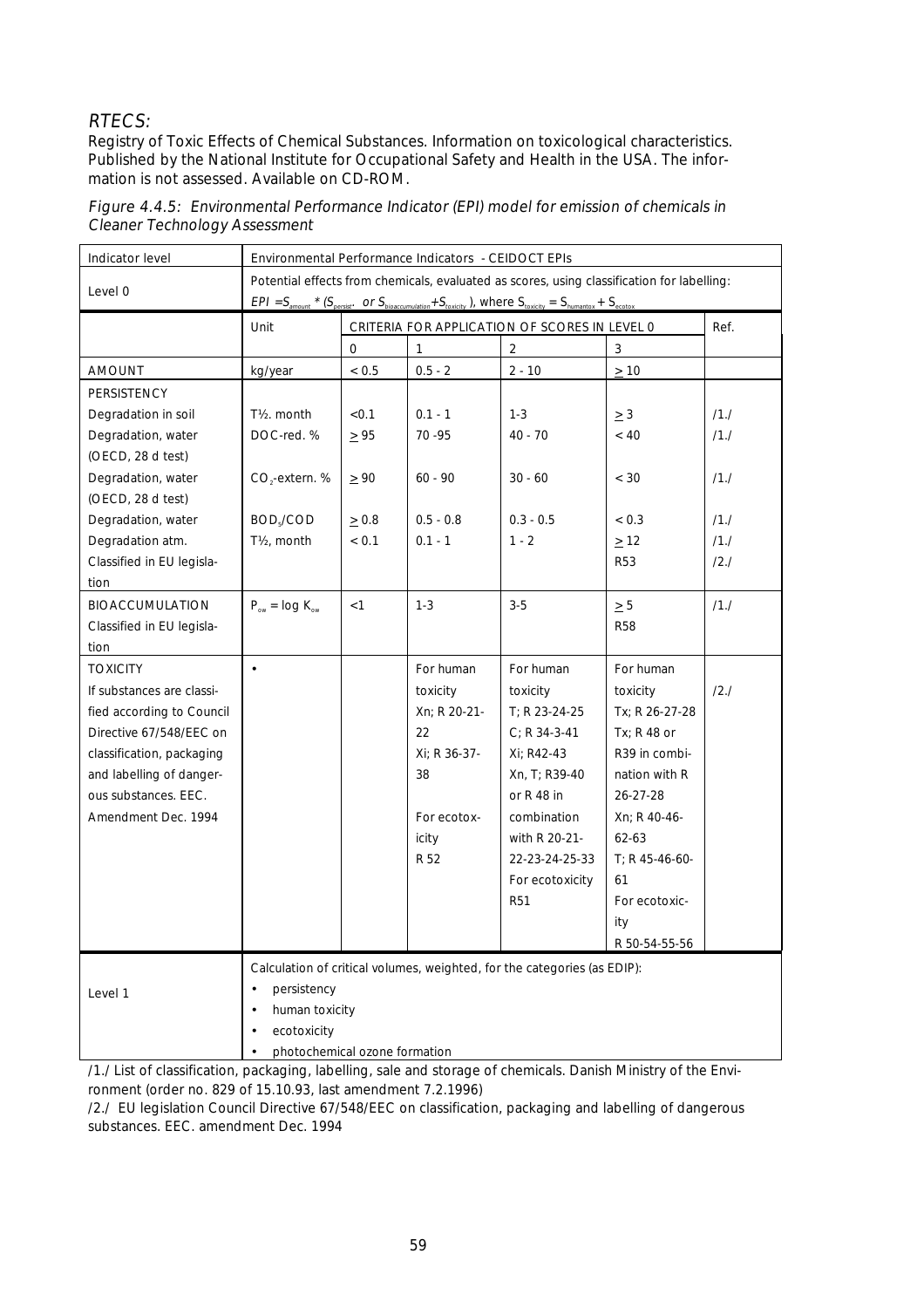# 4.5 Biological resources

## 4.5.1 Description of the focus area

## General considerations

Humans depend on biological resources for food, energy, construction, medicine, recreation, inspiration etc. These biological resources are generally renewable when they are properly managed. But biological resources that are abused can become extinct or damaged in other irreversible ways.

The aim of this section is to discuss how human impact on biological resources in relation to cleaner technologies, if possible, can be assessed using a few clear indicators.

Only man-made ecological threats are taken into consideration whereas natural disturbances such as fire, flooding, volcano eruptions, deforestation caused by wind blow-downs and aforestation caused by succession etc. are viewed as background conditions and not considered here. The indicators must at the same time be applicable for assessment at industry level and express key properties for biological resources and species.

## Cultivation and direct exploitation

An overall indicator may be based on productive area, related to cultivation potential or on the species pool as a target for direct exploitation. The implications of choosing either of these factors will be analysed, based on their relationship to other environmental factors, influence of quality parameters, etc. Since production from these sectors have the most well-established relations to relevant technologies, they will form the core of the analysis.

## **Biodiversity**

For natural reserves and biodiversity the basis is probably premature for aggregation. Known assessment principles will be reviewed with a view to the actual assessment framework. In particular, traditional carrying-capacity considerations will be viewed against the sustainability concept.

## Primary production, photosynthesis

Plants are the primary producers of ecosystems as they via photosynthesis produce organic matter. Photosynthesis is the main mechanism of energy input into living organisms. Primary production is dependant on four main factors:

- light
- water
- $\bullet$  CO<sub>2</sub>
- nutrients

A part of this primary production is lost through respiration, while another large part is consumed by the heterotrophic organisms. One study suggests that humans today annually mobilise approximately 40% of the total primary production in terrestrial ecosystems. This massive and pervasive exploitation of resources leads inevitably to significant impoverishment of the biota $33$ .

## Biological production in terrestrial ecosystems

Primary production in terrestrial ecosystems is usually measured as tons dry matter biomass/ha/ year or in smaller scale as g/m<sup>2</sup>/day. The primary production in agricultural systems depends on the type of crop as well as on the number of crops/year.

The primary production in natural ecosystems, and thereby the annual yield or increment is dependant on the age of the ecosystem. In managed forests the production is dependant on the tree species, the stand density (number of trees/ha), and the rotation age (years). In for-

<sup>&</sup>lt;sup>33</sup> McNeely, J.A., Gadgil, M.; Leveque, C.; Padoc, C. & Redford, K. 1995. Human influences on biodiversity, pp: 711-822. In: Heywood, V.H. & Watson, R.T. 1995. Global Biodiversity Assessment. UNEP Cambridge University Press.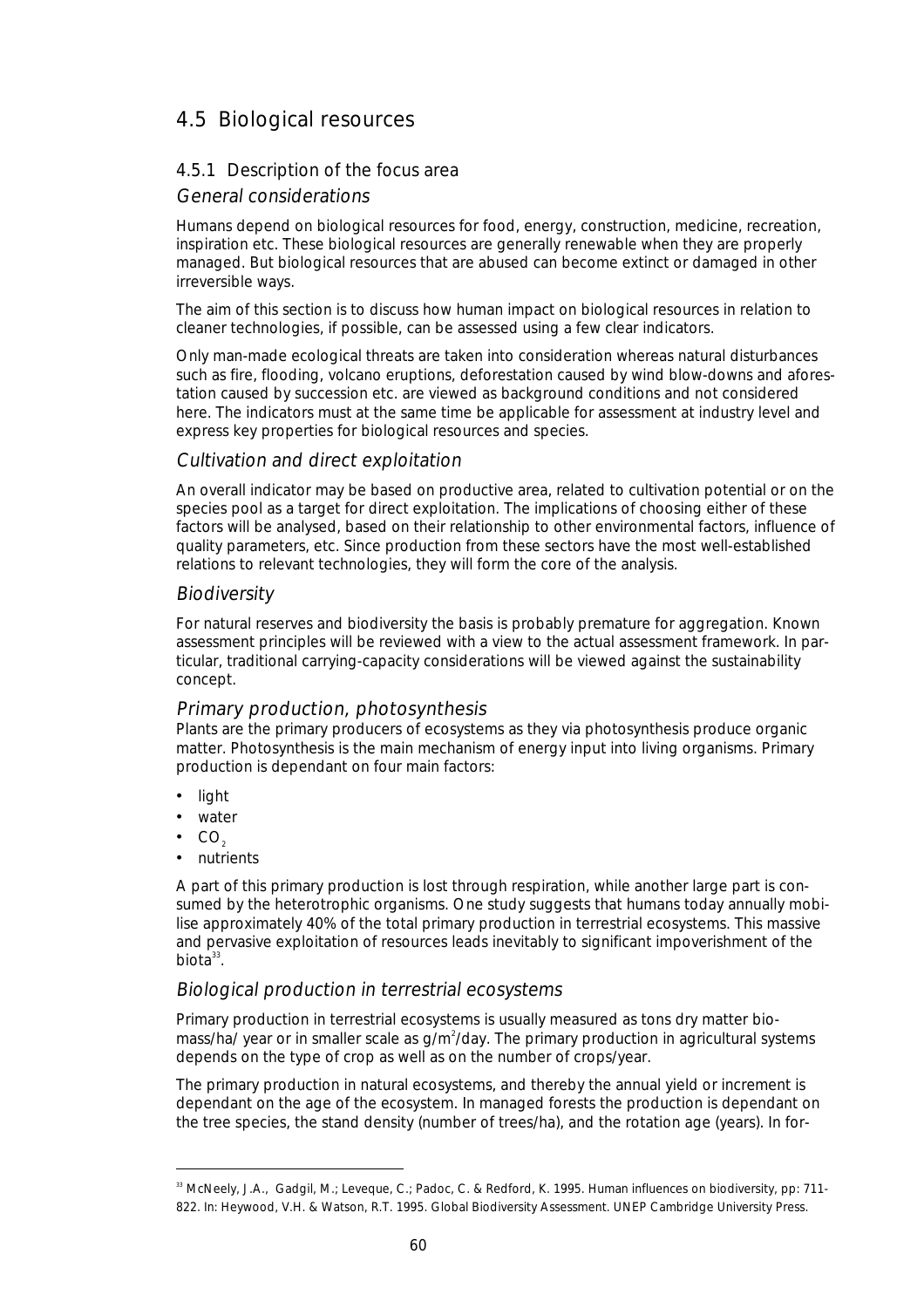estry the annual increment of wood in the stand is measured as m<sup>3</sup>/ha/year. Most organic matter in a forest is stored in wood.

The harvest yield of arable lands is usually measured as fresh weight (tons/ha). The potential stocking rate (number of livestock/ha) is sometimes used as a measure for the productivity of pastures.

## Biological production in aquatic ecosystems

Biological productivity in aquatic systems, including in particular the Sea (marine ecosystems) but also a diverse range of inland water bodies (lakes and wetlands) is governed by the same basic processes as terrestrial production, though the physical and biological conditions as well as the human exploitation differ markedly in practice.

Light and nutrients are in general the limiting factors for growth, with nutrients as the most common key factor. Production in aquatic systems is in general considerably lower per unit area than for productive terrestrial systems. Wetlands dominated by emergent plants (e.g. reed or cattail) are exceptions as they range among the most productive ecosystems of all.

In particular, most of the ocean area (covering 71 % of the earth surface) are low-productive areas without practical significance in terms of biological resources. The areas of practical significance are

- coastal sea areas
- upwelling areas, i.e. areas characterised by upwelling of nutrient-rich water from deeper layers.

The occurrence of productive zones in the sea is therefore at least as patchy as on land.

## Carrying capacity

Carrying capacity is discussed here as it is a well established concept in particularly terrestrial ecology, which could support the development of an evaluation concept.

In the tradition of ecologists carrying capacity of an ecosystem is defined as the maximum use or disturbance an area can support without unacceptable changes in ecosystem structure or decrease in environmental values. Usually carrying capacity is regarded as, for instance, the maximum population of consumers (e.g. grazing animals) being able to live in a specific area without resulting in detrimental effects such as overgrazing or pollution $^{34}.$ 

The carrying capacity is closely related to the resilience of the ecosystem, i.e. the ability of an ecosystem to absorb stresses created by external disturbances without modification of the system.

## Human exploitation and carrying capacity

The human exploitation of biological resources has resulted in impact on the global environment, indicating that todays use is above the carrying capacity of the natural ecosystems and thereby insustainable $^{33}$ :

- Exploitation of wild living resources
- Intensification of agriculture, forestry, and aquaculture
- Habitat fragmentation
- Wetland drainage and reclamation
- Overgrazing, deforestation, desertification and degradation
- Detrimental effects of species introduced by humans
- Building developments
- Pollution of soil, water and atmosphere
- Global climate change

## **Sustainability**

Sustainable development characterises a development that meets the need and aspirations of the current generation without compromising the ability to meet those of a future generation.

 <sup>34</sup> Heywood V.H. & Watson, R.T. 1995. Global Biodiversity Assessment. UNEP Cambridge University Press. 1140 pp.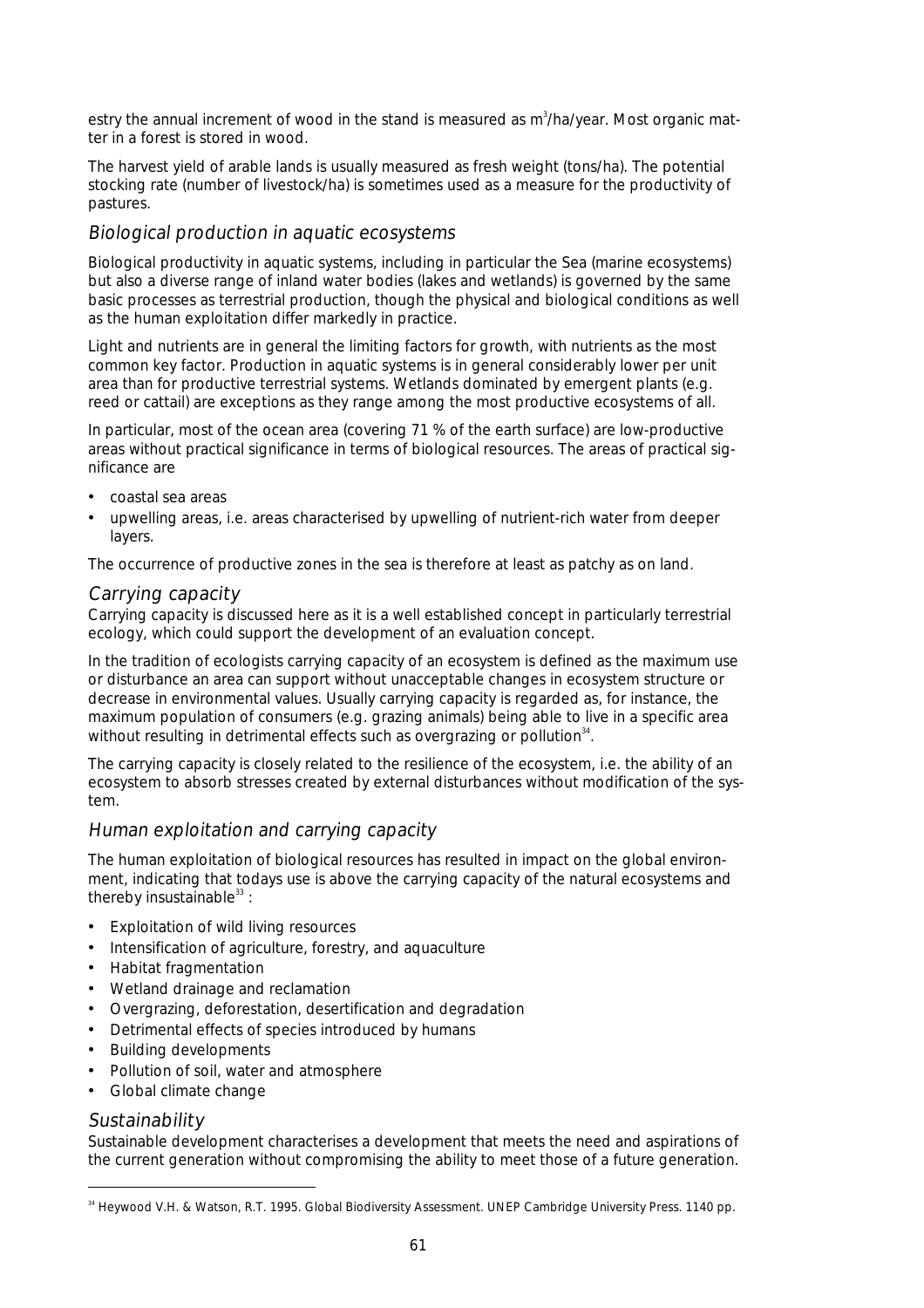Conservation of biological resources for sustainable development has three main objectives (modified after  $35$ ):

- to maintain essential ecological processes and dynamic systems.
- to preserve biological diversity.
- to ensure sustainable utilisation of species and ecosystems.

### Proper area management as a prerequisite

Most of the environmental considerations behind a given biological resource can be summed up as two key assumptions:

1. Whether land use on a local and regional scale is managed on a sustainable and environmentally sound basis.

 By land use management is understood the allocation of land to farming, grazing, forestry, settlement and infrastructure, and wildland.

2. Whether cultivation or management practices of specific areas are sustainable and environmentally sound.

This point refers to the land owner's practice.

Land management and cultivation practice are complex issues, often with profound socioeconomic implications on a local or regional scale. The complexity is further increased by the spatial heterogeneity of the civilised world. Environmental considerations are being applied to these issues in many countries and regions.

### Commercial agriculture

In commercial agriculture and forestry the production is usually based on an input of fertilisers, pesticides and irrigation. Commercial agriculture does not only effect the area of arable land but will always have impact on adjacent natural ecosystems in terms of fragmentation, eutrophication, obstruction of migrating species etc.

## Traditional resource management practices

In contrast a number of traditional resource management practices have supported the maintenance of valuable habitats and biological diversity. Low input agriculture maintain important biological resources as farmers frequently grow mixtures of different crops adapted to different localities in order to reduce the risk of loss to pests or extreme weather. Environmentally sound silvicultural systems such as selection felling can in the same way maintain local diversity and ecosystem function, as the areas are constantly covered with the stand and no clearcuttings occur.

## Environmentally sound biological production is a relevant cleaner technology concern

Therefore, it is a relevant concern whether a given biological resource, available for technological elaboration, has been produced under environmentally sound conditions. This concern applies especially to raw materials derived from remote sources. A major fault at this point could considerably affect an otherwise clean technology.

## 4.5.2 Evaluation Concept

#### Framework

Human utilization of biological resources occurs in two predominant ways:

- Direct utilisation of a wild resource e.g. fishing or hunting (exploitation)
- Utilisation of land for agriculture or forestry

It is assumed that agricultural resources and forestry can be assessed on a common basis.

<sup>&</sup>lt;sup>35</sup> Green, B. 1996. Protecting European cultural landscapes. pp. 5-22. In: Primdahl, J. & Brandt, J. (eds). Nye vinkler på kulturlandskabet. Rapport fra det 5. landskabsøkologiske seminar. Center for landskabsforskning. RUC.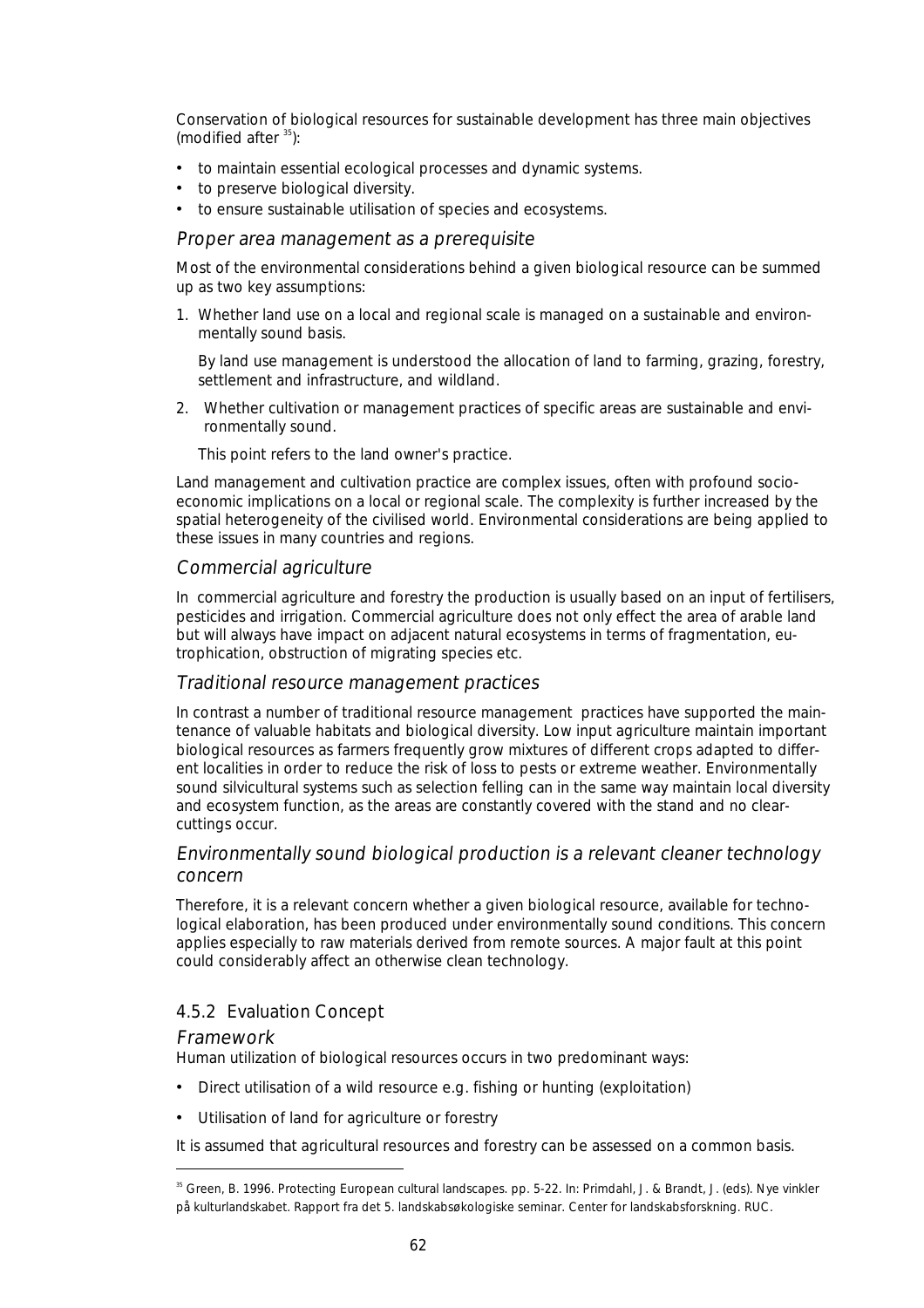## Characteristics of biological resources

The framework for evaluation is based on the common characteristics of biological resources:

- All biological resources are the result of photosynthetic primary production in natural or managed (eco)systems, each system having a limited yield per unit area.
- The overall annual production rate of biological resources is limited, and sustainable use must account for the global demand for food, non-food utilisation and nature protection.

In a cleaner technology framework the immediate resource input can be characterised as a certain amount and type of biomass required per produced unit.

## Biological materials are normally specified by organisms

In this study the qualitative characteristics of a given biological material is referred to as "type". This term was found particularly suitable in this context because the users of biological resources generally specify their requirements in terms of the organism or range of organisms required, and the part of that organism, which is demanded. There may be other qualitative requirements for production, but they are less likely to be of any significance for environmental assessment. The assumption that the user will specify organism of origin can be used as basis for the practical assessment approach.

The potential for re-cycling of biological resources differs widely between materials and application, as materials of biological origin have an inherent, but highly variable potential for degradation. Re-cycling of paper is probably the most familiar example. Re-cycling of biological resources often leads to successively lower grade products, with combustion as the typical end-use.

### Biomass and area are related

Production of a given amount of biomass again represents an area requirement, which varies depending on the type of biomass and the ecological conditions.

It should be noted that area requirement relates, not to an amount of biomass (e.g. kg), but to an annual yield or consumption rate (e.g. kg/year).

### Interaction with other resources

### Other resources

The availability and utilisation of biological resources have complex interactions with the other focus areas evaluated in this study. Major interactions are identified below:

#### Water resource

The water resource is the overall key factor for biological production in terrestrial ecosystems. (In this context the water resource is understood as fresh water). Availability of water is directly limiting the amount produced per unit area per year over most of the Earth. Northern and Central Europe belong to the relatively few zones where this dependence is relieved due to a cool, humid climate.

## Energy

• Utilisation as an energy resource. This utilisation may under some circumstances compete with area use for food production and structural compounds. However, utilisation for energy is often an incidental earning based on the low grade fraction of a crop, such as straw or "scrap" wood.

#### Substitution of non-renewable resources

• Utilisation as substitute for non-renewable resources. In numerous cases biological resources can substitute non-renewable resources. Examples include wood for structures, and various materials and chemicals where oil can be substituted by natural compounds as raw materials. In this way a renewable resource is introduced, but it is drawn from a limited an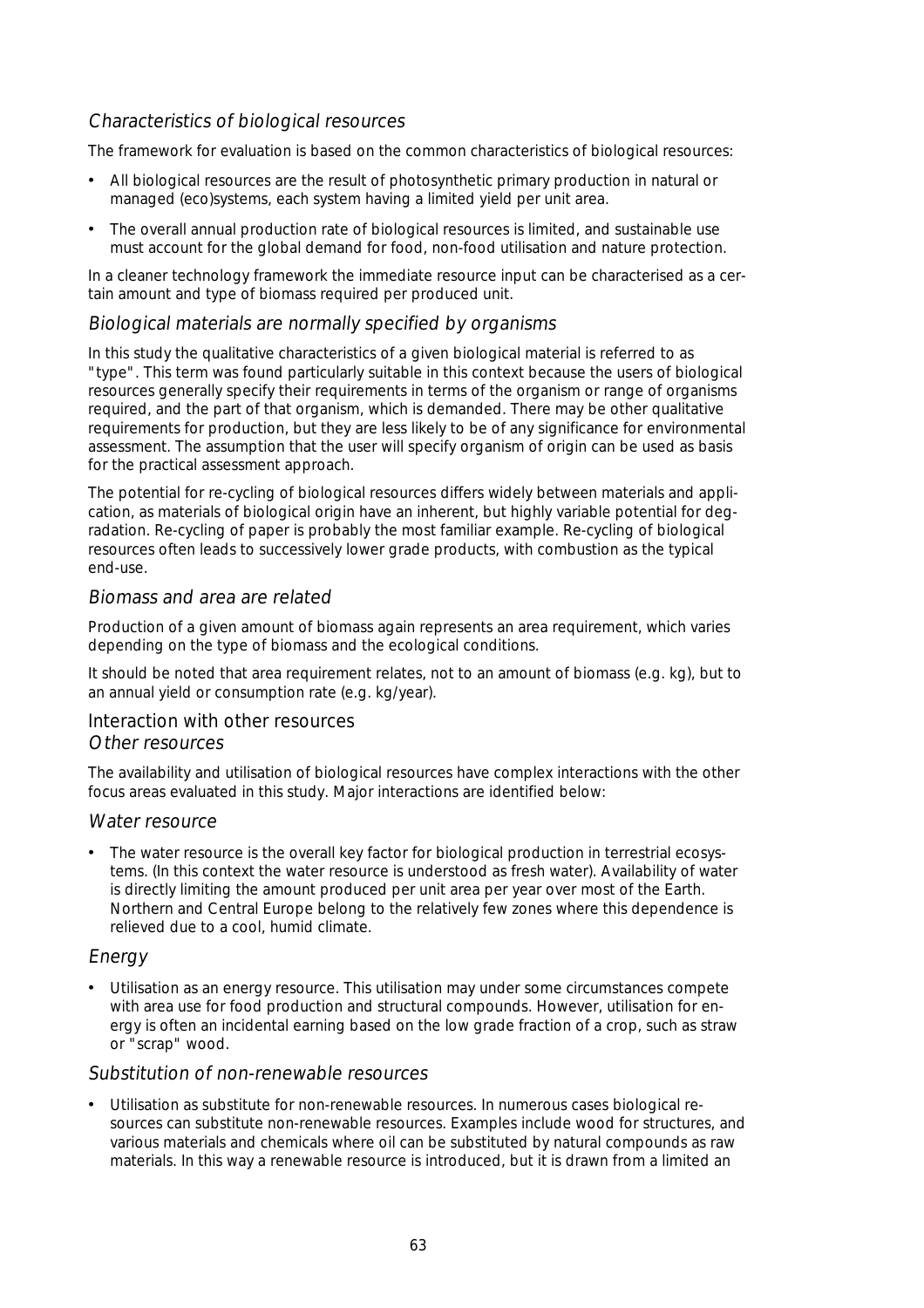nual potential, which involves the global demand for food.

## Pollution

• Biological production is sensitive to pollution in numerous respects, and can thereby be affected by technology.

## 4.5.3 Potential indicators

The indicators described below are selected environmental parameters that provide a measure of impact on a qualitative/semi-quantitative scale. In order to create a scientifically rigorous basis for their potential use, they must be well defined and possible to estimate with satisfactory precision.

The proposed indicators for assessment of impact on biological resources comprise:

- area
- biomass
- biodiversity
- freshwater resources

#### Area Arable areas

World-wide there is a total of 13.15 x 10 $^{\circ}$  ha of land, but most of it is not suitable for cultivation. About half of it is non-arable and consists of mountains, glaciers, deserts, swamps etc. About 25 % of the areas supports sufficient vegetation to provide grazing for animals but cannot be cultivated. This leaves 25% of the land with physical potential for cultivation, but only half of this potentially arable land is actually under cultivation<sup>36</sup>. The cultivation value of the potentially arable land can furthermore be decreased by:

- drought
- mineral stress
- shallow depth
- water excess
- extreme climatic conditions

## Soil classification

Soil productivity and cultivation potential depends on soil properties such as

- topography
- natural drainage
- texture and organic matter content of the top soil
- texture of the subsoil
- field capacity
- structure and porosity

In the classification of soils also the following climatic factors are taken into account

- precipitation
- solar radiation
- temperature
- potential evapotranspiration
- actual evapotranspiration

Soil fertility depends on the amount of accessible water, which in most cases is the only limiting factor to agricultural plant production. Soil fertility in terms of plant nutrient availability plays a minor or secondary role<sup>36</sup>.

<sup>&</sup>lt;sup>36</sup> Brady, N.C. 1984. The nature and properties of soils. MacMillan Publishing Company. New York.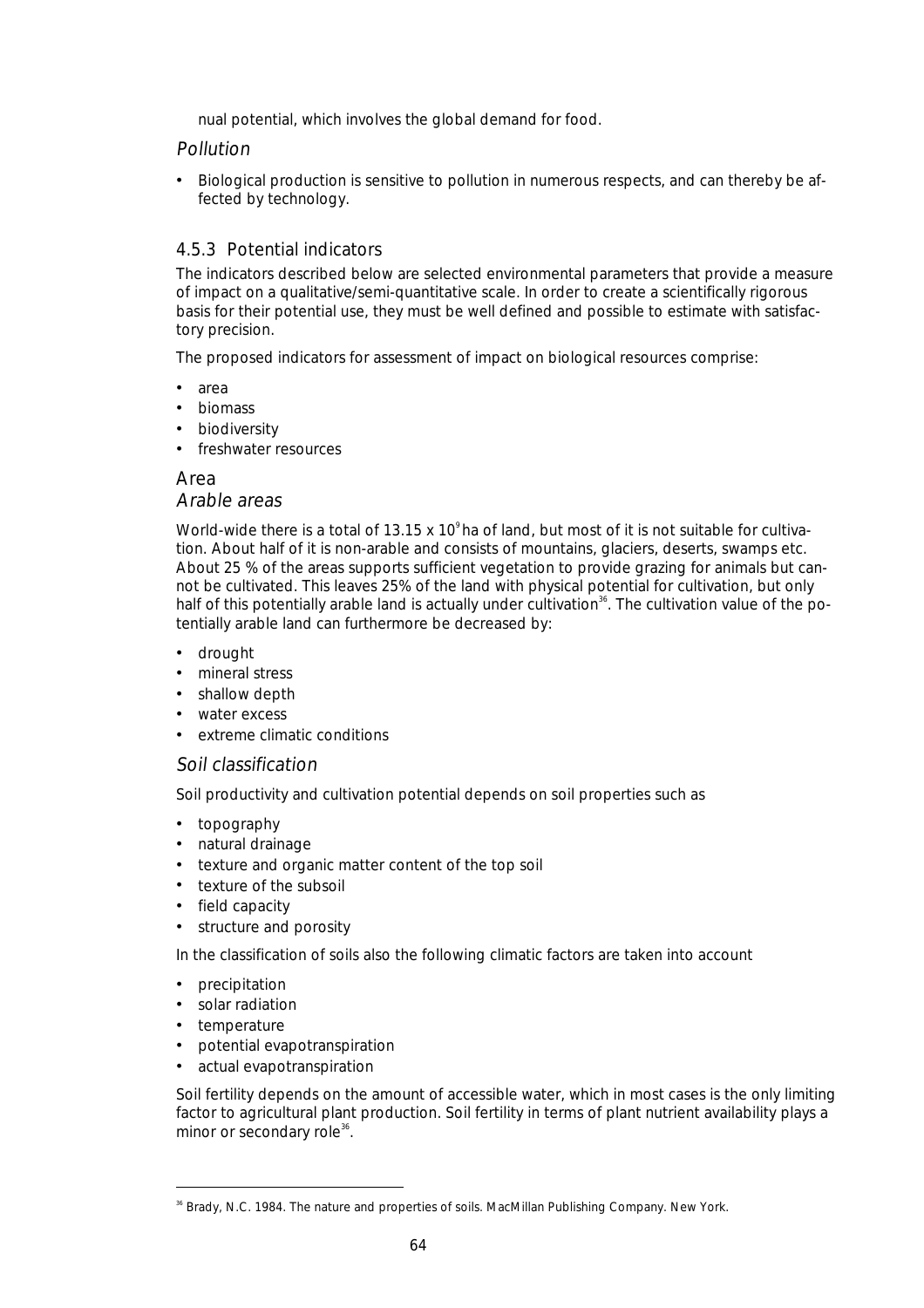Commercial agriculture has led to considerable changes in the landscapes, transforming the complex mosaic of micro habitats into a uniform unity favouring a few crop species. Small landscape elements such as hedgerows, fallow-fields, tree groves and riparian vegetation are often lost in this process.

## Exploitation and nature protection

Given a limited total land area it is obvious that nature protection, and thereby biodiversity is affected by land occupation for cultivation and other exploitation of biological resources.

Though culture and nature can be seen as alternatives for land use they are not simply interchangeable, for several reasons.

- Between intensive culture and wildlands there is a wide range of practices for extensive culture and exploitation. Extensive exploitation applies to many areas which are commonly perceived as nature, and extensive exploitation is the economic basis for much of the nature protection that is practised at present.
- Extensive utilisation is often caused by a lack of suitability for intensive utilisation. This may be due to factors like soil conditions, slope or remote location. Often, however, the suitability is governed by climate, with the water balance as the key factor. Large areas in arid or semi-arid zones are managed by extensive grazing or forestry, and can only be cultured more intensively if irrigation is provided. The significance of the water balance is discussed in more detail later in this section (p. 77).

## Areas of special conservation value

Areas containing special conservation values usually possess one or more of the following qualities:

- varied wildlife populations (number/area)
- natural functional plant communities (number/area)
- habitat corridors (km per type)
- recreational and amenity values (number of visitors/area)
- educational or scientific potential
- scenery

The assessment of soft values such as scenery and educational or scientific potential is extremely difficult.

The following indicators for assessing the impact of agriculture and forestry on biological resources, as well as the detrimental effects on the nature areas have been proposed (modified after proposal by The European Commission, Eurostat<sup>9</sup>)

- area used for intensive agriculture (% of total arable land area)
- area of forest cultivated with exotic species in monoculture (% of total managed forest area)
- clearance of natural and semi-natural forested areas (ha/year)
- loss of natural and semi-natural grasslands (ha/year)
- landscape fragmentation by roads/inter-sections (km/ha per habitat type)
- loss of corridors, linear landscape elements (km/year)
- urbanisation of rural areas (ha or % of total per habitat type)

One major problem in using these indicators is that they are too difficult to relate to the amount of products derived from biological resources, e.g. how many km of dispersal corridor is lost per kg barley grain produced?

## Area as an aggregated indicator?

As described above biological production can in most (80%) cases be related to a specific area of land. The production in this specific area will influence other factors depending on the area management and/or production system:

- freshwater resources
- potential biomass production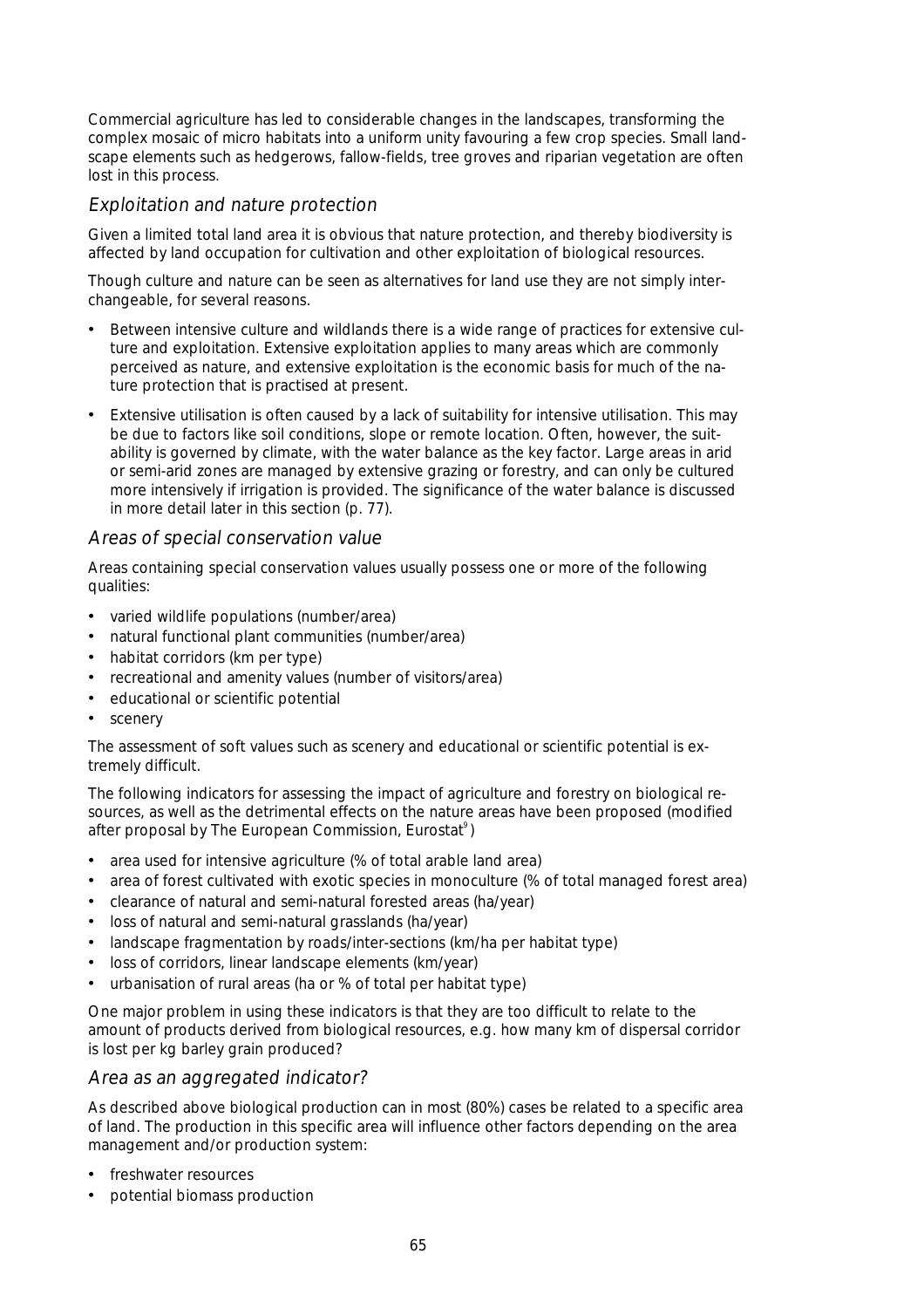• biodiversity potential

#### Biomass

The term biomass is commonly used for arbitrary dry matter directly obtained from biological production. In this study it is used as a common term for the resource input, indicating that it can be characterised by its weight.

It is obvious, however, that technological use of biomass depends strictly on its composition and type. This is true for typical non-food resources like timber, vegetable oil and fibre, e.g. cotton.

#### High-grade and low-grade fractions of biomass

Most crops can be divided into a high-grade fraction and one or more low-grade fractions. Examples of low-grade fractions are timber refuse, straw, and molasses.

In many cases the economic interest of the land owner is based entirely on the high-grade fraction. If market conditions do not favour utilisation of the low-grade fraction it is often simply abandoned: allowed to decompose, or burned. Transport is often a key problem with resources of low value per unit weight.

When biomass is viewed as a renewable resource having a limited annual exploitation rate, however, the best resource economy would be utilising also the low-grade fractions of biomass.

In practice energy production is the most wide-spread use of low-grade fractions, but several examples exist of upgraded use due to new technologies. Use of timber refuse for chipboard is a familiar example.

From an assessment point of view it clearly makes a difference whether a resource demand relates to a high-grade resource with alternative use or an otherwise useless low-grade fraction, to mention the extreme cases. The first case would increase the demand of land use, the second would not. Many practical cases are intermediate in this sense.

#### Biomass as an indicator?

Data on biomass are both well documented and readily available data in most cases of utilisation. For many specific resources the demand for a given technology can be related to an annual potential resource in an operational way.

An advantage of biomass is that the effect of differences in land fertility is cancelled as long as the same resource is considered. Often, however, one biological production can replace another, depending on market conditions.

The environmental impact of different productions differ widely. This includes the impact on area demand as well as impacts on nature protection.

In situations where alternative technologies utilise the same resource, biomass is clearly the most efficient parameter, as it relates directly to the demand. The same is true for comparisons involving resources which are reasonably comparable with respect to quality and conditions for cultivation.

When a comparison involves widely different biological resources, however, biomass cannot account for the differences in impact due to cultivation or exploitation.

## **Biodiversity**

Biodiversity can be seen as an indicator for nature protection. A major reason for concern about biodiversity is the fact that loss of a biological species is an irreversible event, where its genetic information is lost.

Loss of species is a concern at the global level, and also on a more local scale, when rare species of limited distribution are considered. On a local scale, however, biodiversity can be affected in numerous ways by human practice, as well as by local disappearance and immigration of species, and thereby reflects the local environmental conditions, and to some extent the immediate situation.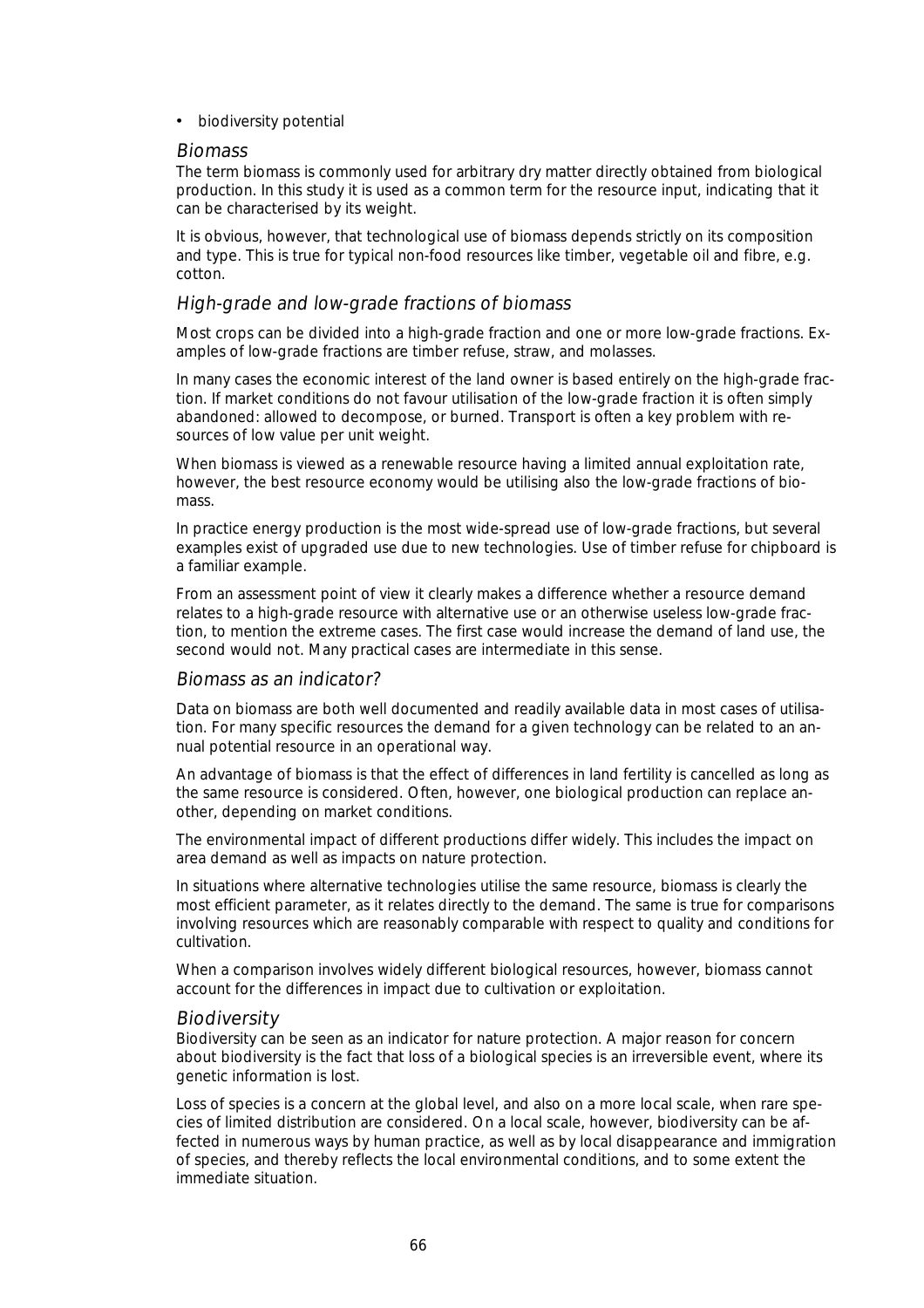## Definition

Biological diversity is defined as the variability among living organisms from all sources including terrestrial, marine and aquatic ecosystems and the complexes of which they are part; this includes diversity within species, between species, and of ecosystems<sup>34</sup>.

The most common measure for biodiversity is the number of species per area. It is important to emphasise that the biological diversity not only constitutes in the diversity of the species. Genetic diversity and diversity of habitats are equally important.

## The compositions and levels of biodiversity

Diversity can be regarded as ecological, genetic and organismal (taxonomic) diversity, which comprises the following levels:

| <b>Ecological diversity</b>                                            | Genetic diversity                                                 | Taxonomic diversity                                      |
|------------------------------------------------------------------------|-------------------------------------------------------------------|----------------------------------------------------------|
| biomes<br>bioregions<br>landscapes<br>ecosystems<br>habitats<br>niches | populations<br>individuals<br>chromosomes<br>genes<br>nucleotides | families<br>genera<br>species<br>subspecies<br>varieties |

Complete lists of species can be difficult to obtain, and even when they can be obtained they may not be a good measure for site value. Temporary conditions may inflate the total species list with common and widespread species<sup>37</sup>. Species traits may therefore be a desirable component.

## Indicator species

An indicator species is a species whose status provides information on the overall biotic or abiotic conditions of the ecosystem. They reflect the quality and changes in the environmental conditions as well as aspects of community composition. The presence/absence of these particular species can be used as parameters that provide a measure of an impact, at least at some qualitative scale. Indicator species can be useful tools in estimating environmental impact.

## Rare and endangered species

The number of rare or threatened species in a community is widely used as an indicator for the value of a specific site. The national "red lists" of rare, vulnerable and endangered species comprises many species which are genetically impoverished, variable in population density, or on their limit of geographical distribution $34$ , and may therefore be too incalculable for use as indicators.

Many rare species are slow growing, long-lived species of modest fecundity being dependent on permanent habitat conditions<sup>38</sup>. These rare species are usually rare because of lack of suitable habitats. This suggests that the number of habitat types in a specific landscape would be a better tool for evaluating biological diversity.

## Keystone species

The best way to minimise decline in species number is to maintain the integrity of ecosystem function<sup>39</sup>. It is therefore important to be concerned with the species that are significant to eco-

<sup>&</sup>lt;sup>37</sup> Peterken, G.F. 1974. A method for assessing woodland flora for conservation using indicator species. Biological conservation. 6:239-245.

<sup>&</sup>lt;sup>38</sup> Grime J.P.; Hodgson, J.G. & Hunt, R. 1986. Comparative plant ecology. Unwin Hyman, London.

 $39$  Walker, B.H. 1992. Biodiversity and ecological redundancy. Conservation Biology &:18-23.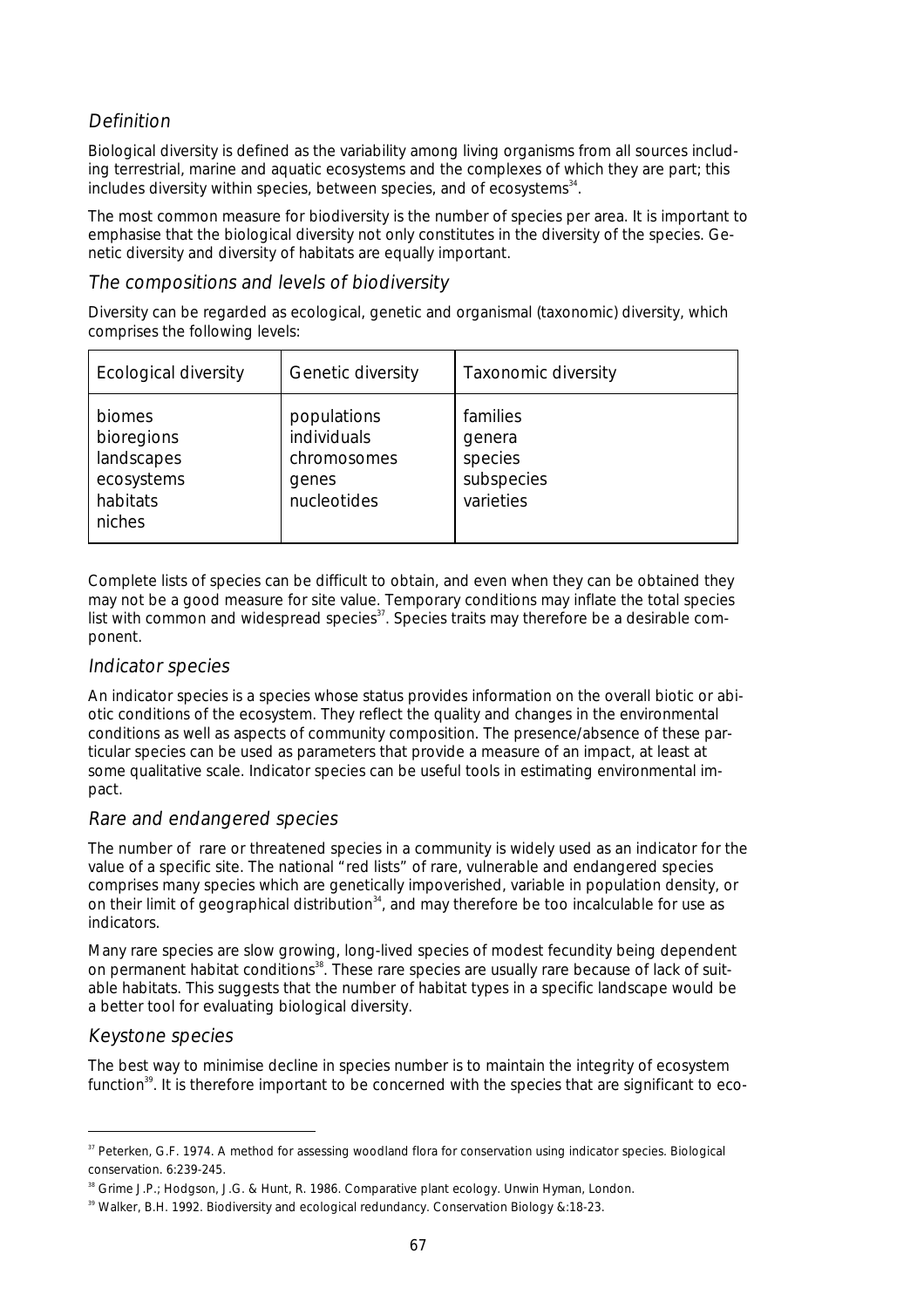system function (the so-called keystone species), rather than the total number of species present in the ecosystem.

Keystone species are defined as species whose loss from the ecosystem would cause a greater than average change in other species populations and ecosystem processes, species which have a large effect on other species in a community<sup>34</sup>. Examples could be the beech trees in a forest or the krill in the Southern Arctic Ocean.

Impacts on biodiversity can be quantified in several ways :

- decline in numbers of keystone species in different habitat types (number/habitat type/year)
- decline in number of indicator species in different habitat types (number/habitat type/year)
- decline in number of natural and semi-natural habitats in a specific landscape (number/type/year)
- decline in number of landscape elements in a specific landscape (number/type/year)
- loss of genetic resources through non-utilisation of available livestock genetic pool, crop species and varieties (number of available species and varieties)
- hunting or collection of wild flora and fauna (number of specimens or individuals killed or collected/year/habitat type)
- loss of genetic or habitat integrity by anthropogenic introduction of invasive species (number of species naturalised/ ha or habitat type).

#### Biological diversity as an aggregated indicator?

Measures of species diversity have application in conservation assessment, it being argued that sites with high diversity are more valuable than those with low diversity<sup>39</sup>. Low biodiversity of an ecosystem is not always an indicator of negative changes in the ecosystem. In for instance dunes, heaths, and raised bogs a high diversity of vascular plant species can be an indication of human impact such as disturbance, eutrophication, or invasion.

Biological diversity does not consider important ecological dynamic processes such as nutrient flows, energy flows, species migration and dispersal, and succession.

In relation to assessment of technologies, however, the main problem is, that in most cases the relationship between exploitation of biological resources and impacts on biodiversity is not sufficiently well defined to establish biodiversity as an indicator parameter. In such cases the impact on biodiversity must either be handled by

- case-by-case assessment,
- reference to the general situation: that an increased resource demand leads to an increased area demand, again leading to a loss of diversity,
- or by testing the assumption of good land management practices.

If a technology does not involve mass consumption of biological resources, its impact on biodiversity may be trivial.

When specific valuable compounds, derived from particular natural species, are exploited, the existence of the affected species may soon be challenged. In such cases the relationship between technology and biodiversity is easily established by relating demand to population size and fertility. Recent examples of such challenges to biodiversity have been reviewed by Pain $\rm{^{40}.}$ 

#### Fresh-water resources

The fresh-water resource is the principal limiting factor for biological production on land, when viewed on a regional or global scale. This relationship is most conspicuous in warm-temperate, subtropical and tropical climates, while in cold-temperate and arctic climates the water resource problems have a more local character and relate more to water quality than to amount.

The dependence of biological production on water has several implications:

• In situations with a demand for water, alternative uses give rise to serious and complicated conflicts. A classical example is the conflict between hydropower and irrigation demands,

 <sup>40</sup> Pain, S. 1996. Hostages of the deep. New Scientist 14 September 1996, pp. 38-42.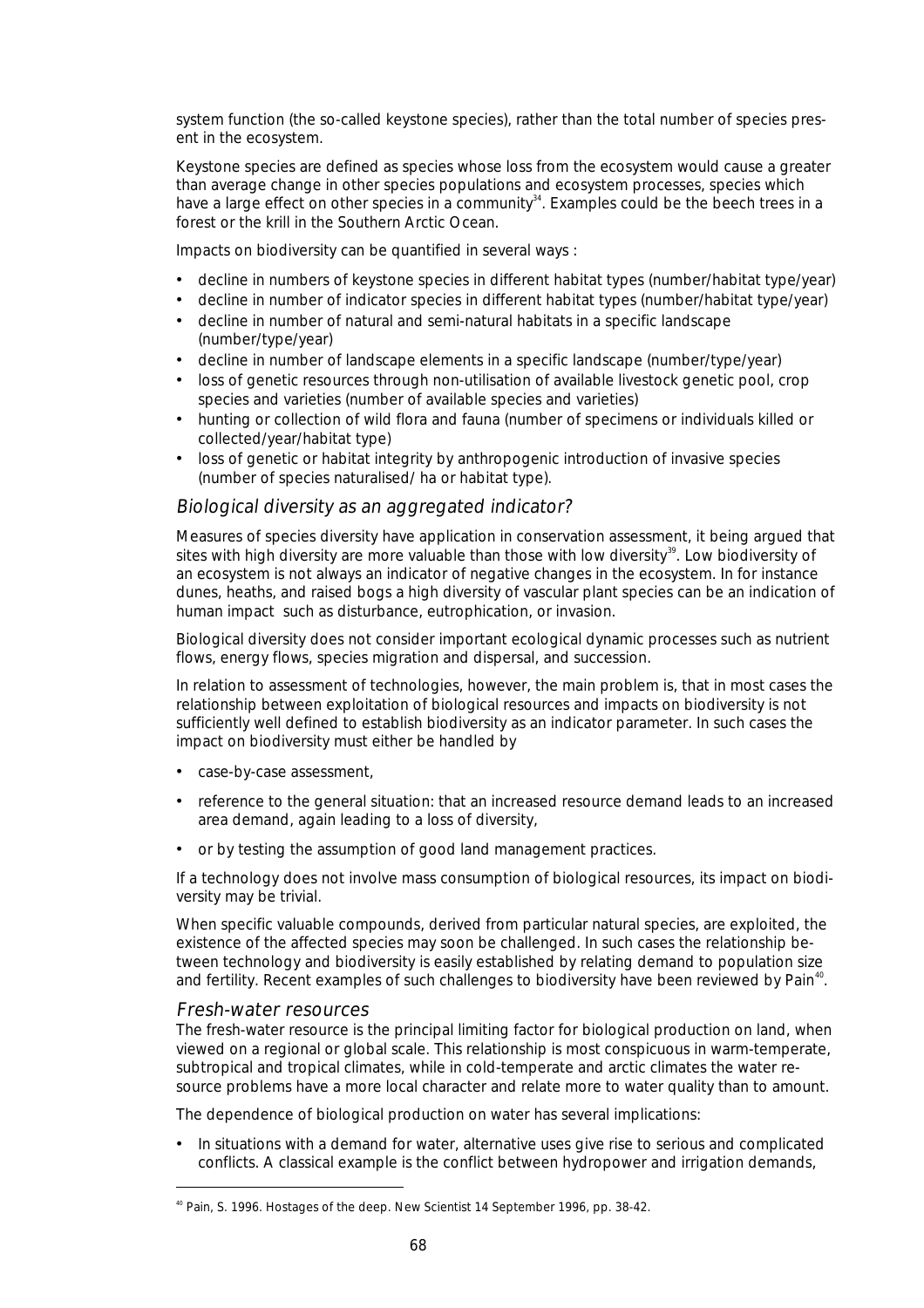which is a familiar and wide-spread problem in developing countries. This conflict also is a key example of interaction between biological resources and energy.

• Impacts of climate change will typically depend on the extent to which the water balance is affected. In this way the emissions from human activity can have a feed-back impact on resource availability.

In the global context water is generally considered the most critical limiting resource for human civilisation.

Further, the large-scale exploitation of water disturbs the natural water balance, often leading to profound impacts on nature protection and biodiversity.

The amounts of water involved in regional conflicts of interest, such as land use, are several orders of magnitude higher than any industrial demand of water.

To assess water resources as a potential indicator for biological resources, it can be noted that large-scale water balances are well studied, both on local, regional and global levels, due to the vital economic interests involved. Thus an excellent reference basis and operational methods for characterisation are available.

The relationship to a given demand of biological resources is less obvious, and a generic relationship is probably not practicable. In more specific cases, where it can be shown that increased demand of a given resource leads directly to increased demand of irrigated land, the water resource demand is a highly relevant indicator, as it is likely to be a regional key issue.

#### Freshwater resource as an aggregated indicator?

The water resource is certainly a key factor for biological production in the global perspective. Further it has the operational advantage that the water balance is well covered by monitoring, globally as well as regionally.

The disadvantages of the water resource are that its relationship to specific resource inputs is of an indirect nature with several intermediate steps, and that it interacts with other climatic and geographic factors in a complex way. For these reasons impact on the water resource is not found to be an operational indicator for the present purpose.

#### Marine resources

Exploitation of marine biological resources is predominated by food production. In general only high-grade products like fish meat are relevant in view of the cost and energy consumption for retrieval.

Regulation of marine exploitation is a highly complex and sensitive political issue for numerous reasons.

In this context the possible utilisation of a marine resource for non-food technology on a large scale, and the impact of the new demand created, would most likely be governed by considerations which cannot be expressed on a common basis.

For these reasons the utilisation of marine resources is not seen as comparable with land-based biological resources, and it is not attempted to identify common indicators. Utilisation of marine resources should in general be a matter of concern, and reservations about sustainable practices should be made.

## 4.5.4 Discussion

## General

The assessment of biological resource utilisation can be viewed as indicated on fig. 4.5.1. First the biological resource input has to be characterised with respect to amount and type. Then the method of procurement has to be identified and characterised, focusing on the question whether it can be characterised as cultivation or exploitation.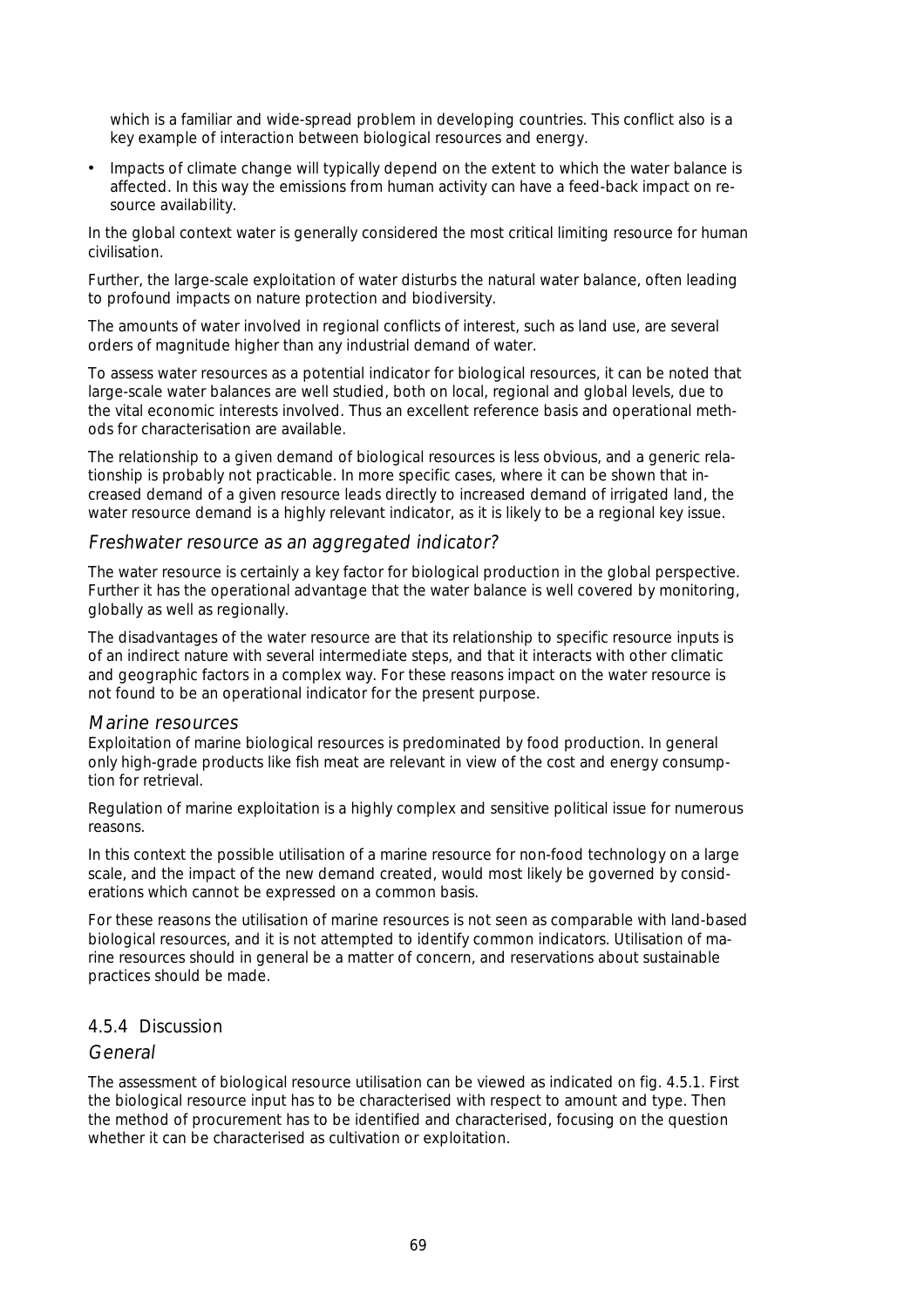

Figure 4.5.1: Schematic model of interactions between heat- and waterbalance creating the basis for species pool and cultivation potential in terrestrial ecosystems

## Cultivation - area occupation as an indicator

When cultivation is considered, the area requirement for the required resource input is estimated. To assess the environmental impact the area occupation should then be related to a relevant measure of the global cultivation potential. This complex issue is discussed shortly below.

### Exploitation - biodiversity as an indicator

When exploitation is considered, the identification of biological species or range of species is a key to assessment, and an evaluation of exploitation rate in relation to population yield (global and/or local, depending on circumstances) should always be performed, to assess whether there is a potential for over-exploitation. In general, over-exploitation cannot be converted to area occupation, but must be viewed as an independent dimension of impact, affecting biodiversity through the gene pool.

Many cases of exploitation, however, are intensive enough to affect the habitat area or interfere with potentially cultivable areas. Indeed a range of intermediate practices between cultivation and exploitation exist. When an impact on area occupation can be clearly defined, it should be analysed and utilised for assessment.

#### The biological resource basis

The complexity of the biological resource basis is clearly a problem for establishing an operational assessment basis for terrestrial ecosystems, i.e. a "scale" to compare indicators with. In Fig. 4.5.2 the resource basis is simplified as a box where "cultivation potential" and "species pool" are identified as immediate reference frames for area occupation and exploitation, respectively.



Figure 4.5.2: Conceptual view of factors affecting the biological resource basis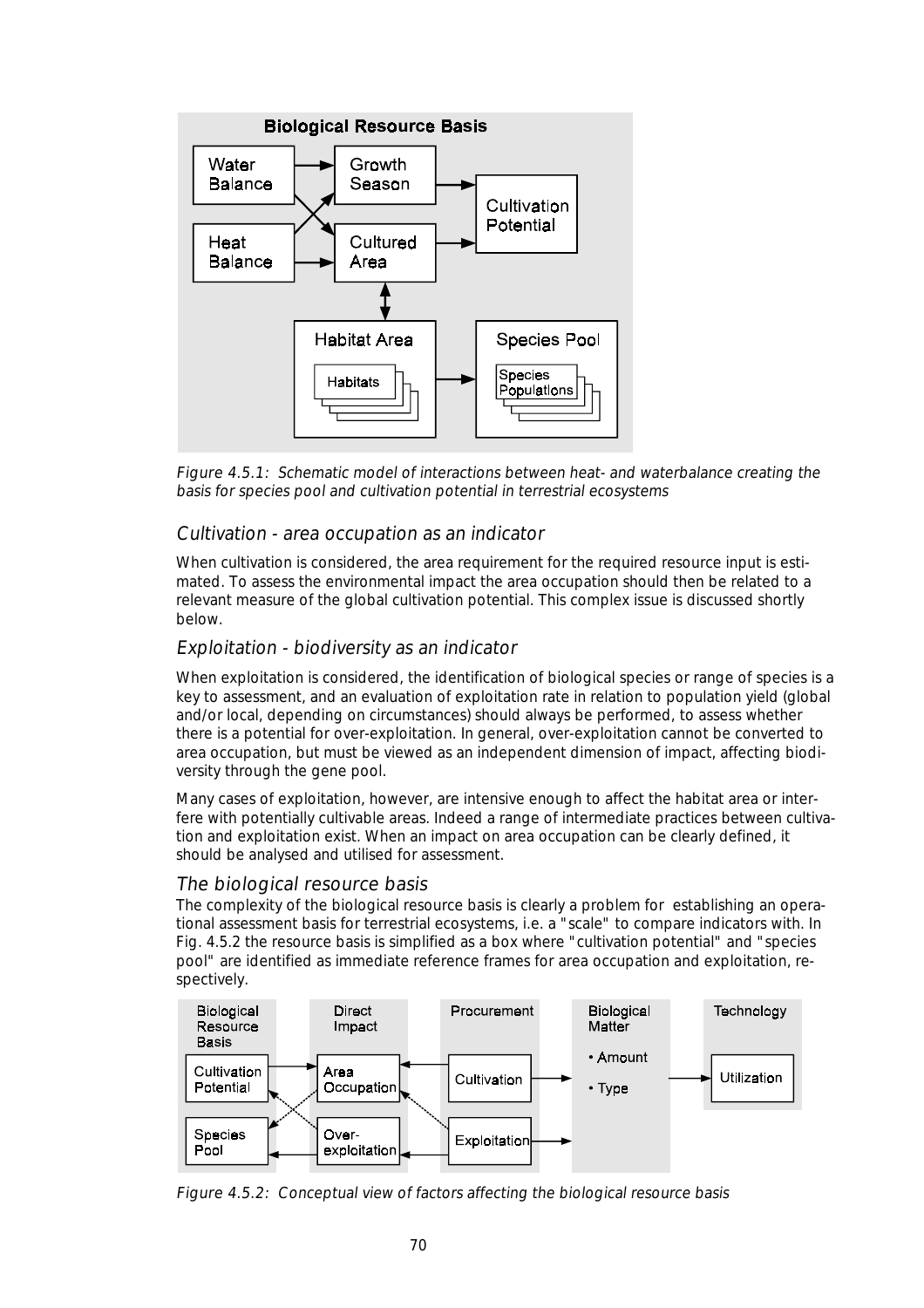The water resource is represented in Fig. 4.5.2 to indicate the complexity of its interaction with the primary biological resource.

## Cultivation potential

The cultivation potential can ideally be viewed as a sum of normalised areas, accounting for length of growth season, soil quality, sustainability of cultivation practices etc. To define a basis for normalisation and obtain a reasonable degree of international consensus about it is, however, a complex task.

## Normalisation of area

As a provisional basis for assessment of cleaner technologies a simple estimate of global cultivated area, related to the world population could be used (area per citizen). If the resource impact of a technology is expressed as area occupation per consumer, it can at least be assessed whether or not the resource consumption is significant. An assessment on this basis would be satisfactory as background for comparison of related technologies, as long as the impacts do not include massive or complex changes of key biological resources.

## Species pool

Biodiversity is here represented by the species pool, indicating that direct impacts of exploitation can be assessed only when the target species or range of species is identified. Further, it must be possible to estimate the sustainable exploitation rate for the target species in terms of amount per year, i.e. the maximum exploitation which permits the population to maintain itself over extended time spans. If the population is exploited for other purposes than the technology considered, this exploitation should be deducted (allocation principle).

Biodiversity is affected by area reclamation as well. This impact, however, is generally not population specific, but based on the relationship between biodiversity and availability of habitat. It has not been found operational to represent this relationship directly in the assessment framework. Rather, any extension of area demand must be viewed in the perspective of general reduction of habitat for wild organisms.

## 4.5.5 Practical implementation

## Annual sustainable yield as reference basis

For assessment of biological resources it is essential to notice that all assessments must be based on annual rates of production, exploitation etc., because annual sustainable yield is the only valid reference basis for a renewable resource.

Making up the amounts and identifying the type of biological material required for a production is simple, since the information should be available for any large-scale production.

In cases where the comparison is focused on different amounts of one familiar resource, it is attractive to maintain the amount itself as an indicator. In more complicated cases, e.g. where alternative resources have to be compared, the area requirement has to be estimated in order to obtain a comparable basis for cultivated resources. Area requirement should be normalised with respect to e.g. soil conditions and length of growth season, at least as far as the ad hoc comparability requires.

When resources obtained by exploitation are considered, comparison becomes difficult, when resources of different types must be compared. The comparison has to be based on actual exploitation related to sustainable yield of each population. In practice the difference between alternatives will be obvious, even by a simple estimate.

In more elaborate cases the question of the value of each species may arise. A priori, it may be assumed that any species may be worth preserving. For some species, however, there may be considerations of a key ecological function, meaning that disturbing this population will have wide-spread effects on other species. Further, there may be national or international regulations applying to particular species, which have to be respected.

The framework outlined here certainly needs further elaboration to account for the complexity of biological resources. However, already in its present form it provides a basis for provisional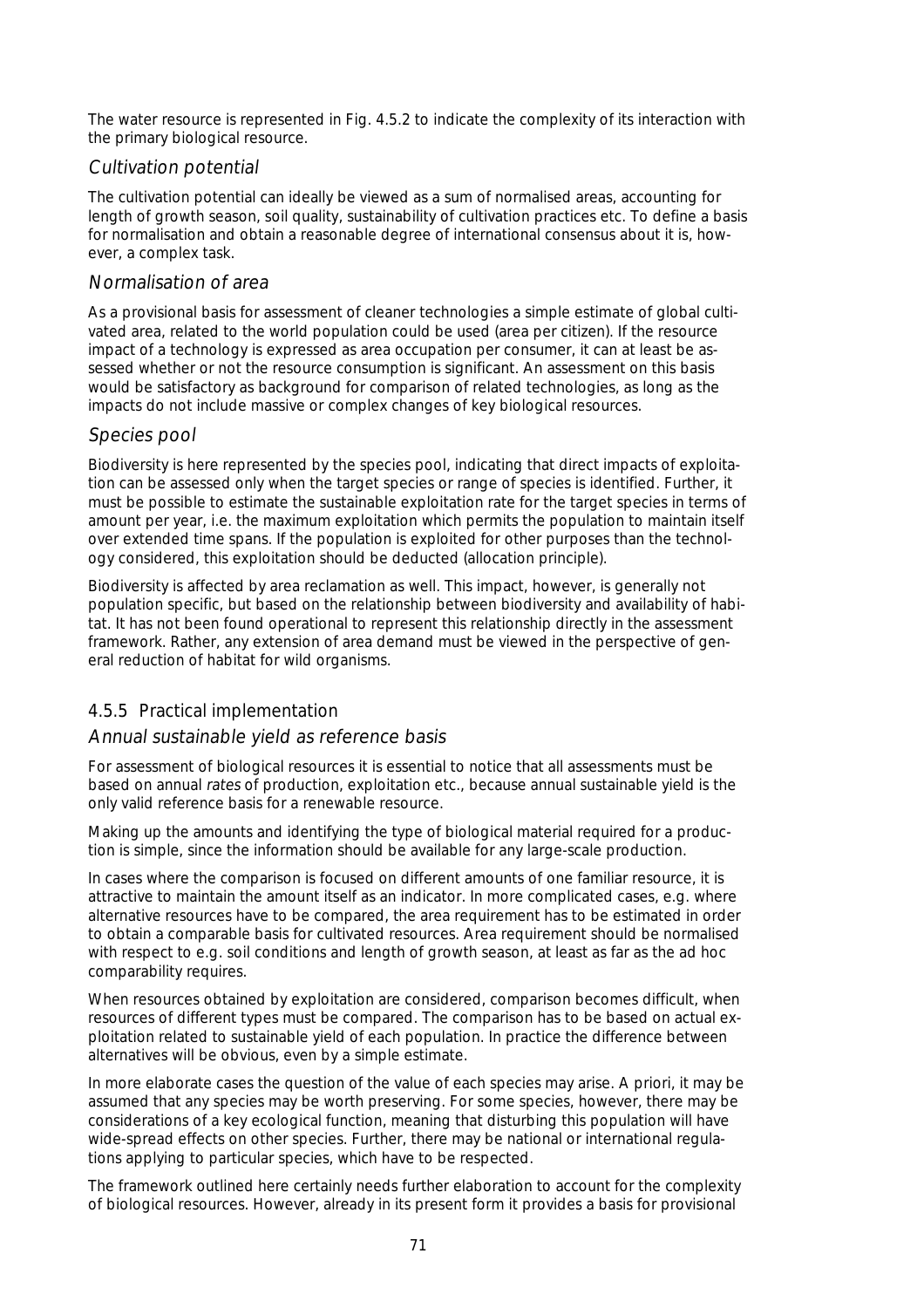assessment which will be satisfactory for many cases of cleaner technology.

#### 4.5.6 Conclusions

Summing up, the following conclusions can be drawn:

- Environmental assessments of biological resources consumption should be based on two evaluation areas in CEIDOCT:
	- − cultivation
	- − exploitation
- At level 0 the indicator proposed is normalised and aggregated area requirement, including effects of exploitation, supplemented by a logical parameter indicating risk of extinction or system collapse.
- At level 1 the indicators proposed are for:
	- − Cultivation: normalised area requirement, aggregated to account for fertility, water availability, length of growth season etc.
	- − Exploitation: integrated measure expressing degree of exploitation of sensitive species, accounting for risk of extinction and collapse of ecosystem structure.
- At level 2, which is the LCA-level for the other focus areas, the indicators proposed are amounts and types of utilised resources; area requirements, supplemented by indicators of land use and cultivation conditions (e.g. water consumption, nutrients) for the case of cultivation. For exploitation is suggested to use degree of exploitation for individual species.

The proposed indicators still need some elaboration, so at this stage it has not been possible to finish formalisation of a CEIDOCT/EPI concept for the biological resources consumption. However, the issue has been analysed and structured in an appropriate manner and it will be possible on this basis to finish the development of the CEIDOCT concept for the biological resources to the same level as for the other focus areas.

The stage to which this discussion has been brought is also seen as a good basis for development of the biological resources as an integrated and operational element of existing LCAmethodologies. Such initiatives are recommended.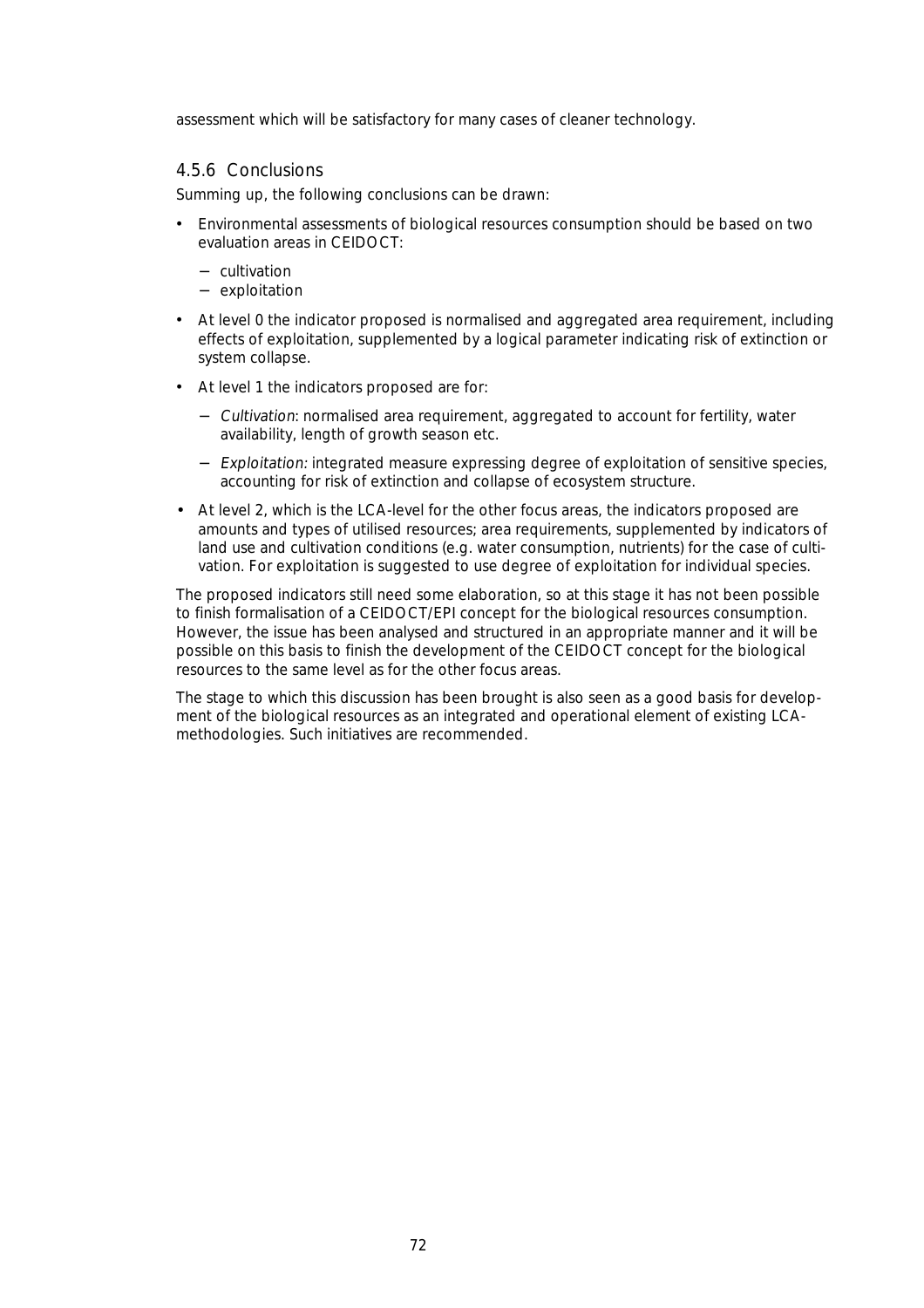# 5. CONCEPT FOR DEVELOPMENT AND USE OF EPIs WITHIN SPECIFIC TRADES

Below is a brief description of the working process in a given branch of trade to develop tradespecific EPIs for cleaner technology assessment, development and other purposes. It is assumed that an operational detailed tool for environmental assessments including LCAs is available. The description is necessarily rather general and important elements are therefore exemplified via the three cases in Chapter 6.

# 5.1 Preparatory assessments

When a trade association considers to develop and use common trade EPIs on a detailed level, some basic conditions should be reviewed and assessed:

# Environmental similarity?

• Does a significant number of enterprises within the trade show environmental similarities? Or may the trade be divided into subsectors each giving similar environmental pressures? Alternatively into a limited number of typical production and work processes?

Important conditions for environmental similarities are

- − similar main categories of raw materials and compounds for the typical production processes and products
- − specific production processes characterising the trade, including specific impacts and emissions from these processes important product types,

including main characteristics for the use and life time of these products.

 Environmental similarities are of importance for the value of developing common detailed EPIs for branches of trade.

#### Sector traditions

• Has the branch of trade a common organisation and the necessary resources regarding staff and economy for the task, and does a tradition exist in the trade for this organisation to handle such tasks?

 This is of importance as the process of developing common detailed EPIs is a challenging project and demands considerable experience in project management and communication.

# Cooperation with other sectors?

• Do other sectors or other groups of industries exist with environmental impacts and pressures of a similar nature?

 The potential for cooperation with other sectors or organisations may be of great importance for success and save resources of staff and money.

After having been through the above considerations, a solid basis exists to decide whether to continue the project or to identify other options for solutions.

# 5.2 Project organisation

A project organisation should be established to perform the necessary development work. Normal principles of project management should be applied.

#### Project team and qualifications

The project team must consist of professionals with extensive networks as well inside as outside the specific sector. The team must be dominated by experienced people from the trade with extensive knowledge of the technologies and environmental and occupational health and safety aspects of the trade industries. The trade association should also be represented and a qualified consultant might be advantageous.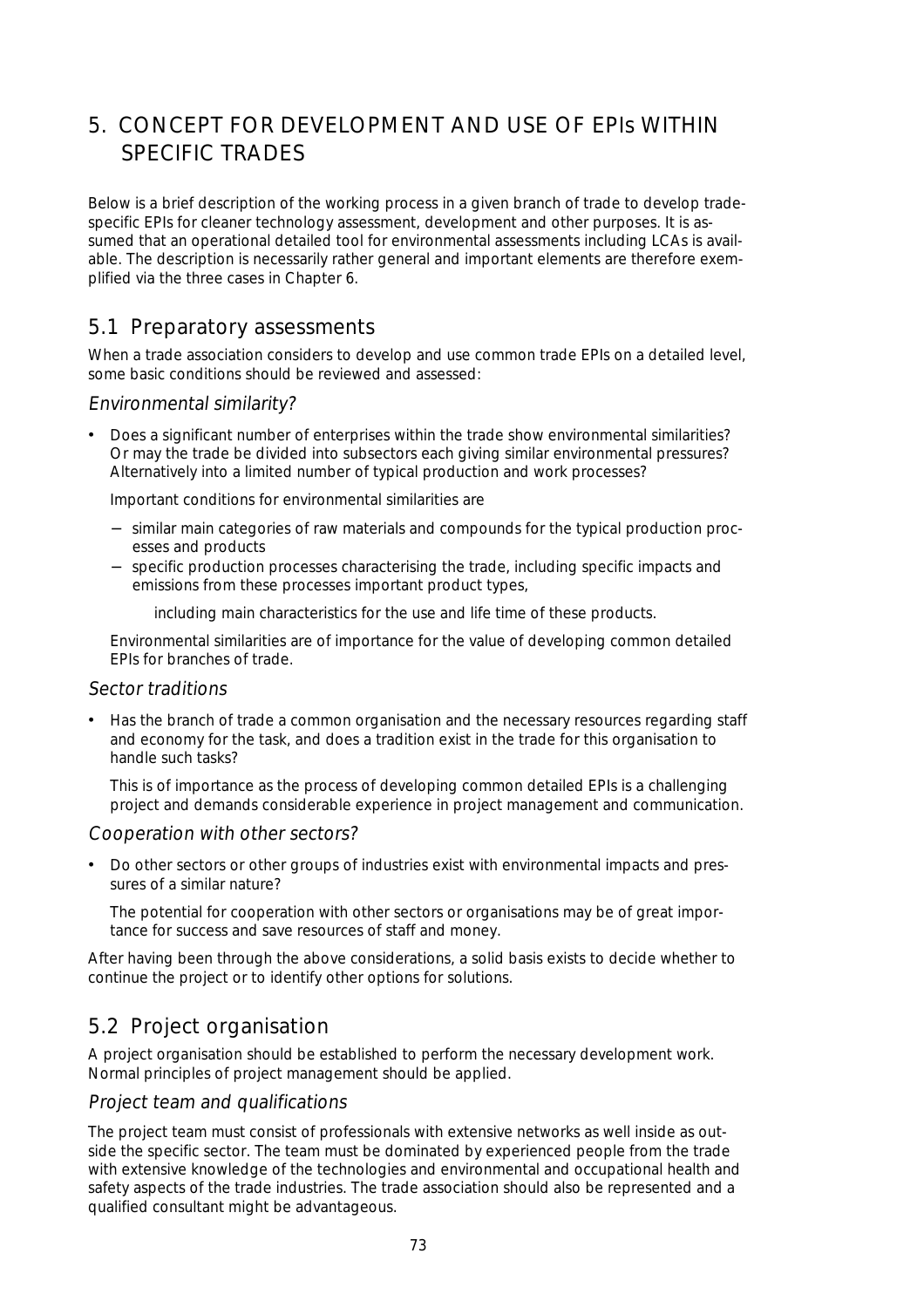Apart from the experience and professional qualifications of the team members, also abilities to cooperate in an interdisciplinary fashion and produce a common knowledge platform and operational results are important.

## Project manager

A most competent member of the project team should be assigned as project manager.

### Consensus and stakeholder dialogue

In the working process, consensus should be established regarding the key environmental issues of the individual technologies and the sector as a whole. This will imply involvement of parties external to the industry sector in question, e.g. authorities, important raw material suppliers, important customer group representatives, relevant NGOs, etc.

# 5.3 Reference technologies, process and product dimensions

## Technology overview and reference technologies

An overview of the typical technologies of the trade must be established by the project team and a set of reference technologies identified. The reference technologies must then be described in unit operations and also in one or more typical product life cycle contexts.

#### Life cycle perspective

The reference technologies must be documented in a life cycle perspective regarding environmental impacts, e.g. via an available LCA-assessment tool based on internationally recognised principles of LCA methodology.

## Process and product dimensions

Using a life cycle approach to assess environmental impacts from cleaner technologies makes it necessary to identify links between the process dimension and the product dimension. If these links are not known, the effects on the product life cycle from a given new process technology cannot be managed in a well-defined manner, and a cleaner technology implementation can consequently not be effectively performed.

#### Key product properties link process and product dimensions

These links between process and product dimensions are key product quality parameters reflecting life cycle environmental impacts and are often associated with product life time. A change in technology, which affects these "key product properties" or "technology specific indicators on product level", may significantly change the environmental impacts over the product life cycle. In such cases, a "cleaner" process technology may prove to be neutral or even "dirtier" in a life cycle perspective than the existing technology.

The key product properties are of major importance in cleaner technology projects: The reference technologies and corresponding LCAs provide the necessary information and data to identify the reference environmental impacts in all stages of the life cycle. The key product properties make it possible to identify, in an operational manner, in which life cycle stages environmental changes occur and assess and manage the environmental impacts of these changes.

# ∆-LCA

This type of life cycle evaluation is termed a ∆-LCA (delta-LCA) and constitutes a comparison of a new technology to a reference technology, but a comparison where only the environmentally different parts of the new technology are involved. For an individual industry the reference technology may be the existing technology. When ∆-LCA is known, also the total LCA of the new technology in question can be calculated via the LCA of the reference technology.

# 5.4 Use of EPIS on various levels

The ∆-LCA may provide detailed EPIs for practical application on company and industry sector level. The full LCA is necessary, however, to document the EPIs on levels 0 or 1 for reporting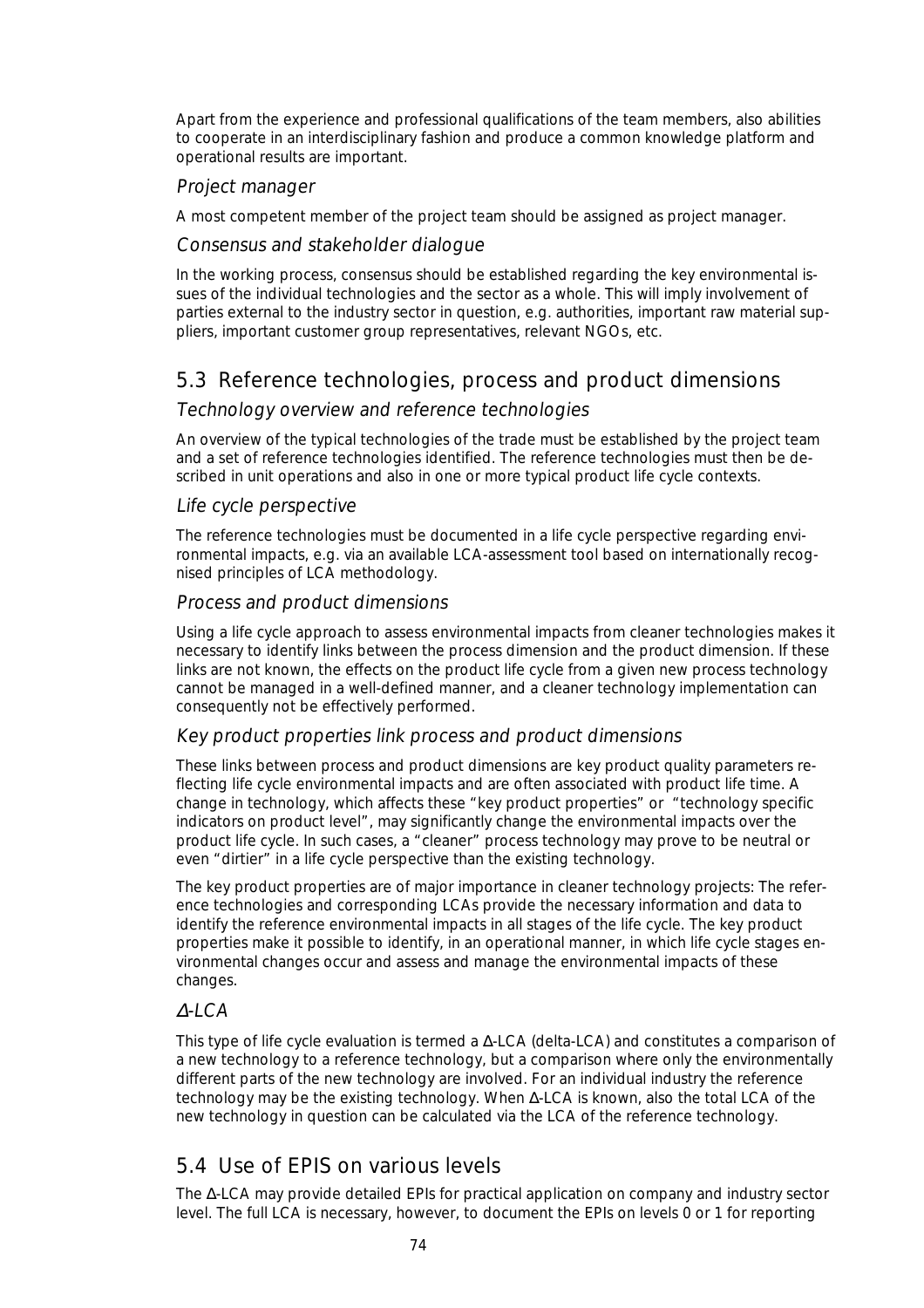and evaluation on national or regional authority level. The EPIs at lower levels may of course also be based on the full LCA if preferred.

# Technology Specific Environmental Indicators (TSIs)

The detailed EPIs at trade level will represent environmental issues considered to be of significant concern to the trade. These EPIs may further be transformed into "technology specific (environmental) indicators" (TSIs) on trade or company level. These may be very specific and developed into very decentralised process indicators. They may have any form as long as they are clearly related to one or more of the priority EPIs of the company or trade in a well-defined manner. As an example, the EPIs "specific energy consumption" and "specific consumption of chemicals X and Y" may be heavily dependent on "process temperature" and "uniformity of quality and supply of key compound Z", which then constitute Technology Specific Indicators. Several of these indicators in various processes may thus contribute in different ways to one or more EPIs for the production as a whole.

Thus, the detailed EPIs represent the environmental priorities of the company or trade, while the Technology Specific Indicators represent the parameters by which to manage the environmental priorities during process operation. Examples of this are shown in the case-stories in Chapter 6.

# 5.5 Use of EPIS and TSIS in Cleaner Technology Development

EPIs and TSIs on the various levels may be used in various ways depending on the actual task to be performed. When the task is Cleaner Technology development, the working process includes the following steps:

- Define a reference technology and calculate the corresponding LCA and EPIs on levels 0 and 1.
- A preliminary assessment of the EPIs on levels 0 or 1 for the new technology to be evaluated is made. At this stage is used a fast assessment approach for each aggregated indicator. These EPIs are compared to the corresponding EPIs of the reference technology. If no significant net improvements of the upper-level EPIs can be seen, a decision to proceed with the development of the new technology should be based on important lower level EPIs or a further - more detailed - evaluation should be made. If a clearly significant improvement in the upper-level EPIs can be seen, a further development process of the new technology can be planned with a view to the expected improvements in the upper-level EPIs.
- The relevant key product properties (TSIs) for the technologies in question are identified to form the technological link between the process dimension and the product dimension.
- The lower level EPIs for the new technology in the product dimension represented by ∆- LCA and the full LCA are calculated. By using the CEIDOCT methods of indicator aggregation, the EPIs on levels 0 or 1 for the new technology are computed. These are compared to the preliminary assessment values and the result is used in the further development process.
- In later stages of the technology development process it is necessary to identify relevant Technology Specific Indicators for management on process level. When the new technology is finally in operation, the environmental management of this operation will be taken care of by monitoring of the TSIs, while the environmental performance will be measured by the relevant EPIs on company and industry sector levels.

When the assessment methodology stated above is repeated regularly all through the development and testing of the new technology, it can be efficiently assured that the environmental objectives and targets for the new technology are continuously observed and adhered to, and the development process can be continuously adjusted as necessary. The same will be true in the case of product development at any level, i.e. all technological development processes may be managed efficiently from an

environmental viewpoint via the proposed concept and methodology.

The concept may also be used if authorities are involved in the process, e.g. to provide financial support or other types of cooperation. In such cases the concept will constitute a system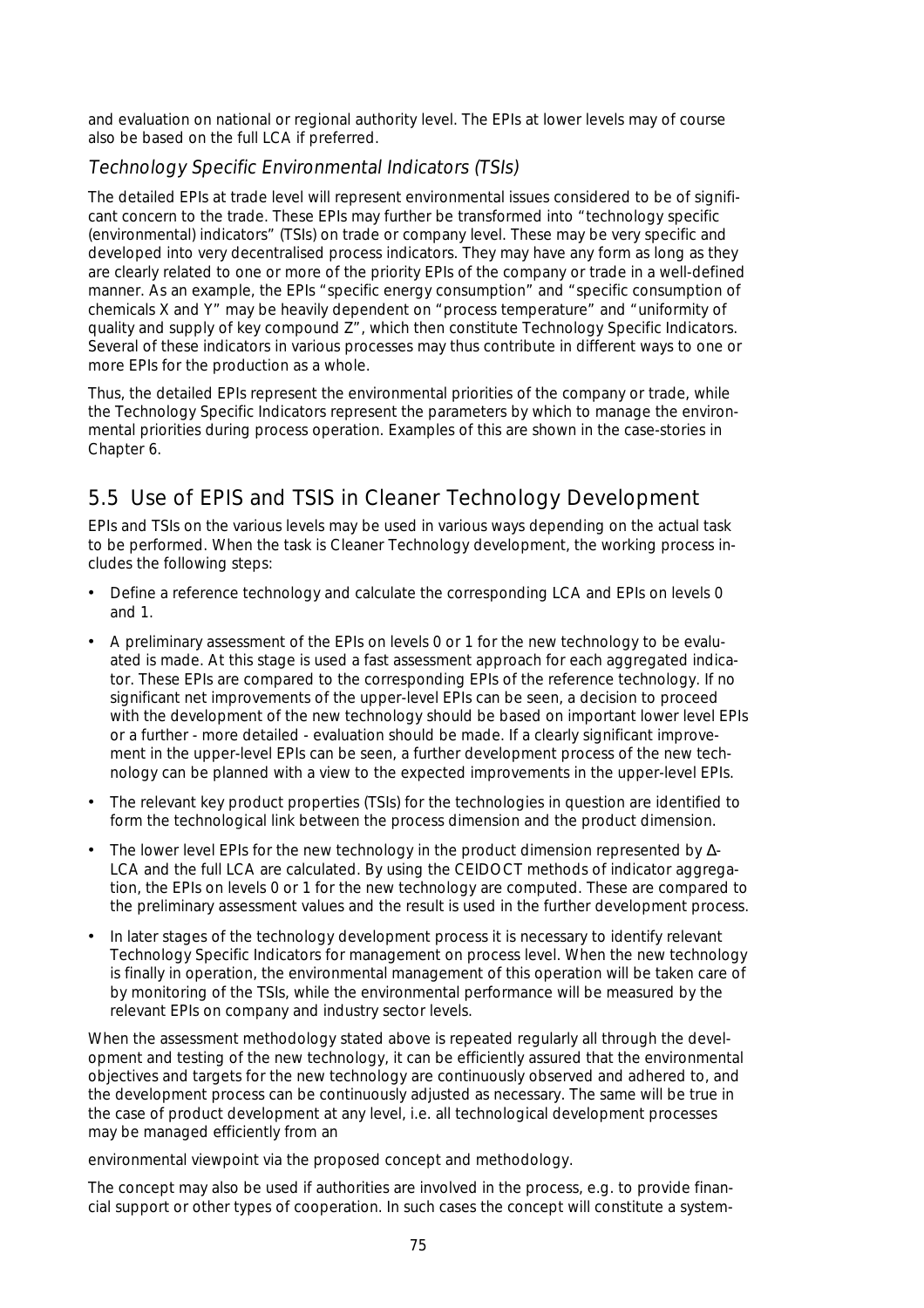atic framework for the communication between the company/industry sector and the governmental authority in order to make sure that previously assessed environmental objectives and targets are reached, or to verify if this is not the case.

Illustrated in Figure 5.1.



Figure 5.1: Illustration of the role of reference technologies in cleaner technology approaches in specific branches of industry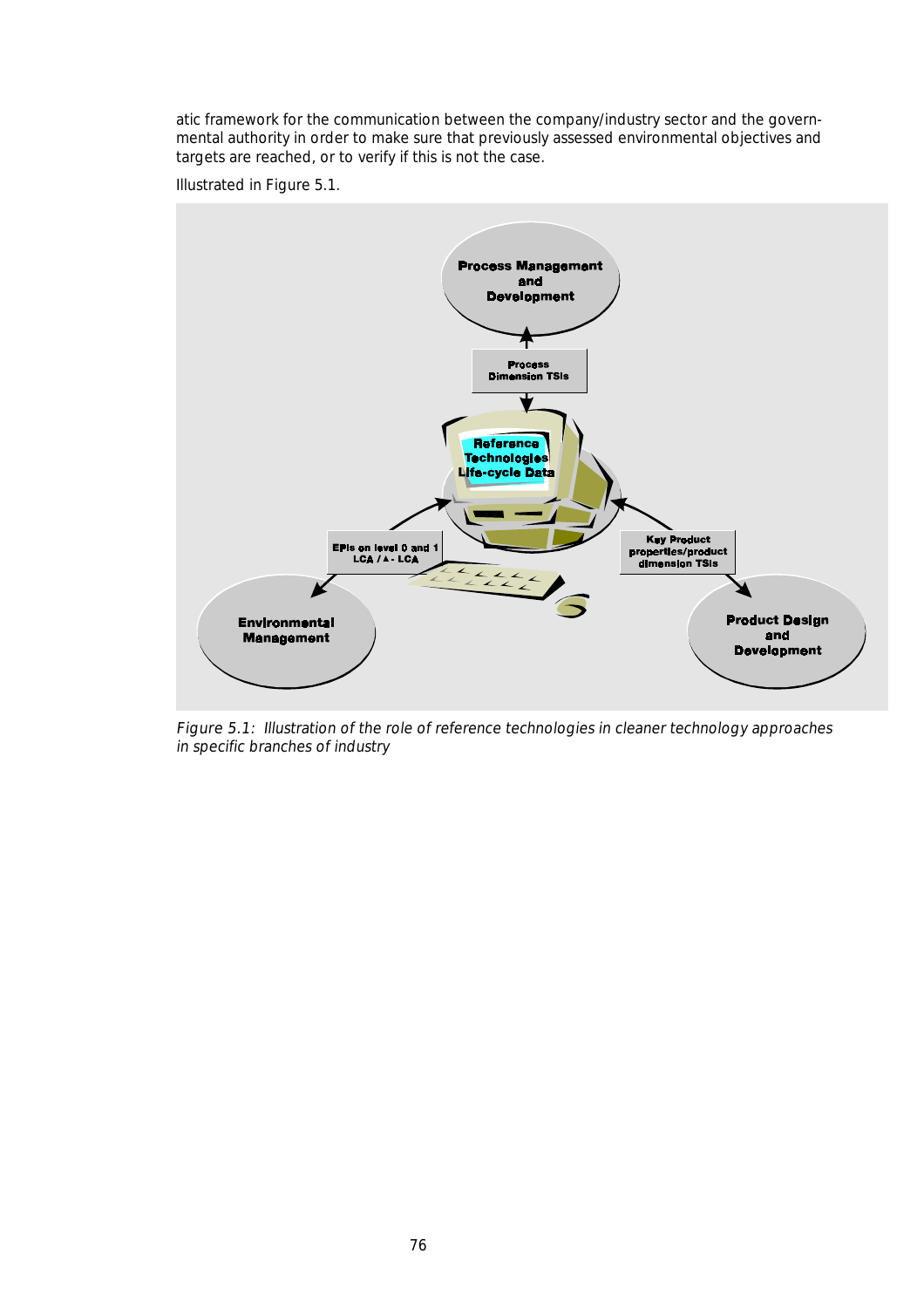# 6. TESTING THE CONCEPTS - EXAMPLES FROM THE PAPER, TEXTILE AND SURFACE TREATMENT INDUSTRY

The following work is based on information from the EDIP unit process database and cleaner technology projects performed by the Institute for Product Development. The relevant data have been collected and hand-led following the principles in the EDIP method and in Chapter 4 of this report.

Due to the purpose of these case studies, information regarding the various stages of the product life cycle has been omitted. The final step of the valuation, weighting, will be shown, and the indicators at the life cycle assessment level are discussed.

The purpose of the cases is to document and illustrate:

- That a cleaner technology should always be assessed both in the process dimension and the product dimension.
- That the product dimension, i.e. the life cycle of the product, can be influenced by the technology and that this influence is often environmentally decisive.
- How important the product dimension is, compared to the process dimension.
- That environmental performance can be controlled by "technology specific indicators", which are the process parameters respectively the product parameters that are decisive to the environmental performance.
- That such process parameters and product properties are easy to identify on the basis of sufficient technological and environmental knowledge of the technology, and that they are easy to use in the control of environmental performance.

The cases thus illustrate the working principles described in Section 5.5 and illustrated in Figure 5.1, and demonstrate that these working principles can be applied in practice.

The EPIs used in the work with the cases are the EPIs of the EDIP method. These are not transformed to the level 0 and level 1 EPIs of the CEIDOCT concept. However, for the indicators of the focus areas M, E and C, the information to perform this transformation is present in the EDIP-EPIs as shown in the following diagram (ref. Figure 3.1):

|                                  | <b>Environmental Impacts</b>                                                                                                                    | Resource consumption                                                                               | Impacts on the working<br>environment                                                                                                        |
|----------------------------------|-------------------------------------------------------------------------------------------------------------------------------------------------|----------------------------------------------------------------------------------------------------|----------------------------------------------------------------------------------------------------------------------------------------------|
| <b>Materials</b><br>Focus area M | <b>Bulk waste</b><br>Slag and ashes                                                                                                             | Resources used in materials<br>Mainly reversible consump-<br>tion                                  |                                                                                                                                              |
| Energy<br>Focus area E           | Global warming<br>Photochemical ozone formation<br>Acidification<br>Nutrient enrichment<br><b>Bulk waste</b><br>Slag and ashes<br>Nuclear waste | Energy carriers, especially<br>fossil resources and wood.<br>Mainly irreversible con-<br>sumption. |                                                                                                                                              |
| Chemicals                        |                                                                                                                                                 |                                                                                                    |                                                                                                                                              |
| Focus area C                     | Ozone depletion<br>Photochemical ozone formation<br>Persistent toxicity<br>Ecotoxicity<br>Human toxicity<br>Hazardous waste                     | Resources used in the pro-<br>duction of chemicals                                                 | Impacts related to chemi-<br>cal exposure: cancer,<br>damage to the reproduc-<br>tive system, allergy and<br>damage to the nervous<br>system |
| Others                           |                                                                                                                                                 |                                                                                                    | Monotonous repetitive<br>work, noise, work acci-<br>dents                                                                                    |

Assessment parameters in the EDIP-method, related to the CEIDOCT-EPIs level 0 and 1 for focus areas  $M$ , E and  $C<sup>s</sup>$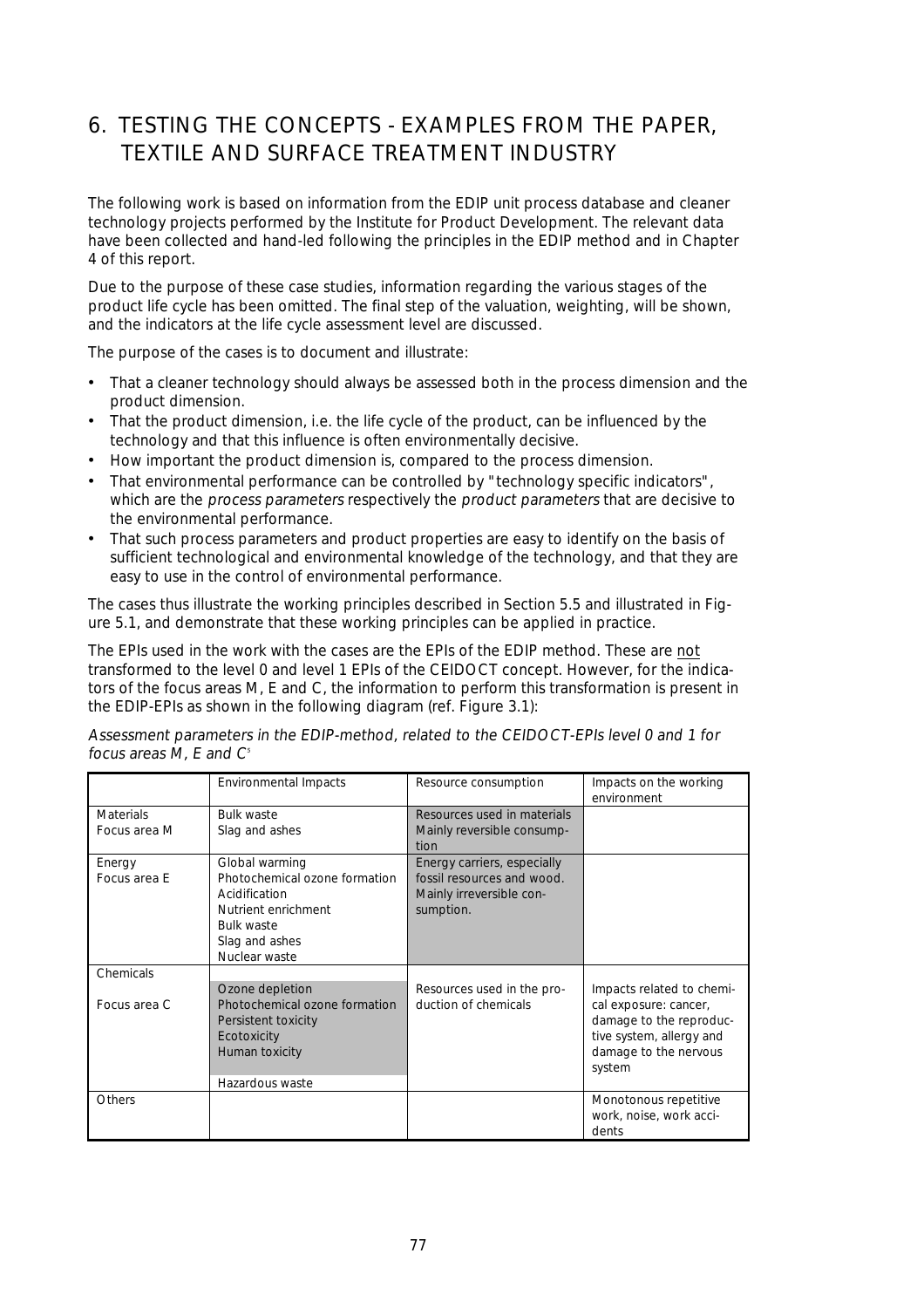Thus, direct relations exist between the EDIP-EPIs and the CEIDOCT focus areas M, E and C. For focus area B this is not the case as the biological resources area is not included in EDIP or any other present LCA-method. The B-indicators have not been sufficiently developed in this project to be calculated in the cases.

# 6.1 Paper case: Recovery process for fluting and test-liner

## Process to be assessed

The process to be assessed in the present case is the production process of recycled fluting and test-liner, i.e. the recovery process for fluting and test-liner.

## Superior service

The superior service of the product (fluting and test-liner) is to serve as packaging of goods.

## The functional unit

The functional unit is the production of 232,500 tons of recycled fluting and test-liner, calculated as dry matter. The Figure chosen corresponds to a realistic annual production for a company.

# 6.1.1 Reference technology, process and product dimension The reference process: Production of recycled fluting and test-liner

The production of recycled fluting and test-liner can roughly be divided into two sections: the pulping process and the paper making process as shown in Figure 6.1.1.



Figure 6.1.1: Flow chart of recycled fluting and testliner

# The pulping stage

The pulping stage is the process in which the raw materials are treated physically and chemically in order to achieve the desired qualities of the paper pulp. This is done by pulping, removing contaminants (sand, metals, stickies, etc.) and screening. The final paper pulp in the storage chest has a consistency of approx. 4-5% dry matter.

#### Paper making

The paper making stage is subsequently divided into 5 minor stages:

- the wire, where the paper web is formed.
- the press, where the paper web is pressed to a consistency of approx. 50%.
- the drying press, where the paper web is dried to a consistency of approx. 85% dry matter.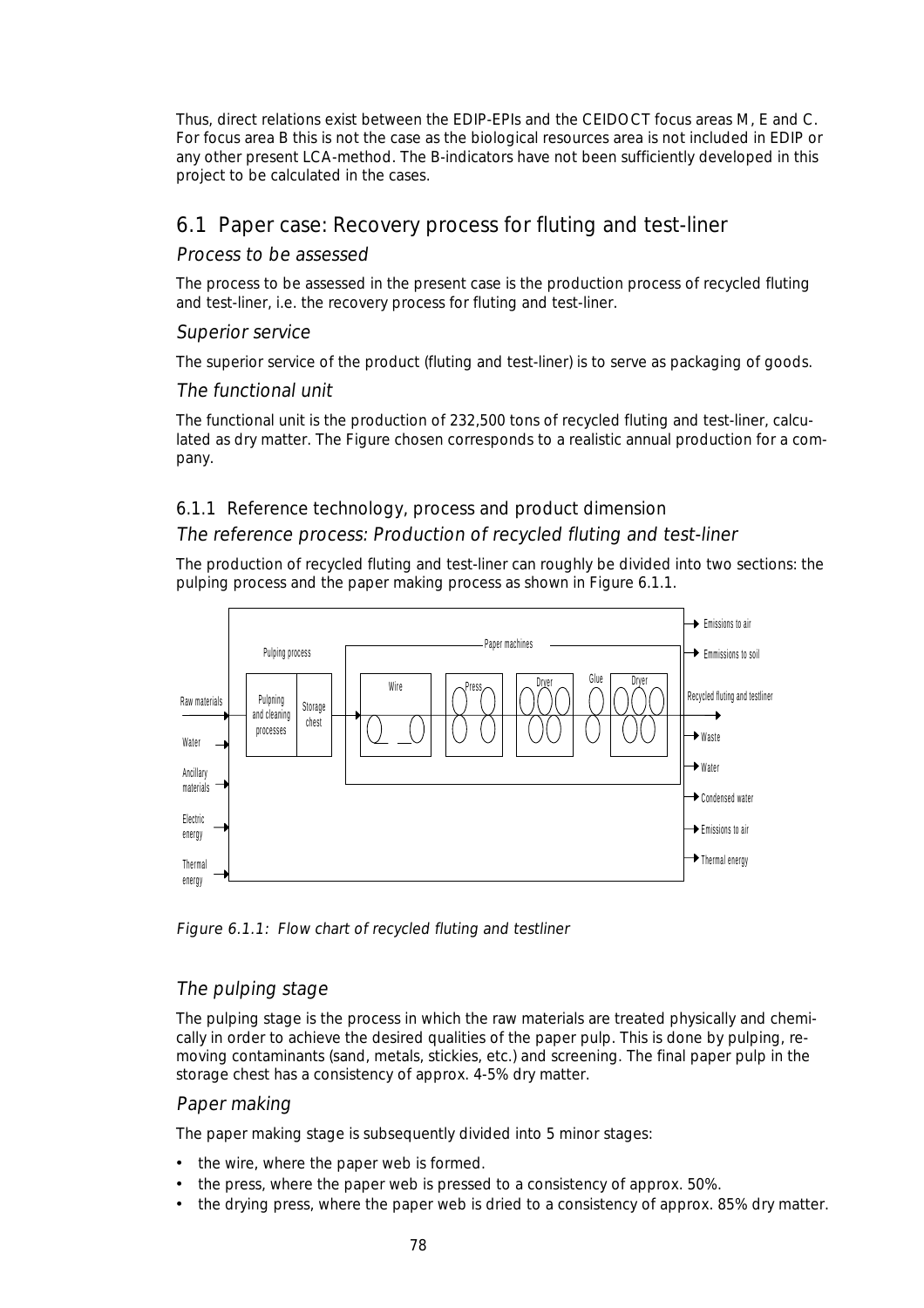- the glue press that glues the paper web.
- the final drying press, where the paper is dried from a consistency of 60% dry matter to a consistency of 93% dry matter.

After the final drying process the paper web is rolled onto reels and stored for sale.

The reference product: Corrugated cardboard

A simplified life-cycle for recycled corrugated cardboard is shown in Figure 6.1.2.



Figure 6.1.2: Life cycle for recycled corrugated cardboard

The dotted box around the production of virgin fluting and test-liner implies that this process is not included in the inventory. This is due to the allocation model used in this LCA. This model will not be described further. The X values serve as an illustration of the utilized recycling fraction. For every unit produced fluting and test-liner 27% is disposed of. In order to obtain a constant mass in the closed recycling loop an equal amount of new fibres have to be admitted into the loop so  $X(recycle) + X(new)$  always equals 1. The paper removed from the recycling loop is subsequently disposed by sending to landfill, incinerating without energy recovery or incinerated with energy recovery. If the paper is incinerated with recovery of energy, the energy produced, electric and thermal will displace other energy productions which will lead to savings in consumption of resources (coal, natural gas, etc.). Subsequently, the mass of paper taken out of the system has to re-enter as fresh fibre mass. This is done by collecting virgin corrugated cardboard. With this system an equilibrium is reached so the quality and quantity of paper fibres in the recycling loop is constant.

The environmental aspects of used cardboard recovery and sorting is not included.

#### Discussion of process versus product system.

From an LCA of recycled corrugated cardboard, Figures 6.1.3 and 6.1.4, it can be seen that most of the impacts actually derive from the production process itself.

Most of these are due to the energy consumption at the production facility for recycled fluting and test-liner.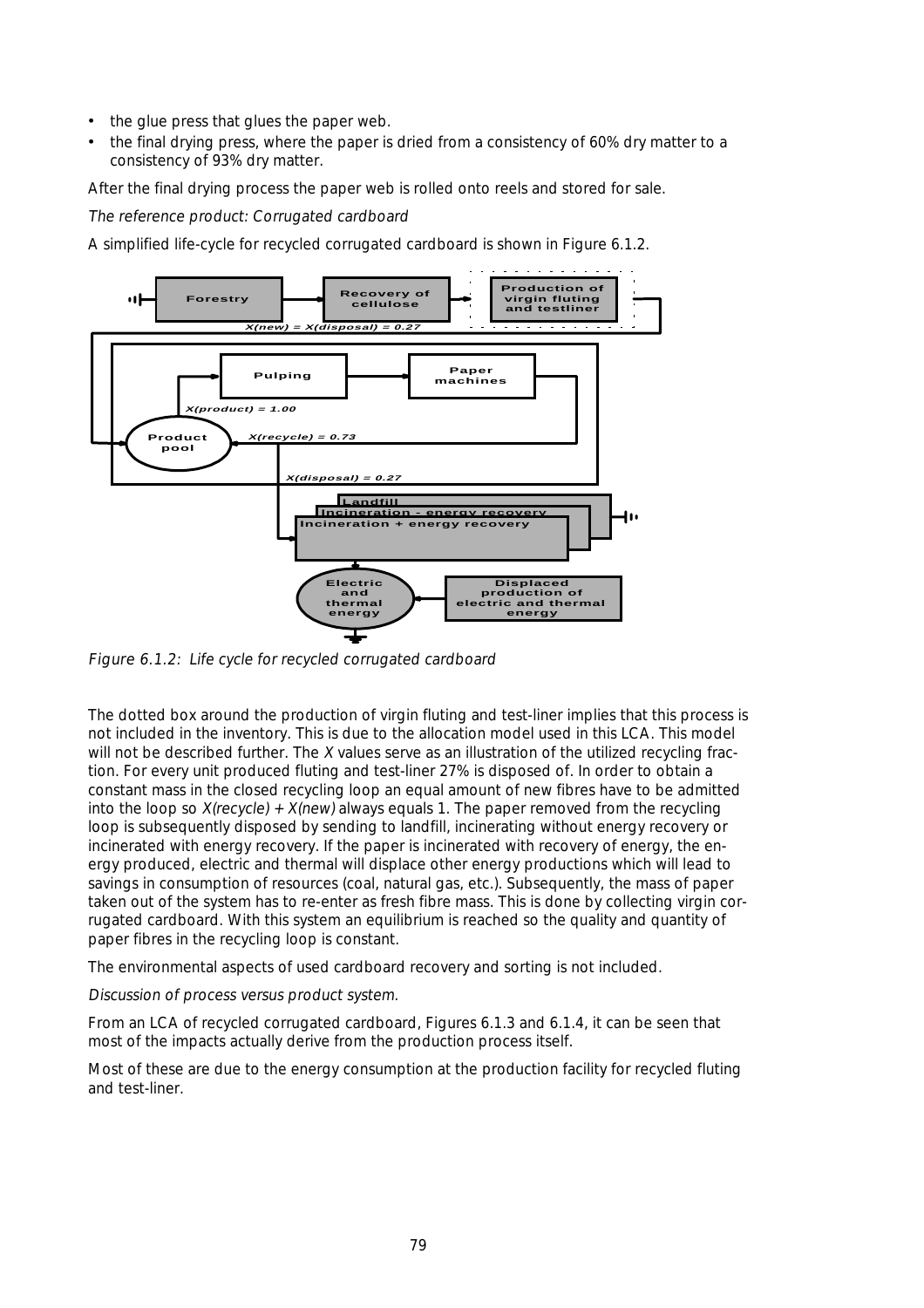

Figure 6.1.3: Weighted environmental impact potentials for the production of corrugated cardboard and for the total life cycle respectively

In Figure 6.1.3 is shown weighted environmental impact potentials for global warming, acidification, slag and ashes and bulk waste and as shown, the studied process is responsible for 25- 100% of the impacts from the whole life-cycle of the product. The Figures next to the columns indicate the proportion of the process as related to the whole product system. The reason why this ratio can be >1 is due to the incineration of used corrugated cardboard with energy recovery displaces alternative production of energy.

The displacement of energy also explains the ratio for coal shown in Figure 6.1.4.



Figure 6.1.4: Weighted resource consumption for the production of corrugated cardboard and the total life cycle respectively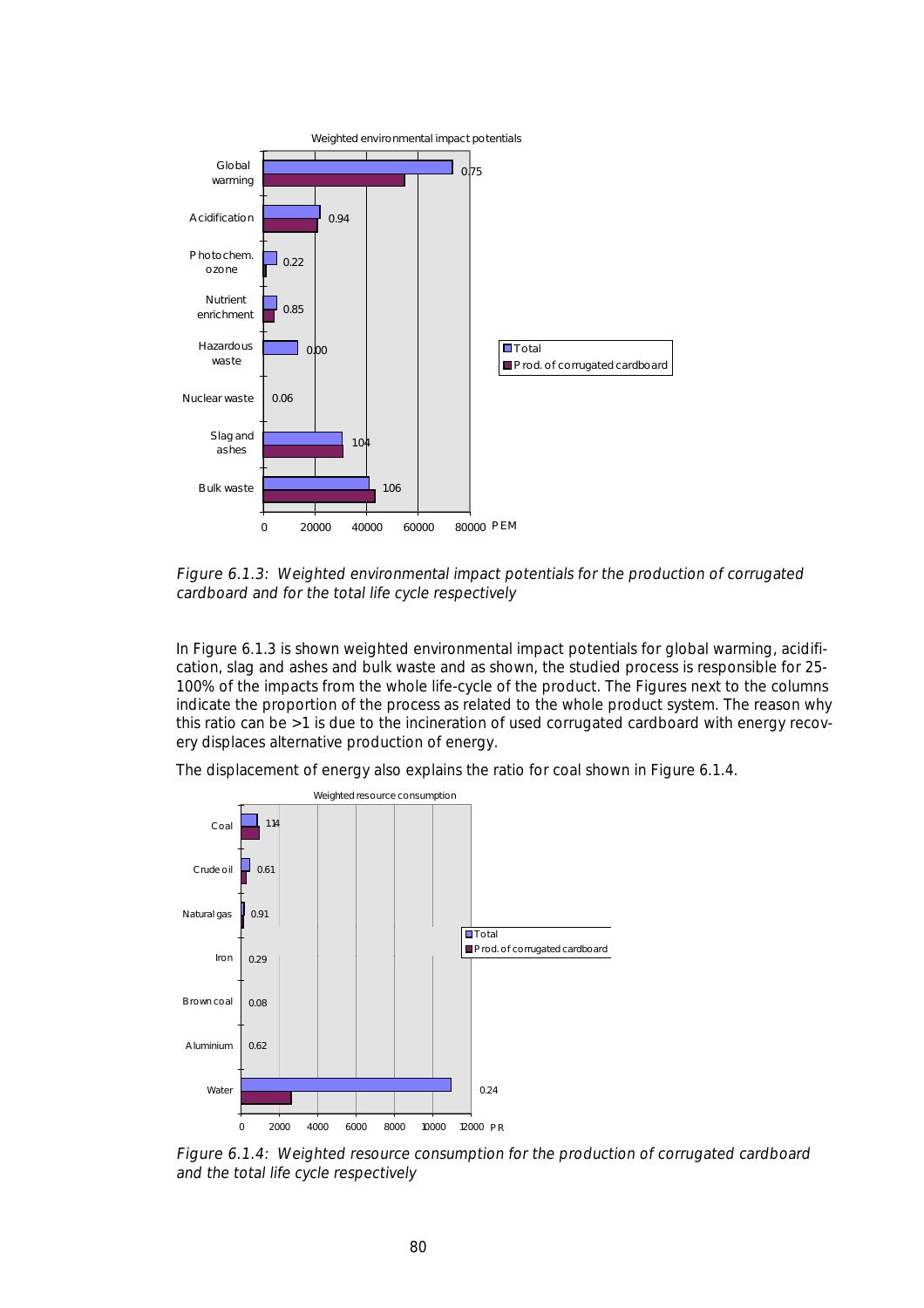The technology influences the products environmental performance in several ways. One of the most obvious is the pulping process, where most of the wear and tear on the paper fibres occurs. A reduction of the impacts on the fibres in this process would affect the product in a number of ways:

- the strength of the paper fibres would be increased
- the strength of the paper would be increased
- the finished product could be made thinner without influencing its strength
- reduction of raw materials consumption
- reduction of energy consumption

While improving the environmental performance of the process itself, these parameters will also influence the essential product properties and thereby improve the environmental performance of the product.

#### 6.1.2 Cleaner technology assessment in the process dimension

#### Process modification

As mentioned earlier the investigated production facility has a closed water system. This means that no waste water is emitted, but treated and returned to the main process water flow. This has resulted in a number of problems arising in the production:

- reduced quality of product
- reduced efficiency of machinery
- deposits in machinery
- increased wear
- corrosion
- foul odour
- increased bacterial growth

#### Filtration process

In order to solve these problems in a non-chemical way it was decided to investigate the use of a filtration process (Figure 6.1.5) followed by an anaerobic reactor for the production of methane (Figure 6.1.6).



Figure 6.1.5: Filtration principle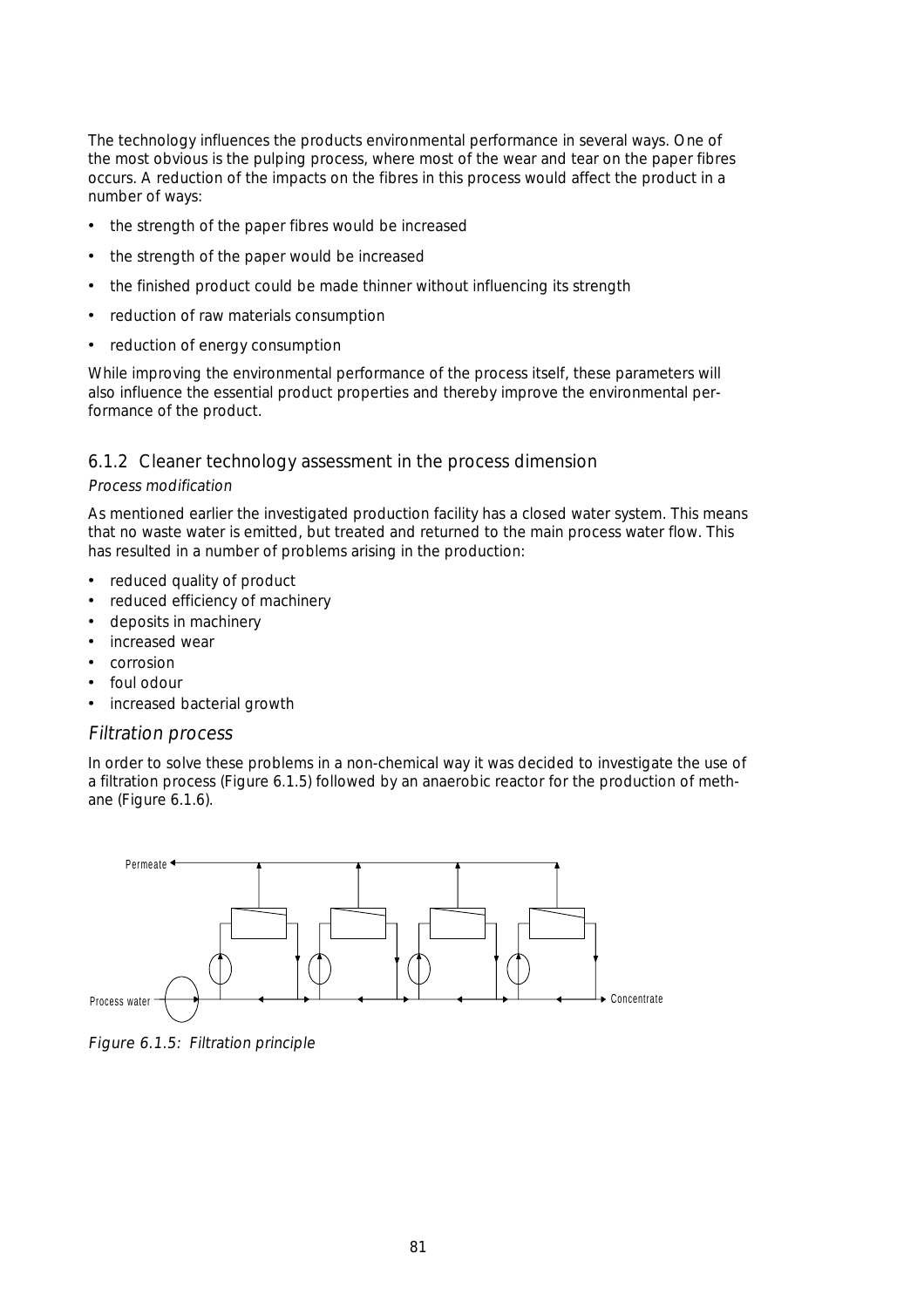

Figure 6.1.6: Anaerobic reactor for the production of methane

The methane was to be utilized in a gas motor, producing electricity and the sludge was to be pressed and incinerated at a nearby incineration plant.

With the new processes the life cycle of the product system of fluting and test-liner will be as shown in Figure 6.1.7.



Figure 6.1.7: Life cycle of system with the implementation of cleaner technology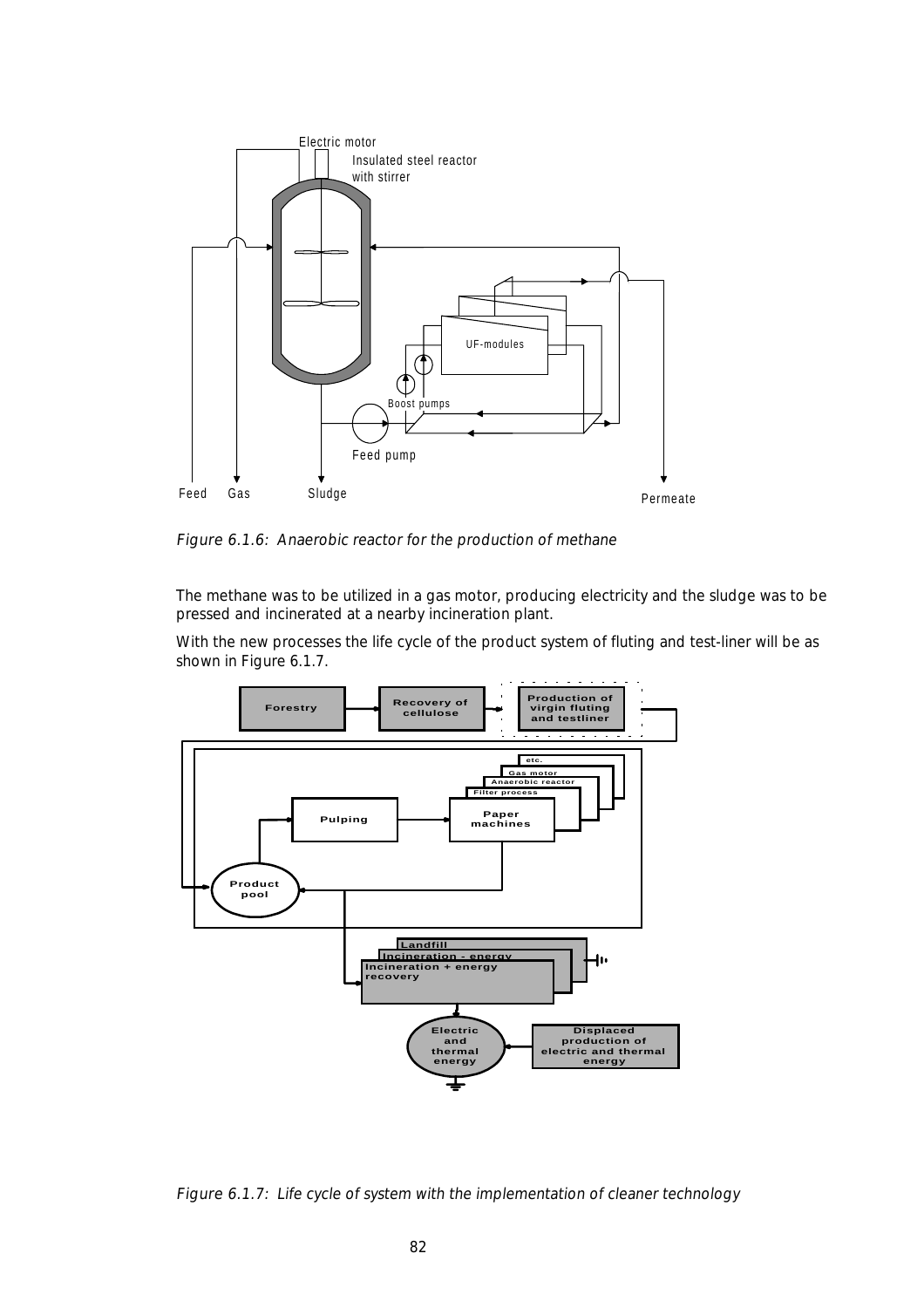If compared to the reference product system (Figure 6.1.2), it can be seen that the life cycles of the cleaner technologies have been included in the new model.

#### Environmental impacts of implementation of cleaner technology

As a result of the filtration process the final product will contain less COD. Because the COD is a main factor in the production of methane gas at landfills this emission of greenhouse gas from landfills will be reduced.

As before, it is global warming, acidification, slag and ashes, bulk waste and water consumption that characterise the environmental profiles as shown if Figure 6.1.8 and 6.1.9.

Nickel has been included as a new resource. This mainly comes from the filtration plant that, due to the highly corrosive nature of the process water, is made of stainless steel.



Weighted environmental impact potentials

Figure 6.1.8: Weighted environmental impact potentials of system with the implementation of cleaner technology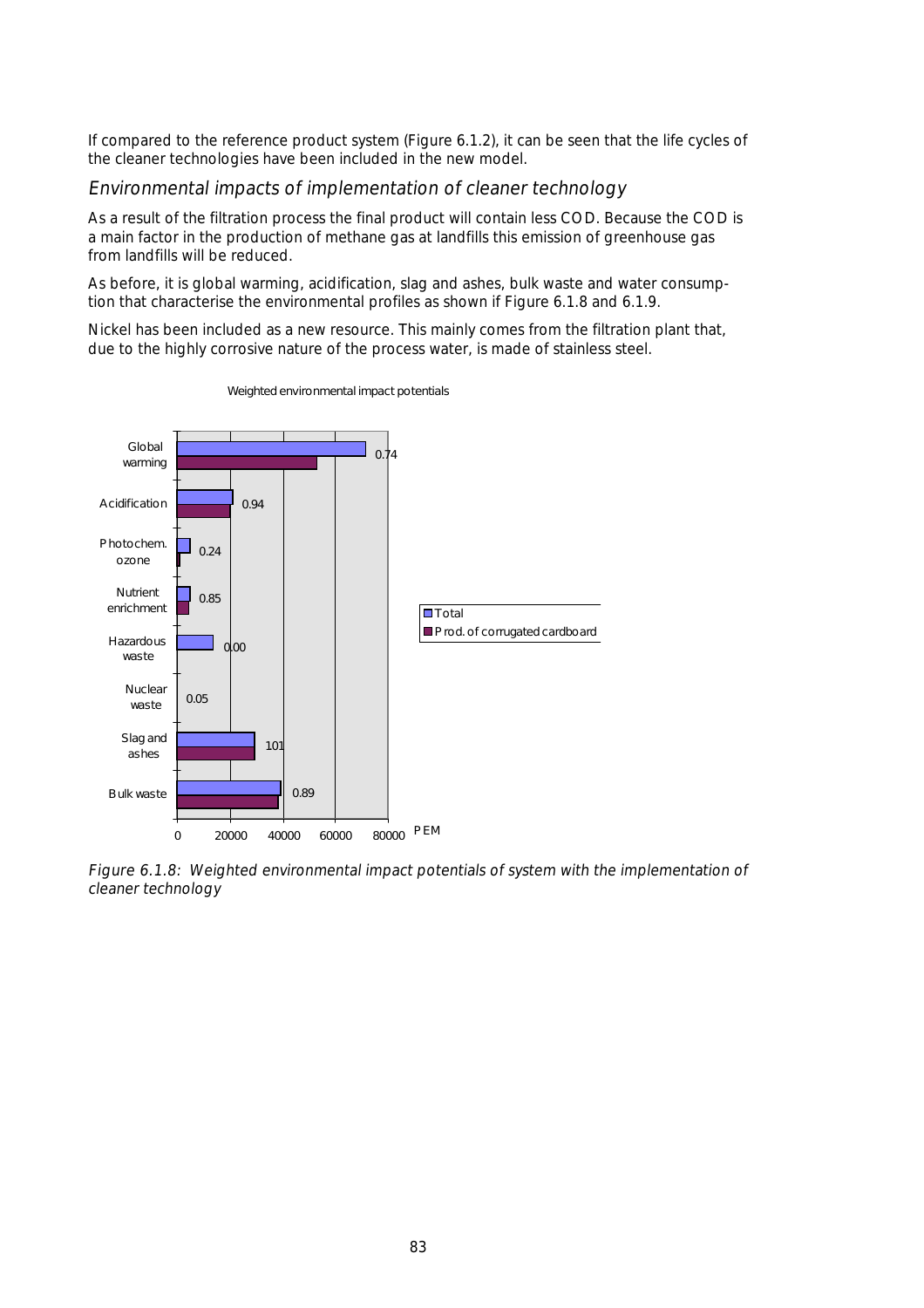Weighted resource consumption



#### Figure 6.1.9: Weighted resource consumption for the system with the implementation of cleaner technology

The new processes themselves do not have much of an effect on the profiles, but the gas motor contributes with relatively large reductions. The energy produced is larger than the consumption of the filtration process and the anaerobic reactor thereby causing a total decrease in energy consumption from the production system.

A factor not mentioned earlier is the consumption of ancillary substances (biocides, flocking agents, etc.). Introducing the mentioned cleaner technologies it should be possible to reduce the consumption of ancillary substances by approx. 30%, with some of the substances being reduced by up to 50%.

# 6.1.3 Cleaner technology assessment in the product dimension

#### Life time for paper fibres

In the reference system, 27% of the fibres are disposed of in each recycling loop. If the disposal rate could be reduced, a reduction of the amount of new fibres would be the result. According to experience from the industry a paper fibre can stand up to 6 times of use. Theoretically this means that for each recycling stage 1/6 of the paper fibres have lost so much material grade that they have to be taken out of the recycling loop in order not to reduce the overall paper quality. An illustration of this scenario, according to Figure 6.1.2 would be:

 $X(recycle) = 5/6 = 0.83$ 

 $X(disposal) = X(new) = 1/6 = 0.17$ 

The environmental profiles of this scenario can be seen in Figures 6.1.10 and 6.1.11.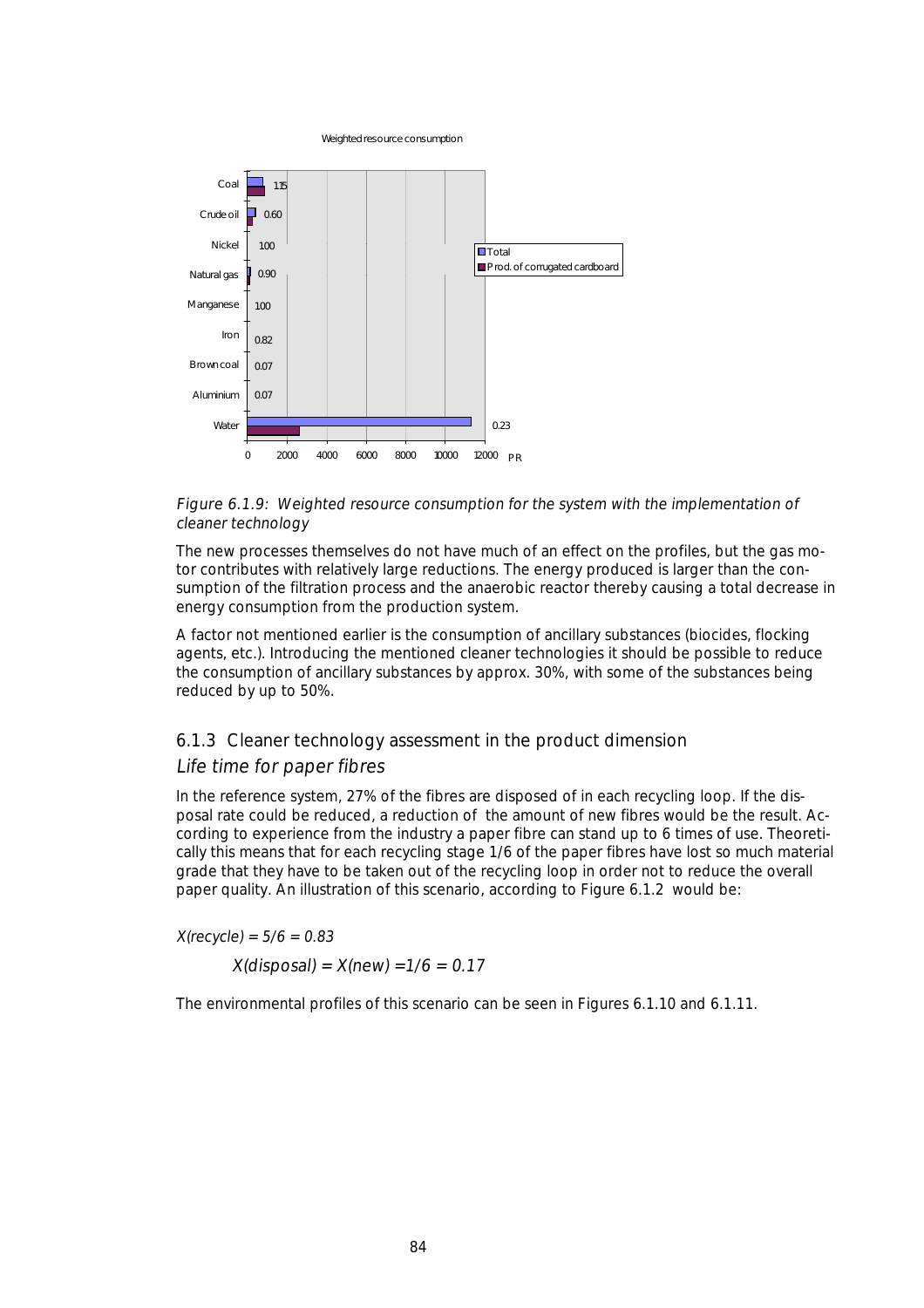Weighted environmental impact potentials



Figure 6.1.10: Weighted environmental impact potentials for system with altered life time of paper fibre



Figure 6.1.11: Weighted resource consumption for system with altered lifetime of paper fibre.

If we compare these figures to Figures 6.1.3 and 6.1.4 we will see that the ratios have become closer to 1. This can be explained by the fact that the surrounding product system contributes to a smaller part of the product system.

#### Recycling rate

If the recycling percentage was lowered to a mere 50%, so:

 $X(recyclic) = 0.50$  and  $X(new) = X(disposal) = 0.50$ , the environmental and resource profiles would be as illustrated in Figures 6.1.12 and 6.1.13.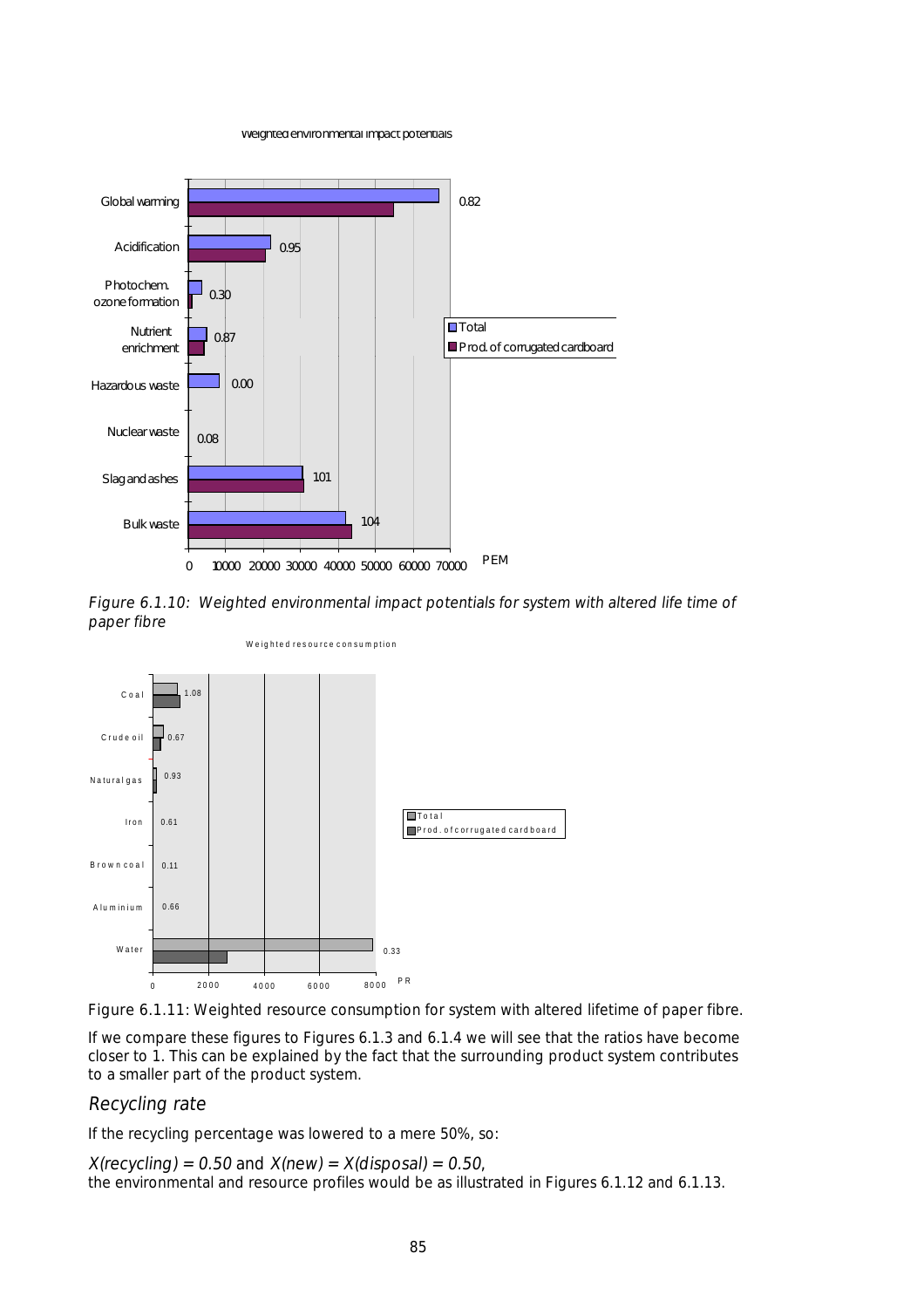Weighted environmental impact potentials



Figure 6.1.12: Weighted environmental impact potentials for a system with recycling percentage of 50%



Weighted resource consumption

Figure 6.1.13: Weighted resource consumption for a system with recycling percentage of 50%

This exemplifies the exact opposite of the Figures 6.1.3 and 6.1.4. Here the ratios have moved further away from the value 1. Mathematically this can be explained as:

*environmental impact i, production process*  $\frac{P}{p_{total}} \rightarrow 1$ <br>  $\frac{P}{p_{total}} \rightarrow 1$  $\rightarrow$  1

 $for X(recycle) \rightarrow 1$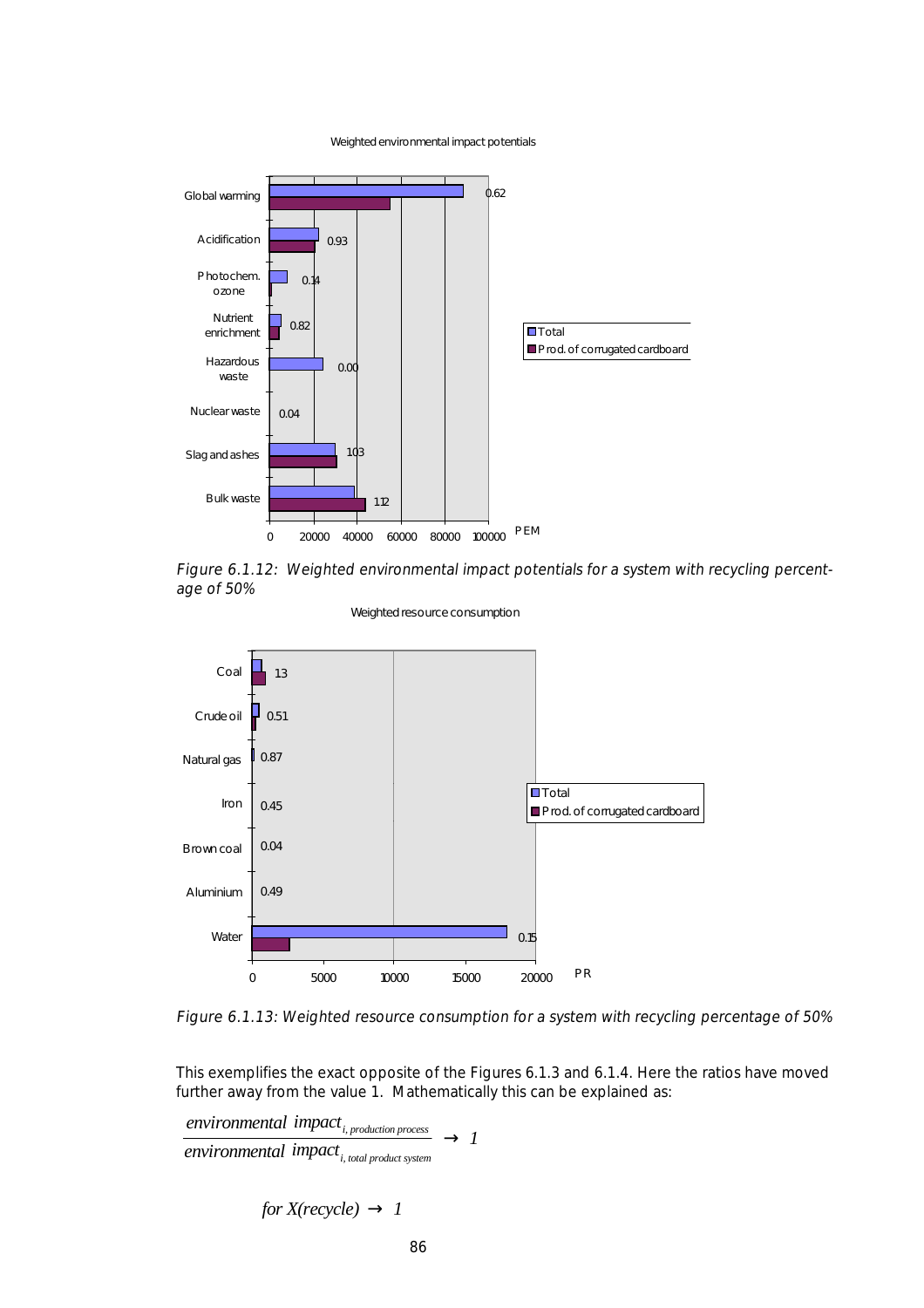So, the higher the utilised recycling potential, the less important the surrounding product system.

### 6.1.4 Technology specific EPIS

In order to control environmental performance, technology specific indicators which are related to the process parameters and the product properties respectively, can be defined.

#### The process dimension of environmental performance

There are many factors in the technology that are of environmental importance, as seen in the environmental and resource profiles. These are illustrated by the ratios. If they have a value close to 1 the main improvement potential will be located in the process, if not, the main improvement potentials for the product system are to be found in the surrounding product system. In the process, specific improvement potentials are illustrated by global warming, acidification, slag and ashes and bulk waste. Together with coal and natural gas they mainly represent consumed energy. The metals present in the cleaner technology scenario are not considered important. The resource profile for water is not representative for all manufactures of recycled paper (mentioned earlier). Many other manufactures will have a consumption that is considerably larger.

Another important property of the process is the amount of consumed ancillary substances, not mentioned earlier. It has been proven that the overall consumption of chemicals can be reduced by 30%, some up to 50%. This will have a considerable impact of toxicology, but due to deficiency of data these impacts have not been proven.

To sum up on the process dimensions that will influence the environmental performance of the product, they are:

- consumption of energy
- consumption of ancillary substances
- (consumption of water)

#### The product dimension of environmental performance

The product dimension of environmental performance is the technology's influence on the product's performance. The environmental performance of the product is determined by a number of its key properties. In the case of fluting and test-liner examples of essential properties are:

- fibre quality (determine the residual life time of the fibre)
- strength/weight relationship

#### Lifetime

Experience shows that the lifetime of a paper fibre is in practice determined by the number of recycling steps the fibre has been through. A paper fibre can according to the industry be used 6 times before the material grade is reduced to a quality too low for the production of paper (it must be noted that durability depends on many factors, and the durability of fibres in a recycling system is not a scalar but a probability distribution). With an increased amount of paper being recycled the single paper fibre is increasingly used in more products. This means that many of the paper fibres are more worn. Paper fibres that have lost "all" of their material grade qualities are called "0-fibres", the only function these fibres have is as inert fillers that reduce the strength of the paper or pollutants in the waste water.

A major part of the wearing down of the fibres happens in the pulping process (see Figure 6.1.3) where the fibres are exposed to physical and chemical wear and in the drying stage, where the heat causes irreversible structural changes in the cell wall of the fibre (hornification).

The higher the wear on the fibre in the recovery process, the higher the environmental impact from the product. When the fibre is worn, the need for primary paper production increases and thus the impacts from the parts of the product system external to the recovery process itself.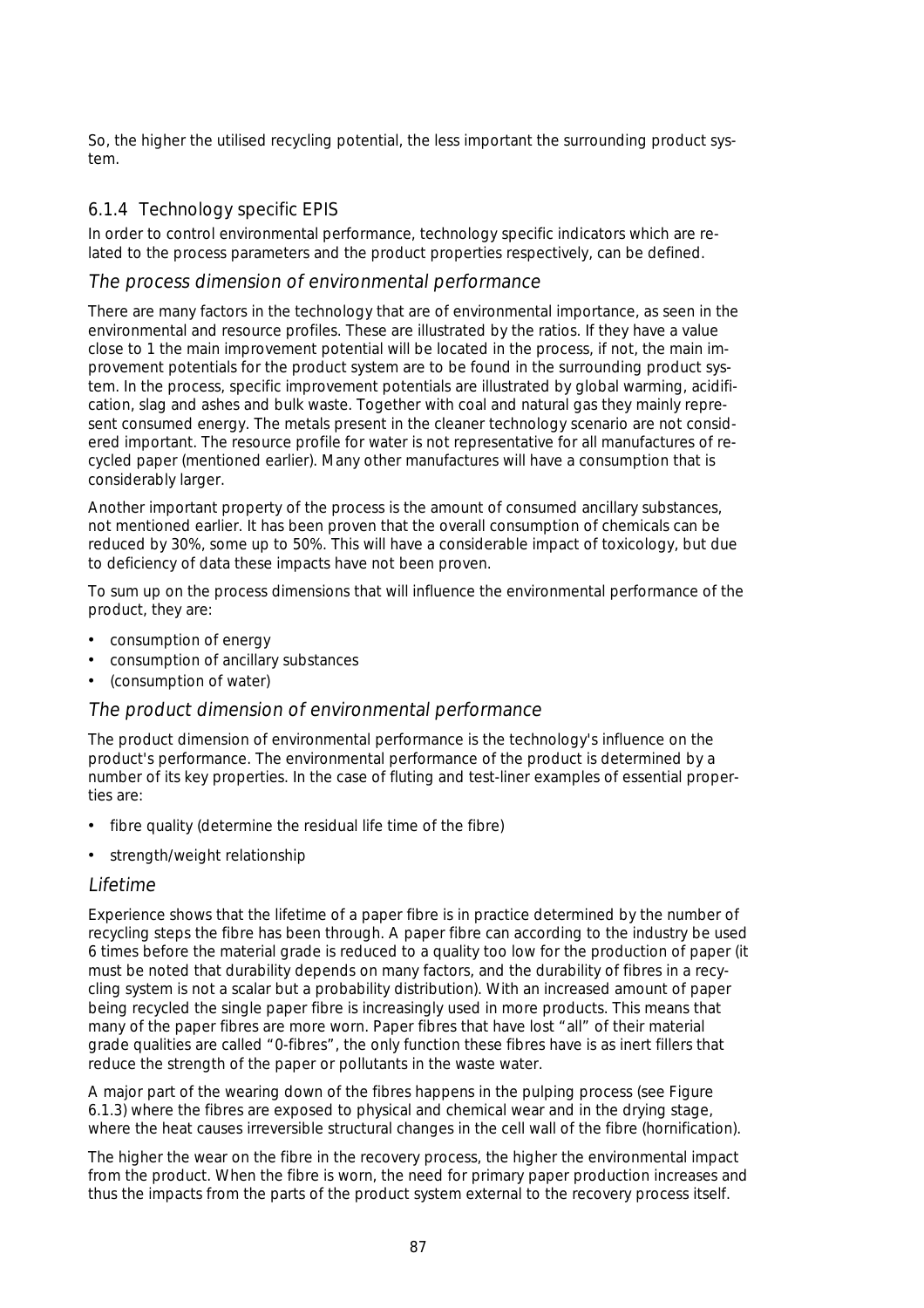# Strength/weight

The manufacturers of fluting and test-liner have certain demands, derived from their customers, as to the strength of the cardboard. These demands are fulfilled by alternating the specific gravity, e.g. g per m<sup>2</sup>. Increased thickness is obtained by increasing the amount of consumed raw materials (mostly recycled cardboard) per produced m<sup>2</sup>.

The strength of the paper is a property affected by many parameters, e.g. length of paper fibre, thickness of the sheet, amount of inorganic fillers, amount of glue, etc. When producing paper with a greater amount of "used" fibres, as mentioned above, one could expect that the quality of the final paper will fall. Measurements of strength from producers of recycled fluting and test-liner show the exact opposite. Their Figures show increased strength even with lighter paper (g per  $m^2$ ). This is explained by process optimizations (it has not been specified if these optimizations are technological or physical, i.e. increased amount of consumed starch per basis weight). But again, the influence of the studied process on this essential product property is highly essential to the environmental impact of the product, when providing its superior service, namely packaging of goods. If the process increases the strength/weight relationship, and the customers demands cardboard with reference to the strength of the cardboard and not only focuses on the weight, the process would cause the need for less weight for the same overall service of the product. This would again imply decreased environmental impact from the product system external to the studied process itself.

#### 6.1.5 Conclusions

The conclusions from this case are:

- that the process dimension is the decisive parameter for the environmental performance of the corrugated cardboard. This means that environmental improvements of the process will significantly improve the environmental performance of the product.
- that increasing the recycling rate makes the process dimension even more important.
- that the environmental performance can be controlled by using the technology specific indicators.

# 6.2 Textile case: Reactive dyeing of cotton

#### Process to be assessed

The process to be assessed in the present case is reactive dyeing of cotton knitwear in batch machines.

This batch is widely known and is increasingly being used. Cotton represents approximately half of all textiles world-wide, and nearly all cotton is today dyed by reactive dyes.

#### The product to be assessed

The product that is to be assessed in the present case is a dyed T-shirt of 250 g 100% cotton.

A T-shirt is defined as a lightweight, weftknitted, unadorned, crew-neck, short or long sleeved garment, giving a T-shape when laid flat, designed for outerwear. T-shirts covered by these criteria must not be equipped with buttons, ribs or a collar made of other materials.

The average consumer's annual requirement for such T-shirts is defined as 75 times of use or in practice as washing 75 times and drying 45 times in a household dryer. If a given quality of a dyed T-shirt can stand washing 75 times and drying 45 times in a household dryer, before being classified as worn out, this T-shirt will have a lifetime of one year.

#### Superior service

The superior service of the product is to serve as clothing. The functional unit is: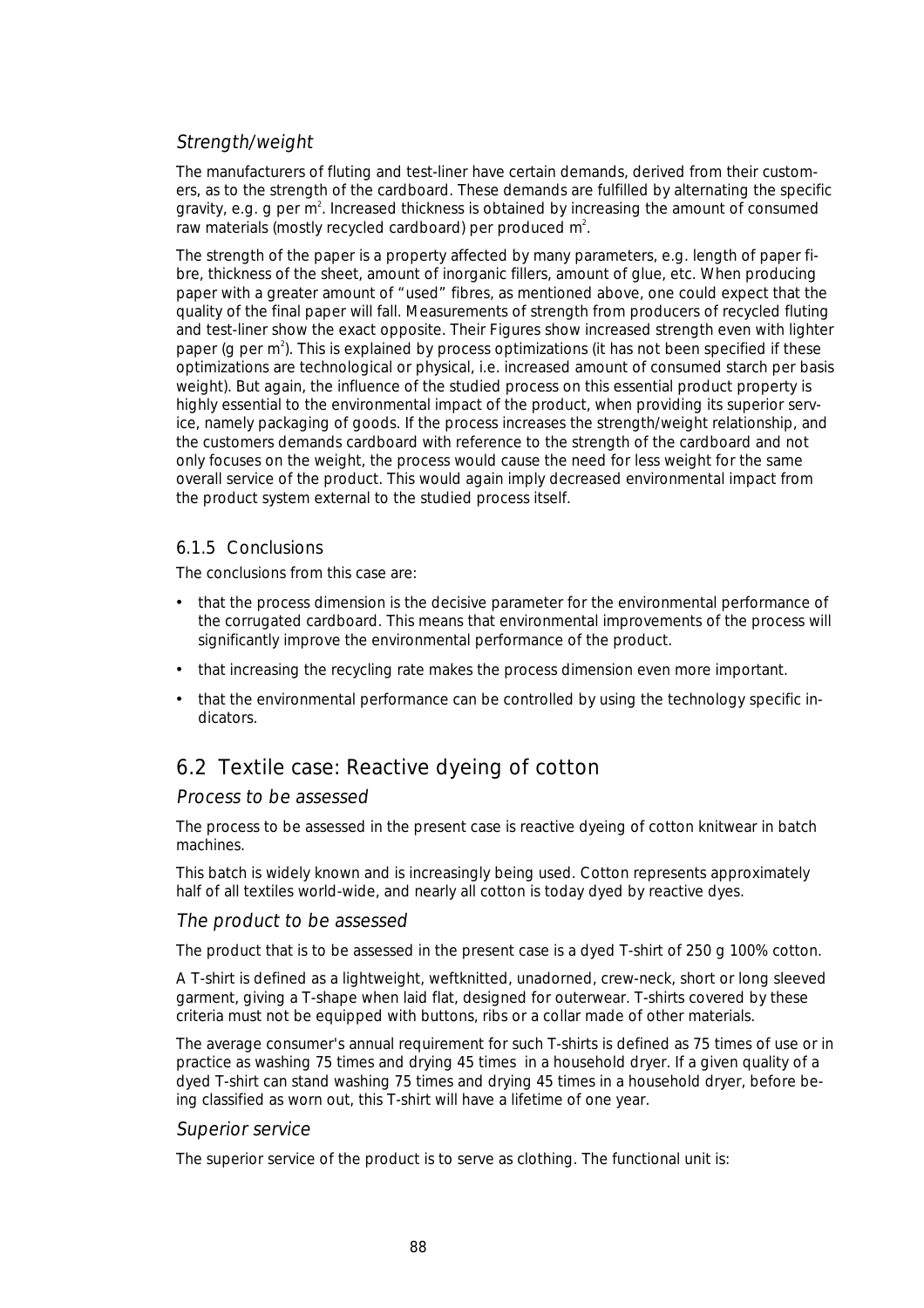# The functional unit

Number of T-shirts needed to meet a consumer's demand for one year, i.e. washing 75 times and dried in a household dryer 45 times.

## 6.2.1 Reference technology, process and product dimension

### The reference process: Reactive dyeing of cotton

The dyeing process of knitted cotton fabric can be divided into four stages: pre-treatment, dyeing, rinse and finish. In this reference case all these stages take place in the same machine shown in Figure 6.2.1:



Figure 6.2.1: Jet dyeing machine. Vald. Henriksen A/S

# Pre-treatment

The pre-treatment prepares the fabric for further manufacturing and can be divided into two stages:

- Washing and bleaching to remove impurities such as waxes, grease and natural colour to ensure a uniform clean, white textile.
- neutralising and rinsing that ensures that the bleaching chemicals are removed from the fabric.

#### Dyeing

The dyeing process consists of a number of process steps, where pH, temperature and ion strength are used to ensure that the colour intensity and fastness of the product match that required by the customer.

#### Rinse

During rinsing the surplus dye-stuff, which is not fixed on the textile, is washed off, and the product is nearly finished.

#### Finish

Finishing is a process that allows the manufacturer to add one or several qualities to the final product. When talking about knitted cotton, the finish consists of treatment with antistatic and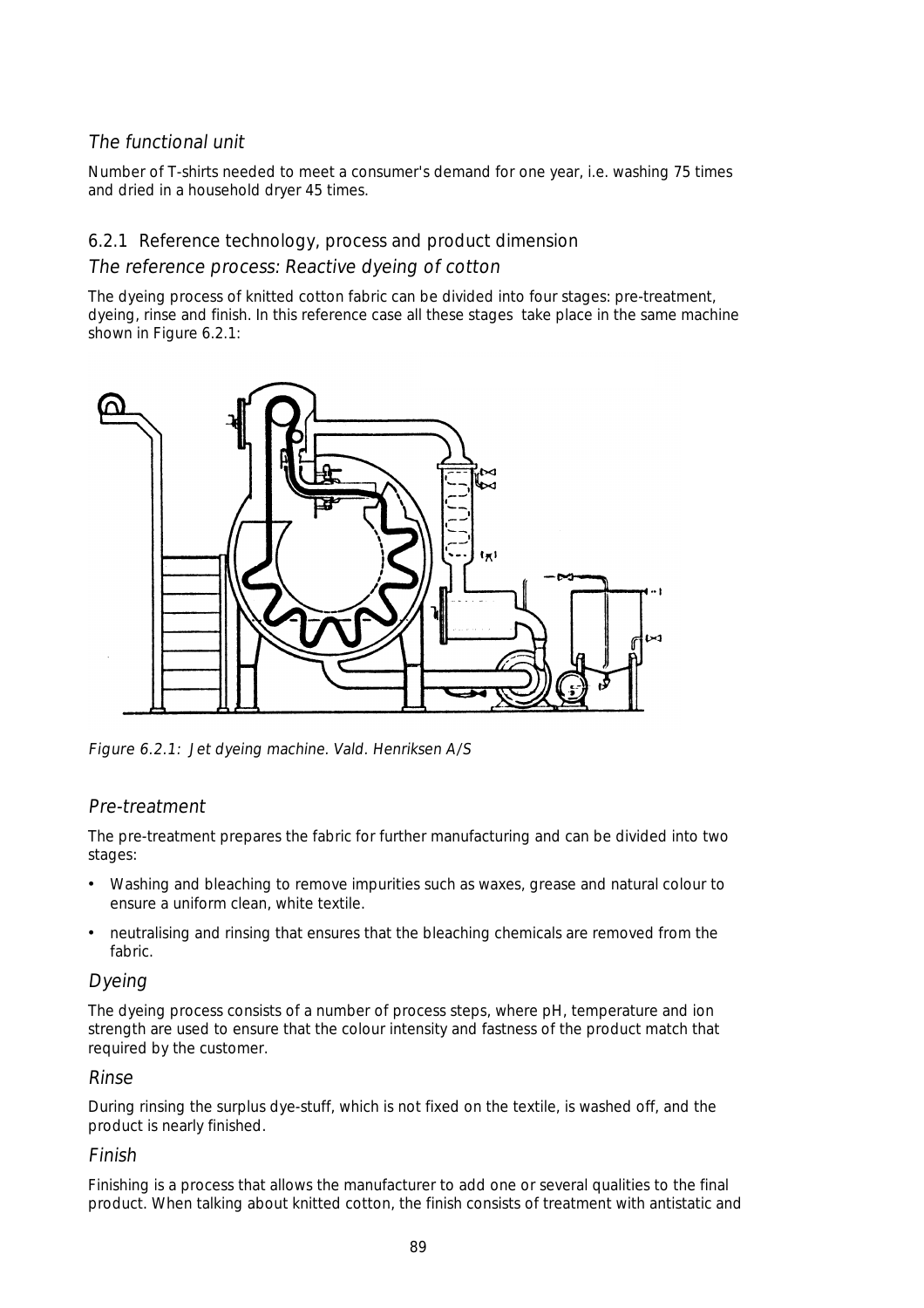softening agents in order to decrease interfibre friction during sewing.

# The reference product: A cotton T-shirt

A simplified life cycle for a cotton T-shirt is shown in Figure 6.2.2:



Figure 6.2.2: Product system. Cotton from seed to waste

# Growing and harvesting

The life cycle of cotton fibres starts with the growing and harvesting of the cotton. Harvesting is done by machines, requiring application of defoilaging agents before harvesting. The harvested cotton does not only consist of pure cotton fibres but also of cotton seeds and other impurities (soil, twigs, leaves etc.). These impurities are cleaned off, and the pure cotton fibre is baled and sent to further processing.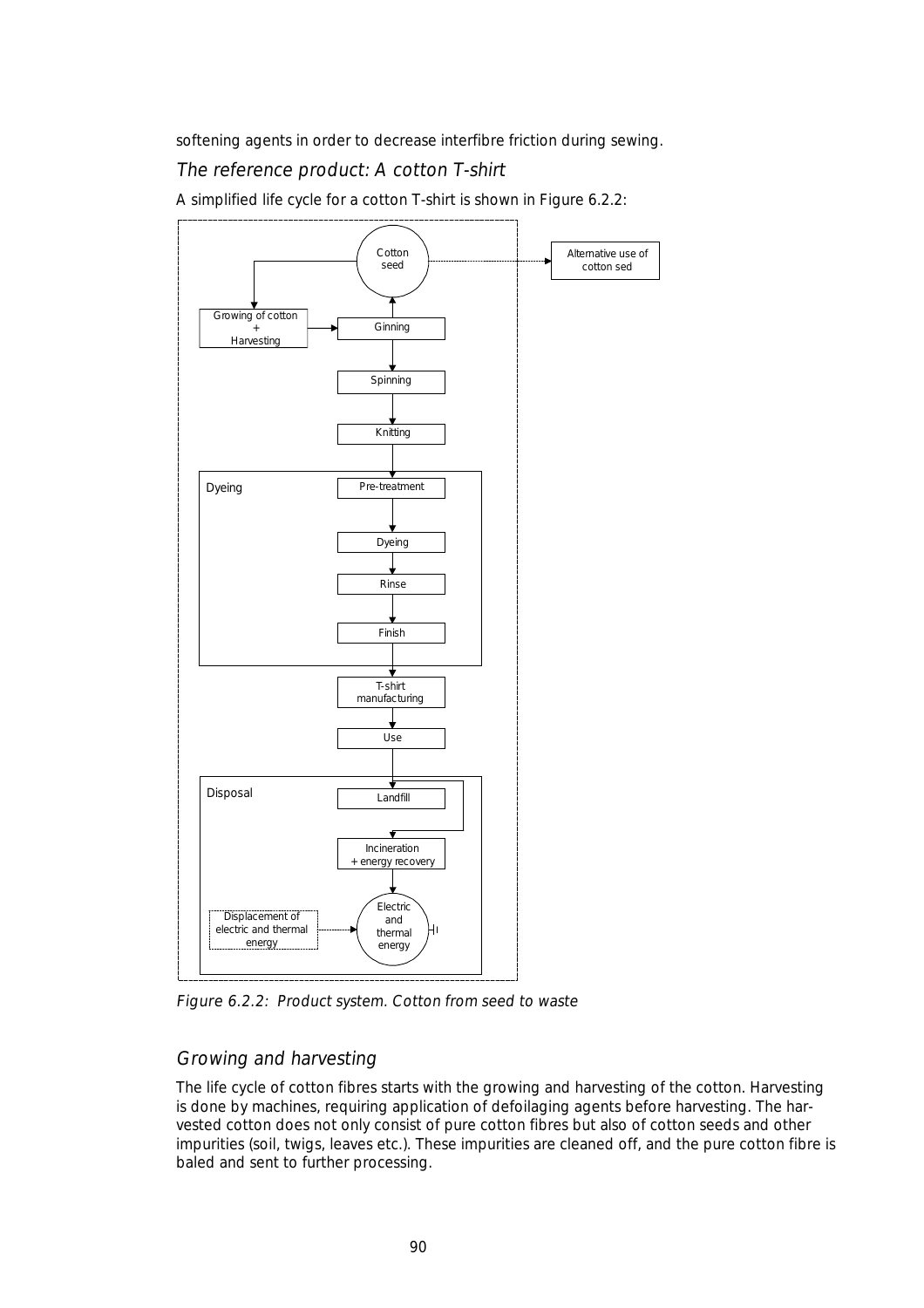## Seeds

The cotton seeds are utilised in different ways. A small fraction is returned to the cotton farmers for new crops. The main fraction is used for other products such as cotton oil and animal feed. This gives rise to an allocation problem. The income from the sale of cotton is higher than the income from cotton seeds, and an economical allocation model has been used.

### **Impurities**

All other impurities are treated as terminal waste.

### Cotton fabric

The cleaned and baled cotton fibres is sent to the spinner. Here the fibres are spun into cotton yarn. The cotton yarn is knitted into cotton fabric and dyed with reactive dyestuffs in a jet dyeing machine.

## Manufacturing of T-shirts

The dyed fabric is cut and sewn into T-shirts with a weight of 250 g per T-shirt. Assessments of the environmental impacts from these processes have outlined the energy consumption, including the energy consumption for compressed air, as the only impact worth mentioning. The manufacturing process is not included in the following environmental assessment.

#### Use

The use is characterized by washing and dying processes. Regarding environmental impacts and resource consumption, these processes can be of paramount importance compared to the rest of the life cycle.

## Disposal

In the disposal stage of the T-shirts, these are treated as normal household waste.

#### Discussion of the process versus the product system

The LCA of the T-shirt can be expressed in an environmental profile in Figure 6.2.3 and a resource profile in Figure 6.2.4. It is seen that the use stage is the most dominant. This is due to the washing and drying processes during this stage of the product life cycle. The environmental impact categories all demonstrate that this stage is very energy consuming. The water consumption in the resource profile can also be ascribed to the washing process.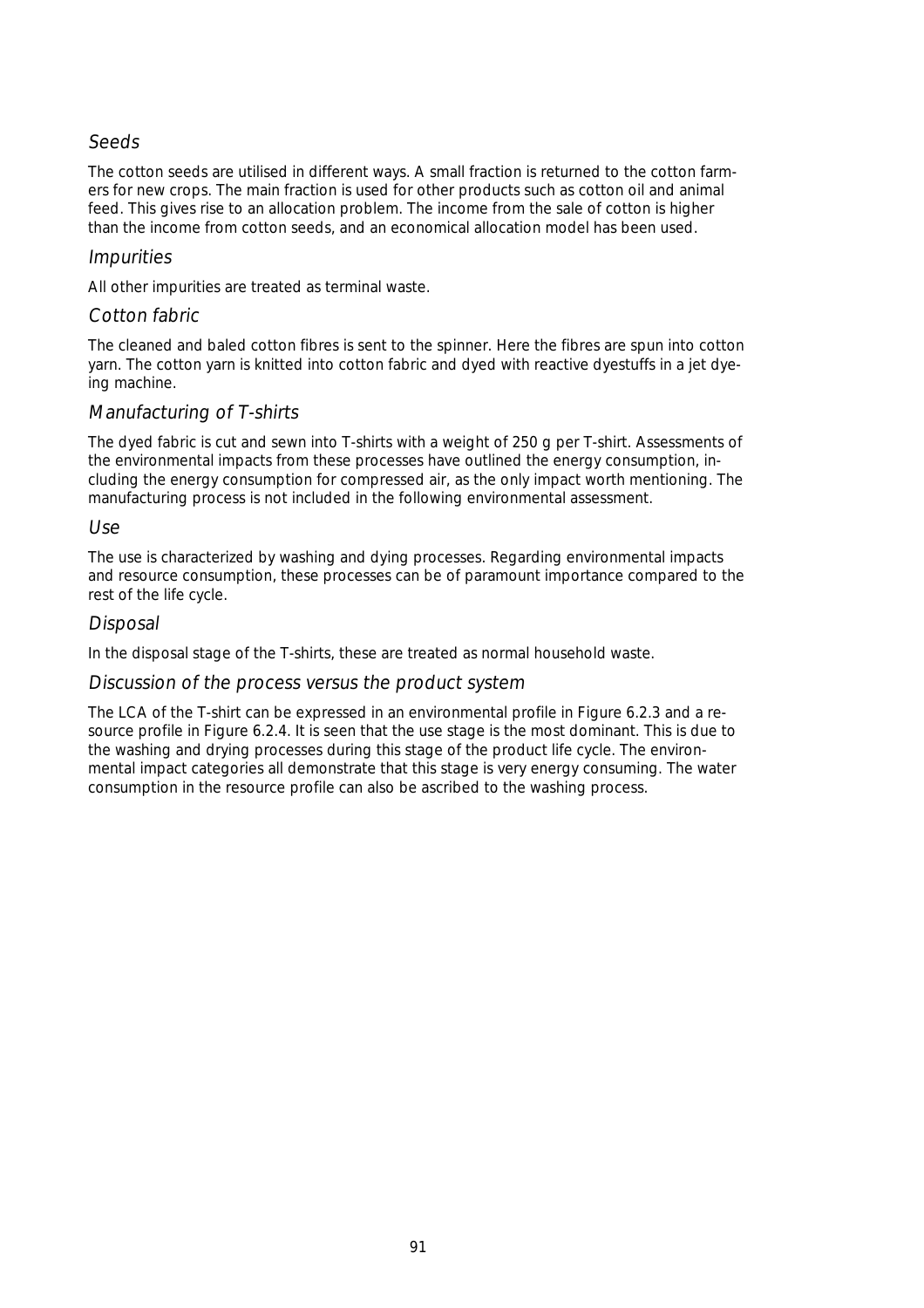

#### Figure 6.2.3: Weighted environmental impact potentials for a cotton T-shirt

Growing and harvesting of cotton is also seen to have noticeable impacts. These are due to the burning of fossil fuels.

From a product LCA point of view the impacts from the remaining stages in the product system are negligible.



Figure 6.2.4: Weighted resource consumption for a cotton T-shirt

It can be concluded, that the environmental impacts from the life cycle of a cotton T-shirt predominately is governed by its use stage and secondarily by the growing and harvesting of the cotton.

#### Lifetime

Figure 6.2.5 illustrates the global warming potential as a function of the number of T-shirts needed to meet the demand for a person in one year. The impact from the use stage is constant, i.e. independent of how many T-shirts the person needs. In contrast, the impact from the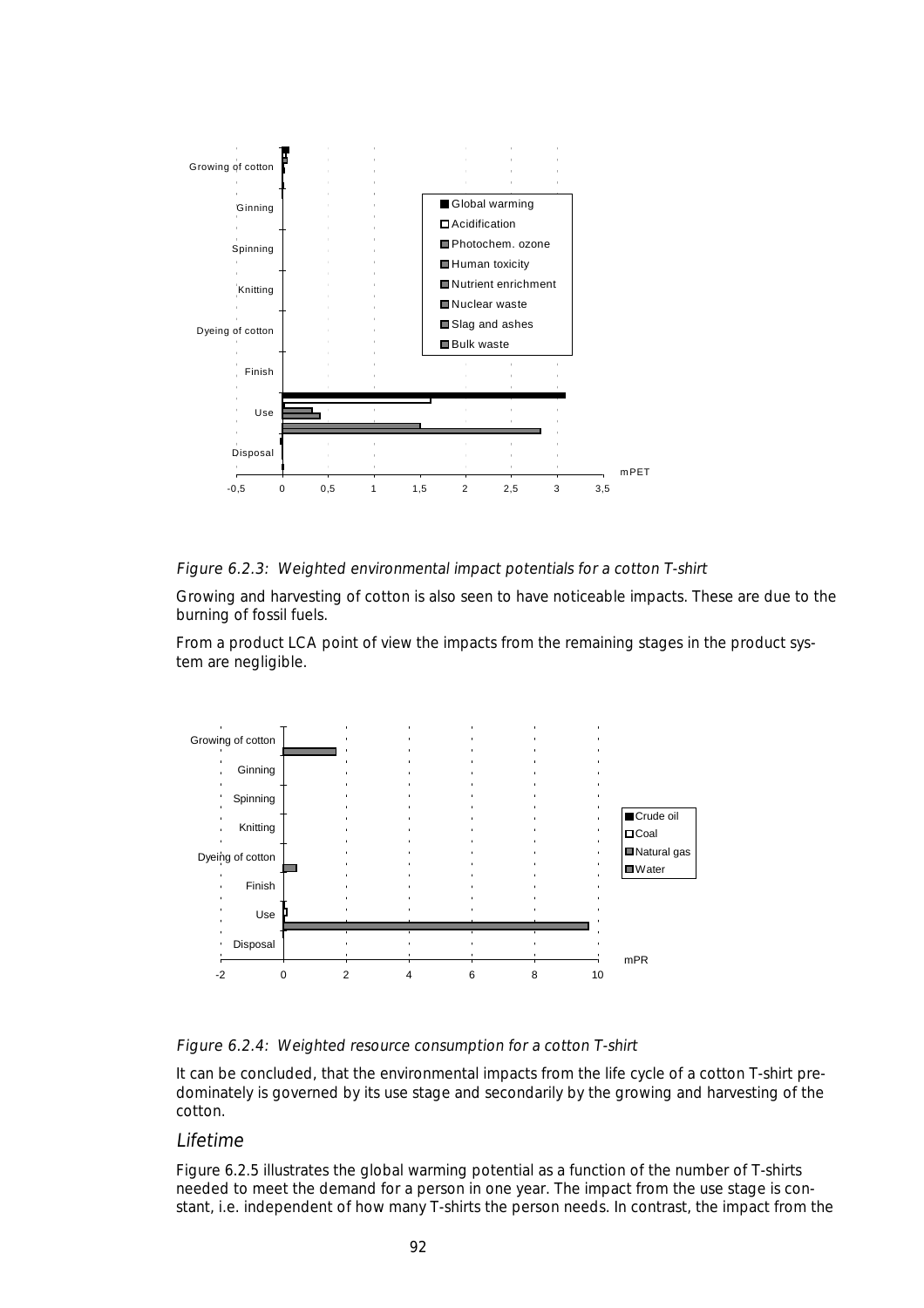product life cycle excl. use is directly proportional to the number of T-shirts needed. The total global warming potential from the life cycle incl. use is obtained by adding two curves. It can be seen that from one high quality T-shirt, which can stand 75 washing cycles (one T-shirt used per year), the impacts will mainly come from the use stage. On the contrary it can be seen that from a low quality T-shirt, which can stand only 5 times washing (15 T-shirts used per year), the impacts from the rest of the product life cycle become as weighty as the rest of the use stage and the total global warming impact from the low quality T-shirt is double that of the high quality T-shirt.



Figure 6.2.5: Weighted global warming impact as a function of T-shirt lifetime

#### 6.2.2 Cleaner technology assessment in the process dimension

#### Process modifications

The investigated cleaner technology process modification is rinsing after dyeing. In the investigated system 60% of the total water consumption and 20% of the total consumption of chemicals in the dyehouse processes have been saved. This has been accomplished by introducing a new dyeing method in the dyehouse and by upgrading and reuse of rinsing water by membrane filtration. The concentrate from the membrane filtration is utilized in a biogas reactor.

# DI CA

The process modification results in large improvements of the environmental impacts from the rinsing. This is illustrated by Figure 6.2.6 that compares the impacts from dyeing and rinsing.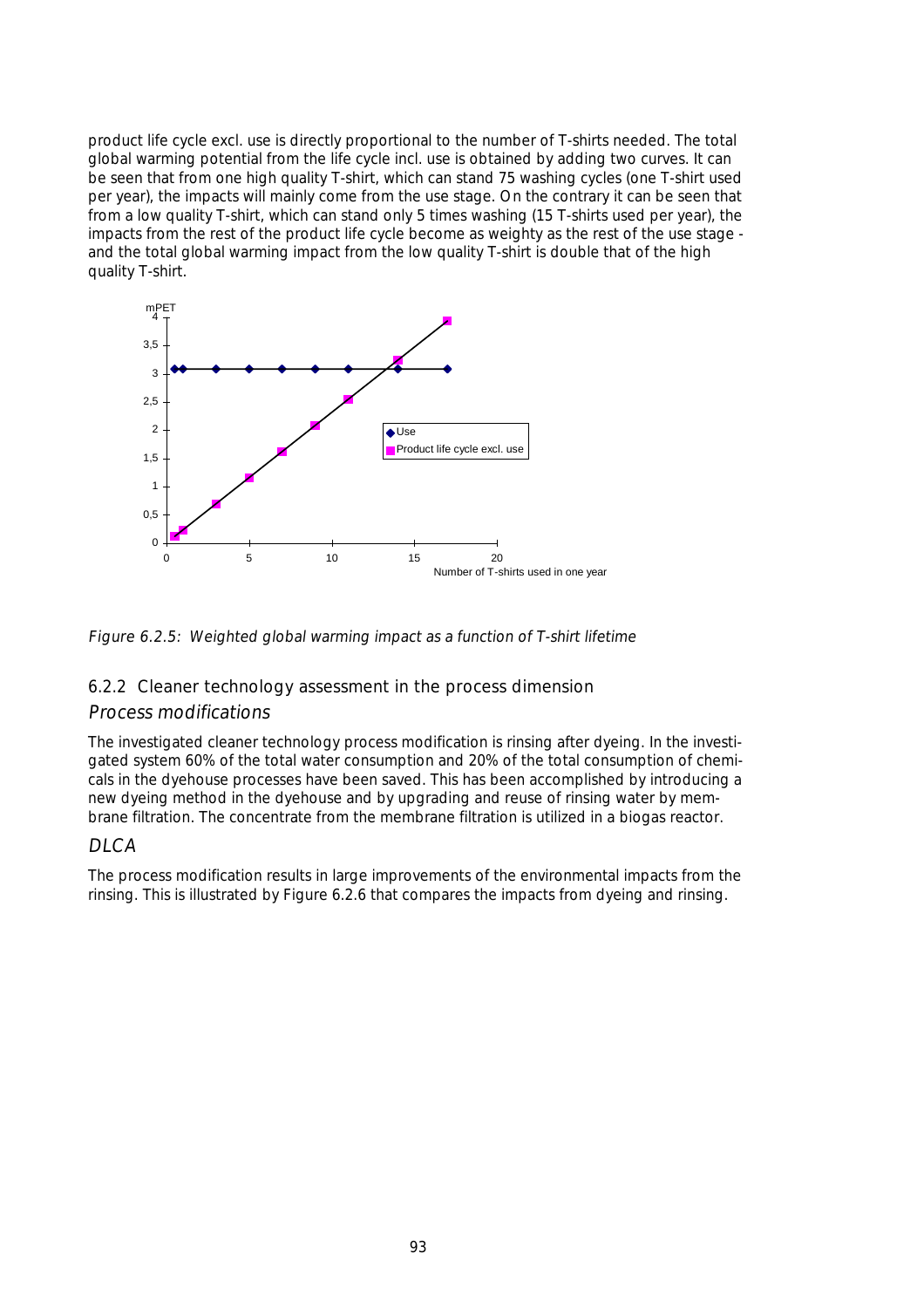

Figure 6.2.6: Weighted environmental impact potentials for the dyeing process

## System 1 and 2 versus the reference system, System 0

The Figure shows three alternative systems, namely system 0, the reference system earlier described, system 1, the above-mentioned improvement, and finally system 2, dyeing and rinsing in an old-fashioned machine (the winch) just for comparison.



Figure 6.2.7: Weighted resource consumption for the dyeing process

System 1 and 2 versus the reference system, System 0

#### ∆LCA

To compare with the above DLCAs the total LCAs of the environmental impact and the resource consumption are outlined in Figures 6.2.8 and 6.2.9.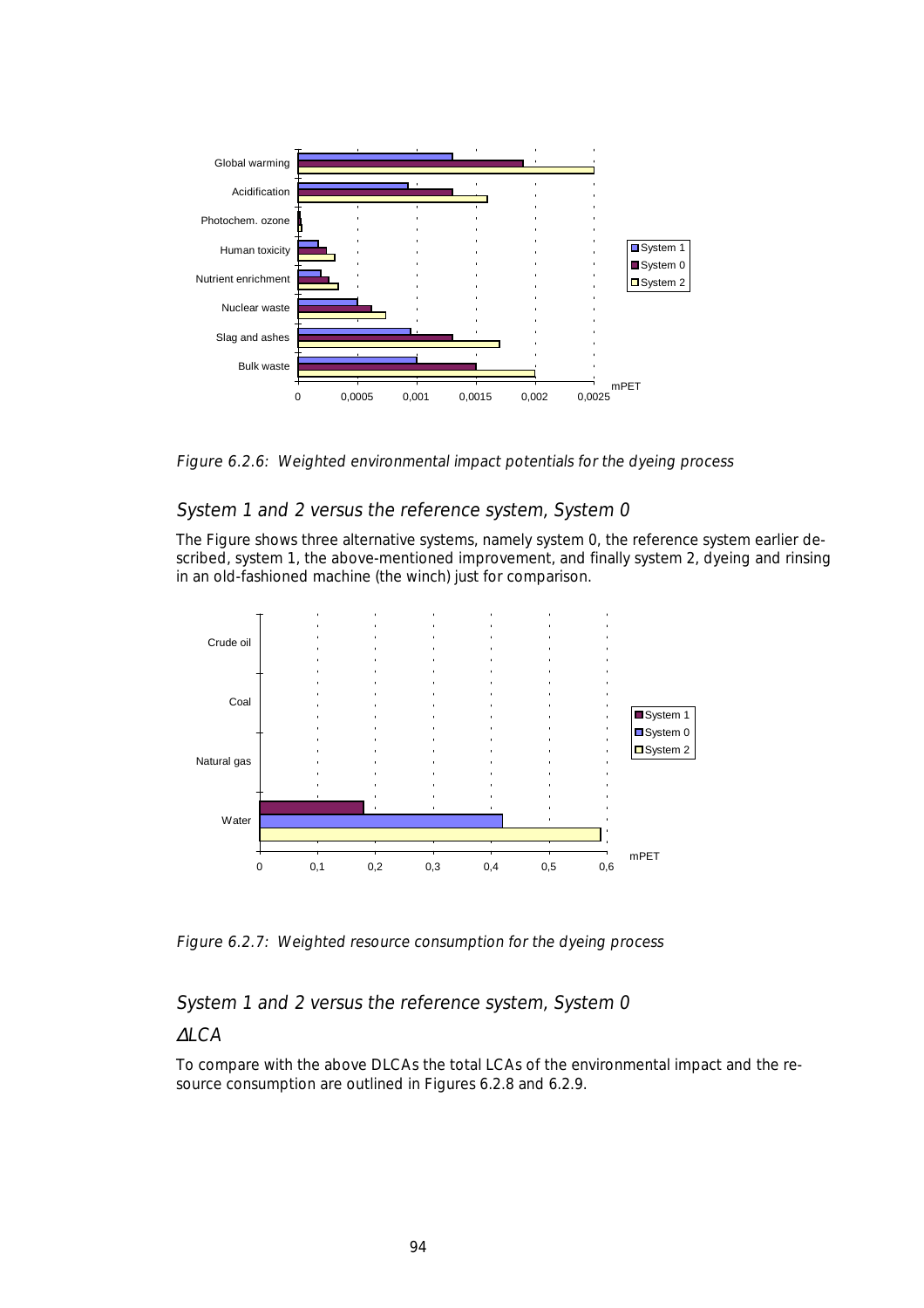

Figure 6.2.8: Weighted environmental impact potentials for a cotton T-shirt. System 1 and 2 versus the reference system, System 0



Figure 6.2.9: Weighted resource consumption for a cotton T-shirt. System 1 and 2 versus the reference system, System 0

The differences in the environmental impacts expressed in Figure 6.2.6 are too small to be visible in the full perspective due to other dominating processes in the life cycle.

The resource profile for the total product life cycle, Figure 6.2.9, shows, however, a significant change in the consumption of water. This is due to the rinsing stage in the dyeing process being very water consuming.

The process modifications of the assessed technology, reactive dyeing, thus have a large influence on environmental performance of the process but the positive influence of the modification is too small to be visible in the product dimension due to other dominating steps in the life cycle of the product.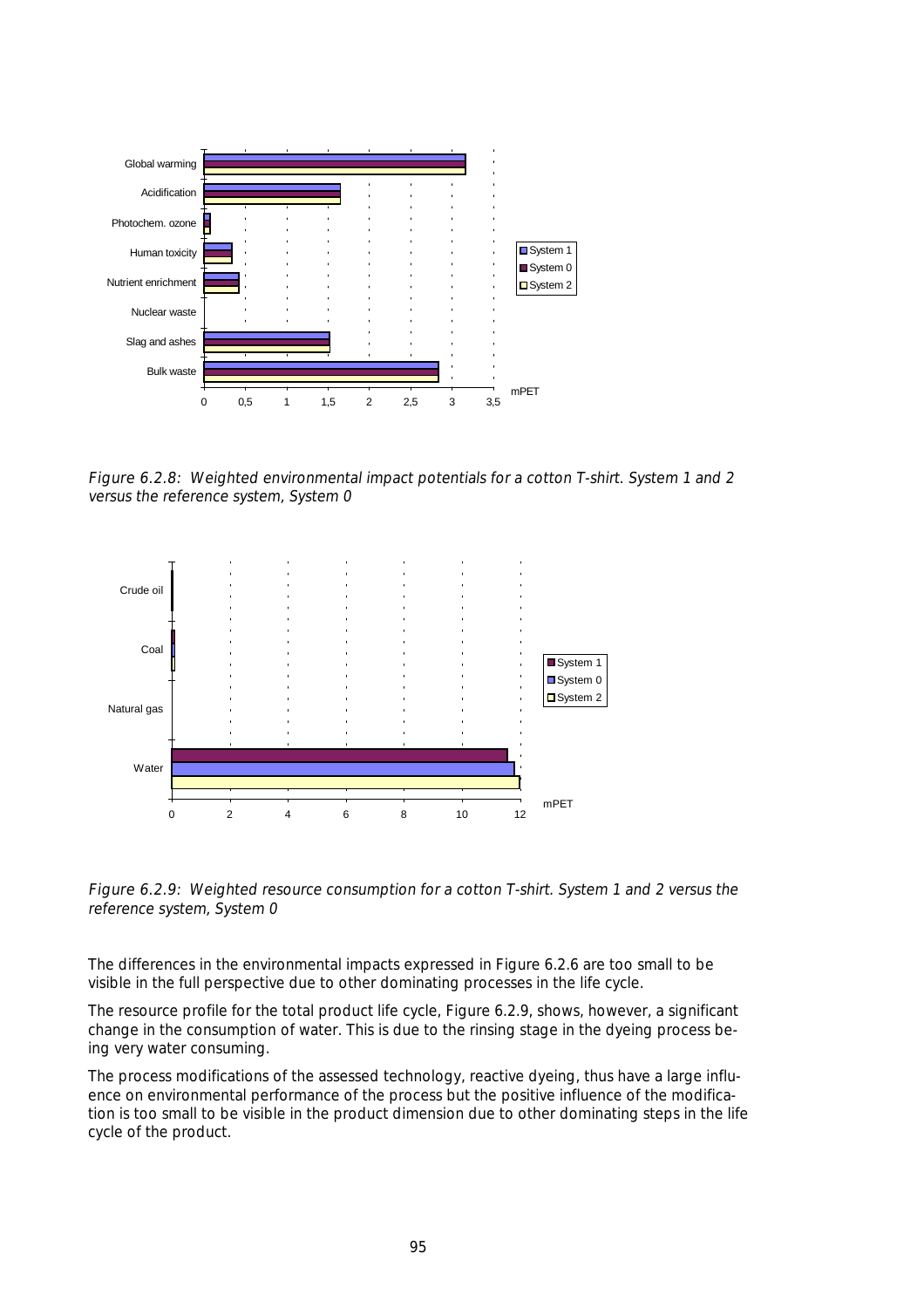## 6.2.3 Cleaner technology assessment in the product dimension

#### Investigated scenarios

A process modification can potentially influence the product properties and thereby its performance in other stages of its life cycle. Examples of some important ways in which this influence is seen are:

- affecting the lifetime of the product
- affecting product disposal
- affecting the performance of the product during use

To illustrate the environmental consequences of impacts that the technology potentially can have on the product and its life cycle, a number of scenarios have been analysed. These are shown in the following table.

| Technology                    | System identification                       | Technology impact                                                                                                                 |
|-------------------------------|---------------------------------------------|-----------------------------------------------------------------------------------------------------------------------------------|
| "State of the art"            | System 0                                    | Lifetime of a T-shirt defined as one year                                                                                         |
| Change in lifetime            | System 3:                                   | Lifetime of a T-shirt increased to 1.6 years.                                                                                     |
|                               | Improved fastness of the dyestuff           | Use stages unchanged, remaining stages<br>reduced by 60%.                                                                         |
|                               | System 4:                                   | Lifetime of a T-shirt reduced to 0.5 years.                                                                                       |
|                               | Reduced fastness of the dyestuff            | Use stages unchanged, remaining stages<br>increased by 100%.                                                                      |
| Change in waste<br>management | System 5:<br>Waste scenario A: Incineration | All waste sent to municipal waste incineration<br>plant, including recovery of energy.<br>Remaining product life cycle unchanged. |
|                               | System 6:<br>Waste scenario B: Landfill     | All waste sent to landfill.<br>Remaining product life cycle unchanged.                                                            |
| Change in use proc-<br>ess    | System 7:<br>New finishing process          | New surface treatment to reduce attachment<br>of dirt. Use stage processes reduced by 30%,<br>remaining stages unchanged          |
|                               | System 8:<br>Low cost cotton fabric used    | The surface of the T-shirt becomes more dirt<br>adhering.<br>Use stage processes increased by 30%,<br>remaining stages unchanged. |

Analysed scenarios to illustrate technology impact on product performance

# Altered lifetime

One of the most obvious ways a technology can affect the lifetime of the T-shirt is the strength of the binding between the dyestuff and the cotton fibre. An increased dyeing quality could increase the number of withstandable washes and thereby the life span of the T-shirt. This would affect the product life cycle in a number of ways. First and foremost the number of Tshirts used per functional unit would decrease. Thus, environmental impact potentials throughout the product life cycle would decrease, i.e. consumption of raw materials and fossil fuels and related environmental impact potentials. In order to illustrate the consequences of altered lifetimes three examples have been chosen:

- System 0: 1 T-shirt per year (the reference)
- System 3: 0.6 T-shirts per year
- System 4: 2.0 T-shirts per year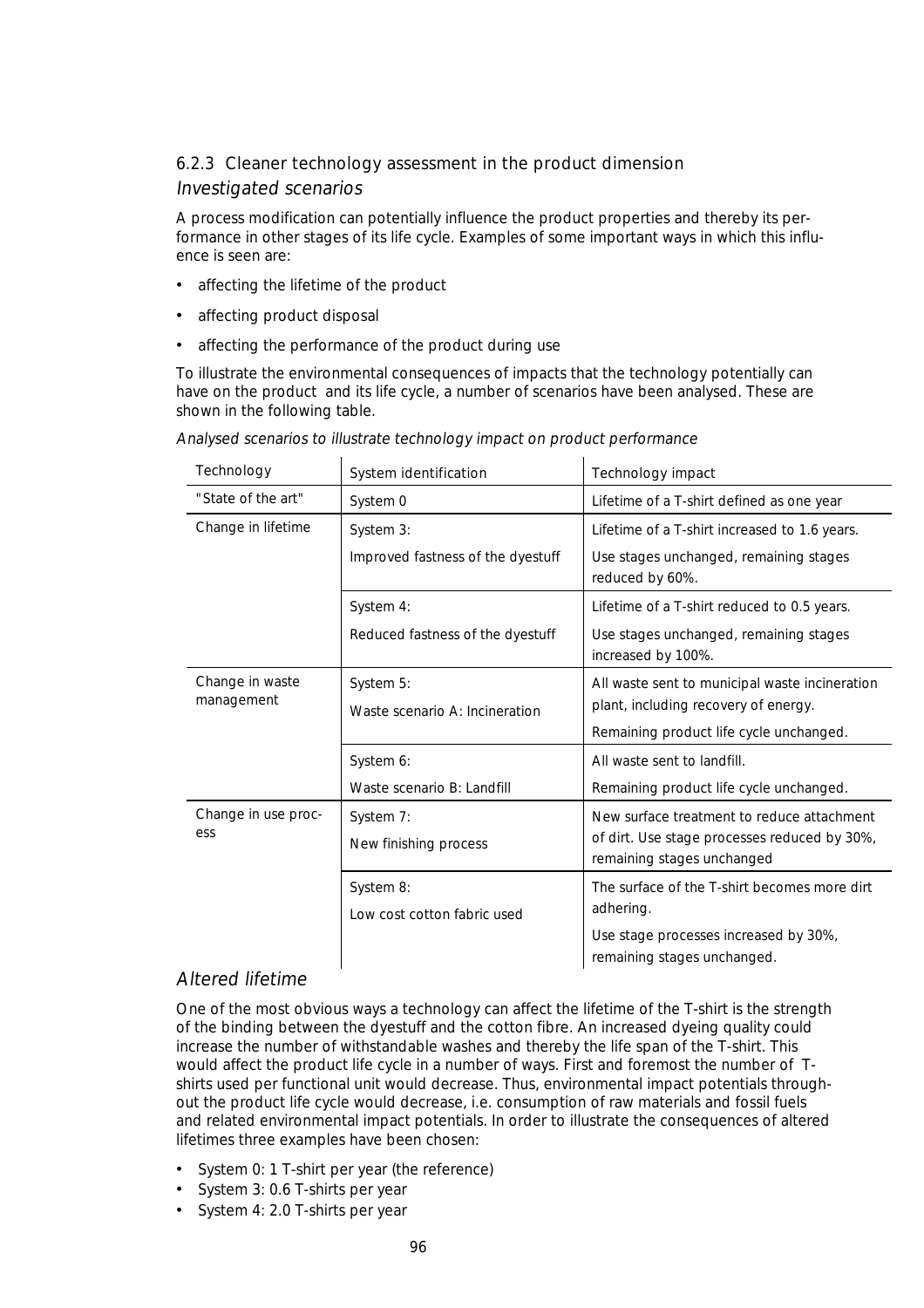From Figures 6.2.10 and 6.2.11 it can be seen that even the rather limited alterations in lifetime in the examples give considerable reflections in the contribution to the environmental effects referring to the energy consumption. In the resource profile it is the consumption of water that is the decisive factor.



Figure 6.2.10: Weighted environmental impact potentials for a cotton T-shirt. System 3 and 4 versus the reference system, System 0



Figure 6.2.11: Weighted resource consumption potentials for a cotton T-shirt. System 3 and 4 versus the reference system, System 0

Environmental benefits gained by the cleaner technology process modification outlined in Figure 6.2.6 - about 0.0006 mPET referring to global warming - can be compared to disadvantages by lifetime shortening in Figure 6.2.10 - about 0.05 mPET with a 50% lifetime reduction referring to global warming. The benefits by the process modification can in this way be quantified to only about 1.2% of a lifetime shortening. If a lifetime shortening will result from the process modifications, the total environmental account will very easily grow negative.

The same calculations concerning the water consumption in Figure 6.2.7 - 0.25 mPR benefits by process modifications - respectively Figure 6.2.11 - 2 mPR loss due to 50% reduction lifetime reduction - quantifies the benefits by the cleaner technology solutions to about 13% of a life time shortening. The water savings in the new dyeing and rinsing processes is obviously of a quantity that can be noticed in the total resource consumption of the life cycle of the T-shirt, but only limited lifetime reduction due to the cleaner technology solution would give a posi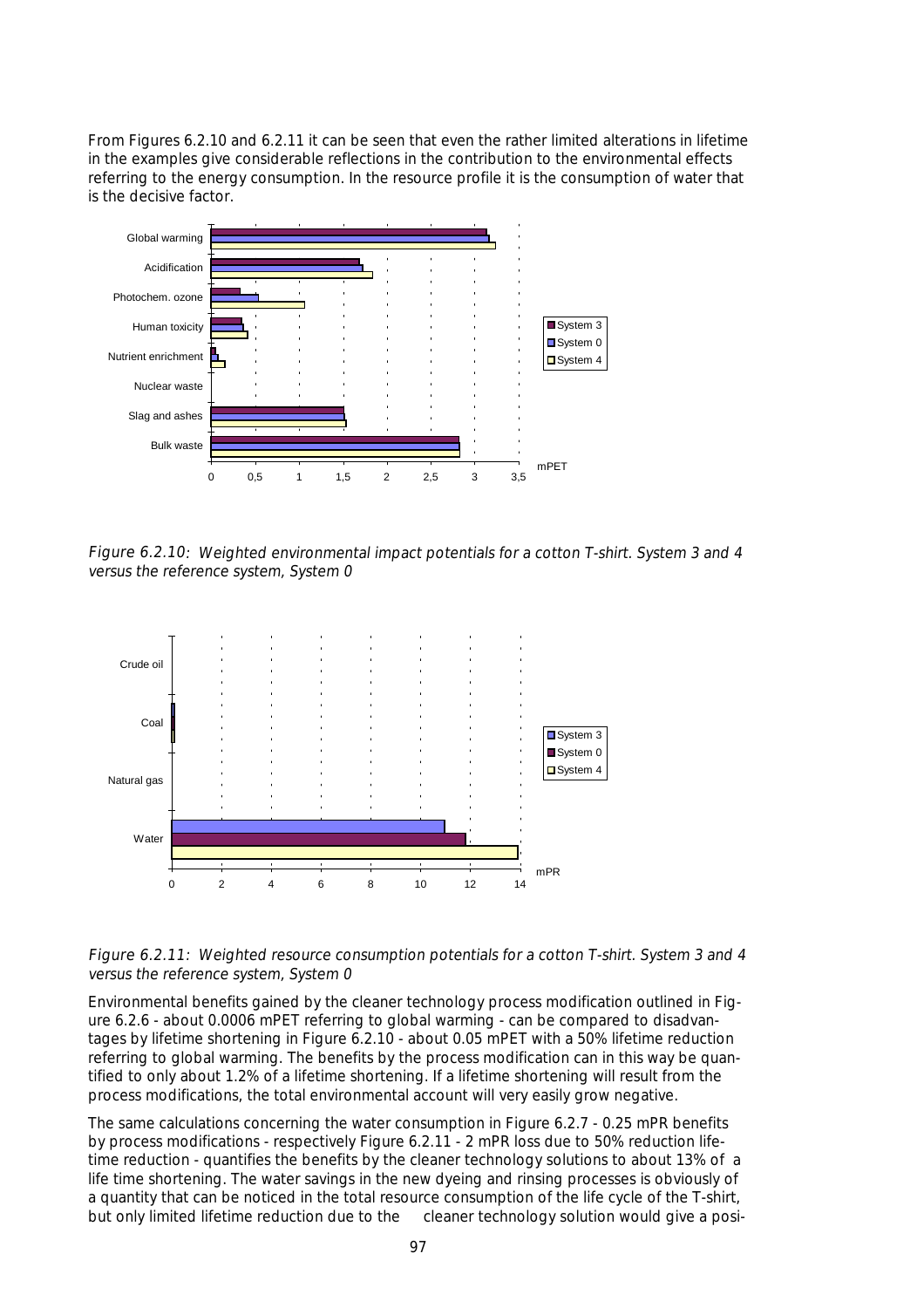positive account referring to the total resource account.

The lifetime must, however, be judged as a very decisive factor for the environmental performance of the T-shirt and as a factor that has to be watched very carefully whenever alterations in the life cycle of the T-shirt come up.

### Altered disposal

T-shirts can be disposed of in several ways. In this work T-shirts are assumed to be collected by the municipal waste system after use. In 1990 in Denmark 26% of this waste was sent to landfills and the remaining 74% was incinerated with recovery of energy, this is anticipated in system 0.

An optimised system (system 5) is exemplified with all the household waste being sent to municipal waste incineration plants with energy recovery. Finally these are compared with a hypothetical example (system 6) where the used product is sent to landfills. These scenarios are illustrated in Figures 6.2.12 and 6.2.13.





The environmental profile, Figure 6.2.12 shows that the largest changes in the environmental impact potentials are seen in the global warming potentials. The large contribution from system 6 is a result of the anaerobic production of methane gas from landfills.

The resource profile, Figure 6.2.13, does not show any visible changes.





Calculations to quantify the environmental benefits gained by process modifications - in Figure 6.2.6 0.0006 mPET - compared to disadvantages by alterations in disposal procedures - in Figure 6.2.12 0.15 mPET - gives approximately 0.5%. Thus, the environmental impacts from the disposal stage can also be pointed out as decisive in the life cycle of the T-shirt.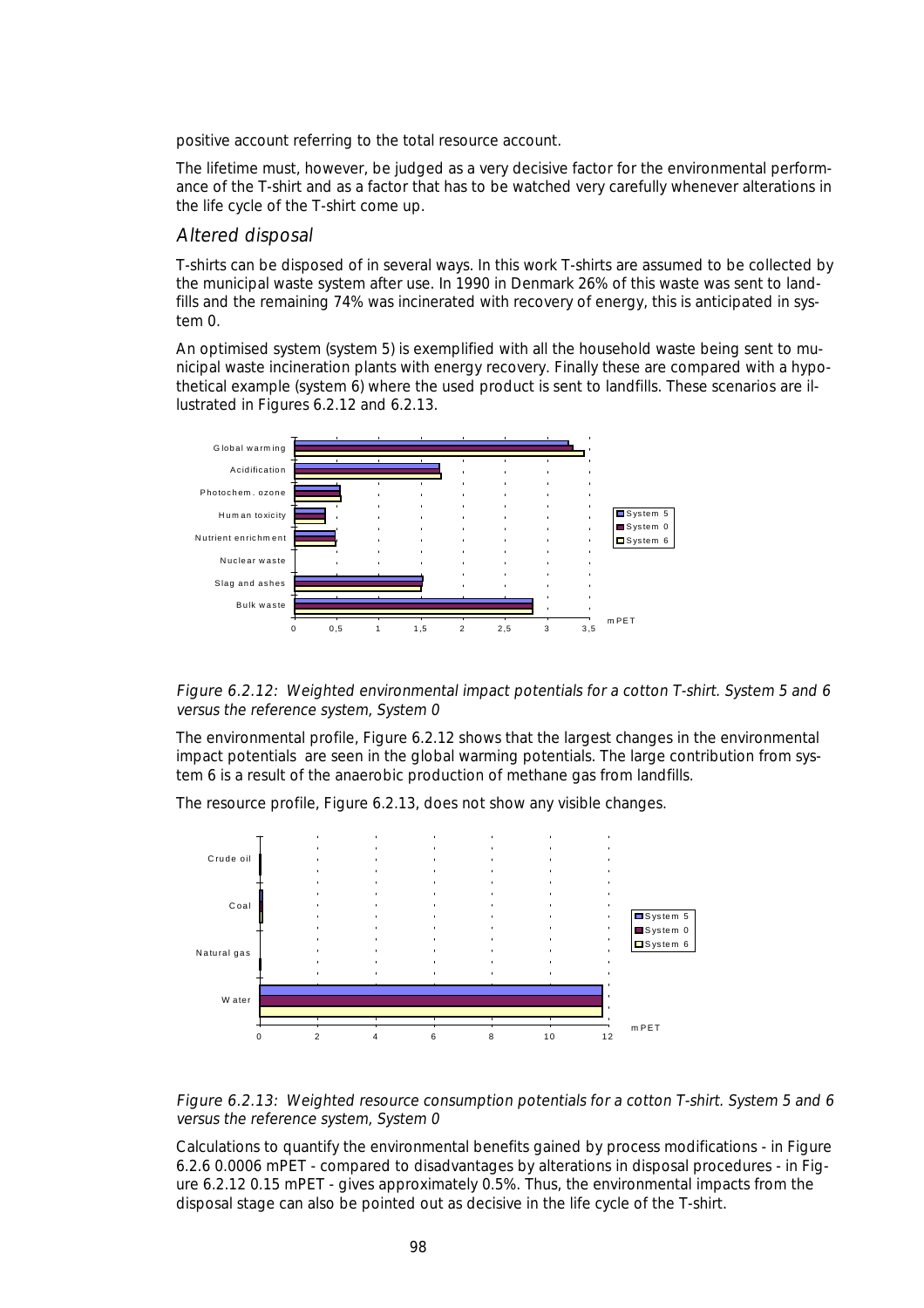# Altered use

The environmental performance of the T-shirt during use will be illustrated by the following alterations:

New surface treatment of the textile as reduces the number of annual washing and drying processes by about 30% (system 7)

• Textile products produced from short fibred cotton gives a shaggy surface as increases the number of washing and drying processes by about 30% (system 8)

The alterations in the environmental performance of the two examples can be outlined with the help of Figure 6.2.5. The new surface treatment will result in a weighted global warming impact of about 2 mPET from use and the increased number of washing and drying processes will result in a weighted global warming impact of about 4 mPET from use - the product life cycle excl. use being unchanged. For a normal good quality T-shirt - i.e. one T-shirt used in one year - it is seen that the difference will amount to about 100%.

For a T-shirt the above mentioned alterations of the use stage are not the most likely to be caused by changes in the dyeing process. For a table cloth, however, this issue is relevant, because surface treatment of the textile is used in order to allow cleaning the cloth with a wet rag instead of washing, drying and ironing it.

For the T-shirt, however, another issue is very relevant, namely the colouring of other textile products during washing in the use stage. Just one case of such colouring will result in the shortening of the lifetime of maybe 10 - 20 other textile products resulting in very large environmental impacts. The washing fastness of the T-shirt is thus a decisive product property that should not be negatively influenced by the process modification in the dyeing and rinsing.

Alterations in the use processes are as well as the life time seen not to have very decisive influence on the environmental performance of the T-shirt.

# 6.2.4 Technology specific environmental indicators, TSIS

Parameters resulting in significant environmental impact will for a specific technology relate to the process and/or to the product.

#### The process dimension of environmental performance

The process dimension of environmental performance is the performance of the process itself. In practice the workers at the dyehouse are aware of which process parameters, chemicals, etc. that are decisive for the environmental impact.

This environmentally performance of the dyeing process is very much related to:

- dyestuff fixation percent
- heavy metals in dyestuffs
- consumption of salt to perform the dyeing
- use of environmentally hazardous cations
- specific water consumption (I/kg textile)
- specific energy consumption (MJ/kg textile)

These properties are watched and are used for optimizations.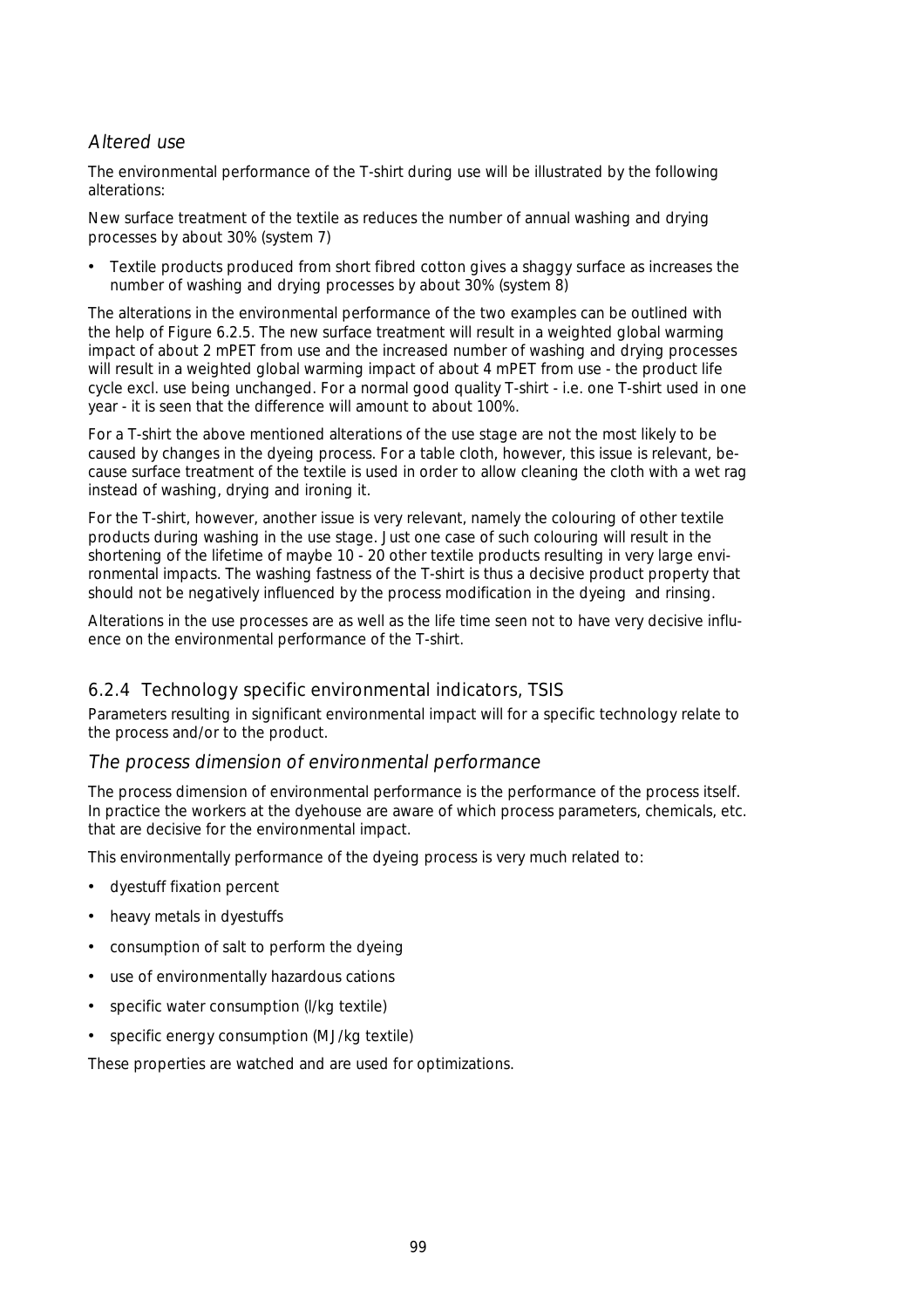### The product dimension of environmental performance

The product dimension of environmental performance is the influence of the process on the product's performance. In this case first and foremost the lifetime of the T-shirt but also the performance in the other stages of the life cycle, e.g. performance during use.

The environmental performance of the product referring to lifetime is determined by a number of key properties:

- washing fastness
- rub fastness
- water fastness

#### Washing fastness

Washing fastness determines the durability of the colour during washing in the use stage. The test is done by washing at 60°C in 30 min. of the dyed textile together with white test textiles of cotton, wool, PET and PA. Washing powder without optical brightener must be used. Colouring of the test textiles are rated on a scale from 1 to 5.

#### Rub fastness

Rub fastness determines how coloured a white cotton test textile gets when rubbed on the dyed textile at 20°C, both dry and wet. Test described in ISO 105-X12 (ASIM ISO 105-E01).

#### Water fastness

This determines the fastness of the dye during wear, 37°C and moisturized at low pH (DIN 54006).

Referring to other stages in the life cycle there are several similar international approved product tests available.

#### 6.2.5 Conclusions

In this case it is documented:

- that a cleaner technology should always be assessed both in the process and in the product dimension.
- that the product dimension, i.e. the life cycle of the product, can be influenced by the technology and that this influence is environmentally decisive.
- that 30-40% environmental improvement of the dyeing and rinsing processes can be lost by e.g. less than 1% shortening of the lifetime. Influences on the use and disposal stages are of similar importance.
- that environmental performance can be controlled by "technology specific indicators" which are the process parameters or product properties that are decisive to the environmental performance.
- that the environmentally important process parameters of dyeing and rinsing are well known and used routinely by process operators and managers in the textile industry. Similarly, the environmental properties are measured on a routine basis before products are sold.

# 6.3 Surface treatment case: Zinc plating of steel sheet

#### Process to be assessed

The process to be assessed in the present case is the zinc plating of steel items. Even though there are many varieties of zinc plating: 1) Cyanide zinc, 2) Cyanide free alkaline zinc, 3) Acid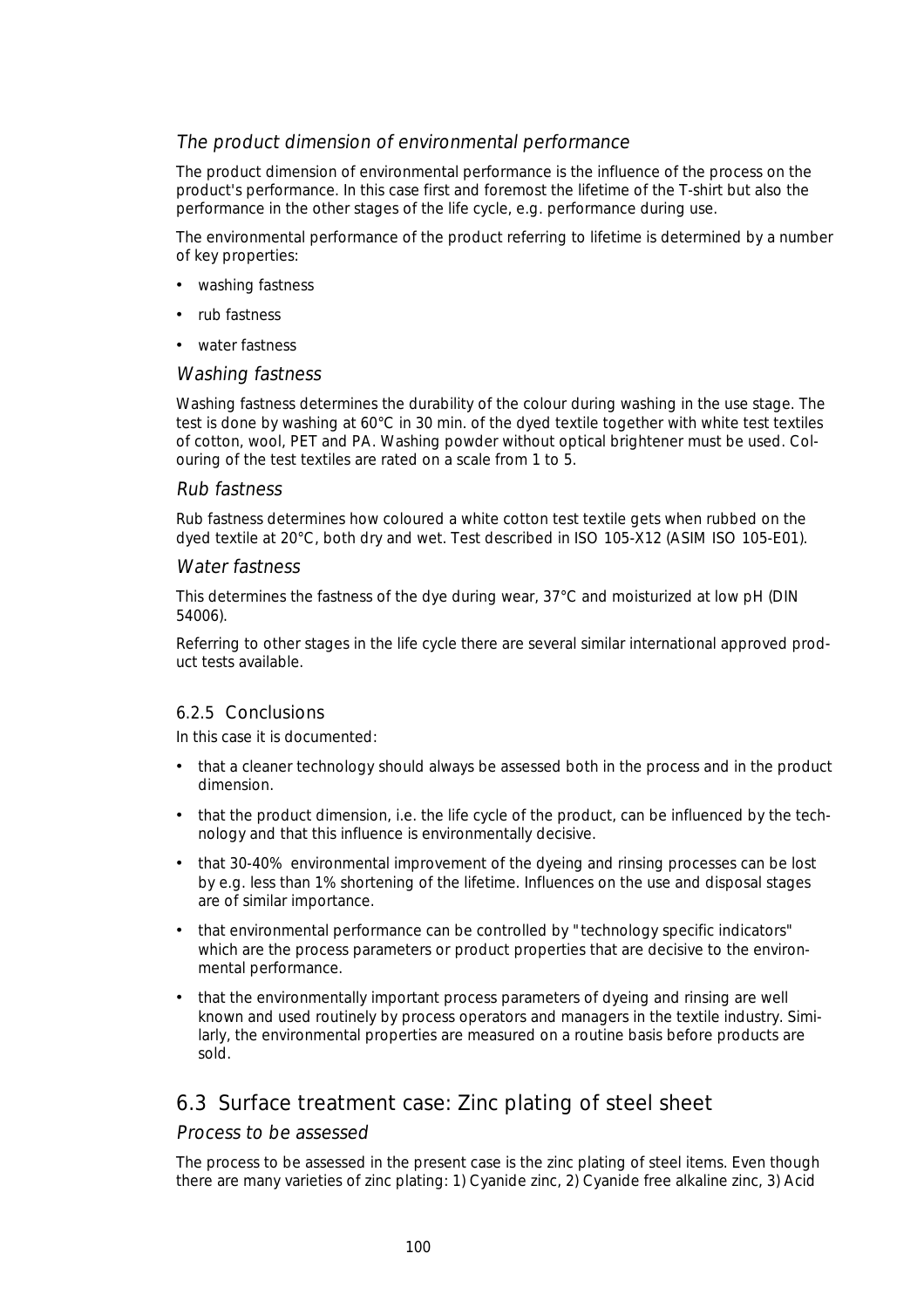zinc and many others - zinc plating is considered as a general technology. Zinc plating is the most widespread plating process in the world, and regardless of the type of zinc plating, the cleaner technologies influencing the environmental performance of the processes, are the same.

### Product to be assessed

The product that is to be assessed in the present case is a zinc plated steel sheet, used, for example, in a washing machine.

## Superior service

The superior service of the zinc plating is to serve as rust prevention of steel items. In this case a zinc plated steel sheet has been chosen to represent the product. The functional unit is:

## The functional unit

# A zinc plated steel sheet with the dimensions 1m x 1m x 0.0006m with a lifespan of 14 years.

(This does not mean that the object is worn out after 14 years).

# 6.3.1 Reference technology, process and product dimension

The reference process: Zinc plating, alkaline, cyanide free

The process of zinc plating (a reference, without any cleaner technologies implemented) is shown in a schematic outline in Figure 6.3.1.



Figure 6.3.1: Zinc plating process

# Degreasing, rinsing

The steel sheet is degreased in a hot alkaline solution. Afterwards it is rinsed in two hot rinses, having separate water supply, and steam is used for heating. No reuse of rinse water in the pre-treatment operations.

# Pickling, rinsing

In order to neutralize the degreaser and to remove any oxide film or layer of corrosion product, the sheet is pickled in a solution of muriatic acid (HCl). After pickling, the sheet is rinsed in cold water having a separate water supply.

# Zinc plating, rinsing

Zinc plating is carried out in an alkaline, cyanide free solution, at room temperature. The plating thickness is approx. 10mm. The solution consists of sodium hydroxide, zinc oxide and some proprietary brighteners. After plating, the sheets are rinsed in two tanks, having a separate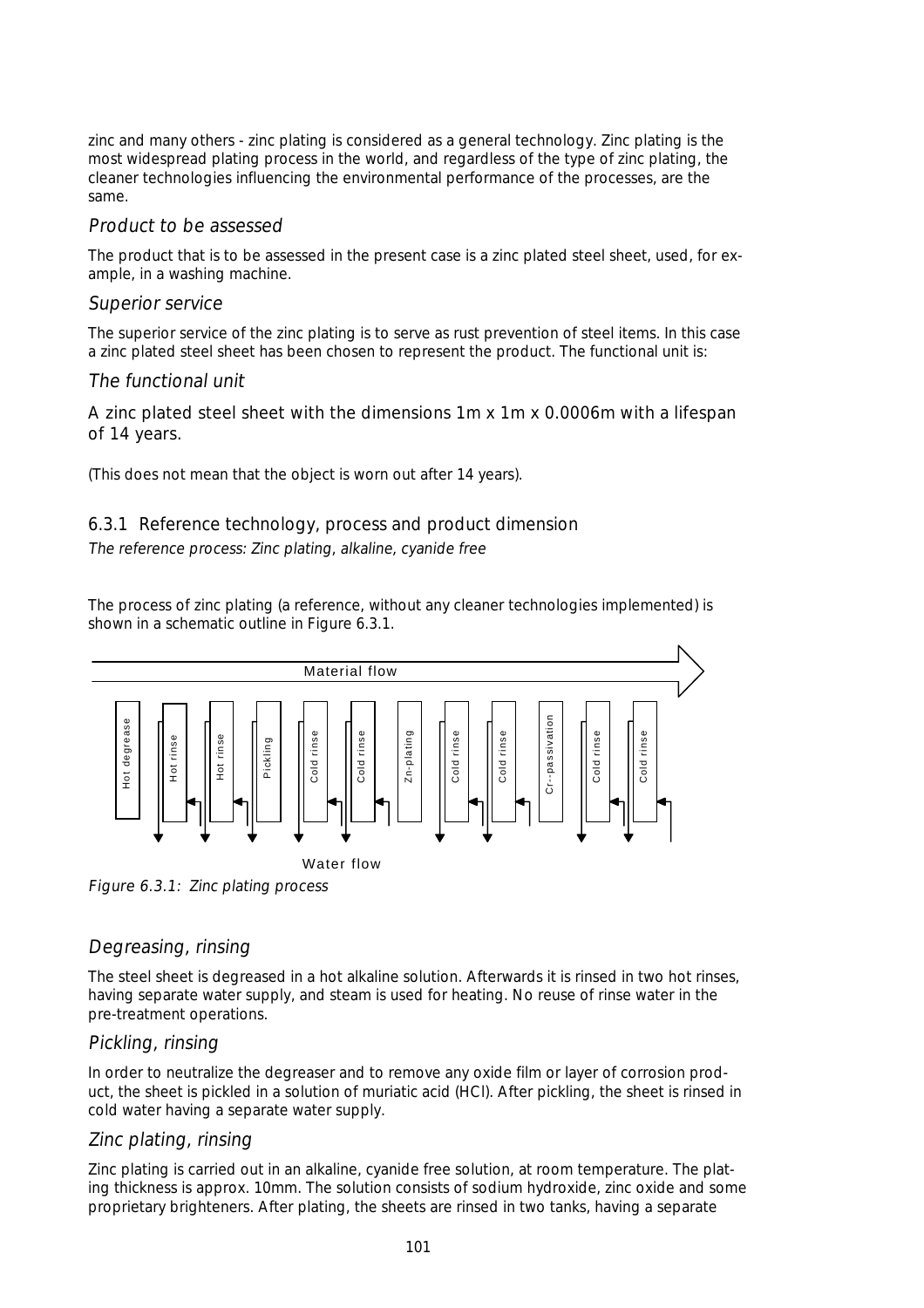water supply. There is no backfilling of rinse water to the plating bath.

### Passivation

The zinc-plated sheets are finally immersed into a chromic acid (Cr(VI)) based, passivation solution, which forms good adherence properties for subsequent painting. The parts are rinsed in two tanks having a separate water supply. No reuse of water takes place.

# Drying

The last operation in the zinc plating line is the drying, using hot air.

The reference product: Life cycle of a zinc-plated steel sheet

A simplified life cycle of a steel sheet is shown in Figure 6.3.2.



Figure 6.3.2: Lifecycle for a zinc plated steel sheet

#### Extraction of raw materials

The life cycle of steel sheets starts with the extraction of the various raw materials all being components in steel.

# Production of primary steel

The production of primary steel is the first production process in the life cycle of steel, where the steel is processed into metal sheets or other intermediate products.

# Product manufacturing

In this stage the steel is processed and given those qualities desired in the product in which it is to be incorporated.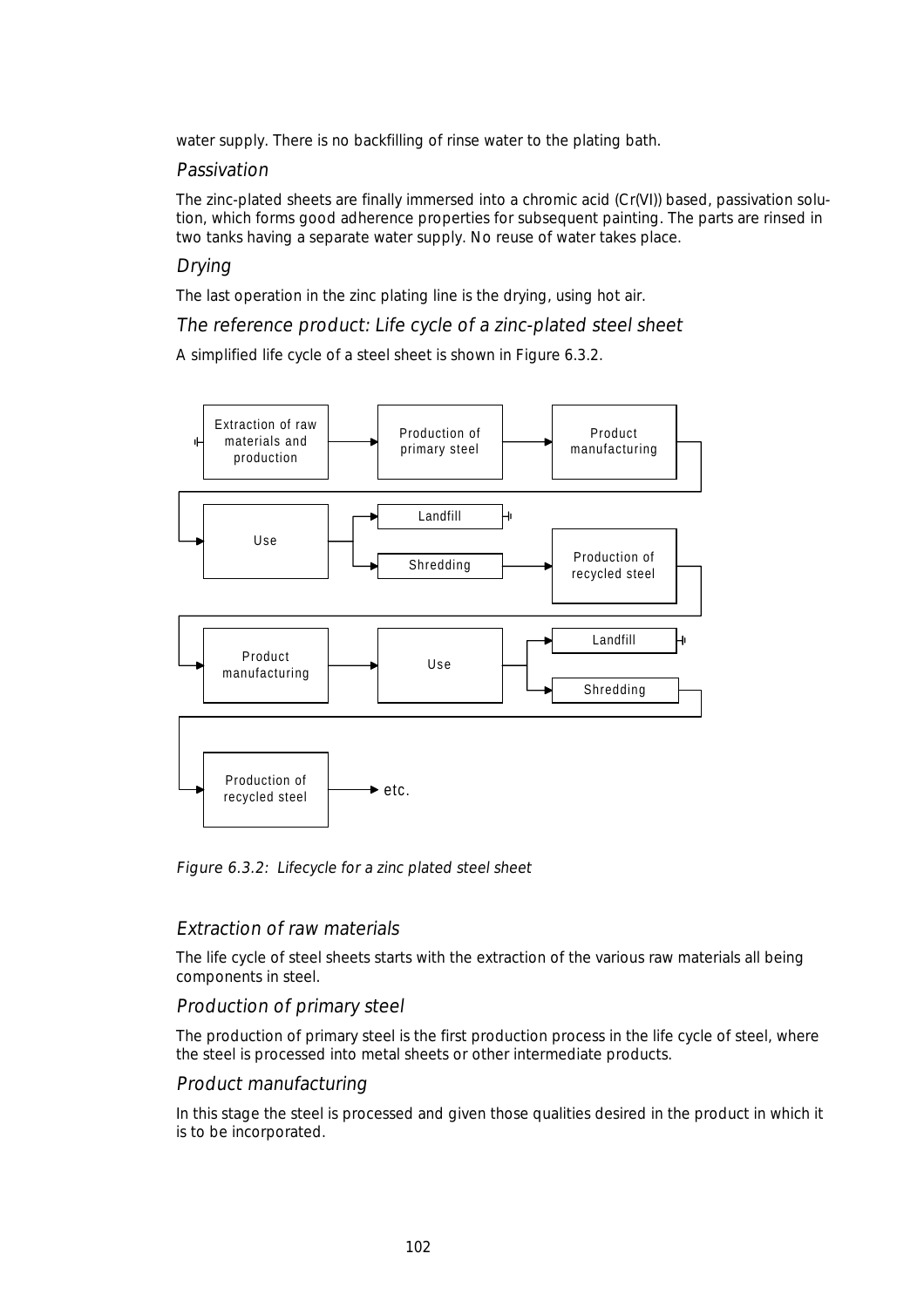## Use

The use stage is not of interest in this work. This is due to the defined functional unit, where there are no environmental interventions from the use stage.

### Disposal

After use the product in which the metal sheet is a part of is disposed. There are two ways in which this product will be disposed of as shown in Figure 6.3.2. If the product is sent to landfill the steel sheet will be treated as bulk waste. If the product is recovered via a shredder the steel will be reused in other products. After the shredding process the steel is ready to be processed into new products via melting. In order to obtain a uniform steel quality in recycled products the recycled steel is mixed with a fraction of primary steel. After this process the steel is again ready to be processed for use in new products. Zinc evaporates from the steel melt and ends as dust in an exhaust filter. Afterwards it can be sent for recycling.

It is in the product manufacturing that we find the zinc-plating process.

### Discussion of process versus product system

In a product life cycle, Figure 6.3.2 we are provided with an allocation problem. This is due to the recycling of steel. The allocation is done by use of a material grade allocation as described in the Danish EDIP method and will not be described further.

## Environmental impacts

From a product LCA of zinc plated steel sheets (system 0), Figures 6.3.3 and 6.3.4, it can be seen that the extraction of raw materials and processing of these is the most dominant stage.



#### Figure 6.3.3: Weighted environmental impact potentials for a zinc-plated steel sheet

In all the impact categories in the environmental profile this stage is dominant or very noticeable. The zinc plating process is not the most dominant, but is still very noticeable, except in the formation of photo-chemical ozone. The only impact derived from landfill is that of bulk waste and here it can be characterized as the dominant stage. The impacts from the shredding process are mostly derived from energy consumption. The production of recycled steel sheets is also noticeable in most of the impacts, but mostly in the contribution to global warming.

Regarding toxicity, human, eco and persistent it can be seen that the raw materials extraction process and the zinc-plating process are the most significant.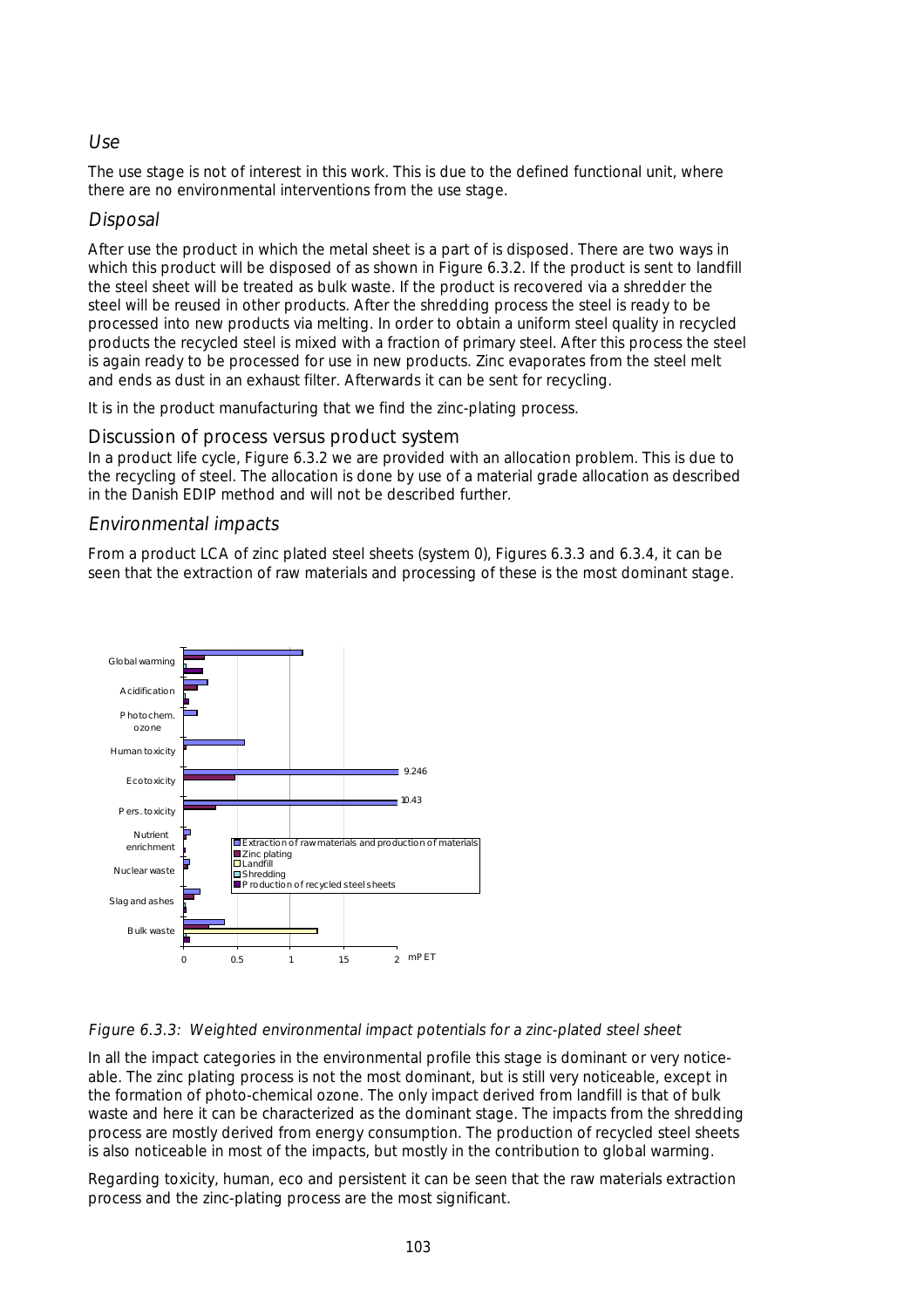

Figure 6.3.4: Weighted resource consumption for a zinc plated steel sheet

The resource profile, Figure 6.3.4, is also characterized by the extraction and processing of raw materials. The only other processes that are noticeable is the production of recycled steel (natural gas) and zinc-plating (water).

The assessed technology, zinc plating contributes to the products environmental performance in several ways. The contributions to the environmental interventions from the product are not very large and a reduction of these would not change the environmental profile of the product much, but a reduction in the consumption of water would give considerable changes to the resource profile and it would also eliminate the discharge of zinc from the process.

Often an increased quality of the zinc plated steel item would not change the lifetime of the item. This is due to the item often being part of a larger product, e.g. a washing machine where other factors as the lifetime of the motor or electronics would be the decisive factor of the lifetime of the product.

The process dimension of environmental performance is the performance of the process itself.

This performance relates:

- consumption of chemicals
- consumption of water
- consumption of energy
- emissions to air
- emissions to water
- emissions to soil

#### The product dimension of environmental performance

The product dimension of environmental performance is the technology's influence on the product's performance. The environmental performance of the product is determined by a number of key properties. In the case of a zinc-plated steel sheet these are:

- Corrosion resistance (ASTM B 117 salt spray test, ISO 3768)
- Adhesion (ASTM B 517, ISO 2819)

#### Investigated scenarios

In order to identify the various EPIs at level 2 in the indicator model several systems have been assessed and compared. These systems are:

- System  $0$  One functional unit. Fraction of steel recycled after use =  $40\%$
- System 1 Lifetime of zinc-plated steel sheet increased to 20 years
- System 2 Lifetime of zinc-plated steel sheet reduced to 10 years
- System 3 Fraction of steel recycled after use increased to 90%
- System 4 Fraction of steel recycled after use decreased to 20%
- System 5 Introduction of cleaner technology in the zinc plating process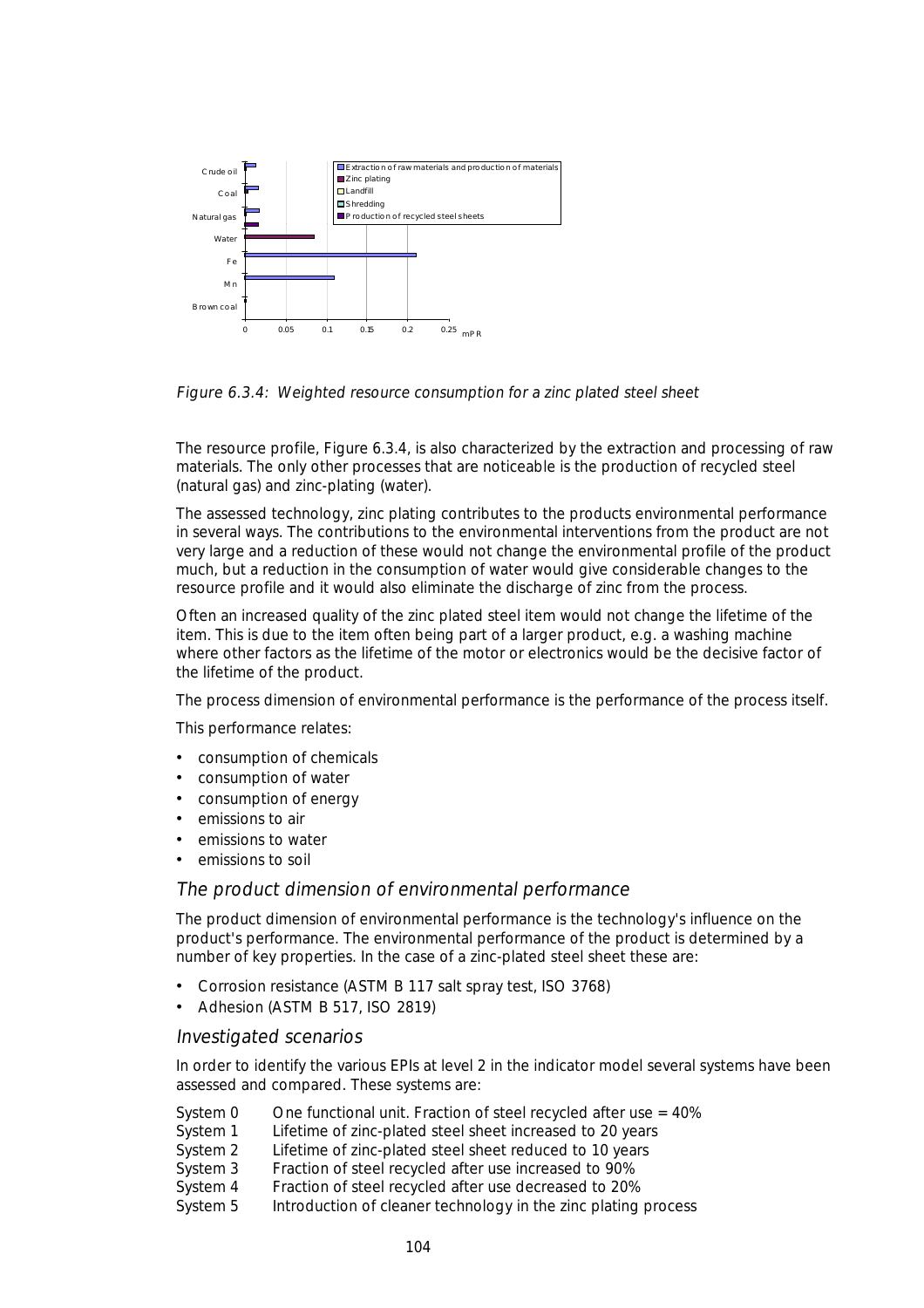# Discussion of process versus product system Identification of level 1 EPIs

In this work primary level EPIs are defined as those EPIs derived directly from the preliminary LCA, e.g. global warming, acidification, etc. In the following different alterations to the product system are simulated and used to identify EPIs derived from alternated processes/stages. These are:

## Product

• altered lifetime of the zinc-plated steel sheet, e.g. the washing machine. As mentioned earlier, this is not done by increasing the quality of the zinc plating, but other qualities in the washing machine.

**Product** 

• altered disposal scenarios.

Product + process

• implementation of cleaner technology solutions in the zinc plating process. The product and product quality is unchanged.

## Comparison of products (LCA)

The following is an investigation of the results of altered stages in the product life cycle.

Simulation of altered lifetimes of the zinc plated steel sheet Lifetime

In order to illustrate the consequences of altered lifetimes three examples have been chosen:

- System 0: 1 zinc-plated steel sheet per functional unit.
- System 1: 0.7 zinc-plated steel sheet per functional unit.
- System 2: 1.4 zinc-plated steel sheet per functional unit.

The systems are illustrated in Figures 6.3.5 and 6.3.6



Figure 6.3.5: Weighted environmental impact potentials for systems 0, 1 and 2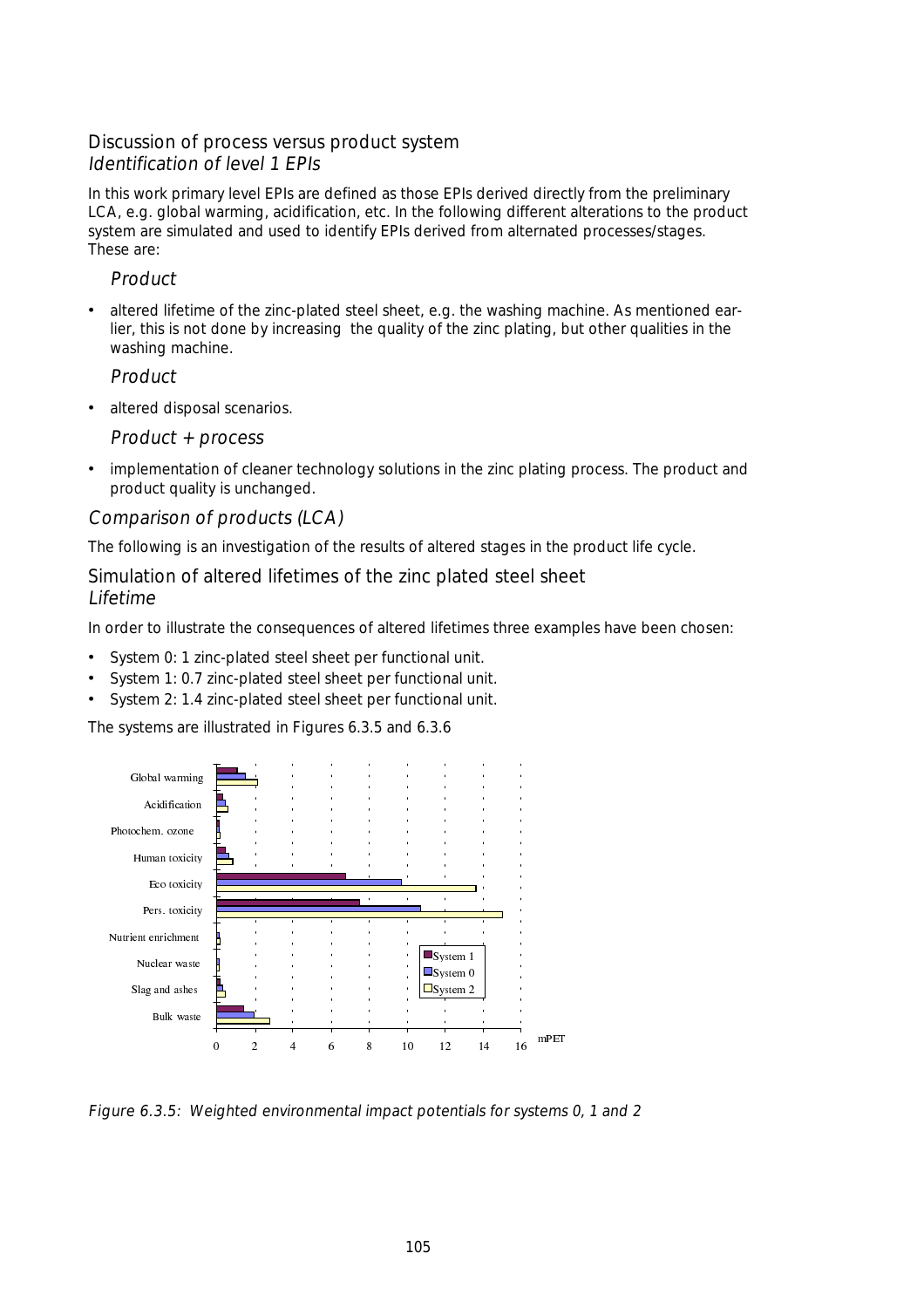

Figure 6.3.6: Weighted resource consumption for systems 0, 1 and 2

If one looks at the environmental profile, Figure 6.3.5, it can be seen that the life time of the zinc-plated steel sheet has a considerable effect on all the contributions to the environmental impacts. In the resource profile, Figure 6.3.6, the same can be seen.

#### Altered disposal scenarios

In Western Europe 40% of used steel is recycled. The remaining 60% is sent to landfill. This is illustrated in system 0.

An optimized system (system 3) is exemplified with 90% of the used steel being recycled and finally system 4 shows the effects when 80% of the used steel being treated as landfill waste.

A comparison of these systems is shown in Figures 6.3.7 and 6.3.8.

The environmental profile, Figure 6.3.7 shows considerable reductions in contribution to all impacts, especially toxicity and bulk waste, when increasing the recycling fraction.



Figure 6.3.7: Weighted environmental impact potentials for systems 0, 3 and 4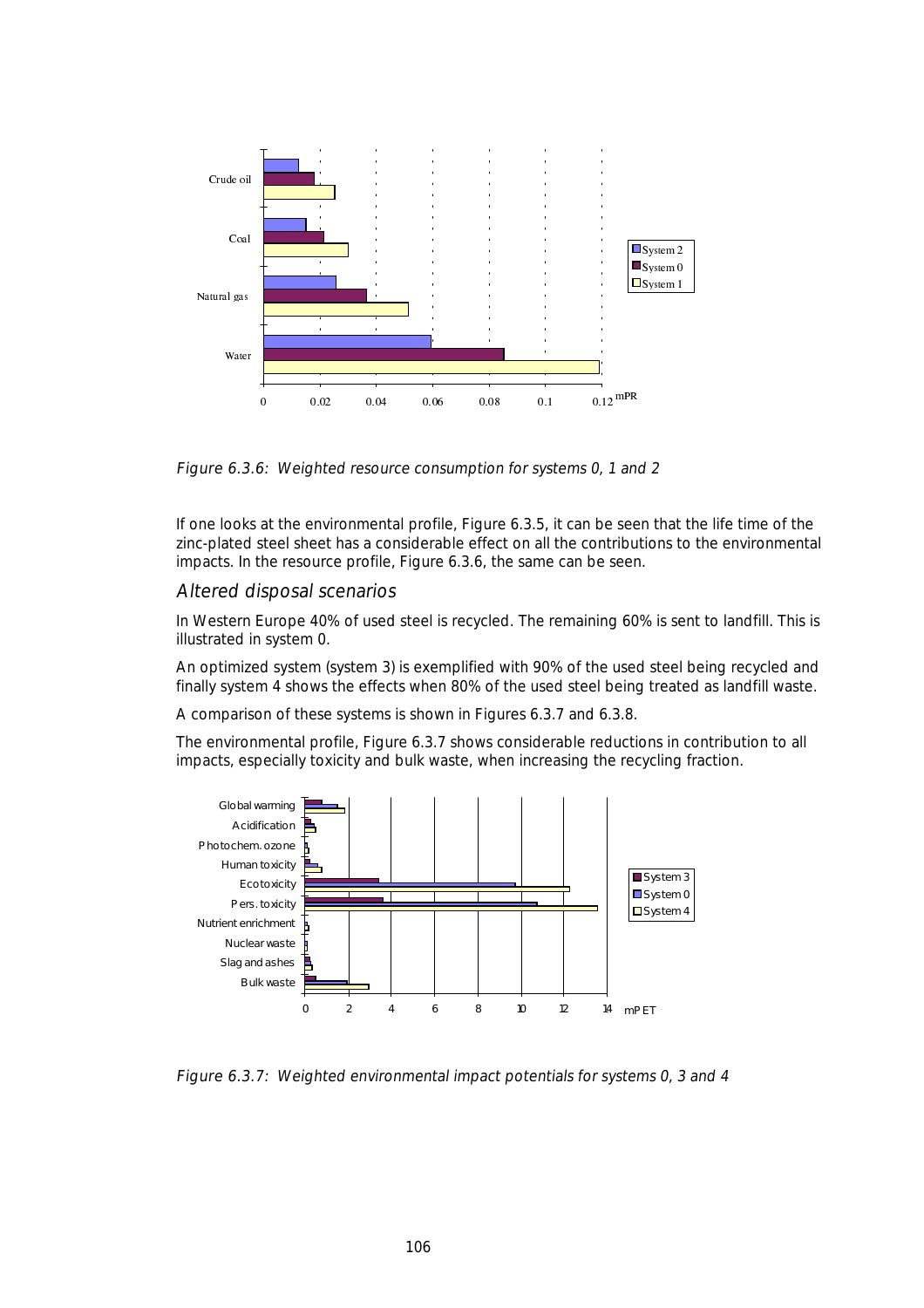

Figure 6.3.8: Weighted resource consumption for systems 0, 3 and 4

The resource profile, Figure 6.3.8, shows the same tendencies as the environmental profile. The only deviation is that of water consumption. This is due to the zinc-plating process being the main contributor to this impact as shown in Figure 6.3.4, and is not influenced by alternating disposal systems.

#### Comparison of technologies Process

As mentioned earlier the investigated process is that of zinc plating. In a cleaner technology project done by the IPU the main differences between the old process (system 0) and the new "cleaner" process (system 5) are:

- The plating metal is kept in the process line
- The water consumption is reduced to a minimum
- Hot rinses are converted to room temperature rinses
- In return, there is a consumption of evaporation power in the reverse flow system.

The new process is shown in Figure 6.3.9.



Figure 6.3.9: Process diagram for modified, "cleaner" zinc-plating process.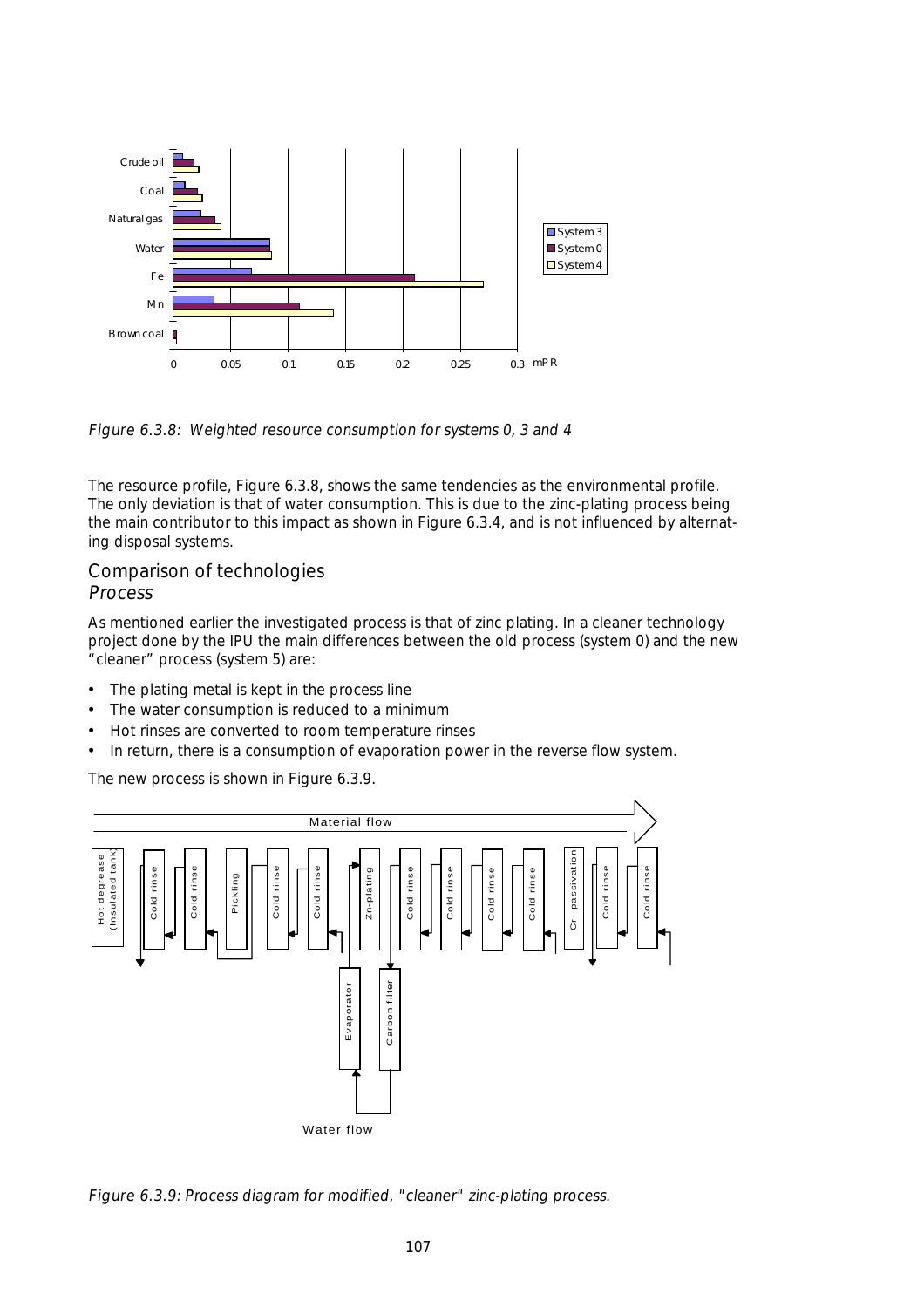Enclosed graphs, see appendix, show the importance of introducing extra rinse tanks to reduce the water consumption and thereby the evaporation need and the extra power need for this purpose. The Figures for the two situations are as follows:

In the case of an annual production of zinc plating of 70,000  $m^2$  the water need for rinsing in a 4-tank-system will be 190 m<sup>3</sup>/year presuming that the rinse criterion (concentration in the last rinse) is: 1 ppm.

Presuming that the rinse criterion is unchanged and the annual production also is the same, the water need in a 2-tank-system will be 2650 m<sup>3</sup>/year.

The environmental and the resource profiles of the product system are shown in Figures 6.3.10, 6.3.11 and 6.3.12.

#### Product

As presumed the environmental profile in Figure 6.3.10 does not show any considerable reduction in environmental impact, except from a small decrease in the impacts from eco and persistent toxicity.



Figure 6.3.10: Environmental profile for product systems 0 and 5





If one only looks at the zinc-plating process, illustrated in Figure 6.3.11, the reductions are much more significant. Here the reductions of eco and persistent toxicity are more noticeable.